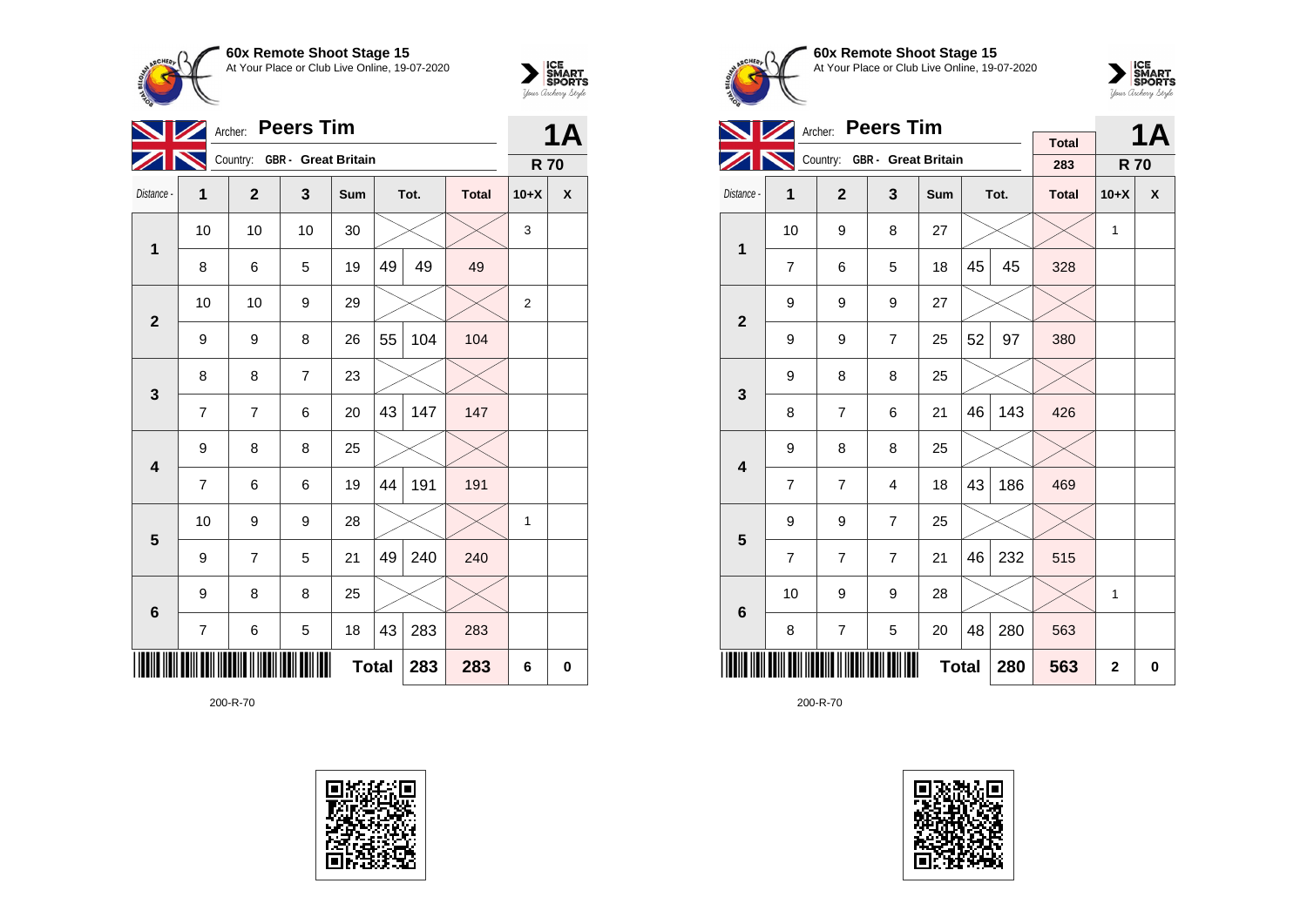



|                 |                | <b>Wattiez Anthony</b><br>Archer: |               |              | 2A |      |              |                 |                |
|-----------------|----------------|-----------------------------------|---------------|--------------|----|------|--------------|-----------------|----------------|
|                 |                | Country:                          | BEL - Belgium |              |    |      |              | C <sub>50</sub> |                |
| Distance -      | $\overline{1}$ | $\overline{2}$                    | 3             | <b>Sum</b>   |    | Tot. | <b>Total</b> | $10+X$          | X              |
| 1               | X              | 10                                | 9             | 29           |    |      |              | $\overline{2}$  | 1              |
|                 | 9              | 8                                 | 8             | 25           | 54 | 54   | 54           |                 |                |
| $\overline{2}$  | 9              | 9                                 | 8             | 26           |    |      |              |                 |                |
|                 | 8              | 8                                 | 8             | 24           | 50 | 104  | 104          |                 |                |
| 3               | Χ              | 10                                | 9             | 29           |    |      |              | $\overline{2}$  | 1              |
|                 | 9              | 8                                 | 8             | 25           | 54 | 158  | 158          |                 |                |
| 4               | Χ              | X                                 | 10            | 30           |    |      |              | 3               | $\overline{2}$ |
|                 | 10             | 9                                 | 9             | 28           | 58 | 216  | 216          | 1               |                |
| 5               | Χ              | 10                                | 9             | 29           |    |      |              | $\overline{2}$  | 1              |
|                 | 9              | 8                                 | 8             | 25           | 54 | 270  | 270          |                 |                |
| $6\phantom{1}6$ | 9              | 9                                 | 9             | 27           |    |      |              |                 |                |
|                 | 9              | 9                                 | 8             | 26           | 53 | 323  | 323          |                 |                |
|                 |                |                                   |               | <b>Total</b> |    | 323  | 323          | 10              | 5              |









|                         |    | <b>Wattiez Anthony</b><br>Archer: |                | <b>Total</b> |    | 2A   |              |                 |                  |
|-------------------------|----|-----------------------------------|----------------|--------------|----|------|--------------|-----------------|------------------|
|                         |    | Country:                          | BEL - Belgium  |              |    |      | 323          | C <sub>50</sub> |                  |
| Distance -              | 1  | $\overline{2}$                    | 3              | <b>Sum</b>   |    | Tot. | <b>Total</b> | $10+X$          | $\boldsymbol{x}$ |
| 1                       | 10 | 9                                 | 9              | 28           |    |      |              | 1               |                  |
|                         | 9  | 9                                 | 9              | 27           | 55 | 55   | 378          |                 |                  |
| $\overline{2}$          | 10 | 9                                 | 9              | 28           |    |      |              | 1               |                  |
|                         | 8  | 8                                 | 8              | 24           | 52 | 107  | 430          |                 |                  |
| 3                       | 10 | 9                                 | 9              | 28           |    |      |              | 1               |                  |
|                         | 9  | 8                                 | 8              | 25           | 53 | 160  | 483          |                 |                  |
| $\overline{\mathbf{4}}$ | Χ  | 9                                 | 9              | 28           |    |      |              | 1               | 1                |
|                         | 9  | 9                                 | 8              | 26           | 54 | 214  | 537          |                 |                  |
| 5                       | 10 | 10                                | 9              | 29           |    |      |              | $\overline{2}$  |                  |
|                         | 9  | 8                                 | $\overline{7}$ | 24           | 53 | 267  | 590          |                 |                  |
| $6\phantom{1}6$         | X  | X                                 | 10             | 30           |    |      |              | 3               | $\overline{2}$   |
|                         | 9  | 9                                 | 9              | 27           | 57 | 324  | 647          |                 |                  |
|                         |    |                                   |                | <b>Total</b> |    | 324  | 647          | 9               | 3                |

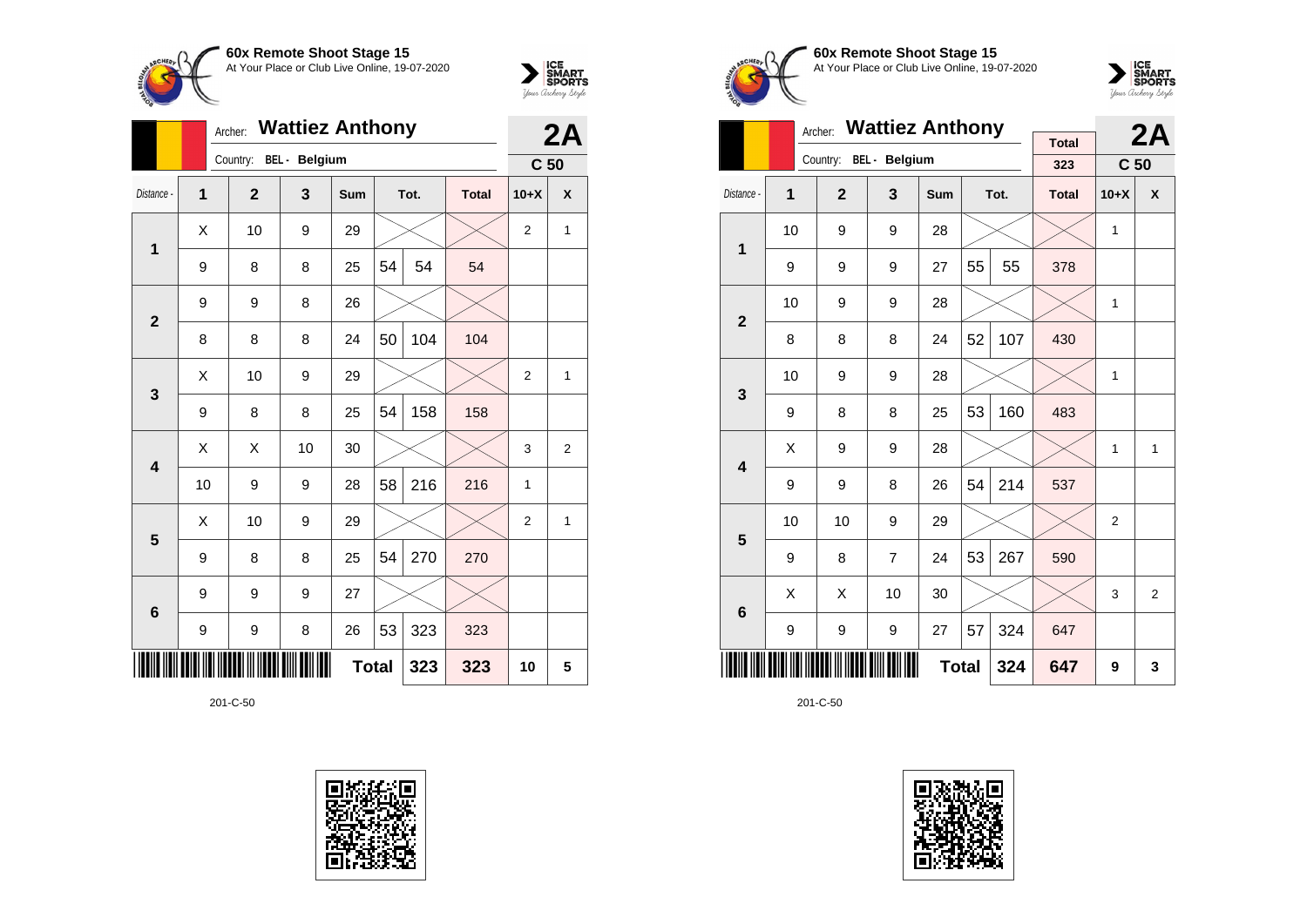



202-B-ST





 $\sum_{\text{S$ **MART** $<br>$ *Your Archary Style* 

**60x Remote Shoot Stage 15** At Your Place or Club Live Online, 19-07-2020





202-B-ST

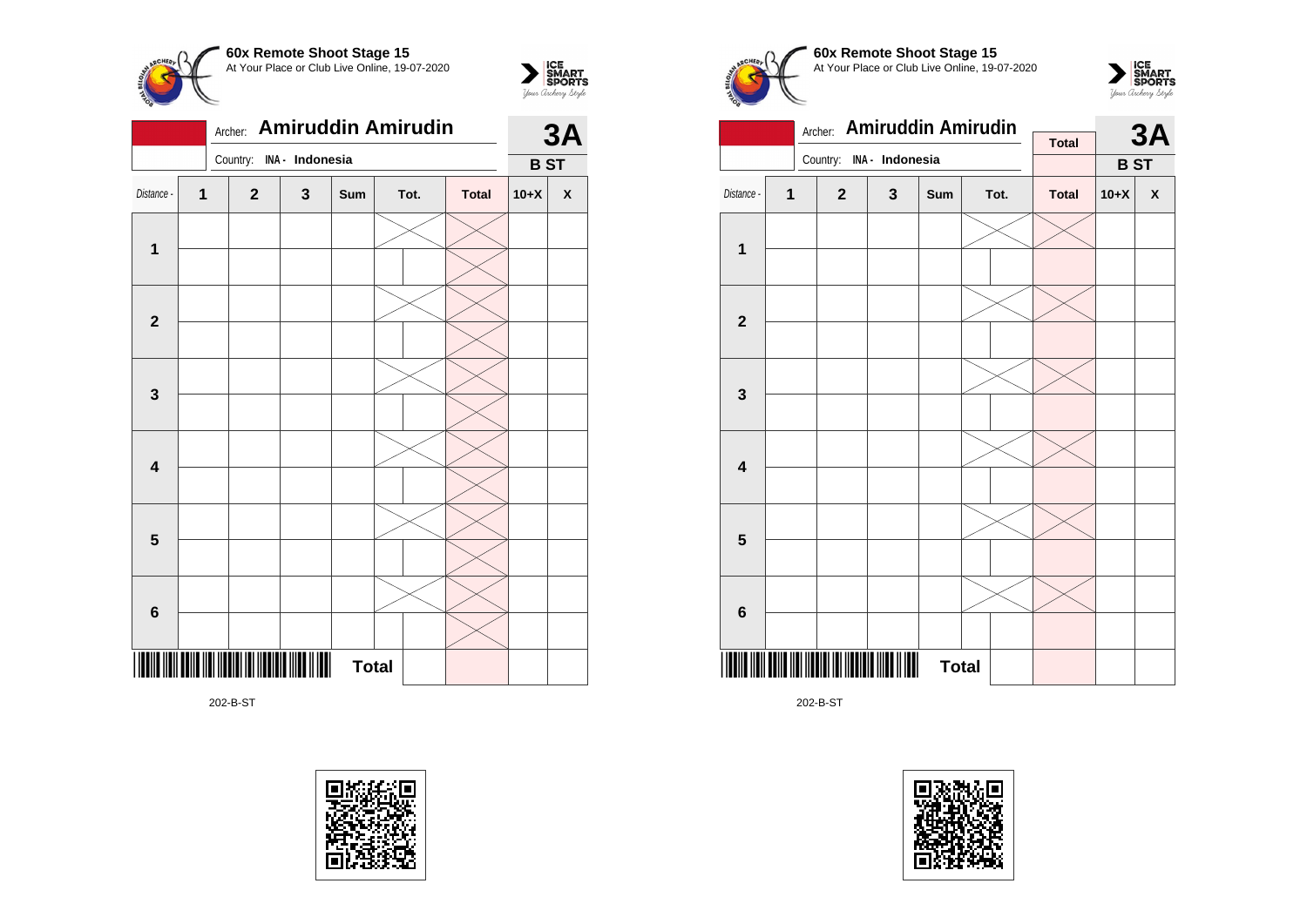



| NZ                      |    | <b>Irvine Russ</b><br>Archer: |                          |              | 4A |      |              |                 |                    |
|-------------------------|----|-------------------------------|--------------------------|--------------|----|------|--------------|-----------------|--------------------|
|                         |    |                               | Country: AUS - Australia |              |    |      |              | C <sub>30</sub> |                    |
| Distance -              | 1  | $\mathbf{2}$                  | 3                        | Sum          |    | Tot. | <b>Total</b> | $10+X$          | $\pmb{\mathsf{X}}$ |
| 1                       | 10 | 10                            | 10                       | 30           |    |      |              | 3               |                    |
|                         | 9  | 9                             | 9                        | 27           | 57 | 57   | 57           |                 |                    |
| $\overline{2}$          | 10 | 10                            | 10                       | 30           |    |      |              | 3               |                    |
|                         | 10 | 9                             | 9                        | 28           | 58 | 115  | 115          | 1               |                    |
| 3                       | 10 | 10                            | 9                        | 29           |    |      |              | 2               |                    |
|                         | 9  | 9                             | 9                        | 27           | 56 | 171  | 171          |                 |                    |
| $\overline{\mathbf{4}}$ | 10 | 10                            | 9                        | 29           |    |      |              | 2               |                    |
|                         | 9  | 9                             | 9                        | 27           | 56 | 227  | 227          |                 |                    |
| 5                       | X  | Χ                             | Χ                        | 30           |    |      |              | 3               | 3                  |
|                         | 10 | 9                             | 9                        | 28           | 58 | 285  | 285          | $\mathbf{1}$    |                    |
| $6\phantom{1}6$         | X  | X                             | 10                       | 30           |    |      |              | 3               | $\overline{2}$     |
|                         | 10 | $\boldsymbol{9}$              | $\boldsymbol{9}$         | 28           | 58 | 343  | 343          | 1               |                    |
|                         |    |                               |                          | <b>Total</b> |    | 343  | 343          | 19              | 5                  |





**60x Remote Shoot Stage 15** At Your Place or Club Live Online, 19-07-2020



| NZ                      |    | <b>Irvine Russ</b><br>Archer: |                          |              |    | 4Δ   |              |                 |              |
|-------------------------|----|-------------------------------|--------------------------|--------------|----|------|--------------|-----------------|--------------|
| ☀                       |    |                               | Country: AUS - Australia |              |    |      | <b>Total</b> |                 |              |
|                         |    |                               |                          |              |    |      | 343          | C <sub>30</sub> |              |
| Distance -              | 1  | $\overline{2}$                | 3                        | Sum          |    | Tot. | <b>Total</b> | $10+X$          | X            |
| $\overline{1}$          | X  | 9                             | 9                        | 28           |    |      |              | $\mathbf{1}$    | $\mathbf{1}$ |
|                         | 9  | 8                             | 8                        | 25           | 53 | 53   | 396          |                 |              |
| $\overline{2}$          | X  | X                             | 9                        | 29           |    |      |              | $\overline{2}$  | 2            |
|                         | 9  | 9                             | 9                        | 27           | 56 | 109  | 452          |                 |              |
| 3                       | 10 | 10                            | 9                        | 29           |    |      |              | $\overline{2}$  |              |
|                         | 9  | 9                             | 8                        | 26           | 55 | 164  | 507          |                 |              |
| $\overline{\mathbf{4}}$ | X  | X                             | 10                       | 30           |    |      |              | 3               | 2            |
|                         | 10 | 9                             | $\overline{7}$           | 26           | 56 | 220  | 563          | 1               |              |
| 5                       | X  | X                             | X                        | 30           |    |      |              | 3               | 3            |
|                         | 9  | 9                             | 9                        | 27           | 57 | 277  | 620          |                 |              |
| 6                       | X  | X                             | 9                        | 29           |    |      |              | 2               | 2            |
|                         | 9  | 9                             | $\overline{7}$           | 25           | 54 | 331  | 674          |                 |              |
|                         |    |                               |                          | <b>Total</b> |    | 331  | 674          | 14              | 10           |

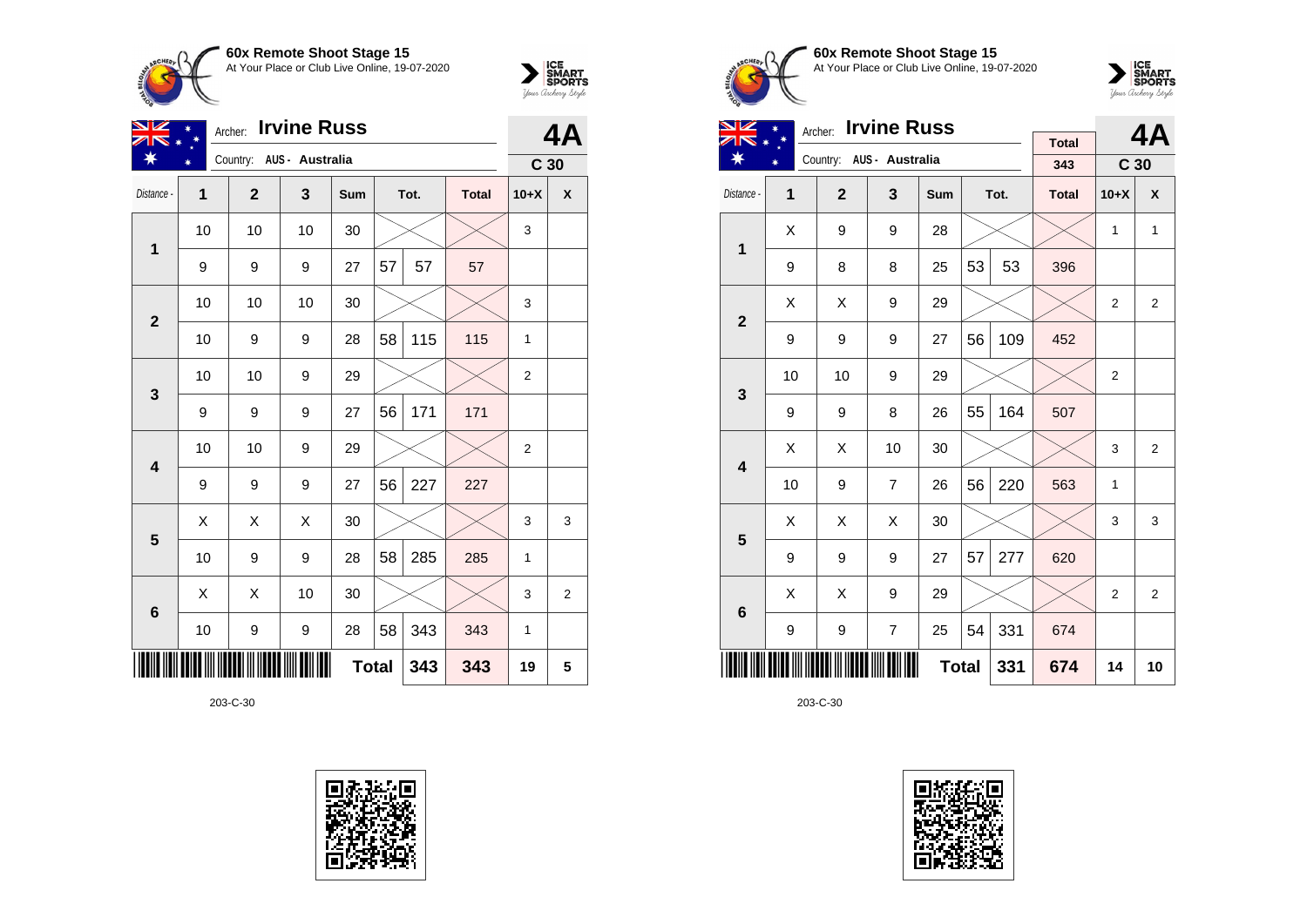



|                         |    | <b>Moineau Christophe</b><br>Archer: |                      |     | <b>5A</b>    |      |              |                |   |
|-------------------------|----|--------------------------------------|----------------------|-----|--------------|------|--------------|----------------|---|
|                         |    | Country:                             | <b>BEL</b> - Belgium |     |              |      |              | <b>BB</b>      |   |
| Distance -              | 1  | $\mathbf{2}$                         | 3                    | Sum |              | Tot. | <b>Total</b> | $10+X$         | X |
| $\mathbf{1}$            | 9  | 9                                    | 8                    | 26  |              |      |              |                |   |
|                         | 8  | $\overline{7}$                       | 6                    | 21  | 47           | 47   | 47           |                |   |
| $\mathbf{2}$            | 9  | 9                                    | 8                    | 26  |              |      |              |                |   |
|                         | 7  | 7                                    | 4                    | 18  | 44           | 91   | 91           |                |   |
| 3                       | 10 | 9                                    | 9                    | 28  |              |      |              | 1              |   |
|                         | 8  | $\overline{7}$                       | $\overline{7}$       | 22  | 50           | 141  | 141          |                |   |
| $\overline{\mathbf{4}}$ | 9  | 9                                    | 9                    | 27  |              |      |              |                |   |
|                         | 8  | 8                                    | $\overline{7}$       | 23  | 50           | 191  | 191          |                |   |
| 5                       | 10 | 9                                    | 9                    | 28  |              |      |              | 1              |   |
|                         | 9  | 8                                    | 6                    | 23  | 51           | 242  | 242          |                |   |
| $6\phantom{1}6$         | 9  | 9                                    | 9                    | 27  |              |      |              |                |   |
|                         | 9  | 8                                    | 8                    | 25  | 52           | 294  | 294          |                |   |
|                         |    |                                      |                      |     | <b>Total</b> | 294  | 294          | $\overline{2}$ | 0 |

204-B-BB





**60x Remote Shoot Stage 15** At Your Place or Club Live Online, 19-07-2020



|                         |                | Archer:        | <b>Moineau Christophe</b> |              |    |      |                     | <b>5A</b> |   |
|-------------------------|----------------|----------------|---------------------------|--------------|----|------|---------------------|-----------|---|
|                         |                | Country:       | BEL - Belgium             |              |    |      | <b>Total</b><br>294 | <b>BB</b> |   |
| Distance -              | 1              | $\overline{2}$ | 3                         | <b>Sum</b>   |    | Tot. | <b>Total</b>        | $10+X$    | X |
| 1                       | 10             | 9              | 9                         | 28           |    |      |                     | 1         |   |
|                         | 9              | 8              | 6                         | 23           | 51 | 51   | 345                 |           |   |
| $\overline{2}$          | 9              | 8              | 8                         | 25           |    |      |                     |           |   |
|                         | 8              | 8              | 6                         | 22           | 47 | 98   | 392                 |           |   |
| 3                       | 10             | 10             | 9                         | 29           |    |      |                     | 2         |   |
|                         | 8              | $\overline{7}$ | $\overline{7}$            | 22           | 51 | 149  | 443                 |           |   |
| $\overline{\mathbf{4}}$ | 9              | 8              | 8                         | 25           |    |      |                     |           |   |
|                         | $\overline{7}$ | $\overline{7}$ | 4                         | 18           | 43 | 192  | 486                 |           |   |
| 5                       | 9              | 9              | $\overline{7}$            | 25           |    |      |                     |           |   |
|                         | 7              | 7              | 6                         | 20           | 45 | 237  | 531                 |           |   |
| $6\phantom{1}6$         | X              | 9              | 9                         | 28           |    |      |                     | 1         | 1 |
|                         | 8              | 7              | 5                         | 20           | 48 | 285  | 579                 |           |   |
|                         |                |                |                           | <b>Total</b> |    | 285  | 579                 | 4         | 1 |

204-B-BB

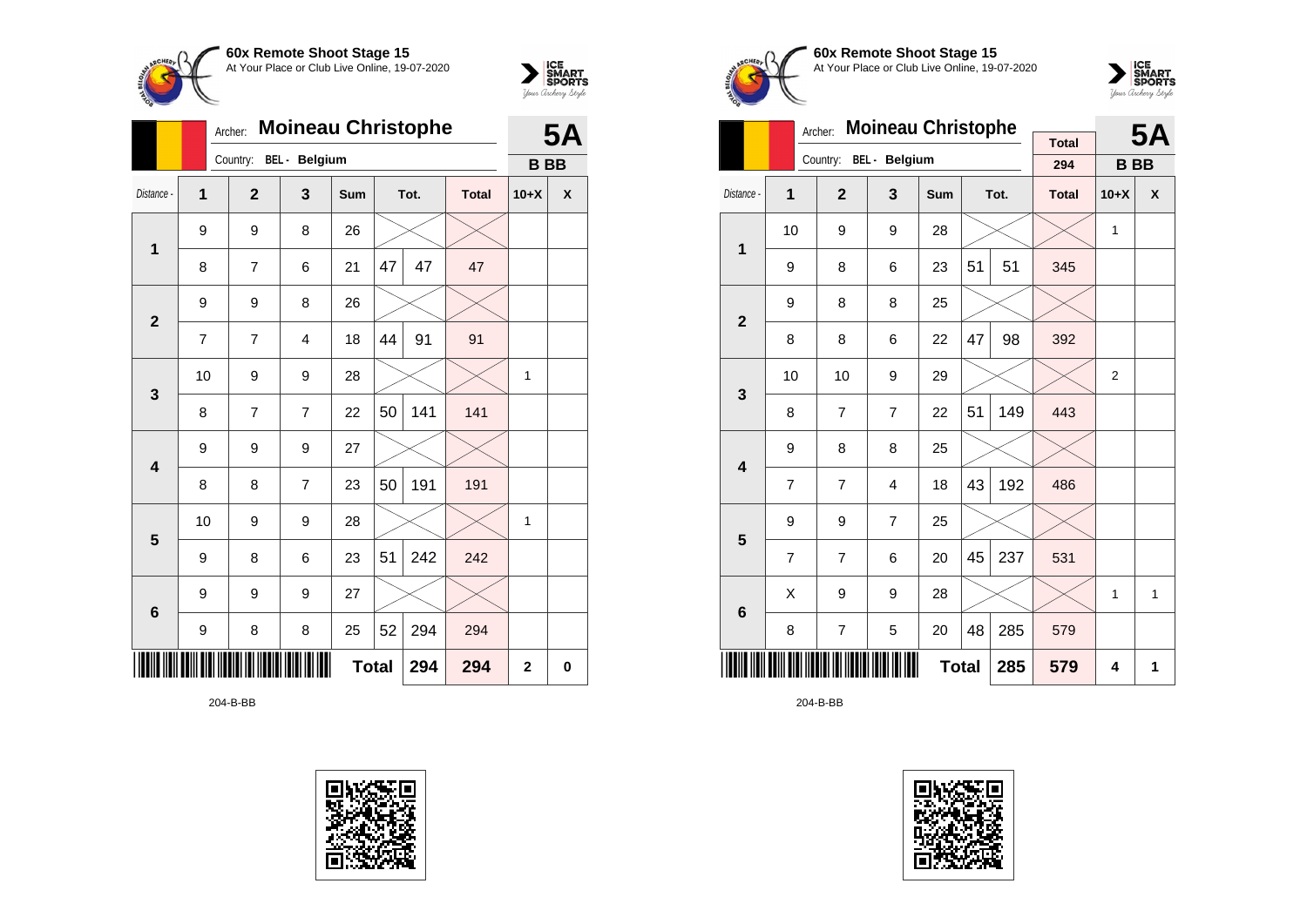



|              |                | Archer:        | <b>Street Per</b> |              |    |      |              | 6A             |   |  |
|--------------|----------------|----------------|-------------------|--------------|----|------|--------------|----------------|---|--|
|              |                | Country:       | DEN - Denmark     |              |    |      |              | <b>BB</b>      |   |  |
| Distance -   | $\overline{1}$ | $\mathbf{2}$   | 3                 | Sum          |    | Tot. | <b>Total</b> | $10+X$         | X |  |
| $\mathbf 1$  | 9              | 9              | 9                 | 27           |    |      |              |                |   |  |
|              | 8              | $\overline{7}$ | 6                 | 21           | 48 | 48   | 48           |                |   |  |
| $\mathbf{2}$ | 10             | 10             | 9                 | 29           |    |      |              | $\overline{2}$ |   |  |
|              | 8              | 7              | 6                 | 21           | 50 | 98   | 98           |                |   |  |
| 3            | 9              | 9              | 8                 | 26           |    |      |              |                |   |  |
|              | 8              | $\overline{7}$ | $\overline{7}$    | 22           | 48 | 146  | 146          |                |   |  |
| 4            | 10             | 9              | 9                 | 28           |    |      |              | 1              |   |  |
|              | 9              | 9              | 8                 | 26           | 54 | 200  | 200          |                |   |  |
| 5            | 10             | 10             | 9                 | 29           |    |      |              | $\overline{2}$ |   |  |
|              | 9              | 9              | 8                 | 26           | 55 | 255  | 255          |                |   |  |
| 6            | 9              | 8              | 7                 | 24           |    |      |              |                |   |  |
|              | 7              | 7              | $\overline{7}$    | 21           | 45 | 300  | 300          |                |   |  |
|              |                |                |                   | <b>Total</b> |    | 300  | 300          | 5              | 0 |  |

205-B-BB





**60x Remote Shoot Stage 15** At Your Place or Club Live Online, 19-07-2020



|                         | Archer: |                |                |              | 6A |      |                     |              |              |
|-------------------------|---------|----------------|----------------|--------------|----|------|---------------------|--------------|--------------|
|                         |         | Country:       | DEN - Denmark  |              |    |      | <b>Total</b><br>300 | <b>BB</b>    |              |
| Distance -              | 1       | $\overline{2}$ | 3              | <b>Sum</b>   |    | Tot. | <b>Total</b>        | $10+X$       | X            |
| $\overline{\mathbf{1}}$ | 9       | 9              | 9              | 27           |    |      |                     |              |              |
|                         | 8       | 8              | 8              | 24           | 51 | 51   | 351                 |              |              |
| $\overline{2}$          | 10      | 9              | 9              | 28           |    |      |                     | $\mathbf{1}$ |              |
|                         | 9       | 8              | $\overline{7}$ | 24           | 52 | 103  | 403                 |              |              |
| 3                       | 10      | 9              | 9              | 28           |    |      |                     | 1            |              |
|                         | 8       | 6              | 5              | 19           | 47 | 150  | 450                 |              |              |
| $\overline{\mathbf{4}}$ | 10      | 9              | 9              | 28           |    |      |                     | $\mathbf{1}$ |              |
|                         | 8       | $\overline{7}$ | $\overline{7}$ | 22           | 50 | 200  | 500                 |              |              |
| 5                       | 10      | 9              | 9              | 28           |    |      |                     | 1            |              |
|                         | 8       | 8              | $\overline{7}$ | 23           | 51 | 251  | 551                 |              |              |
| 6                       | X       | 9              | 9              | 28           |    |      |                     | 1            | $\mathbf{1}$ |
|                         | 9       | $\overline{7}$ | 6              | 22           | 50 | 301  | 601                 |              |              |
|                         |         |                |                | <b>Total</b> |    | 301  | 601                 | 5            | 1            |

205-B-BB

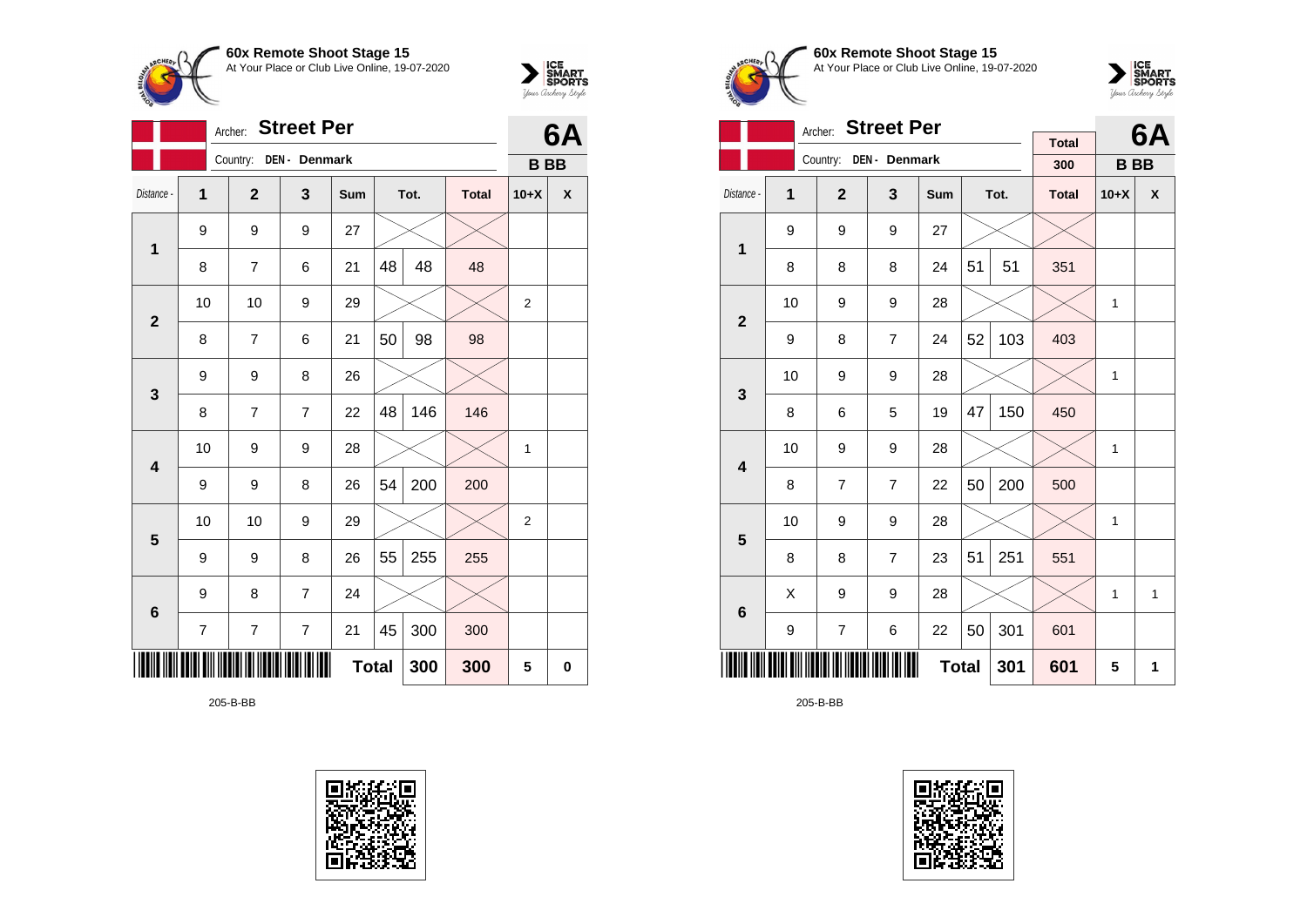



|                         |    | Archer:        | <b>Skodje Cecilie</b> |              |    |      |              |                | <b>7A</b>   |
|-------------------------|----|----------------|-----------------------|--------------|----|------|--------------|----------------|-------------|
|                         |    |                | Country: NOR - Norway |              |    |      |              | <b>BB</b>      |             |
| Distance -              | 1  | $\overline{2}$ | 3                     | Sum          |    | Tot. | <b>Total</b> | $10+X$         | X           |
| 1                       | 10 | 10             | 9                     | 29           |    |      |              | $\overline{2}$ |             |
|                         | 9  | 8              | 6                     | 23           | 52 | 52   | 52           |                |             |
| $\overline{2}$          | X  | 10             | 8                     | 28           |    |      |              | $\overline{2}$ | 1           |
|                         | 7  | 5              | 5                     | 17           | 45 | 97   | 97           |                |             |
| $\mathbf{3}$            | X  | 9              | $\overline{7}$        | 26           |    |      |              | $\mathbf{1}$   | 1           |
|                         | 6  | 6              | 5                     | 17           | 43 | 140  | 140          |                |             |
| 4                       | 9  | 9              | $\overline{7}$        | 25           |    |      |              |                |             |
|                         | 7  | $\overline{7}$ | 3                     | 17           | 42 | 182  | 182          |                |             |
| $\overline{\mathbf{5}}$ | 8  | 6              | 6                     | 20           |    |      |              |                |             |
|                         | 5  | 4              | 3                     | 12           | 32 | 214  | 214          |                |             |
| $6\phantom{1}6$         | 9  | 8              | $\overline{7}$        | 24           |    |      |              |                |             |
|                         | 7  | 7              | 6                     | 20           | 44 | 258  | 258          |                |             |
|                         |    |                |                       | <b>Total</b> |    | 258  | 258          | 5              | $\mathbf 2$ |

206-B-BB





**60x Remote Shoot Stage 15** At Your Place or Club Live Online, 19-07-2020



|                         |                     | <b>Skodje Cecilie</b><br>Archer: |                |     |    | <b>7A</b> |                     |              |   |
|-------------------------|---------------------|----------------------------------|----------------|-----|----|-----------|---------------------|--------------|---|
|                         |                     | Country:                         | NOR - Norway   |     |    |           | <b>Total</b><br>258 | <b>BB</b>    |   |
| Distance -              | 1                   | $\overline{2}$                   | 3              | Sum |    | Tot.      | <b>Total</b>        | $10+X$       | X |
| 1                       | 8                   | 8                                | 8              | 24  |    |           |                     |              |   |
|                         | $\overline{7}$      | 6                                | 5              | 18  | 42 | 42        | 300                 |              |   |
| $\overline{2}$          | 10                  | 8                                | 8              | 26  |    |           |                     | 1            |   |
|                         | 8                   | 8                                | 5              | 21  | 47 | 89        | 347                 |              |   |
| 3                       | 9                   | 8                                | 8              | 25  |    |           |                     |              |   |
|                         | 8                   | $\overline{7}$                   | 6              | 21  | 46 | 135       | 393                 |              |   |
| $\overline{\mathbf{4}}$ | 9                   | $\overline{7}$                   | $\overline{7}$ | 23  |    |           |                     |              |   |
|                         | $\overline{7}$      | 5                                | $\overline{4}$ | 16  | 39 | 174       | 432                 |              |   |
| 5                       | 10                  | 8                                | $\overline{7}$ | 25  |    |           |                     | 1            |   |
|                         | 6                   | 5                                | 4              | 15  | 40 | 214       | 472                 |              |   |
| 6                       | 9                   | 9                                | 8              | 26  |    |           |                     |              |   |
|                         | 7                   | 6                                | 6              | 19  | 45 | 259       | 517                 |              |   |
|                         | <b>Total</b><br>259 |                                  |                |     |    |           |                     | $\mathbf{2}$ | 0 |

206-B-BB

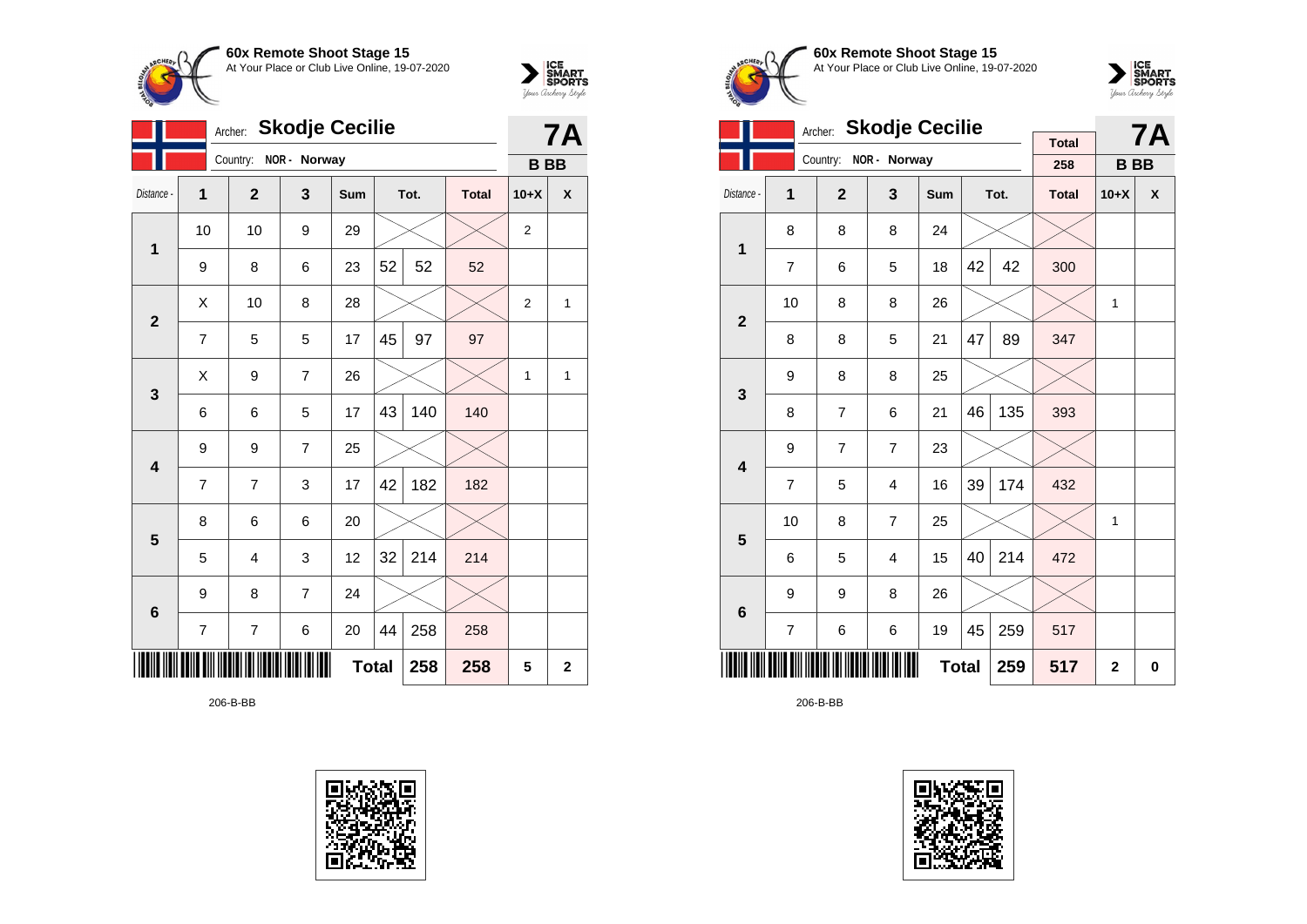



|                         |    | Archer: Abu Azzam Ilham  |                |     |              |      |              |                | <b>8A</b> |
|-------------------------|----|--------------------------|----------------|-----|--------------|------|--------------|----------------|-----------|
|                         |    | Country: INA - Indonesia |                |     |              |      |              | <b>B</b> 30    |           |
| Distance -              | 1  | $\mathbf{2}$             | 3              | Sum |              | Tot. | <b>Total</b> | $10+X$         | χ         |
| $\mathbf 1$             | 10 | 9                        | 9              | 28  |              |      |              | 1              |           |
|                         | 8  | 8                        | 5              | 21  | 49           | 49   | 49           |                |           |
| $\mathbf{2}$            | 10 | 10                       | 9              | 29  |              |      |              | $\overline{2}$ |           |
|                         | 7  | 7                        | $\overline{4}$ | 18  | 47           | 96   | 96           |                |           |
| $\mathbf{3}$            | 9  | 9                        | 8              | 26  |              |      |              |                |           |
|                         | 8  | $\overline{7}$           | $\overline{7}$ | 22  | 48           | 144  | 144          |                |           |
| $\overline{\mathbf{4}}$ | 8  | 8                        | 8              | 24  |              |      |              |                |           |
|                         | 8  | 8                        | $\overline{7}$ | 23  | 47           | 191  | 191          |                |           |
| 5                       | 9  | 9                        | $\overline{7}$ | 25  |              |      |              |                |           |
|                         | 7  | $\overline{7}$           | $\overline{7}$ | 21  | 46           | 237  | 237          |                |           |
| $\bf 6$                 | 8  | 8                        | 8              | 24  |              |      |              |                |           |
|                         | 8  | 8                        | 8              | 24  | 48           | 285  | 285          |                |           |
|                         |    |                          |                |     | <b>Total</b> | 285  | 285          | 3              | 0         |

207-B-30





**60x Remote Shoot Stage 15** At Your Place or Club Live Online, 19-07-2020



|                         |    | Archer:      | <b>Abu Azzam Ilham</b>   |     |    | <b>8A</b> |              |             |   |
|-------------------------|----|--------------|--------------------------|-----|----|-----------|--------------|-------------|---|
|                         |    |              | Country: INA - Indonesia |     |    |           | <b>Total</b> |             |   |
|                         |    |              |                          |     |    |           | 285          | <b>B</b> 30 |   |
| Distance -              | 1  | $\mathbf{2}$ | 3                        | Sum |    | Tot.      | <b>Total</b> | $10+X$      | X |
| 1                       | 9  | 8            | 8                        | 25  |    |           |              |             |   |
|                         | 8  | 7            | 6                        | 21  | 46 | 46        | 331          |             |   |
| $\overline{2}$          | 9  | 9            |                          |     |    |           |              |             |   |
|                         | 6  | 4            | 4                        | 14  | 38 | 84        | 369          |             |   |
| 3                       | 10 | 9            | 8                        | 27  |    |           |              | 1           |   |
|                         | 8  | 8            | 4                        | 20  | 47 | 131       | 416          |             |   |
| $\overline{\mathbf{4}}$ | 9  | 8            | 8                        | 25  |    |           |              |             |   |
|                         | 7  | 7            | 4                        | 18  | 43 | 174       | 459          |             |   |
| 5                       | 9  | 8            | 8                        | 25  |    |           |              |             |   |
|                         | 8  | 6            | 5                        | 19  | 44 | 218       | 503          |             |   |
| 6                       | 9  | 8            | 8                        | 25  |    |           |              |             |   |
|                         | 7  | 7            | 263                      | 548 |    |           |              |             |   |
|                         |    |              | 263                      | 548 | 1  | 0         |              |             |   |

207-B-30

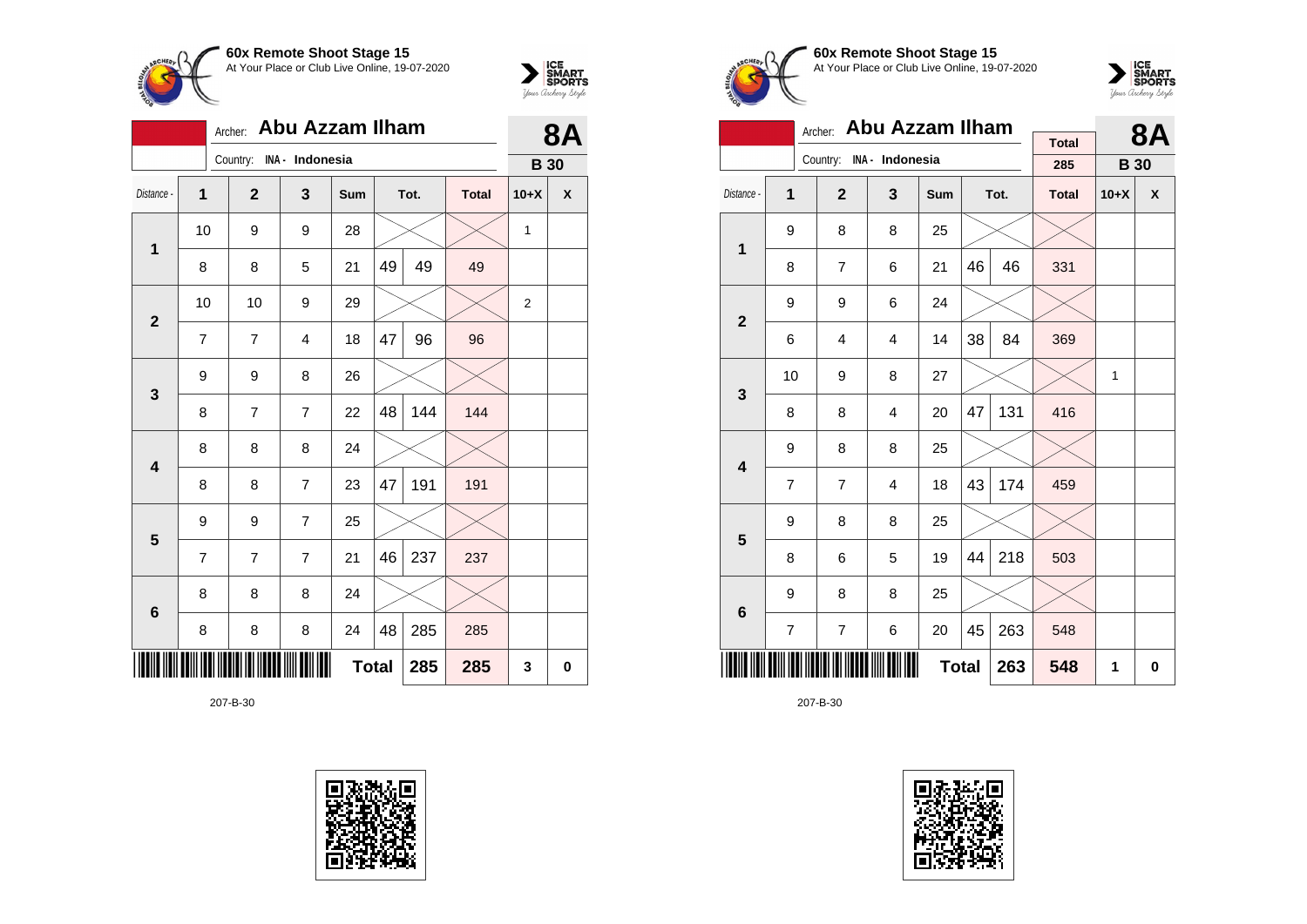



|                         | Country: INA - Indonesia |              | <b>B</b> 30  |              |      |              |        |                    |
|-------------------------|--------------------------|--------------|--------------|--------------|------|--------------|--------|--------------------|
| Distance -              | $\mathbf 1$              | $\mathbf{2}$ | $\mathbf{3}$ | Sum          | Tot. | <b>Total</b> | $10+X$ | $\pmb{\mathsf{X}}$ |
|                         |                          |              |              |              |      |              |        |                    |
| $\mathbf 1$             |                          |              |              |              |      |              |        |                    |
|                         |                          |              |              |              |      |              |        |                    |
| $\mathbf{2}$            |                          |              |              |              |      |              |        |                    |
|                         |                          |              |              |              |      |              |        |                    |
| $\mathbf 3$             |                          |              |              |              |      |              |        |                    |
|                         |                          |              |              |              |      |              |        |                    |
| $\overline{\mathbf{4}}$ |                          |              |              |              |      |              |        |                    |
|                         |                          |              |              |              |      |              |        |                    |
| $\overline{\mathbf{5}}$ |                          |              |              |              |      |              |        |                    |
|                         |                          |              |              |              |      |              |        |                    |
| $\bf 6$                 |                          |              |              |              |      |              |        |                    |
|                         |                          |              | ∥            | <b>Total</b> |      |              |        |                    |

208-B-30









|                         |   | Archer:                  | ummu Azzam Suriani | <b>Total</b> |  | <b>8B</b> |              |             |   |
|-------------------------|---|--------------------------|--------------------|--------------|--|-----------|--------------|-------------|---|
|                         |   | Country: INA - Indonesia |                    |              |  |           |              | <b>B</b> 30 |   |
| Distance -              | 1 | $\mathbf{2}$             | $\mathbf{3}$       | Sum          |  | Tot.      | <b>Total</b> | $10+X$      | X |
|                         |   |                          |                    |              |  |           |              |             |   |
| 1                       |   |                          |                    |              |  |           |              |             |   |
|                         |   |                          |                    |              |  |           |              |             |   |
| $\overline{\mathbf{2}}$ |   |                          |                    |              |  |           |              |             |   |
|                         |   |                          |                    |              |  |           |              |             |   |
| 3                       |   |                          |                    |              |  |           |              |             |   |
|                         |   |                          |                    |              |  |           |              |             |   |
| $\overline{\mathbf{4}}$ |   |                          |                    |              |  |           |              |             |   |
|                         |   |                          |                    |              |  |           |              |             |   |
| 5                       |   |                          |                    |              |  |           |              |             |   |
|                         |   |                          |                    |              |  |           |              |             |   |
| $6\phantom{1}$          |   |                          |                    |              |  |           |              |             |   |
|                         |   |                          | III                | <b>Total</b> |  |           |              |             |   |

208-B-30

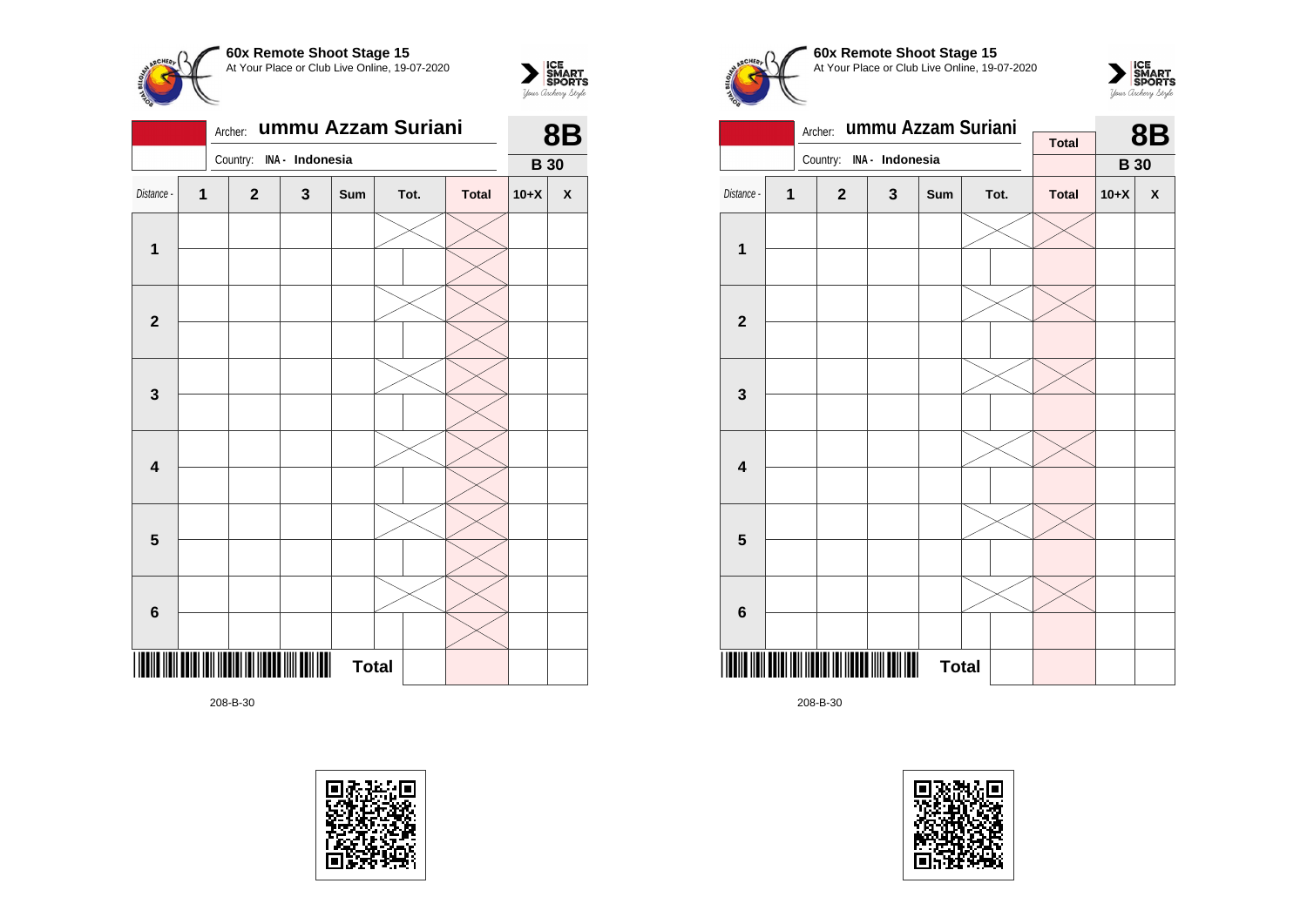



|                         | Kristanti Lilik<br>Archer: |  |                |                          |              |    |      |              |                | <b>9A</b>  |  |
|-------------------------|----------------------------|--|----------------|--------------------------|--------------|----|------|--------------|----------------|------------|--|
|                         |                            |  |                | Country: INA - Indonesia |              |    |      |              |                | <b>BST</b> |  |
| Distance -              | $\overline{1}$             |  | $\mathbf{2}$   | 3                        | Sum          |    | Tot. | <b>Total</b> | $10+X$         | X          |  |
| $\mathbf 1$             | 10                         |  | 10             | 9                        | 29           |    |      |              | $\overline{2}$ |            |  |
|                         | 7                          |  | 7              | 6                        | 20           | 49 | 49   | 49           |                |            |  |
| $\mathbf{2}$            | 10                         |  | 9              | 9                        | 28           |    |      |              | 1              |            |  |
|                         | 8                          |  | 8              | 8                        | 24           | 52 | 101  | 101          |                |            |  |
| 3                       | 10                         |  | 10             | 9                        | 29           |    |      |              | $\overline{2}$ |            |  |
|                         | 7                          |  | 6              | 6                        | 19           | 48 | 149  | 149          |                |            |  |
| $\overline{\mathbf{4}}$ | 9                          |  | 8              | 8                        | 25           |    |      |              |                |            |  |
|                         | $\overline{7}$             |  | $\overline{7}$ | 6                        | 20           | 45 | 194  | 194          |                |            |  |
| 5                       | 9                          |  | 9              | 8                        | 26           |    |      |              |                |            |  |
|                         | 8                          |  | 7              | M                        | 15           | 41 | 235  | 235          |                |            |  |
| $6\phantom{1}6$         | 10                         |  | 9              | 8                        | 27           |    |      |              | 1              |            |  |
|                         | 8                          |  | 8              | 6                        | 22           | 49 | 284  | 284          |                |            |  |
|                         |                            |  |                |                          | <b>Total</b> |    | 284  | 284          | 6              | 0          |  |

209-B-ST





**60x Remote Shoot Stage 15** At Your Place or Club Live Online, 19-07-2020



|                         |                                | <b>Kristanti Lilik</b><br>Archer: |                          |     |    | <b>9A</b> |                     |                |   |
|-------------------------|--------------------------------|-----------------------------------|--------------------------|-----|----|-----------|---------------------|----------------|---|
|                         |                                |                                   | Country: INA - Indonesia |     |    |           | <b>Total</b><br>284 | <b>BST</b>     |   |
| Distance -              | 1                              | $\mathbf{2}$                      | 3                        | Sum |    | Tot.      | <b>Total</b>        | $10+X$         | X |
| $\mathbf{1}$            | 10                             | 10                                | 9                        | 29  |    |           |                     | $\overline{2}$ |   |
|                         | 9                              | 8                                 | 8                        | 25  | 54 | 54        | 338                 |                |   |
| $\overline{2}$          | 9                              | 9                                 | 8                        | 26  |    |           |                     |                |   |
|                         | 8                              | 7                                 | $\overline{7}$           | 22  | 48 | 102       | 386                 |                |   |
| 3                       | 10                             | 8                                 | 8                        | 26  |    |           |                     | 1              |   |
|                         | 8                              | 8                                 | 6                        | 22  | 48 | 150       | 434                 |                |   |
| $\overline{\mathbf{4}}$ | 9                              | 9                                 | 9                        | 27  |    |           |                     |                |   |
|                         | 9                              | 8                                 | 7                        | 24  | 51 | 201       | 485                 |                |   |
| 5                       | 10                             | 10                                | 8                        | 28  |    |           |                     | $\overline{2}$ |   |
|                         | 8                              | 7                                 | 6                        | 21  | 49 | 250       | 534                 |                |   |
| 6                       | 10                             | 10                                | 9                        | 29  |    |           |                     | $\overline{2}$ |   |
|                         | 51<br>301<br>9<br>7<br>6<br>22 |                                   |                          |     |    |           |                     |                |   |
|                         |                                |                                   | 301                      | 585 | 7  | 0         |                     |                |   |

209-B-ST

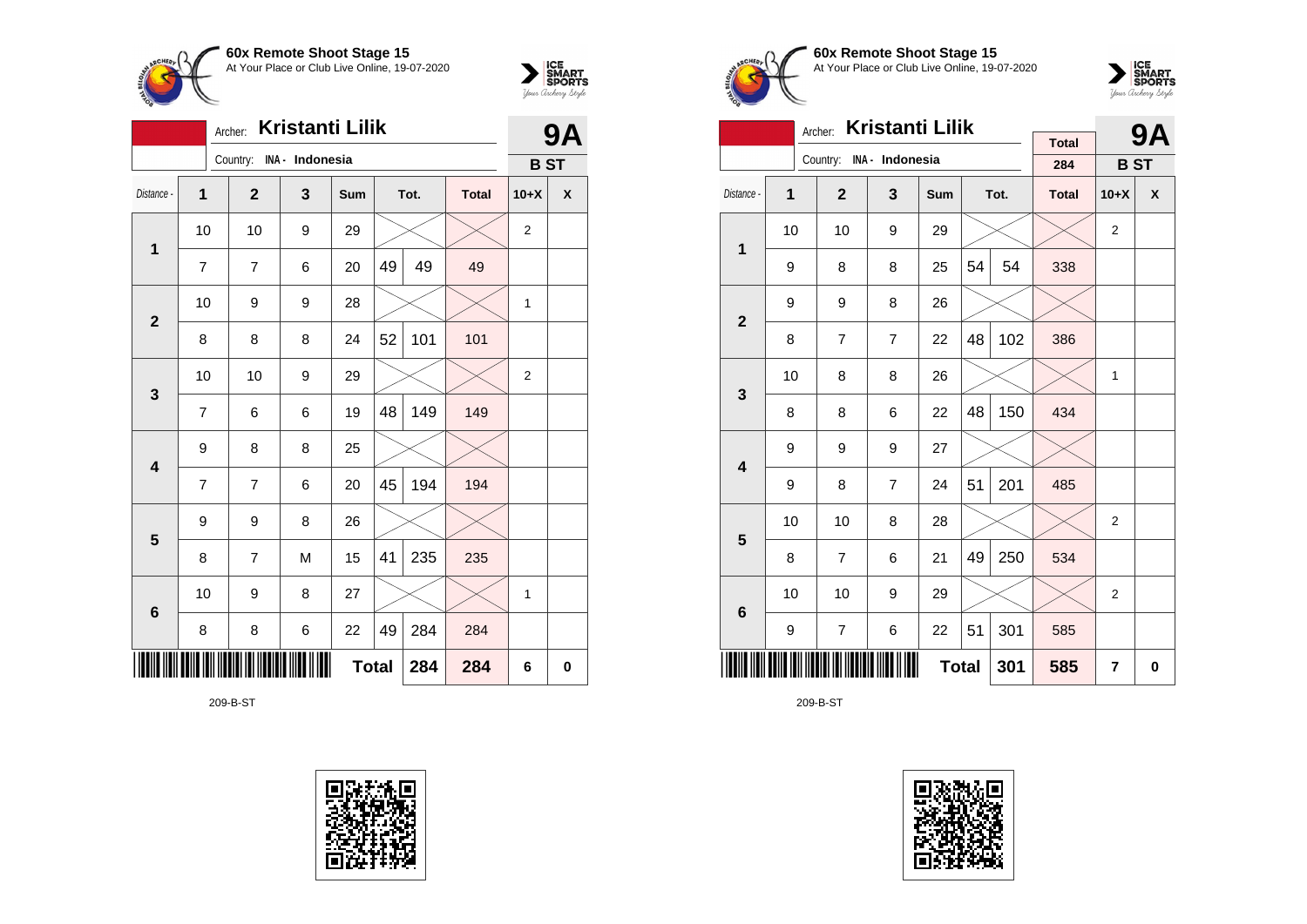



|              |   | <b>9B</b>    |                 |              |      |              |             |   |
|--------------|---|--------------|-----------------|--------------|------|--------------|-------------|---|
|              |   | Country:     | INA - Indonesia |              |      |              | <b>B</b> 30 |   |
| Distance -   | 1 | $\mathbf{2}$ | $\mathbf 3$     | Sum          | Tot. | <b>Total</b> | $10+X$      | X |
| 1            |   |              |                 |              |      |              |             |   |
|              |   |              |                 |              |      |              |             |   |
| $\mathbf{2}$ |   |              |                 |              |      |              |             |   |
|              |   |              |                 |              |      |              |             |   |
| $\mathbf{3}$ |   |              |                 |              |      |              |             |   |
|              |   |              |                 |              |      |              |             |   |
| 4            |   |              |                 |              |      |              |             |   |
|              |   |              |                 |              |      |              |             |   |
| 5            |   |              |                 |              |      |              |             |   |
|              |   |              |                 |              |      |              |             |   |
| 6            |   |              |                 |              |      |              |             |   |
|              |   |              |                 |              |      |              |             |   |
| $\parallel$  |   |              |                 | <b>Total</b> |      |              |             |   |

210-B-30









|                         |   | <b>Hidayat Anang</b><br>Archer: |                 | <b>Total</b> |  | <b>9B</b> |              |             |   |
|-------------------------|---|---------------------------------|-----------------|--------------|--|-----------|--------------|-------------|---|
|                         |   | Country:                        | INA - Indonesia |              |  |           |              | <b>B</b> 30 |   |
| Distance -              | 1 | $\mathbf{2}$                    | $\mathbf 3$     | <b>Sum</b>   |  | Tot.      | <b>Total</b> | $10+X$      | X |
|                         |   |                                 |                 |              |  |           |              |             |   |
| 1                       |   |                                 |                 |              |  |           |              |             |   |
|                         |   |                                 |                 |              |  |           |              |             |   |
| $\mathbf{2}$            |   |                                 |                 |              |  |           |              |             |   |
|                         |   |                                 |                 |              |  |           |              |             |   |
| 3                       |   |                                 |                 |              |  |           |              |             |   |
|                         |   |                                 |                 |              |  |           |              |             |   |
| $\overline{\mathbf{4}}$ |   |                                 |                 |              |  |           |              |             |   |
| 5                       |   |                                 |                 |              |  |           |              |             |   |
|                         |   |                                 |                 |              |  |           |              |             |   |
| $\bf 6$                 |   |                                 |                 |              |  |           |              |             |   |
|                         |   |                                 |                 |              |  |           |              |             |   |
|                         |   |                                 | ║               | <b>Total</b> |  |           |              |             |   |

210-B-30

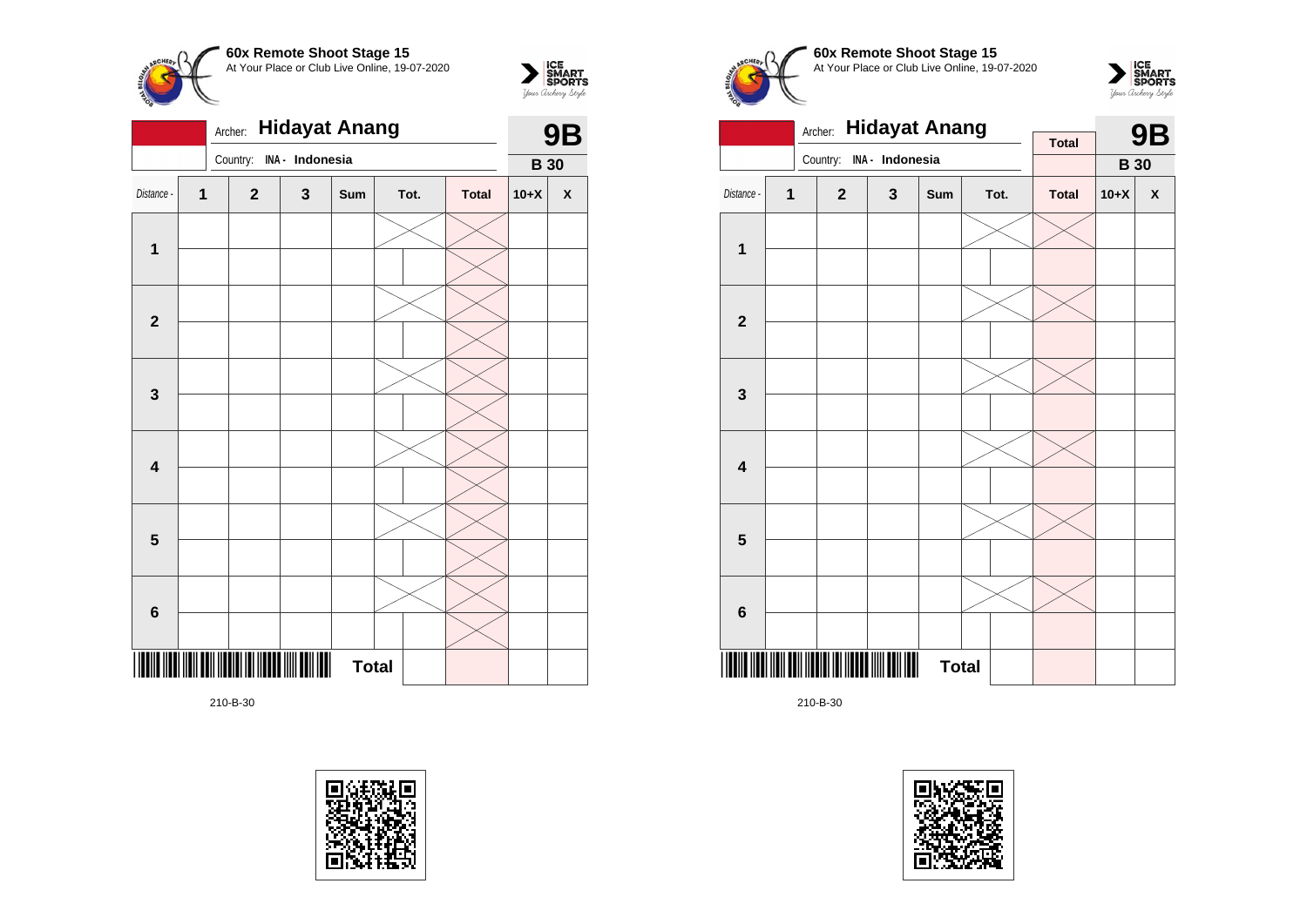



|                         | Francisco Ramírez Jiménez<br>Archer:<br>瀛 |  |                |             |            |              |      |              |                 | <b>10A</b>       |  |
|-------------------------|-------------------------------------------|--|----------------|-------------|------------|--------------|------|--------------|-----------------|------------------|--|
|                         |                                           |  | Country:       | ESP - Spain |            |              |      |              | C <sub>30</sub> |                  |  |
| Distance -              | 1                                         |  | $\overline{2}$ | 3           | <b>Sum</b> |              | Tot. | <b>Total</b> | $10+X$          | X                |  |
| 1                       | X                                         |  | Χ              | X           | 30         |              |      |              | 3               | 3                |  |
|                         | 10                                        |  | 10             | 10          | 30         | 60           | 60   | 60           | 3               |                  |  |
| $\overline{2}$          | X                                         |  | 10             | 10          | 30         |              |      |              | 3               | 1                |  |
|                         | 10                                        |  | 10             | 9           | 29         | 59           | 119  | 119          | $\overline{2}$  |                  |  |
| 3                       | X                                         |  | Χ              | X           | 30         |              |      |              | 3               | 3                |  |
|                         | X                                         |  | 9              | 9           | 28         | 58           | 177  | 177          | 1               | 1                |  |
| $\overline{\mathbf{4}}$ | X                                         |  | X              | 10          | 30         |              |      |              | 3               | $\boldsymbol{2}$ |  |
|                         | 10                                        |  | 9              | 9           | 28         | 58           | 235  | 235          | 1               |                  |  |
| $5\phantom{1}$          | X                                         |  | X              | 10          | 30         |              |      |              | 3               | 2                |  |
|                         | 10                                        |  | 10             | 10          | 30         | 60           | 295  | 295          | 3               |                  |  |
| $6\phantom{1}$          | X                                         |  | Χ              | X           | 30         |              |      |              | 3               | 3                |  |
|                         | 10                                        |  | 10             | 8           | 28         | 58           | 353  | 353          | 2               |                  |  |
|                         |                                           |  |                |             |            | <b>Total</b> | 353  | 353          | 30              | 15               |  |





**60x Remote Shoot Stage 15** At Your Place or Club Live Online, 19-07-2020



|                         | <b>Francisco Ramírez Jiménez</b><br>Archer: |                |                      |     |     |      |                     |                 | 10A            |
|-------------------------|---------------------------------------------|----------------|----------------------|-----|-----|------|---------------------|-----------------|----------------|
| 16                      |                                             |                | Country: ESP - Spain |     |     |      | <b>Total</b><br>353 | C <sub>30</sub> |                |
| Distance -              | 1                                           | $\overline{2}$ | 3                    | Sum |     | Tot. | <b>Total</b>        | $10+X$          | X              |
| 1                       | X                                           | X              | 10                   | 30  |     |      |                     | 3               | $\overline{2}$ |
|                         | 10                                          | 10             | 10                   | 30  | 60  | 60   | 413                 | 3               |                |
| $\overline{2}$          | X                                           | X              | 10                   | 30  |     |      |                     | 3               | $\overline{2}$ |
|                         | 10                                          | 10             | 9                    | 29  | 59  | 119  | 472                 | 2               |                |
| 3                       | Χ                                           | 10             | 10                   | 30  |     |      |                     | 3               | 1              |
|                         | 10                                          | 10             | 9                    | 29  | 59  | 178  | 531                 | 2               |                |
| $\overline{\mathbf{4}}$ | X                                           | X              | X                    | 30  |     |      |                     | 3               | 3              |
|                         | Χ                                           | 10             | 10                   | 30  | 60  | 238  | 591                 | 3               | 1              |
| 5                       | X                                           | X              | X                    | 30  |     |      |                     | 3               | 3              |
|                         | 10                                          | 10             | 9                    | 29  | 59  | 297  | 650                 | $\overline{2}$  |                |
| 6                       | Χ                                           | 10             | 10                   | 30  |     |      |                     | 3               | 1              |
|                         | 10                                          | 9              | 29                   | 59  | 356 | 709  | $\overline{2}$      |                 |                |
|                         | <b>Total</b><br>356                         |                |                      |     |     |      |                     | 32              | 13             |

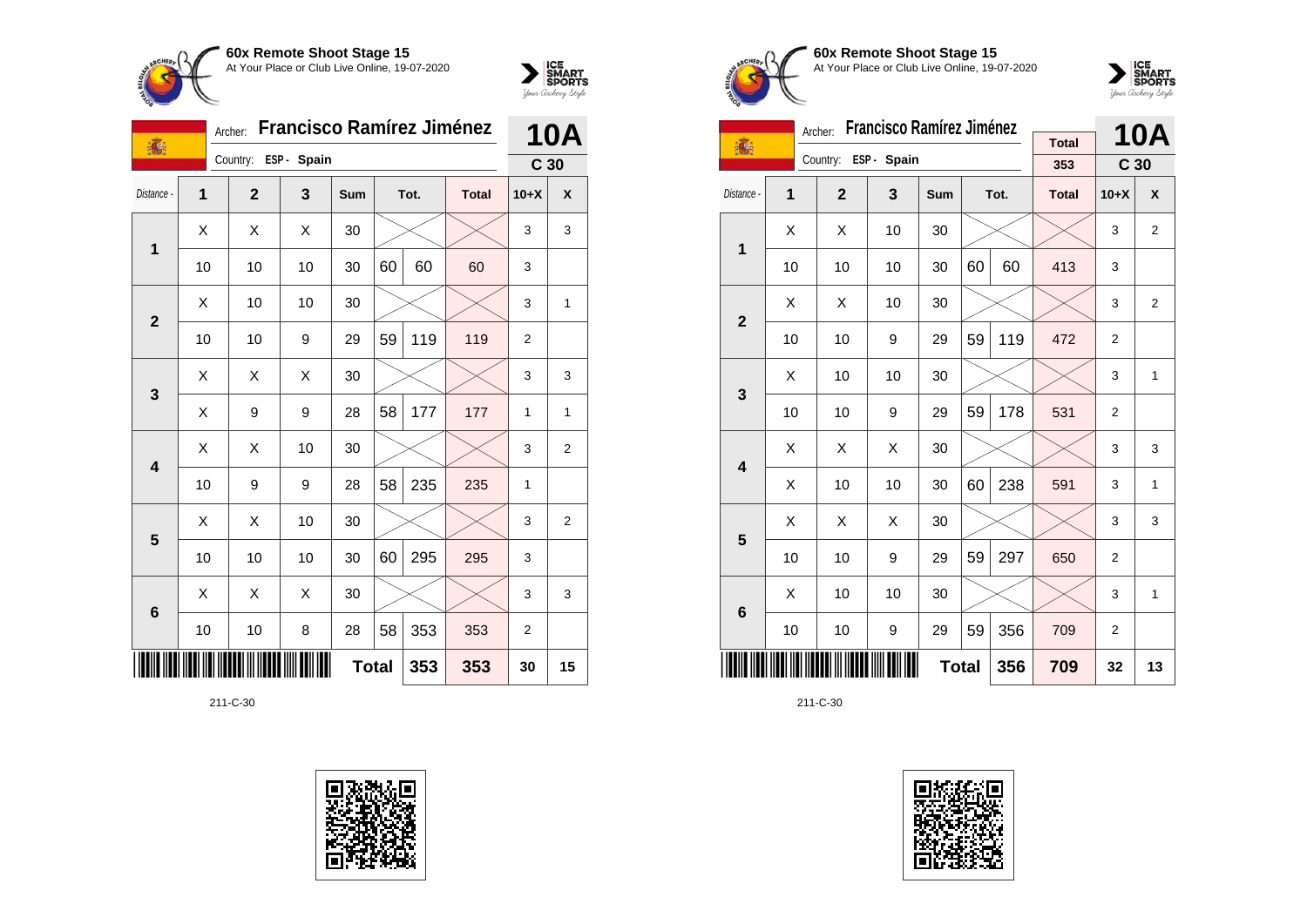



| 1              |    | Archer:  | Carla noemi Ramirez Mancebo | <b>10B</b>  |     |              |      |              |                |              |
|----------------|----|----------|-----------------------------|-------------|-----|--------------|------|--------------|----------------|--------------|
|                |    | Country: |                             | ESP - Spain |     |              |      |              | R 30           |              |
| Distance -     | 1  |          | $\overline{2}$              | 3           | Sum |              | Tot. | <b>Total</b> | $10+X$         | X            |
| 1              | 10 |          | 9                           | 9           | 28  |              |      |              | 1              |              |
|                | 9  |          | 8                           | 8           | 25  | 53           | 53   | 53           |                |              |
| $\overline{2}$ | Χ  |          | 9                           | 9           | 28  |              |      |              | $\mathbf{1}$   | 1            |
|                | 8  |          | $\overline{7}$              | 4           | 19  | 47           | 100  | 100          |                |              |
| 3              | X  |          | 10                          | 8           | 28  |              |      |              | $\overline{2}$ | $\mathbf{1}$ |
|                | 8  |          | 8                           | 7           | 23  | 51           | 151  | 151          |                |              |
| 4              | 10 |          | 9                           | 9           | 28  |              |      |              | $\mathbf{1}$   |              |
|                | 9  |          | 8                           | 8           | 25  | 53           | 204  | 204          |                |              |
| 5              | X  |          | 10                          | 9           | 29  |              |      |              | $\overline{2}$ | $\mathbf{1}$ |
|                | 9  |          | 9                           | 8           | 26  | 55           | 259  | 259          |                |              |
| 6              | X  |          | 10                          | 9           | 29  |              |      |              | $\overline{2}$ | $\mathbf{1}$ |
|                | 9  |          | 9                           | 8           | 26  | 55           | 314  | 314          |                |              |
|                |    |          |                             |             |     | <b>Total</b> | 314  | 314          | 9              | 4            |





**60x Remote Shoot Stage 15** At Your Place or Club Live Online, 19-07-2020



|                         | Carla noemi Ramírez Mancebo<br>Archer: |                |                      |     |     |      |                     |        | <b>10B</b> |
|-------------------------|----------------------------------------|----------------|----------------------|-----|-----|------|---------------------|--------|------------|
| 漏!                      |                                        |                | Country: ESP - Spain |     |     |      | <b>Total</b><br>314 | R 30   |            |
| Distance -              | 1                                      | $\overline{2}$ | 3                    | Sum |     | Tot. | <b>Total</b>        | $10+X$ | X          |
| 1                       | 10                                     | 10             | 9                    | 29  |     |      |                     | 2      |            |
|                         | 9                                      | 8              | 4                    | 21  | 50  | 50   | 364                 |        |            |
| $\overline{2}$          | 10                                     | 9              | 8                    | 27  |     |      |                     | 1      |            |
|                         | 8                                      | $\overline{7}$ | $\overline{7}$       | 22  | 49  | 99   | 413                 |        |            |
| 3                       | 9                                      | 9              | 8                    | 26  |     |      |                     |        |            |
|                         | 8                                      | 8              | 8                    | 24  | 50  | 149  | 463                 |        |            |
| $\overline{\mathbf{4}}$ | Χ                                      | 10             | 9                    | 29  |     |      |                     | 2      | 1          |
|                         | 9                                      | 8              | 6                    | 23  | 52  | 201  | 515                 |        |            |
| 5                       | 10                                     | 9              | 9                    | 28  |     |      |                     | 1      |            |
|                         | 8                                      | 8              | $\overline{7}$       | 23  | 51  | 252  | 566                 |        |            |
| 6                       | 10                                     | 9              | 9                    | 28  |     |      |                     | 1      |            |
|                         | 8                                      | 7              | 23                   | 51  | 303 | 617  |                     |        |            |
|                         | <b>Total</b><br>303                    |                |                      |     |     |      |                     | 7      | 1          |

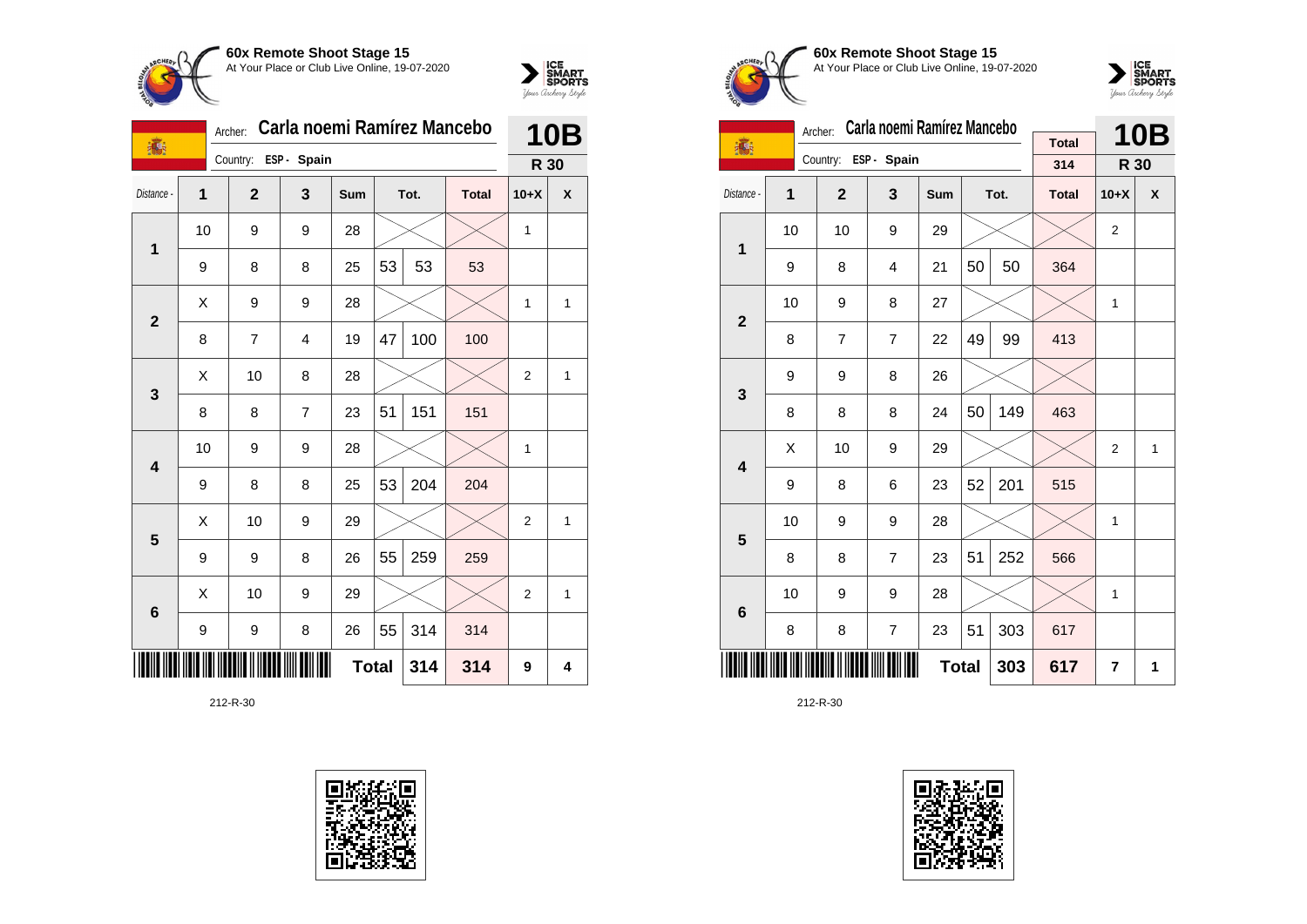



|                | Viviana Solange Mancebo<br>Archer:<br>16 |              |             |     |              |      |              |                 | <b>10C</b>              |  |
|----------------|------------------------------------------|--------------|-------------|-----|--------------|------|--------------|-----------------|-------------------------|--|
|                |                                          | Country:     | ESP - Spain |     |              |      |              | C <sub>30</sub> |                         |  |
| Distance -     | 1                                        | $\mathbf{2}$ | 3           | Sum |              | Tot. | <b>Total</b> | $10+X$          | X                       |  |
| 1              | X                                        | Χ            | 9           | 29  |              |      |              | 2               | $\overline{\mathbf{c}}$ |  |
|                | 9                                        | 9            | 8           | 26  | 55           | 55   | 55           |                 |                         |  |
| $\overline{2}$ | X                                        | X            | 10          | 30  |              |      |              | 3               | $\boldsymbol{2}$        |  |
|                | 9                                        | 9            | 9           | 27  | 57           | 112  | 112          |                 |                         |  |
| 3              | X                                        | Χ            | 10          | 30  |              |      |              | 3               | $\overline{2}$          |  |
|                | 10                                       | 10           | 9           | 29  | 59           | 171  | 171          | $\overline{2}$  |                         |  |
| 4              | 10                                       | 10           | 10          | 30  |              |      |              | 3               |                         |  |
|                | 10                                       | 9            | 8           | 27  | 57           | 228  | 228          | $\mathbf{1}$    |                         |  |
| 5              | 10                                       | 10           | 9           | 29  |              |      |              | $\overline{2}$  |                         |  |
|                | 9                                        | 9            | 9           | 27  | 56           | 284  | 284          |                 |                         |  |
| 6              | X                                        | 10           | 10          | 30  |              |      |              | 3               | 1                       |  |
|                | 10                                       | 9            | 9           | 28  | 58           | 342  | 342          | 1               |                         |  |
|                |                                          |              |             |     | <b>Total</b> | 342  | 342          | 20              | 7                       |  |





**60x Remote Shoot Stage 15** At Your Place or Club Live Online, 19-07-2020



|                         | Archer: | Viviana Solange Mancebo |            |              | <b>10C</b> |      |                     |                 |                |
|-------------------------|---------|-------------------------|------------|--------------|------------|------|---------------------|-----------------|----------------|
| 1                       |         | Country:                | ESP- Spain |              |            |      | <b>Total</b><br>342 | C <sub>30</sub> |                |
| Distance -              | 1       | $\overline{2}$          | 3          | <b>Sum</b>   |            | Tot. | <b>Total</b>        | $10+X$          | X              |
| 1                       | X       | 10                      | 10         | 30           |            |      |                     | 3               | 1              |
|                         | 10      | 9                       | 9          | 28           | 58         | 58   | 400                 | 1               |                |
| $\overline{2}$          | X       | Χ                       | 10         | 30           |            |      |                     | 3               | $\overline{2}$ |
|                         | 9       | 9                       | 9          | 27           | 57         | 115  | 457                 |                 |                |
| 3                       | X       | 10                      | 9          | 29           |            |      |                     | 2               | 1              |
|                         | 9       | 9                       | 8          | 26           | 55         | 170  | 512                 |                 |                |
| $\overline{\mathbf{4}}$ | Χ       | Χ                       | Χ          | 30           |            |      |                     | 3               | 3              |
|                         | 10      | 10                      | 10         | 30           | 60         | 230  | 572                 | 3               |                |
| 5                       | X       | 10                      | 10         | 30           |            |      |                     | 3               | 1              |
|                         | 10      | 10                      | 10         | 30           | 60         | 290  | 632                 | 3               |                |
| 6                       | X       | X                       | 10         | 30           |            |      |                     | 3               | 2              |
|                         | 10      | 10                      | 9          | 29           | 59         | 349  | 691                 | 2               |                |
|                         |         |                         |            | <b>Total</b> |            | 349  | 691                 | 26              | 10             |

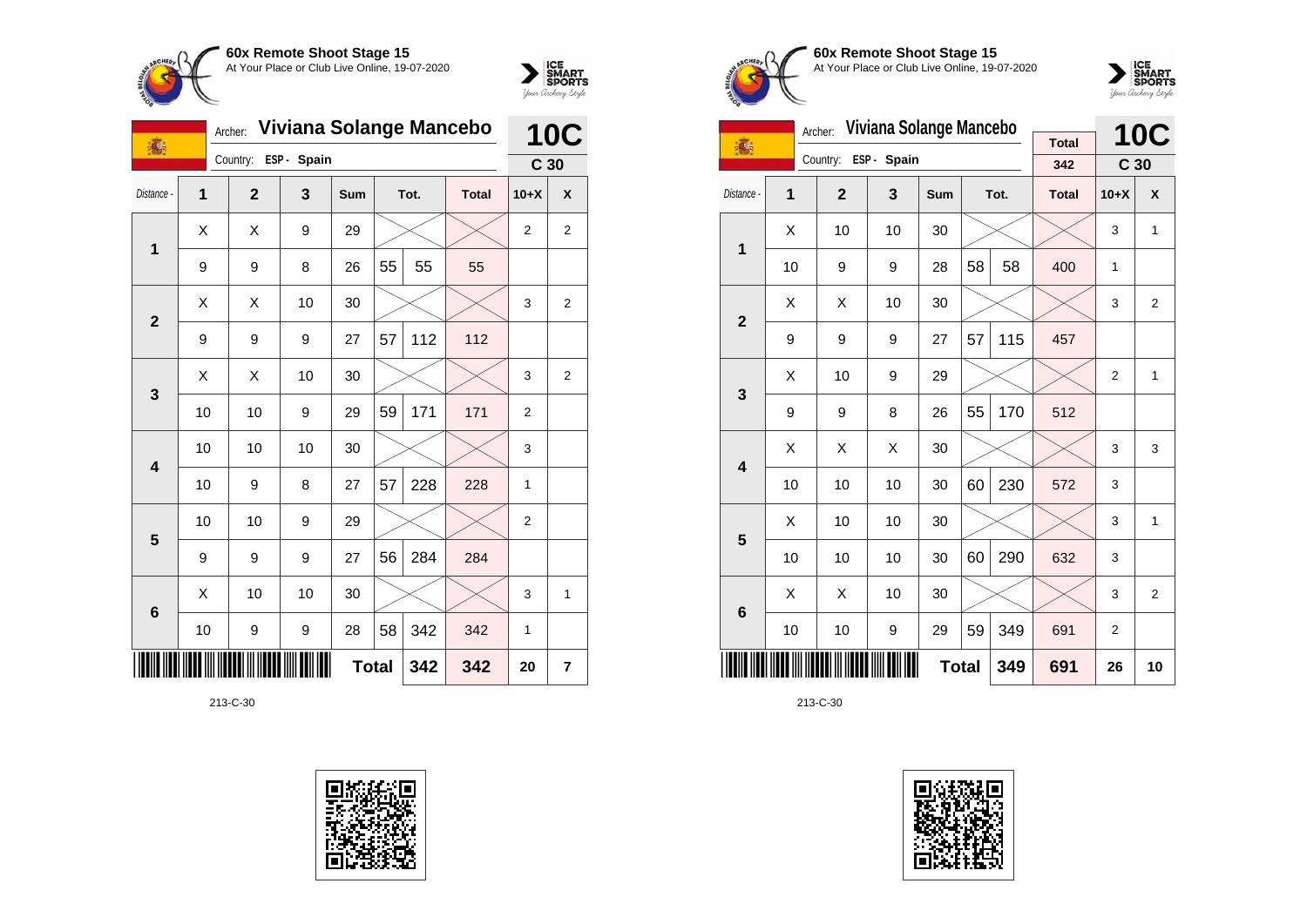

**1**

**2**

**3**

**4**

**5**

**6**



 $\sum_{\text{S$ **MART** $<br>$ *Your Archary Style* 

**60x Remote Shoot Stage 15** At Your Place or Club Live Online, 19-07-2020





214-R-30





\*214-R-30\*

214-R-30



**Total**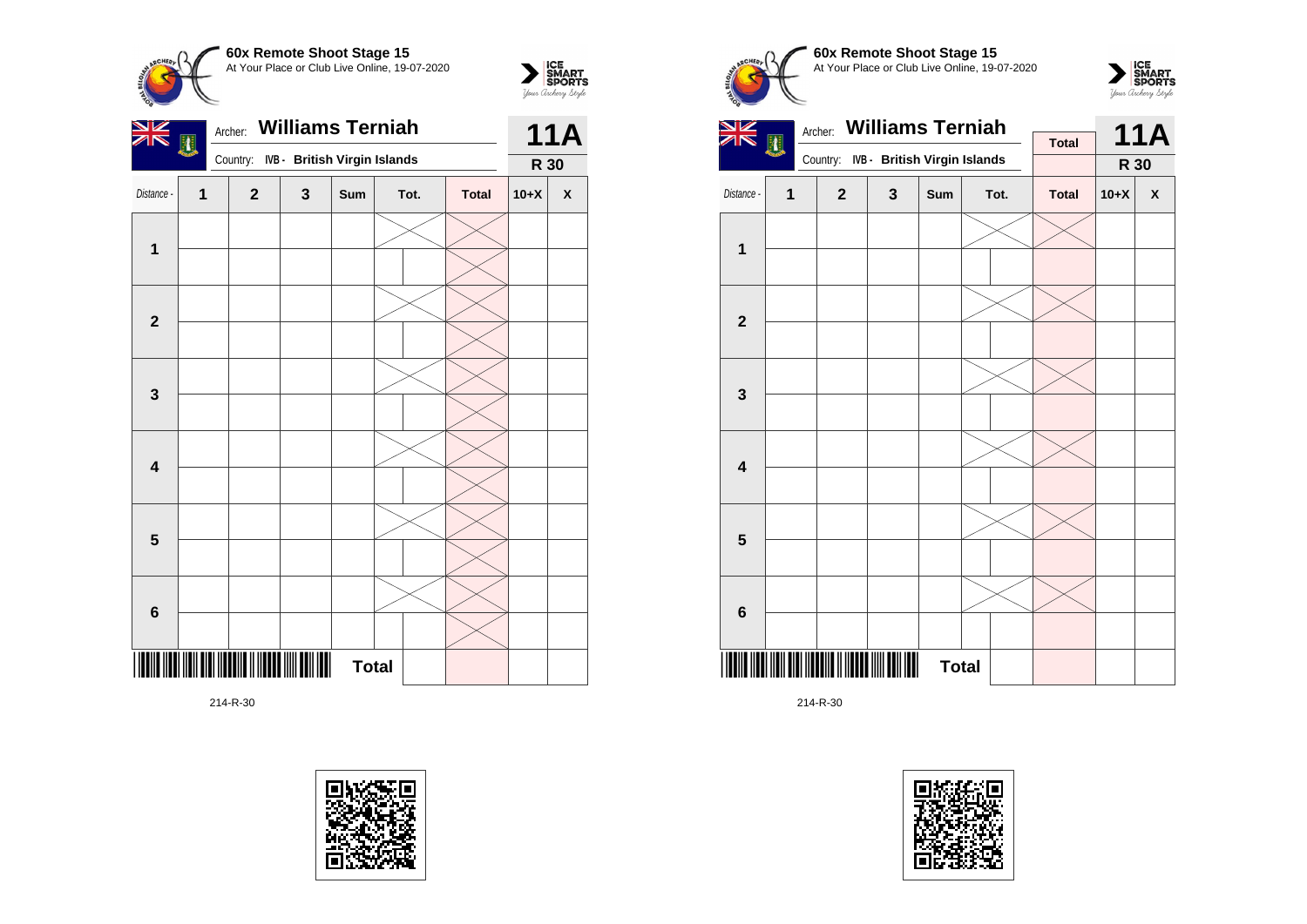



|                | <b>Teng Wei Teng</b><br>Archer: |                |                  |              |    |      |              | <b>12A</b>      |                |
|----------------|---------------------------------|----------------|------------------|--------------|----|------|--------------|-----------------|----------------|
|                |                                 | Country:       | MAS - Malaysia   |              |    |      |              | C <sub>50</sub> |                |
| Distance -     | 1                               | $\overline{2}$ | 3                | <b>Sum</b>   |    | Tot. | <b>Total</b> | $10+X$          | X              |
| 1              | X                               | 10             | 10               | 30           |    |      |              | 3               | 1              |
|                | 10                              | 9              | 9                | 28           | 58 | 58   | 58           | 1               |                |
| $\overline{2}$ | 10                              | 9              | 9                | 28           |    |      |              | $\mathbf{1}$    |                |
|                | 9                               | 9              | 8                | 26           | 54 | 112  | 112          |                 |                |
| 3              | 10                              | 9              | 9                | 28           |    |      |              | $\mathbf{1}$    |                |
|                | 9                               | 9              | 9                | 27           | 55 | 167  | 167          |                 |                |
| 4              | 10                              | 10             | 9                | 29           |    |      |              | $\overline{2}$  |                |
|                | 9                               | 9              | 9                | 27           | 56 | 223  | 223          |                 |                |
| 5              | X                               | 10             | 10               | 30           |    |      |              | 3               | 1              |
|                | 9                               | 9              | 8                | 26           | 56 | 279  | 279          |                 |                |
| $6\phantom{1}$ | X                               | X              | 10               | 30           |    |      |              | 3               | $\overline{2}$ |
|                | 10                              | 10             | $\boldsymbol{9}$ | 29           | 59 | 338  | 338          | $\overline{2}$  |                |
|                |                                 |                |                  | <b>Total</b> |    | 338  | 338          | 16              | 4              |

215-C-50





**60x Remote Shoot Stage 15** At Your Place or Club Live Online, 19-07-2020



|                         |    | <b>Teng Wei Teng</b><br>Archer: |                |            |    | <b>12A</b> |                     |                 |                |
|-------------------------|----|---------------------------------|----------------|------------|----|------------|---------------------|-----------------|----------------|
|                         |    | Country:                        | MAS - Malaysia |            |    |            | <b>Total</b><br>338 | C <sub>50</sub> |                |
| Distance -              | 1  | $\overline{2}$                  | 3              | <b>Sum</b> |    | Tot.       | <b>Total</b>        | $10+X$          | X              |
| 1                       | 10 | 10                              | 10             | 30         |    |            |                     | 3               |                |
|                         | 9  | 9                               | 9              | 27         | 57 | 57         | 395                 |                 |                |
| $\overline{2}$          | X  | 10                              | 10             | 30         |    |            |                     | 3               | 1              |
|                         | 9  | 9                               | 9              | 27         | 57 | 114        | 452                 |                 |                |
| 3                       | X  | 10                              | 9              | 29         |    |            |                     | $\overline{2}$  | 1              |
|                         | 9  | 9                               | 8              | 26         | 55 | 169        | 507                 |                 |                |
| $\overline{\mathbf{4}}$ | X  | 10                              | 10             | 30         |    |            |                     | 3               | 1              |
|                         | 9  | 9                               | 9              | 27         | 57 | 226        | 564                 |                 |                |
| 5                       | X  | X                               | 9              | 29         |    |            |                     | $\overline{2}$  | $\overline{2}$ |
|                         | 9  | 9                               | 9              | 27         | 56 | 282        | 620                 |                 |                |
| 6                       | X  | 10                              | 10             | 30         |    |            |                     | 3               | 1              |
|                         | 10 | 9                               | 9              | 28         | 58 | 340        | 678                 | 1               |                |
|                         |    |                                 | 678            | 17         | 6  |            |                     |                 |                |

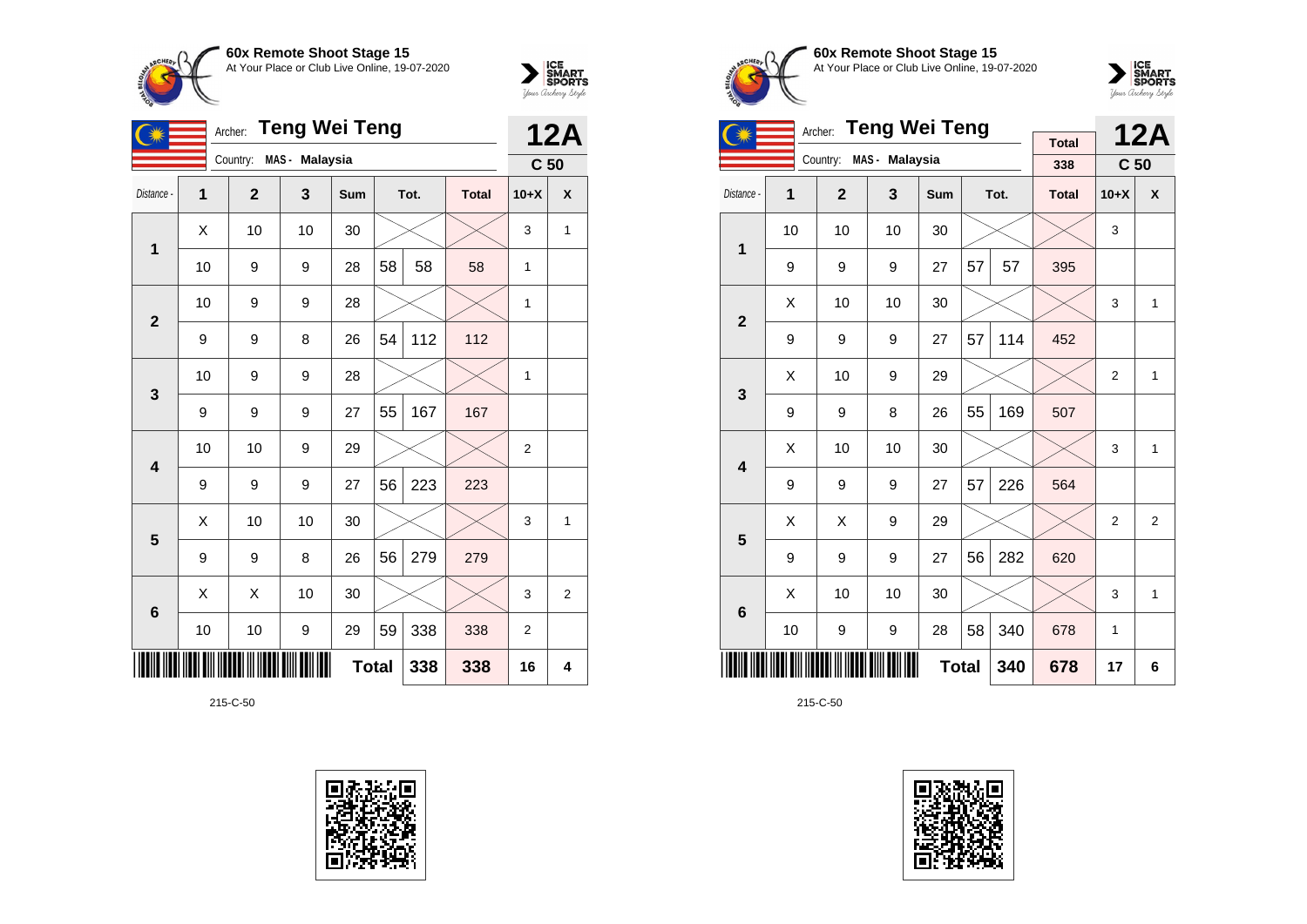



|                         |    | Archer:      | <b>Lynch Mark</b>           |              |    |      |              |        | <b>1A</b>          |
|-------------------------|----|--------------|-----------------------------|--------------|----|------|--------------|--------|--------------------|
|                         |    |              | Country: RSA - South Africa |              |    |      |              | R 30   |                    |
| Distance -              | 1  | $\mathbf{2}$ | 3                           | Sum          |    | Tot. | <b>Total</b> | $10+X$ | $\pmb{\mathsf{X}}$ |
| $\mathbf 1$             | 10 | 9            | 9                           | 28           |    |      |              | 1      |                    |
|                         | 8  | 8            | 8                           | 24           | 52 | 52   | 52           |        |                    |
| $\overline{2}$          | 10 | 10           | 10                          | 30           |    |      |              | 3      |                    |
|                         | 9  | 8            | 8                           | 25           | 55 | 107  | 107          |        |                    |
| 3                       | 9  | 9            | 9                           | 27           |    |      |              |        |                    |
|                         | 8  | 7            | $\overline{7}$              | 22           | 49 | 156  | 156          |        |                    |
| $\overline{\mathbf{4}}$ | X  | 9            | 9                           | 28           |    |      |              | 1      | 1                  |
|                         | 8  | 8            | 8                           | 24           | 52 | 208  | 208          |        |                    |
| $\overline{\mathbf{5}}$ | 10 | 9            | 9                           | 28           |    |      |              | 1      |                    |
|                         | 8  | 8            | $\overline{7}$              | 23           | 51 | 259  | 259          |        |                    |
| $6\phantom{1}6$         | 9  | 9            | 9                           | 27           |    |      |              |        |                    |
|                         | 8  | 8            | 8                           | 24           | 51 | 310  | 310          |        |                    |
|                         |    |              |                             | <b>Total</b> |    | 310  | 310          | 6      | 1                  |









|                         |    | <b>Lynch Mark</b><br>Archer: |                             |              |    | <b>1A</b> |                     |                |   |
|-------------------------|----|------------------------------|-----------------------------|--------------|----|-----------|---------------------|----------------|---|
|                         |    |                              | Country: RSA - South Africa |              |    |           | <b>Total</b><br>310 | R 30           |   |
| Distance -              | 1  | $\mathbf{2}$                 | 3                           | Sum          |    | Tot.      | <b>Total</b>        | $10+X$         | X |
| $\mathbf 1$             | 10 | 10                           | 8                           | 28           |    |           |                     | $\overline{2}$ |   |
|                         | 8  | 8                            | 8                           | 24           | 52 | 52        | 362                 |                |   |
| $\overline{2}$          | 10 | 10                           | 10                          | 30           |    |           |                     | 3              |   |
|                         | 8  | 8                            | $\overline{7}$              | 23           | 53 | 105       | 415                 |                |   |
| 3                       | 10 | 10                           | 10                          | 30           |    |           |                     | 3              |   |
|                         | 9  | 8                            | $\overline{7}$              | 24           | 54 | 159       | 469                 |                |   |
| $\overline{\mathbf{4}}$ | 10 | 9                            | 8                           | 27           |    |           |                     | 1              |   |
|                         | 8  | 8                            | 8                           | 24           | 51 | 210       | 520                 |                |   |
| 5                       | 9  | 9                            | 8                           | 26           |    |           |                     |                |   |
|                         | 8  | 8                            | 8                           | 24           | 50 | 260       | 570                 |                |   |
| 6                       | 10 | 9                            | 9                           | 28           |    |           |                     | 1              |   |
|                         | 9  | 8                            | 8                           | 25           | 53 | 313       | 623                 |                |   |
|                         |    |                              |                             | <b>Total</b> |    | 313       | 623                 | 10             | 0 |

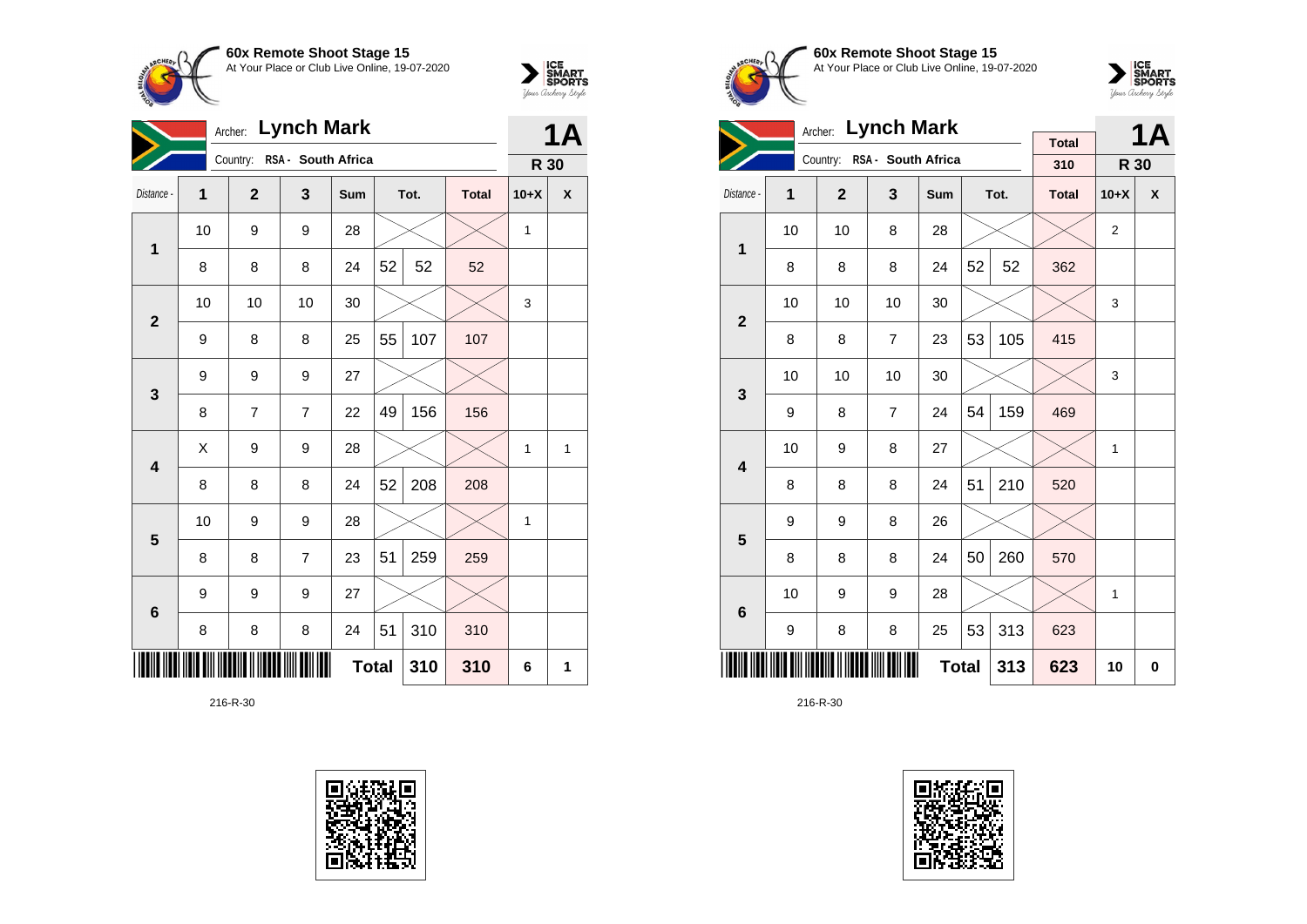



|                 |                | 2A             |                   |              |    |      |              |            |              |
|-----------------|----------------|----------------|-------------------|--------------|----|------|--------------|------------|--------------|
|                 |                | Country:       | NED - Netherlands |              |    |      |              | <b>BST</b> |              |
| Distance -      | 1              | $\overline{2}$ | 3                 | Sum          |    | Tot. | <b>Total</b> | $10+X$     | X            |
| 1               | 9              | 9              | 8                 | 26           |    |      |              |            |              |
|                 | 8              | 8              | 6                 | 22           | 48 | 48   | 48           |            |              |
| $\mathbf{2}$    | Χ              | 9              | 7                 | 26           |    |      |              | 1          | 1            |
|                 | 6              | 5              | 5                 | 16           | 42 | 90   | 90           |            |              |
| 3               | 9              | 8              | 8                 | 25           |    |      |              |            |              |
|                 | $\overline{7}$ | 6              | 6                 | 19           | 44 | 134  | 134          |            |              |
| 4               | 9              | 8              | 8                 | 25           |    |      |              |            |              |
|                 | $\overline{7}$ | 7              | 7                 | 21           | 46 | 180  | 180          |            |              |
| 5               | 10             | 9              | 7                 | 26           |    |      |              | 1          |              |
|                 | $\overline{7}$ | 7              | 6                 | 20           | 46 | 226  | 226          |            |              |
| $6\phantom{1}6$ | Χ              | 10             | 10                | 30           |    |      |              | 3          | 1            |
|                 | 8              | 8              | 6                 | 22           | 52 | 278  | 278          |            |              |
|                 |                |                |                   | <b>Total</b> |    | 278  | 278          | 5          | $\mathbf{2}$ |

217-B-ST





**60x Remote Shoot Stage 15** At Your Place or Club Live Online, 19-07-2020



|                         |                | <b>Colijn Bart</b><br>Archer: |                   |              |    | 2A   |                     |                |                    |
|-------------------------|----------------|-------------------------------|-------------------|--------------|----|------|---------------------|----------------|--------------------|
|                         |                | Country:                      | NED - Netherlands |              |    |      | <b>Total</b><br>278 | <b>BST</b>     |                    |
| Distance -              | 1              | $\overline{2}$                | 3                 | Sum          |    | Tot. | <b>Total</b>        | $10+X$         | $\pmb{\mathsf{X}}$ |
|                         |                |                               |                   |              |    |      |                     |                |                    |
| 1                       | X              | 9                             | 8                 | 27           |    |      |                     | $\mathbf{1}$   | $\mathbf{1}$       |
|                         | 8              | 8                             | 5                 | 21           | 48 | 48   | 326                 |                |                    |
| $\overline{2}$          | 9              | 9                             | 9                 | 27           |    |      |                     |                |                    |
|                         | 9              | 8                             | 5                 | 22           | 49 | 97   | 375                 |                |                    |
| 3                       | X              | 9                             | 8                 | 27           |    |      |                     | 1              | $\mathbf{1}$       |
|                         | $\overline{7}$ | 6                             | 4                 | 17           | 44 | 141  | 419                 |                |                    |
| $\overline{\mathbf{4}}$ | 10             | 8                             | 8                 | 26           |    |      |                     | 1              |                    |
|                         | $\overline{7}$ | 6                             | 6                 | 19           | 45 | 186  | 464                 |                |                    |
| 5                       | X              | 9                             | 8                 | 27           |    |      |                     | 1              | $\mathbf{1}$       |
|                         | 8              | 8                             | 8                 | 24           | 51 | 237  | 515                 |                |                    |
| $\bf 6$                 | X              | 10                            | 9                 | 29           |    |      |                     | $\overline{2}$ | 1                  |
|                         | 8              | 7                             | $\overline{7}$    | 22           | 51 | 288  | 566                 |                |                    |
|                         |                |                               |                   | <b>Total</b> |    | 288  | 566                 | 6              | 4                  |

217-B-ST

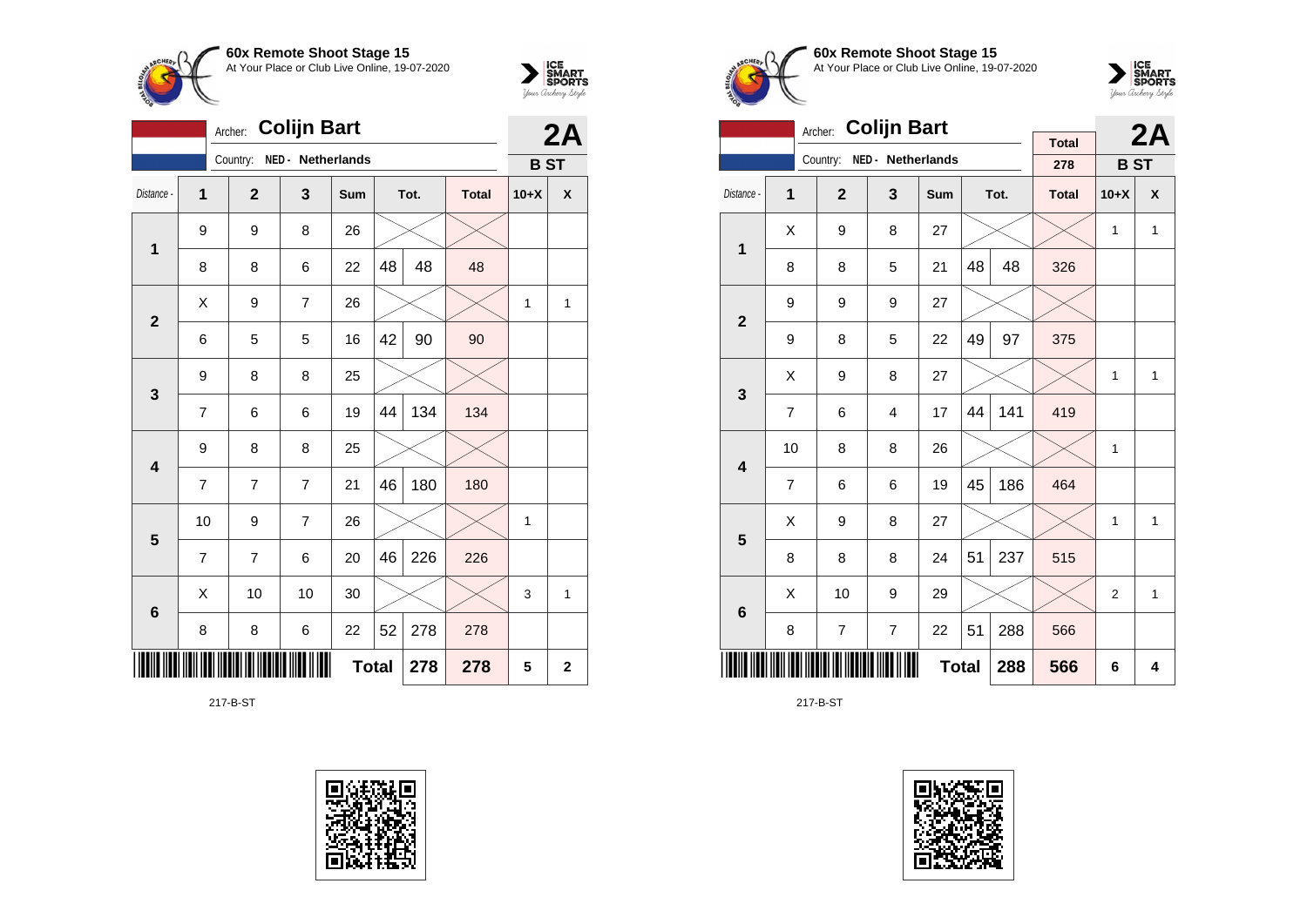

 $\sum_{\text{S$ **MART** $<br>$ *Your Archary Style* 



218-R-30









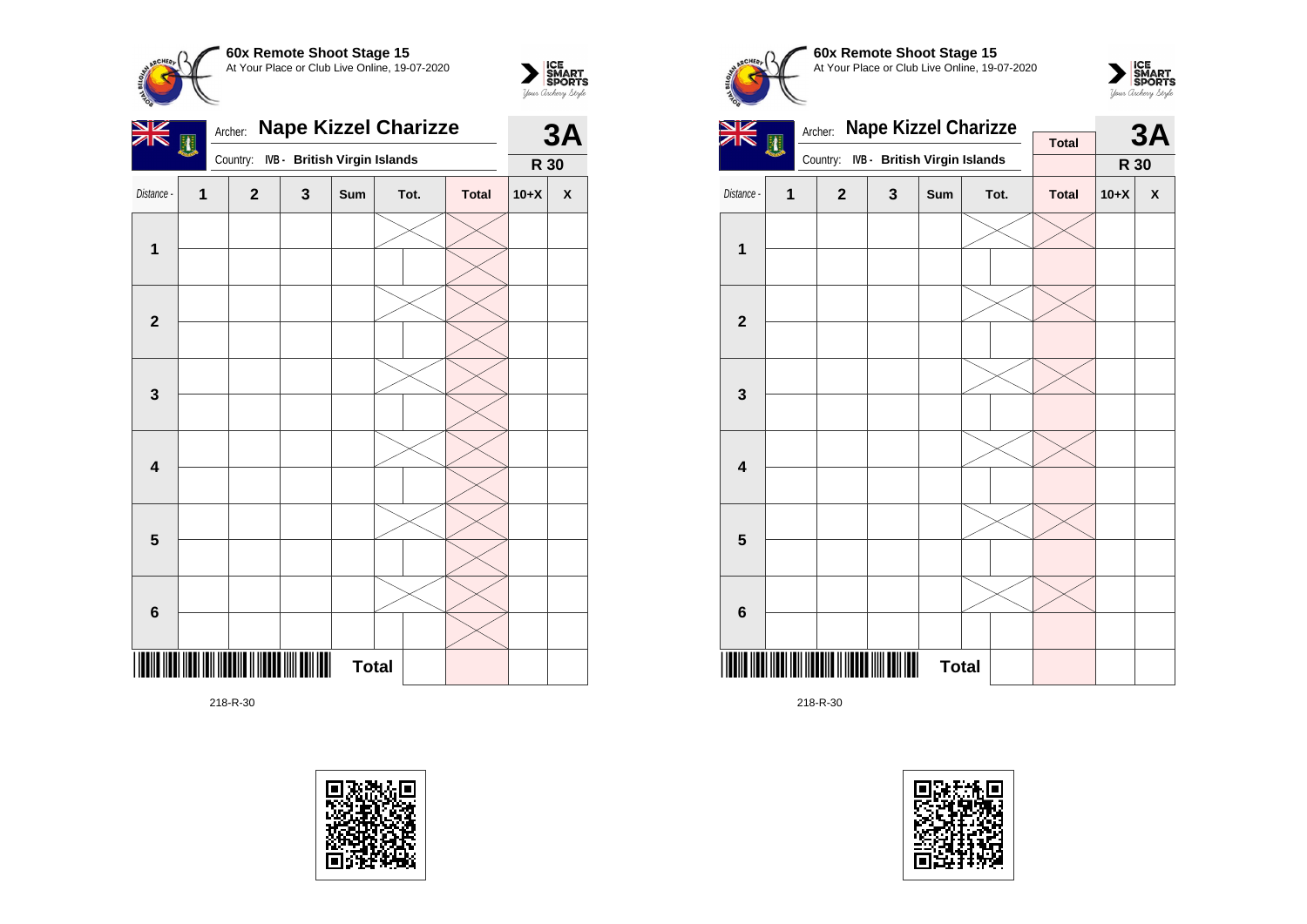



|                         |                | <b>Berguin Philippe</b><br>Archer: |                | 4A           |    |      |              |                |              |
|-------------------------|----------------|------------------------------------|----------------|--------------|----|------|--------------|----------------|--------------|
|                         |                | Country:                           | FRA - France   |              |    |      |              | <b>R70</b>     |              |
| Distance -              | 1              | $\overline{2}$                     | 3              | <b>Sum</b>   |    | Tot. | <b>Total</b> | $10+X$         | X            |
| $\mathbf 1$             | 9              | 9                                  | 9              | 27           |    |      |              |                |              |
|                         | 8              | 8                                  | $\overline{7}$ | 23           | 50 | 50   | 50           |                |              |
| $\overline{2}$          | 8              | 8                                  | 7              | 23           |    |      |              |                |              |
|                         | $\overline{7}$ | 7                                  | 5              | 19           | 42 | 92   | 92           |                |              |
| 3                       | 10             | 10                                 | 9              | 29           |    |      |              | $\overline{2}$ |              |
|                         | 9              | 8                                  | 7              | 24           | 53 | 145  | 145          |                |              |
| $\overline{\mathbf{4}}$ | 9              | 9                                  | 9              | 27           |    |      |              |                |              |
|                         | 9              | 8                                  | 4              | 21           | 48 | 193  | 193          |                |              |
| 5                       | X              | 10                                 | 9              | 29           |    |      |              | $\overline{2}$ | 1            |
|                         | 8              | 8                                  | 7              | 23           | 52 | 245  | 245          |                |              |
| $6\phantom{1}6$         | X              | 10                                 | 9              | 29           |    |      |              | $\overline{2}$ | 1            |
|                         | 8              | 8                                  | 8              | 24           | 53 | 298  | 298          |                |              |
|                         |                |                                    |                | <b>Total</b> |    | 298  | 298          | 6              | $\mathbf{2}$ |





**60x Remote Shoot Stage 15** At Your Place or Club Live Online, 19-07-2020



|                         |    | <b>Berguin Philippe</b><br>Archer: |                       | <b>Total</b> |    | 4A   |              |                |   |
|-------------------------|----|------------------------------------|-----------------------|--------------|----|------|--------------|----------------|---|
|                         |    |                                    | Country: FRA - France |              |    |      | 298          | <b>R70</b>     |   |
| Distance -              | 1  | $\mathbf{2}$                       | 3                     | <b>Sum</b>   |    | Tot. | <b>Total</b> | $10+X$         | X |
| 1                       | 10 | 9                                  | 9                     | 28           |    |      |              | 1              |   |
|                         | 9  | 8                                  | $\overline{7}$        | 24           | 52 | 52   | 350          |                |   |
| $\overline{2}$          | 10 | 9                                  | 9                     | 28           |    |      |              | 1              |   |
|                         | 8  | 8                                  | 6                     | 22           | 50 | 102  | 400          |                |   |
| 3                       | 9  | 9                                  | 9                     | 27           |    |      |              |                |   |
|                         | 9  | 8                                  | 6                     | 23           | 50 | 152  | 450          |                |   |
| $\overline{\mathbf{4}}$ | 10 | 10                                 | 9                     | 29           |    |      |              | $\overline{2}$ |   |
|                         | 8  | 8                                  | $\overline{7}$        | 23           | 52 | 204  | 502          |                |   |
| 5                       | 10 | 9                                  | 8                     | 27           |    |      |              | 1              |   |
|                         | 8  | 8                                  | $\overline{7}$        | 23           | 50 | 254  | 552          |                |   |
| $6\phantom{1}6$         | Χ  | 9                                  | 9                     | 28           |    |      |              | 1              | 1 |
|                         | 8  | 8                                  | $\overline{7}$        | 23           | 51 | 305  | 603          |                |   |
|                         |    |                                    |                       | <b>Total</b> |    | 305  | 603          | 6              | 1 |

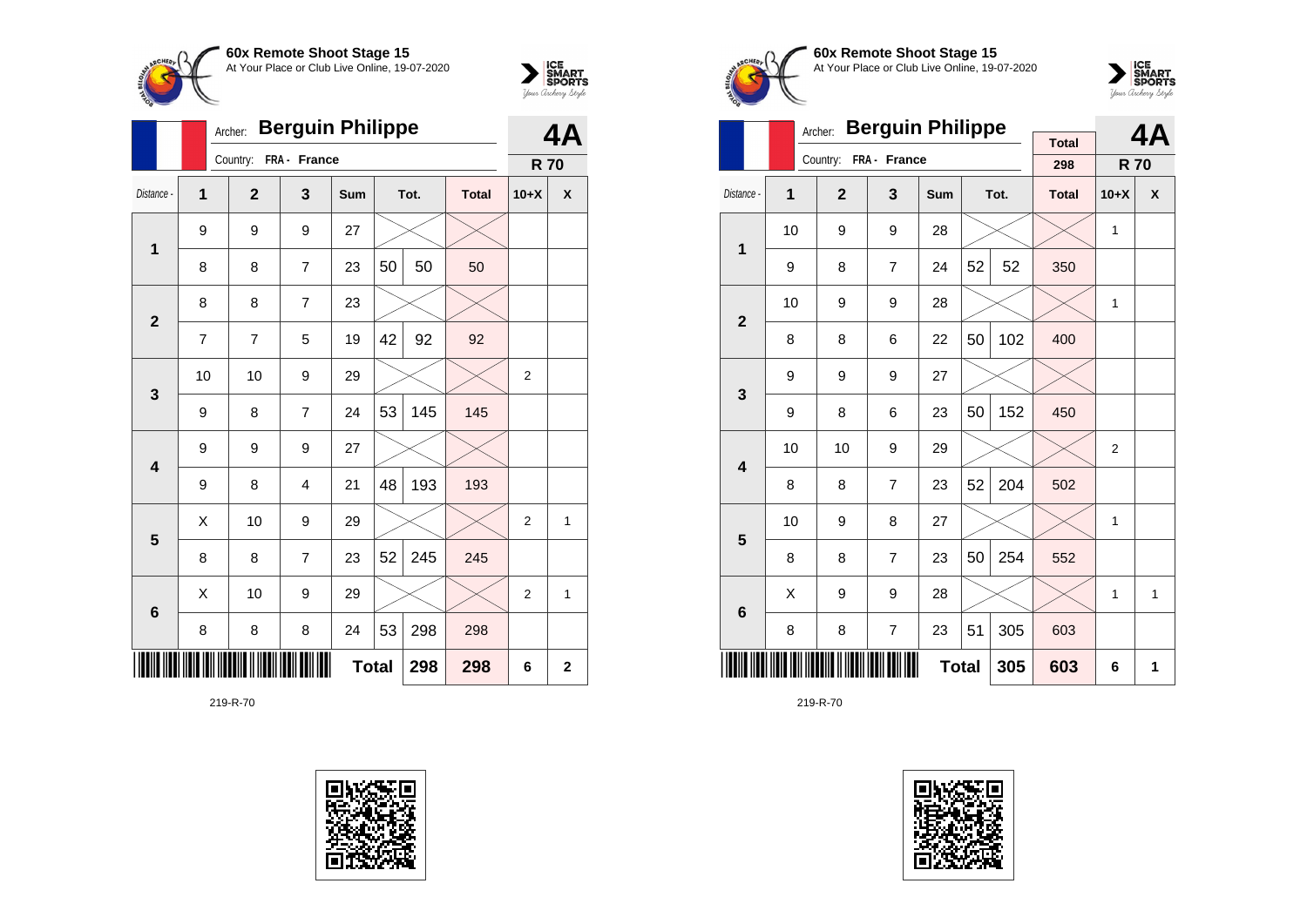



|                         |    | <b>5A</b>                    |    |              |    |      |              |                 |              |
|-------------------------|----|------------------------------|----|--------------|----|------|--------------|-----------------|--------------|
|                         |    | Country: GBR - Great Britain |    |              |    |      |              | C <sub>50</sub> |              |
| Distance -              | 1  | $\overline{2}$               | 3  | Sum          |    | Tot. | <b>Total</b> | $10+X$          | X            |
| 1                       | Χ  | 10                           | 10 | 30           |    |      |              | 3               | $\mathbf{1}$ |
|                         | 9  | 9                            | 8  | 26           | 56 | 56   | 56           |                 |              |
| $\overline{\mathbf{2}}$ | 10 | 10                           | 10 | 30           |    |      |              | 3               |              |
|                         | 9  | 9                            | 9  | 27           | 57 | 113  | 113          |                 |              |
| 3                       | X  | 10                           | 10 | 30           |    |      |              | 3               | $\mathbf{1}$ |
|                         | 10 | 10                           | 9  | 29           | 59 | 172  | 172          | 2               |              |
| 4                       | X  | 10                           | 10 | 30           |    |      |              | 3               | $\mathbf{1}$ |
|                         | 10 | 9                            | 9  | 28           | 58 | 230  | 230          | 1               |              |
| 5                       | Χ  | Χ                            | 10 | 30           |    |      |              | 3               | 2            |
|                         | 10 | 9                            | 8  | 27           | 57 | 287  | 287          | 1               |              |
| $6\phantom{1}6$         | X  | 10                           | 10 | 30           |    |      |              | 3               | $\mathbf{1}$ |
|                         | 9  | 9                            | M  | 18           | 48 | 335  | 335          |                 |              |
|                         |    |                              |    | <b>Total</b> |    | 335  | 335          | 22              | 6            |

220-C-50





**60x Remote Shoot Stage 15** At Your Place or Club Live Online, 19-07-2020



|                         |    | Archer: Hall Robert |                              |              |    | <b>5A</b> |                     |                 |                |
|-------------------------|----|---------------------|------------------------------|--------------|----|-----------|---------------------|-----------------|----------------|
|                         |    |                     | Country: GBR - Great Britain |              |    |           | <b>Total</b><br>335 | C <sub>50</sub> |                |
|                         |    |                     |                              |              |    |           |                     |                 |                |
| Distance -              | 1  | $\mathbf{2}$        | 3                            | Sum          |    | Tot.      | <b>Total</b>        | $10+X$          | X              |
| 1                       | 10 | 9                   | 9                            | 28           |    |           |                     | 1               |                |
|                         | 8  | 8                   | $\overline{7}$               | 23           | 51 | 51        | 386                 |                 |                |
| $\overline{2}$          | 10 | 10                  | 9                            | 29           |    |           |                     | $\overline{2}$  |                |
|                         | 9  | 9                   | 8                            | 26           | 55 | 106       | 441                 |                 |                |
| 3                       | X  | 10                  | 10                           | 30           |    |           |                     | 3               | $\mathbf{1}$   |
|                         | 10 | 9                   | 8                            | 27           | 57 | 163       | 498                 | $\mathbf{1}$    |                |
| $\overline{\mathbf{4}}$ | X  | X                   | 10                           | 30           |    |           |                     | 3               | $\overline{2}$ |
|                         | 10 | 9                   | 8                            | 27           | 57 | 220       | 555                 | 1               |                |
| 5                       | X  | 10                  | 10                           | 30           |    |           |                     | 3               | $\mathbf{1}$   |
|                         | 9  | 9                   | 9                            | 27           | 57 | 277       | 612                 |                 |                |
| $6\phantom{1}$          | 10 | 10                  | 10                           | 30           |    |           |                     | 3               |                |
|                         | 9  | 9                   | 8                            | 26           | 56 | 333       | 668                 |                 |                |
|                         |    |                     |                              | <b>Total</b> |    | 333       | 668                 | 17              | 4              |

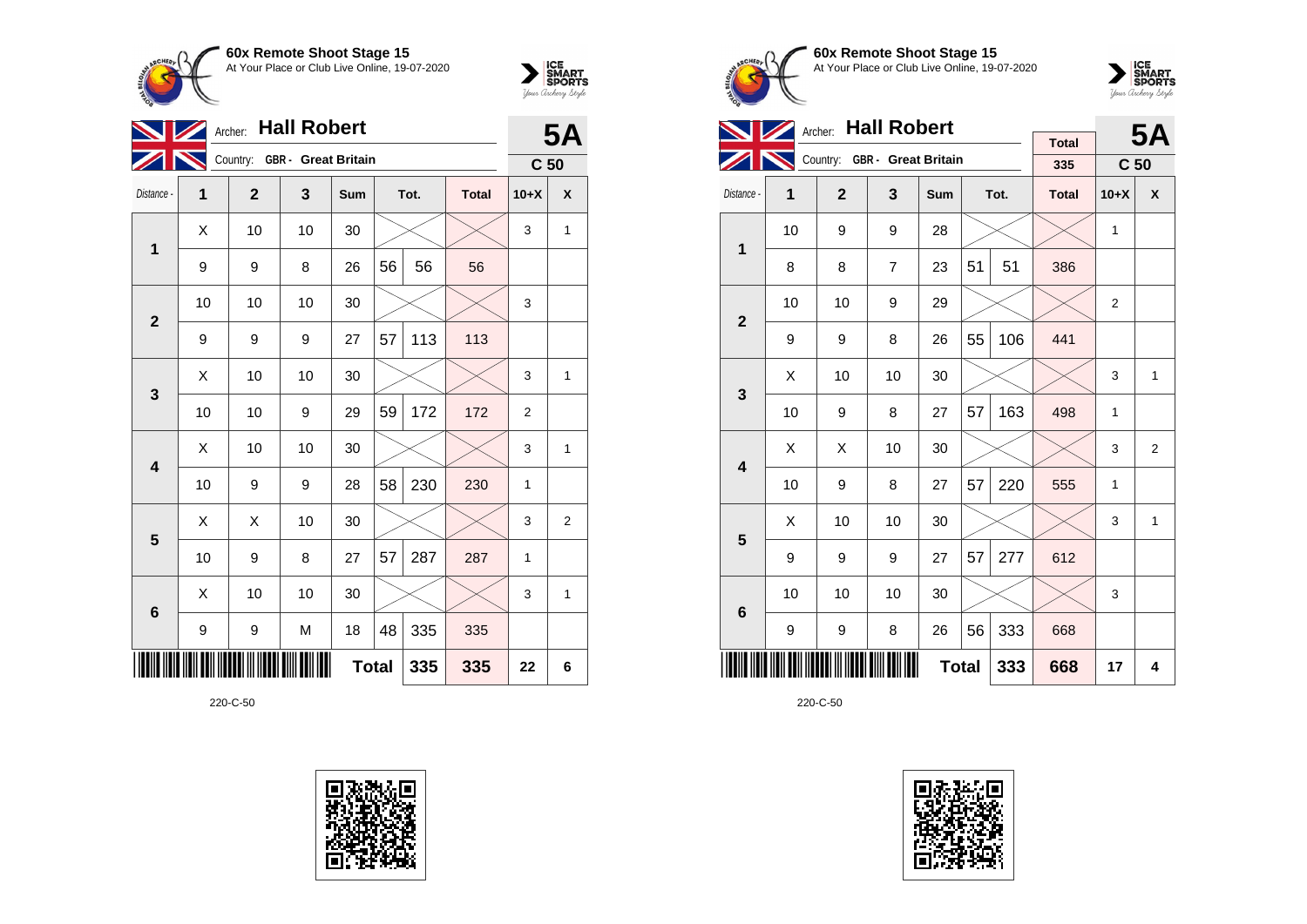



|                         | <b>Doherty Jack</b><br>Archer: |                |                              |     |    |      |              |                |   |  |
|-------------------------|--------------------------------|----------------|------------------------------|-----|----|------|--------------|----------------|---|--|
|                         |                                |                | Country: GBR - Great Britain |     |    |      |              | R 60           |   |  |
| Distance -              | 1                              | $\overline{2}$ | 3                            | Sum |    | Tot. | <b>Total</b> | $10+X$         | X |  |
| 1                       | 9                              | 9              | 9                            | 27  |    |      |              |                |   |  |
|                         | 8                              | $\overline{7}$ | 6                            | 21  | 48 | 48   | 48           |                |   |  |
| $\mathbf{2}$            | 10                             | 9              | 8                            | 27  |    |      |              | 1              |   |  |
|                         | 7                              | $\overline{7}$ | 6                            | 20  | 47 | 95   | 95           |                |   |  |
| 3                       | Χ                              | 9              | 9                            | 28  |    |      |              | 1              | 1 |  |
|                         | 8                              | 7              | 5                            | 20  | 48 | 143  | 143          |                |   |  |
| $\overline{\mathbf{4}}$ | 10                             | 10             | 9                            | 29  |    |      |              | $\overline{2}$ |   |  |
|                         | 8                              | 6              | 6                            | 20  | 49 | 192  | 192          |                |   |  |
| 5                       | 9                              | 9              | 8                            | 26  |    |      |              |                |   |  |
|                         | $\overline{7}$                 | $\overline{7}$ | 6                            | 20  | 46 | 238  | 238          |                |   |  |
| $6\phantom{1}6$         | 10                             | 9              | 8                            | 27  |    |      |              | 1              |   |  |
|                         | 8                              | 7              | 6                            | 21  | 48 | 286  | 286          |                |   |  |
|                         |                                |                | 286                          | 286 | 5  | 1    |              |                |   |  |









|                         |    | Archer: Doherty Jack |                              |     |    | 6A   |                     |        |   |
|-------------------------|----|----------------------|------------------------------|-----|----|------|---------------------|--------|---|
|                         |    |                      | Country: GBR - Great Britain |     |    |      | <b>Total</b><br>286 | R 60   |   |
| Distance -              | 1  | $\overline{2}$       | 3                            | Sum |    | Tot. | <b>Total</b>        | $10+X$ | X |
| 1                       | 10 | 9                    | 9                            | 28  |    |      |                     | 1      |   |
|                         | 9  | 8                    | $\overline{7}$               | 24  | 52 | 52   | 338                 |        |   |
| $\overline{2}$          | 9  | 9                    | 8                            | 26  |    |      |                     |        |   |
|                         | 8  | 7                    | $\overline{7}$               | 22  | 48 | 100  | 386                 |        |   |
| 3                       | 9  | 9                    | $\overline{7}$               | 25  |    |      |                     |        |   |
|                         | 6  | 5                    | 4                            | 15  | 40 | 140  | 426                 |        |   |
| $\overline{\mathbf{4}}$ | 9  | 9                    | 9                            | 27  |    |      |                     |        |   |
|                         | 8  | 9                    | $\overline{7}$               | 24  | 51 | 191  | 477                 |        |   |
| 5                       | 9  | 8                    | 8                            | 25  |    |      |                     |        |   |
|                         | 8  | $\overline{7}$       | 5                            | 20  | 45 | 236  | 522                 |        |   |
| $6\phantom{1}6$         | 9  | 9                    | 9                            | 27  |    |      |                     |        |   |
|                         | 8  | 8                    | $\overline{7}$               | 23  | 50 | 286  | 572                 |        |   |
|                         |    |                      | 286                          | 572 | 1  | 0    |                     |        |   |

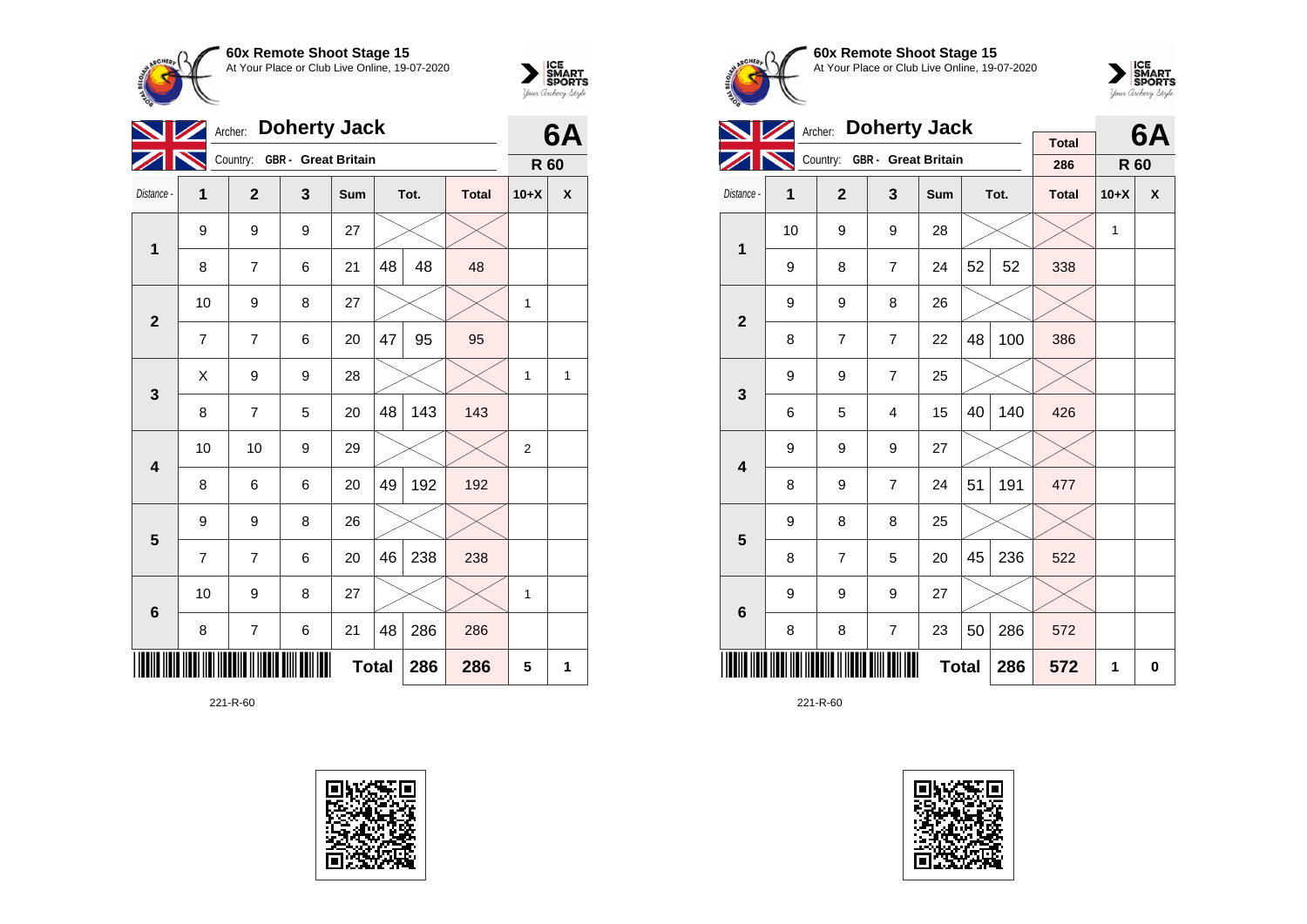



|                 | Archer:                    | van Staden Michael | <b>7A</b>          |     |    |      |              |                |   |
|-----------------|----------------------------|--------------------|--------------------|-----|----|------|--------------|----------------|---|
|                 |                            | Country:           | RSA - South Africa |     |    |      |              | R ST           |   |
| Distance -      | 1                          | $\mathbf 2$        | 3                  | Sum |    | Tot. | <b>Total</b> | $10+X$         | X |
| 1               | 9                          | 9                  | 9                  | 27  |    |      |              |                |   |
|                 | 9                          | 8                  | 6                  | 23  | 50 | 50   | 50           |                |   |
| $\mathbf{2}$    | Χ                          | 9                  | 8                  | 27  |    |      |              | 1              | 1 |
|                 | $\overline{7}$             | 5                  | M                  | 12  | 39 | 89   | 89           |                |   |
| $\mathbf{3}$    | 9                          | 9                  | 8                  | 26  |    |      |              |                |   |
|                 | 8                          | 8                  | M                  | 16  | 42 | 131  | 131          |                |   |
| 4               | 10                         | 10                 | 9                  | 29  |    |      |              | $\overline{c}$ |   |
|                 | 9                          | 8                  | 8                  | 25  | 54 | 185  | 185          |                |   |
| 5               | 10                         | 9                  | 9                  | 28  |    |      |              | $\mathbf{1}$   |   |
|                 | 7                          | 7                  | 6                  | 20  | 48 | 233  | 233          |                |   |
| $6\phantom{1}6$ | 9                          | 9                  | 8                  | 26  |    |      |              |                |   |
|                 | 8                          | 8                  | 8                  | 24  | 50 | 283  | 283          |                |   |
|                 | <b>Total</b><br>283<br>283 |                    |                    |     |    |      |              |                |   |

222-R-ST





**60x Remote Shoot Stage 15** At Your Place or Club Live Online, 19-07-2020



|                         |                | Archer:        | van Staden Michael          |     |             | <b>7A</b> |                     |        |   |
|-------------------------|----------------|----------------|-----------------------------|-----|-------------|-----------|---------------------|--------|---|
|                         |                |                | Country: RSA - South Africa |     |             |           | <b>Total</b><br>283 | R ST   |   |
|                         |                |                |                             |     |             |           |                     |        |   |
| Distance -              | 1              | $\mathbf{2}$   | 3                           | Sum |             | Tot.      | <b>Total</b>        | $10+X$ | X |
| 1                       | 9              | $\overline{7}$ | $\overline{7}$              | 23  |             |           |                     |        |   |
|                         | 6              | 6              | $\overline{4}$              | 16  | 39          | 39        | 322                 |        |   |
| $\overline{2}$          | 10             | 8              | 8                           | 26  |             |           |                     | 1      |   |
|                         | 8              | 8              | 48                          | 87  | 370         |           |                     |        |   |
| 3                       | 9              | 9              | 8                           | 26  |             |           |                     |        |   |
|                         | $\overline{7}$ | $\overline{7}$ | 5                           | 19  | 45          | 132       | 415                 |        |   |
| $\overline{\mathbf{4}}$ | 10             | 9              | 9                           | 28  |             |           |                     | 1      |   |
|                         | $\overline{7}$ | 5              | M                           | 12  | 40          | 172       | 455                 |        |   |
| 5                       | 9              | 9              | 8                           | 26  |             |           |                     |        |   |
|                         | $\overline{7}$ | $\overline{7}$ | $\overline{7}$              | 21  | 47          | 219       | 502                 |        |   |
| $6\phantom{1}$          | X              | X              | 10                          | 30  |             |           |                     | 3      | 2 |
|                         | 9              | 9              | 5                           | 23  | 53          | 272       | 555                 |        |   |
|                         |                |                | 555                         | 5   | $\mathbf 2$ |           |                     |        |   |

222-R-ST

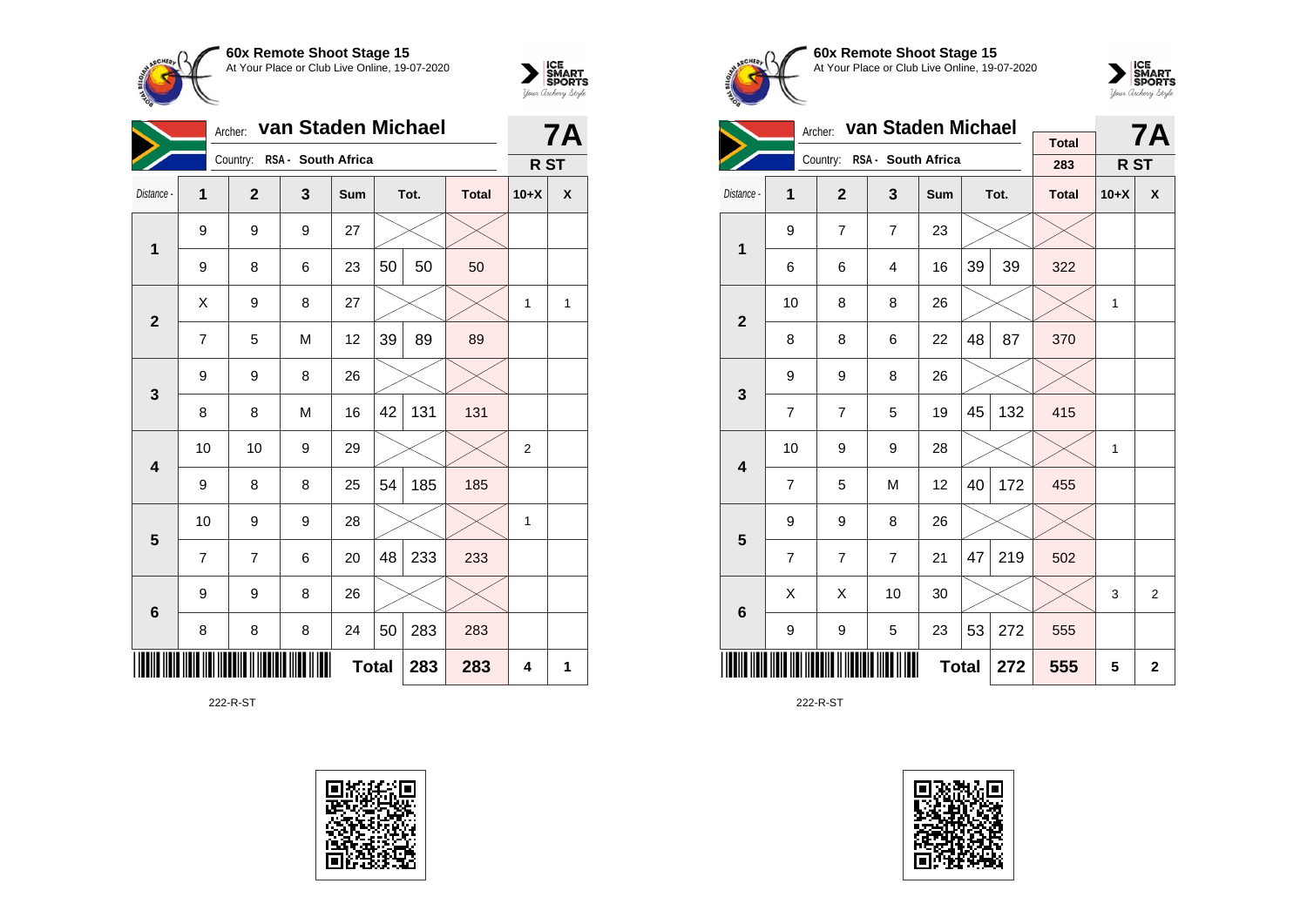



|                         | <b>8A</b>                  |                |                   |     |    |      |              |                 |                |
|-------------------------|----------------------------|----------------|-------------------|-----|----|------|--------------|-----------------|----------------|
|                         |                            | Country:       | NED - Netherlands |     |    |      |              | R <sub>ST</sub> |                |
| Distance -              | 1                          | $\overline{2}$ | 3                 | Sum |    | Tot. | <b>Total</b> | $10+X$          | X              |
| 1                       | 9                          | 8              | $\overline{7}$    | 24  |    |      |              |                 |                |
|                         | 9                          | 9              | 8                 | 26  | 50 | 50   | 50           |                 |                |
| $\overline{2}$          | 9                          | 8              | M                 | 17  |    |      |              |                 |                |
|                         | Χ                          | 9              | 8                 | 27  | 44 | 94   | 94           | 1               | 1              |
| 3                       | X                          | 9              | 8                 | 27  |    |      |              | 1               | 1              |
|                         | 10                         | 9              | 9                 | 28  | 55 | 149  | 149          | 1               |                |
| $\overline{\mathbf{4}}$ | 10                         | 10             | 8                 | 28  |    |      |              | $\overline{2}$  |                |
|                         | X                          | 10             | 10                | 30  | 58 | 207  | 207          | 3               | 1              |
| 5                       | 10                         | 9              | 9                 | 28  |    |      |              | 1               |                |
|                         | Χ                          | 10             | 10                | 30  | 58 | 265  | 265          | 3               | $\mathbf{1}$   |
| $6\phantom{1}6$         | 10                         | 10             | 9                 | 29  |    |      |              | $\overline{2}$  |                |
|                         | Χ                          | Χ              | 10                | 30  | 59 | 324  | 324          | 3               | $\overline{2}$ |
|                         | <b>Total</b><br>324<br>324 |                |                   |     |    |      |              |                 |                |

223-R-ST





**60x Remote Shoot Stage 15** At Your Place or Club Live Online, 19-07-2020



|                         |                                     | <b>Sauren Yvo</b><br>Archer: |                   |     |    | <b>8A</b> |                     |                 |                           |
|-------------------------|-------------------------------------|------------------------------|-------------------|-----|----|-----------|---------------------|-----------------|---------------------------|
|                         |                                     | Country:                     | NED - Netherlands |     |    |           | <b>Total</b><br>324 |                 |                           |
|                         |                                     |                              |                   |     |    |           |                     | R <sub>ST</sub> |                           |
| Distance -              | 1                                   | $\overline{2}$               | 3                 | Sum |    | Tot.      | <b>Total</b>        | $10+X$          | $\boldsymbol{\mathsf{x}}$ |
| $\mathbf{1}$            | X                                   | X                            | 10                | 30  |    |           |                     | 3               | $\overline{2}$            |
|                         | X                                   | 10                           | 9                 | 29  | 59 | 59        | 383                 | 2               | 1                         |
|                         | 9<br>23<br>8<br>6<br>$\overline{2}$ |                              |                   |     |    |           |                     |                 |                           |
|                         | 10                                  | 8                            | 108               | 432 | 1  |           |                     |                 |                           |
| 3                       | X                                   | 10                           | 9                 | 29  |    |           |                     | 2               | $\mathbf{1}$              |
|                         | X                                   | 10                           | 9                 | 29  | 58 | 166       | 490                 | 2               | 1                         |
| $\overline{\mathbf{4}}$ | 10                                  | 9                            | 8                 | 27  |    |           |                     | 1               |                           |
|                         | 10                                  | 9                            | 9                 | 28  | 55 | 221       | 545                 | $\mathbf{1}$    |                           |
| 5                       | X                                   | X                            | 10                | 30  |    |           |                     | 3               | $\overline{2}$            |
|                         | X                                   | 9                            | 8                 | 27  | 57 | 278       | 602                 | 1               | $\mathbf{1}$              |
| 6                       | 10                                  | 9                            | 9                 | 28  |    |           |                     | 1               |                           |
|                         | 53<br>331<br>X<br>9<br>6<br>25      |                              |                   |     |    |           |                     | 1               | 1                         |
|                         |                                     |                              | 331               | 655 | 18 | 9         |                     |                 |                           |

223-R-ST

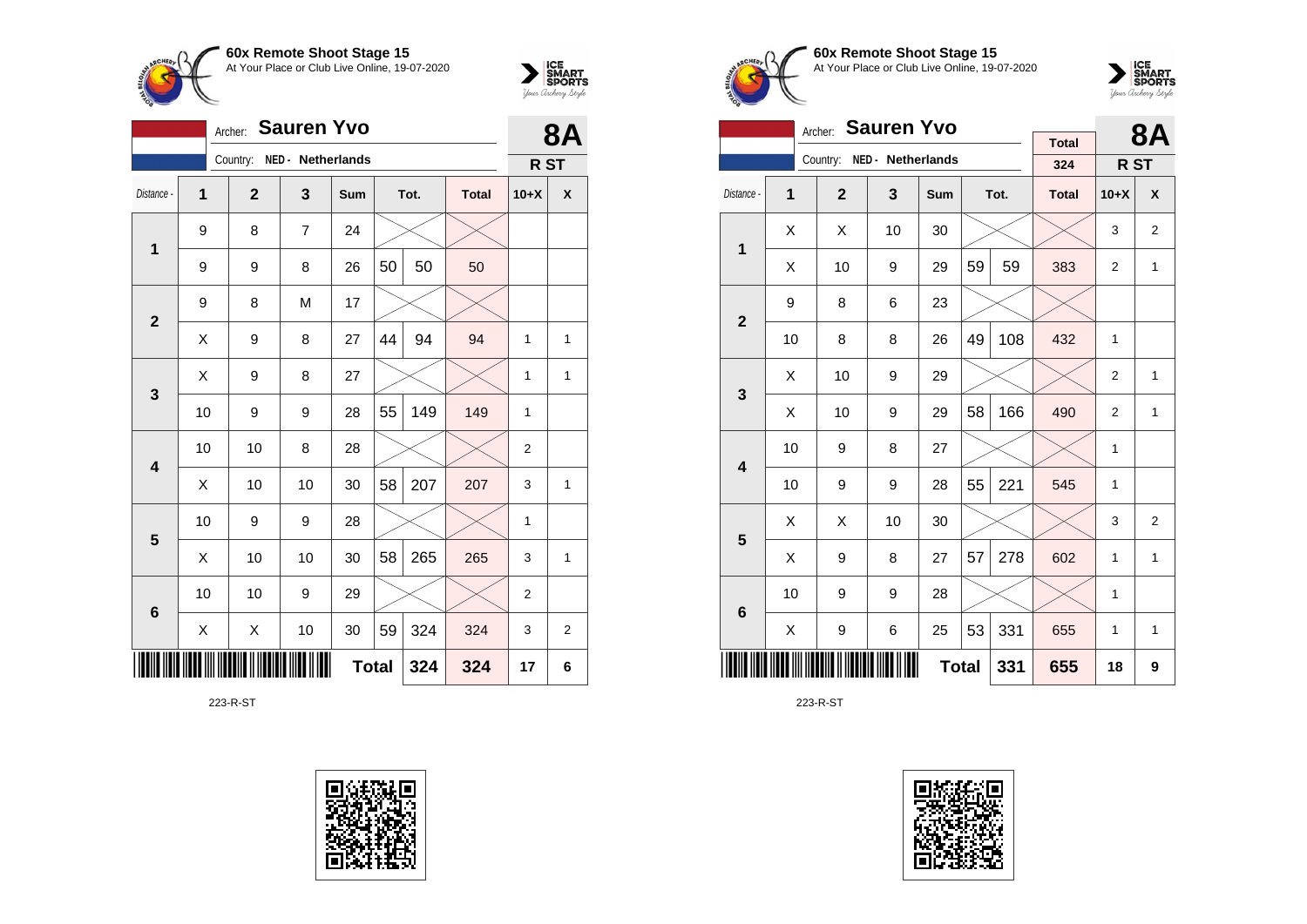



| <b>Pieters Hardus</b><br>Archer: |                            |                |                             |     |    |      |              |                | 9Α |  |
|----------------------------------|----------------------------|----------------|-----------------------------|-----|----|------|--------------|----------------|----|--|
|                                  |                            |                | Country: RSA - South Africa |     |    |      |              | <b>BST</b>     |    |  |
| Distance -                       | 1                          | $\overline{2}$ | 3                           | Sum |    | Tot. | <b>Total</b> | $10+X$         | X  |  |
| 1                                | 9                          | 8              | 8                           | 25  |    |      |              |                |    |  |
|                                  | $\overline{7}$             | 6              | M                           | 13  | 38 | 38   | 38           |                |    |  |
| $\overline{2}$                   | 8                          | 7              | $\overline{7}$              | 22  |    |      |              |                |    |  |
|                                  | 9                          | 6              | M                           | 15  | 37 | 75   | 75           |                |    |  |
| $\mathbf{3}$                     | 9                          | 8              | 8                           | 25  |    |      |              |                |    |  |
|                                  | 8                          | 6              | 6                           | 20  | 45 | 120  | 120          |                |    |  |
| $\overline{\mathbf{4}}$          | X                          | 9              | 9                           | 28  |    |      |              | 1              | 1  |  |
|                                  | 8                          | $\overline{7}$ | $\overline{7}$              | 22  | 50 | 170  | 170          |                |    |  |
| $\overline{\mathbf{5}}$          | X                          | 9              | 8                           | 27  |    |      |              | 1              | 1  |  |
|                                  | 8                          | 8              | $\overline{7}$              | 23  | 50 | 220  | 220          |                |    |  |
| $6\phantom{1}6$                  | X                          | 10             | 9                           | 29  |    |      |              | $\overline{2}$ | 1  |  |
|                                  | 9                          | 8              | 8                           | 25  | 54 | 274  | 274          |                |    |  |
|                                  | <b>Total</b><br>274<br>274 |                |                             |     |    |      |              |                |    |  |

224-B-ST









|                         |                | <b>Pieters Hardus</b><br>Archer: |                             |     |    | 9Α   |              |              |                    |
|-------------------------|----------------|----------------------------------|-----------------------------|-----|----|------|--------------|--------------|--------------------|
|                         |                |                                  | Country: RSA - South Africa |     |    |      | <b>Total</b> |              |                    |
|                         |                |                                  |                             |     |    |      | 274          | <b>BST</b>   |                    |
| Distance -              | 1              | $\overline{2}$                   | $\overline{\mathbf{3}}$     | Sum |    | Tot. | <b>Total</b> | $10+X$       | $\pmb{\mathsf{X}}$ |
| 1                       | 9              | 8                                | $\overline{7}$              | 24  |    |      |              |              |                    |
|                         | $\overline{7}$ | $\overline{7}$                   | 5                           | 19  | 43 | 43   | 317          |              |                    |
| $\overline{2}$          | 10             | 9                                | 9                           | 28  |    |      |              | 1            |                    |
|                         | 8              | $\overline{7}$                   | 6                           | 21  | 49 | 92   | 366          |              |                    |
| 3                       | 9              | 9                                | 9                           | 27  |    |      |              |              |                    |
|                         | 9              | $\overline{7}$                   | 6                           | 22  | 49 | 141  | 415          |              |                    |
| $\overline{\mathbf{4}}$ | 9              | 8                                | 8                           | 25  |    |      |              |              |                    |
|                         | 8              | $\overline{7}$                   | M                           | 15  | 40 | 181  | 455          |              |                    |
| 5                       | 10             | 8                                | 8                           | 26  |    |      |              | 1            |                    |
|                         | 6              | 5                                | M                           | 11  | 37 | 218  | 492          |              |                    |
| $\bf 6$                 | 10             | 9                                | 8                           | 27  |    |      |              | $\mathbf{1}$ |                    |
|                         | 8              | 8                                | 5                           | 21  | 48 | 266  | 540          |              |                    |
|                         | <b>Total</b>   |                                  |                             |     |    |      | 540          | 3            | 0                  |

224-B-ST

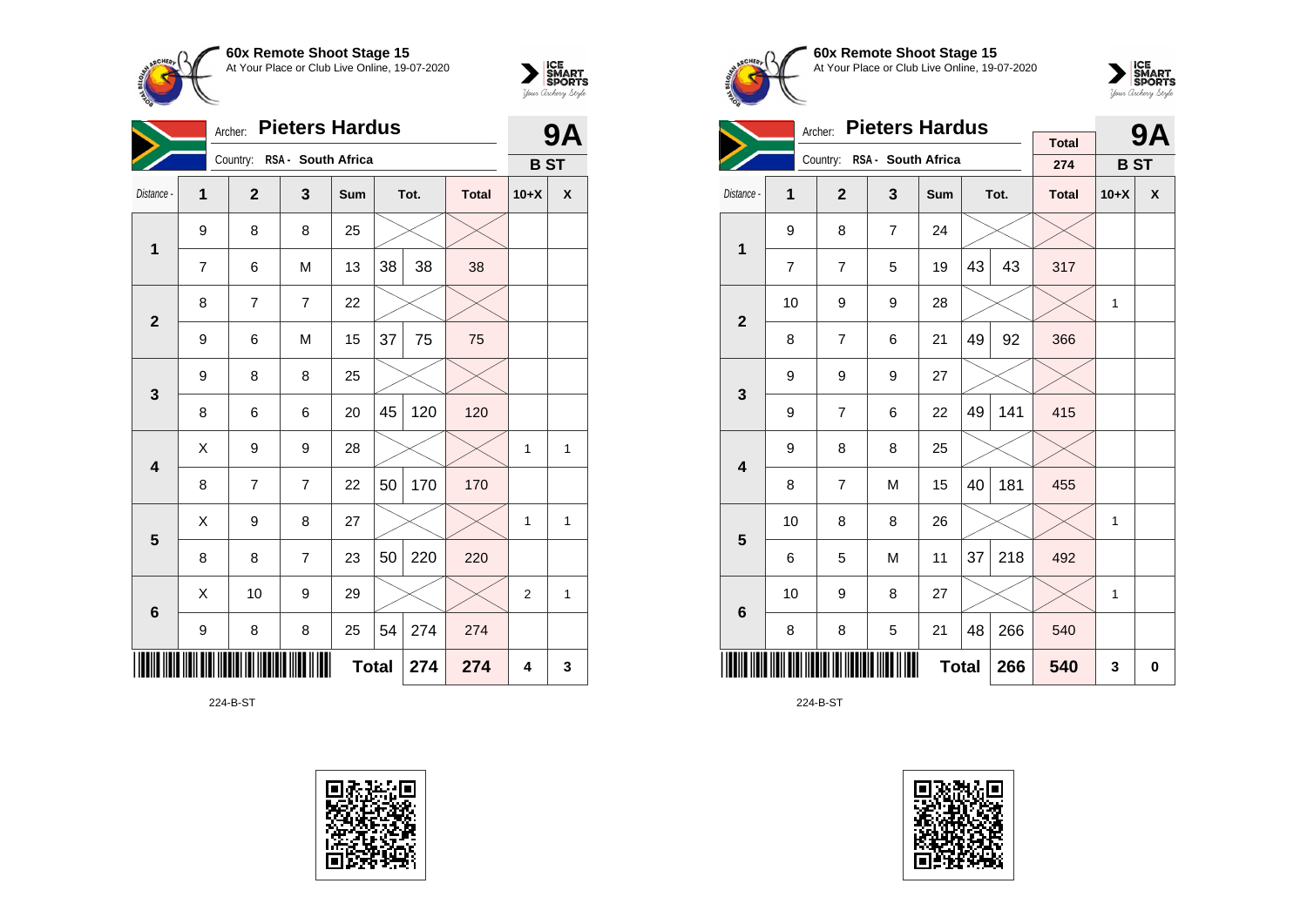



|                         | Boubrahmi Naoufal<br>Archer: |  |                 |               |              |  |      |              |            |                    |
|-------------------------|------------------------------|--|-----------------|---------------|--------------|--|------|--------------|------------|--------------------|
|                         |                              |  | Country:        | MAR - Morocco |              |  |      |              | <b>R70</b> |                    |
| Distance -              | 1                            |  | $\mathbf{2}$    | 3             | Sum          |  | Tot. | <b>Total</b> | $10+X$     | $\pmb{\mathsf{X}}$ |
|                         |                              |  |                 |               |              |  |      |              |            |                    |
| $\mathbf 1$             |                              |  |                 |               |              |  |      |              |            |                    |
|                         |                              |  |                 |               |              |  |      |              |            |                    |
| $\mathbf{2}$            |                              |  |                 |               |              |  |      |              |            |                    |
|                         |                              |  |                 |               |              |  |      |              |            |                    |
| 3                       |                              |  |                 |               |              |  |      |              |            |                    |
|                         |                              |  |                 |               |              |  |      |              |            |                    |
| $\overline{\mathbf{4}}$ |                              |  |                 |               |              |  |      |              |            |                    |
|                         |                              |  |                 |               |              |  |      |              |            |                    |
|                         |                              |  |                 |               |              |  |      |              |            |                    |
| $\overline{\mathbf{5}}$ |                              |  |                 |               |              |  |      |              |            |                    |
|                         |                              |  |                 |               |              |  |      |              |            |                    |
| 6                       |                              |  |                 |               |              |  |      |              |            |                    |
|                         |                              |  |                 |               |              |  |      |              |            |                    |
| Ш                       |                              |  | <b>THE REAL</b> |               | <b>Total</b> |  |      |              |            |                    |









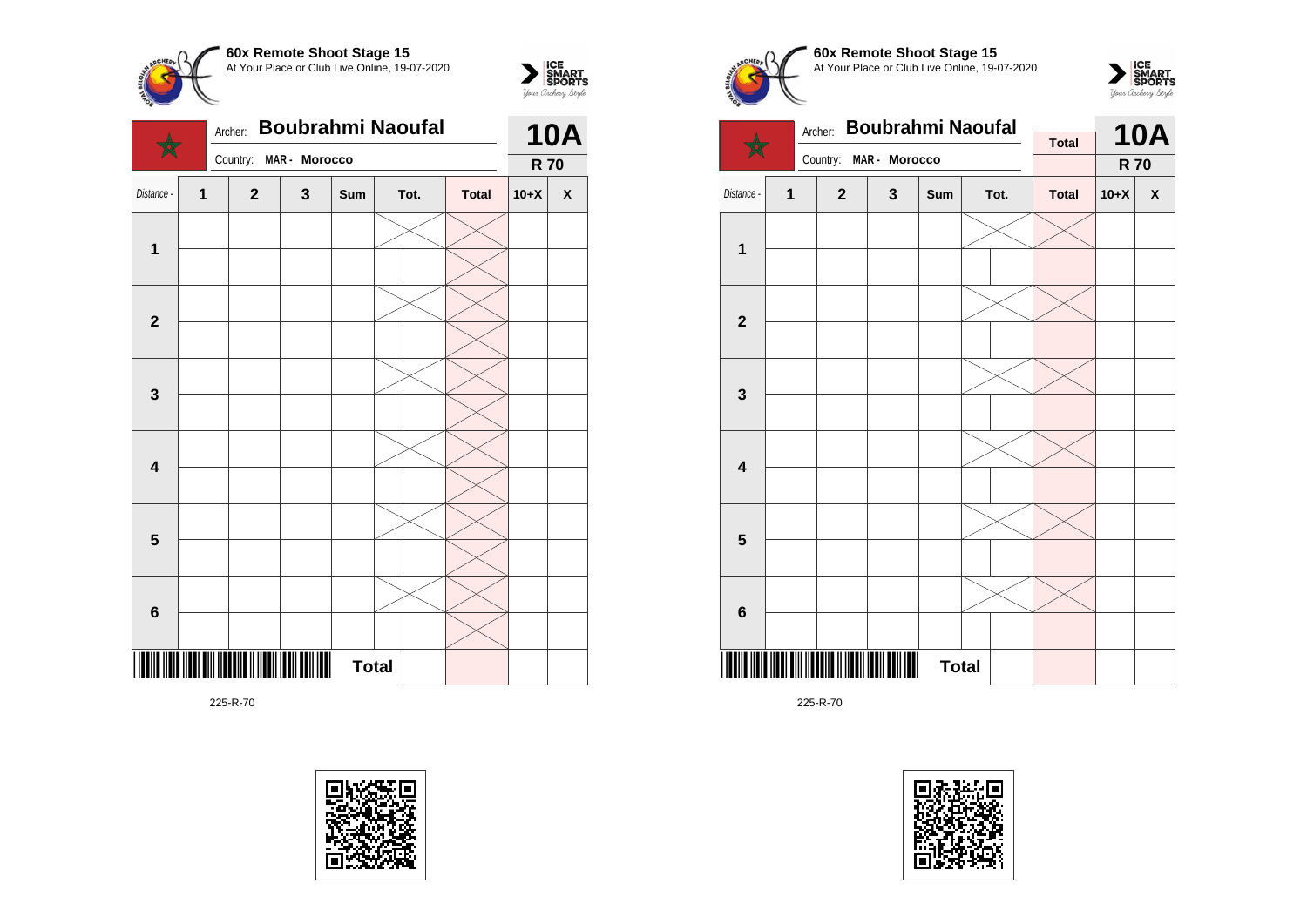

 $\sum_{\text{S$ **MART** $<br>$ *Your Archary Style* 



226-C-ST









226-C-ST

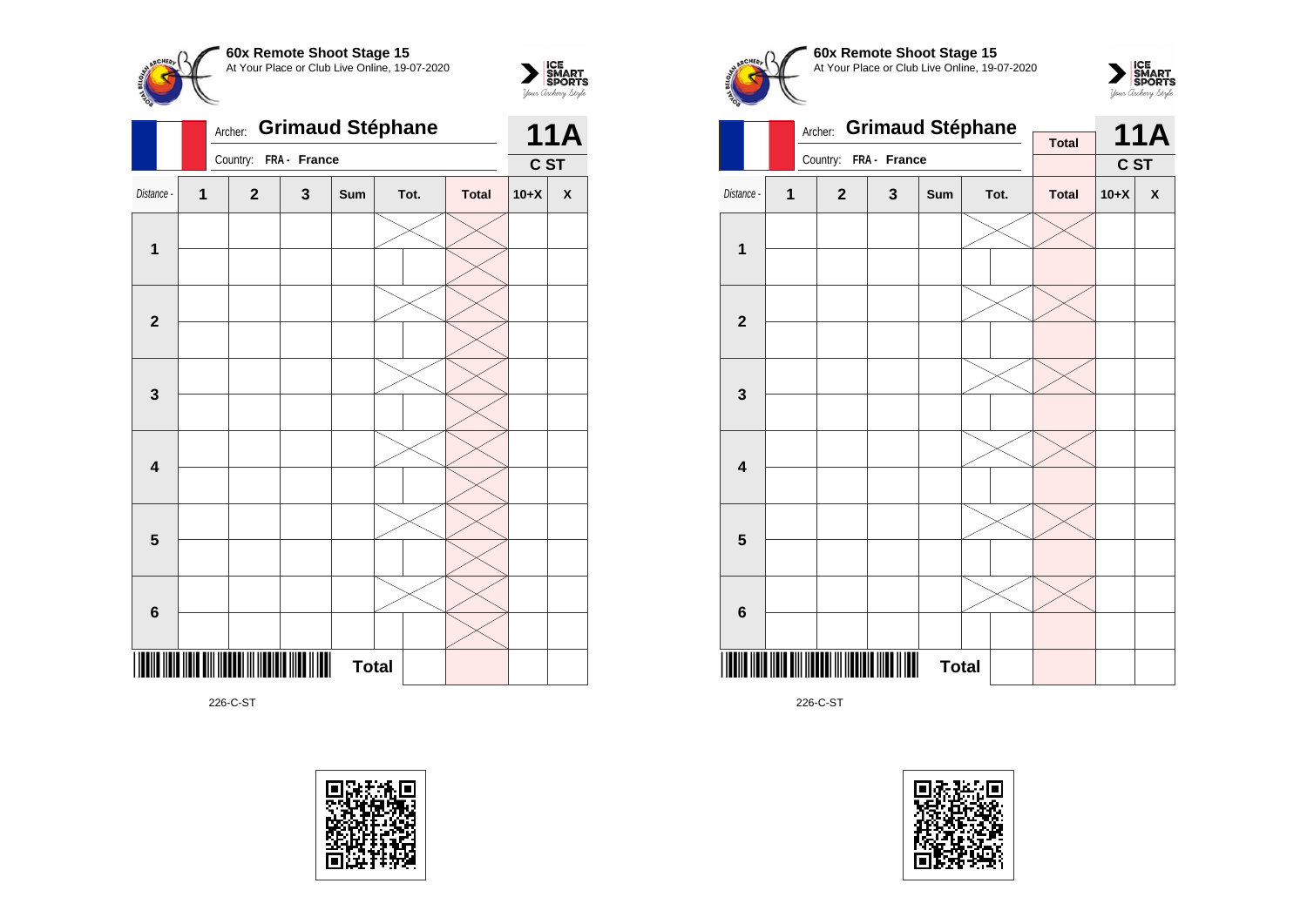



|                         | Archer:                    |                | <b>12A</b>             |     |    |      |              |                |   |
|-------------------------|----------------------------|----------------|------------------------|-----|----|------|--------------|----------------|---|
|                         |                            |                | Country: BEL - Belgium |     |    |      |              | R 60           |   |
| Distance -              | $\overline{1}$             | $\overline{2}$ | 3                      | Sum |    | Tot. | <b>Total</b> | $10+X$         | X |
| 1                       | 9                          | 9              | 9                      | 27  |    |      |              |                |   |
|                         | 8                          | 8              | $\overline{7}$         | 23  | 50 | 50   | 50           |                |   |
| $\overline{2}$          | X                          | 10             | 9                      | 29  |    |      |              | $\overline{2}$ | 1 |
|                         | 9                          | 9              | $\overline{7}$         | 25  | 54 | 104  | 104          |                |   |
| 3                       | X                          | 8              | 8                      | 26  |    |      |              | $\mathbf{1}$   | 1 |
|                         | 8                          | 7              | $\overline{7}$         | 22  | 48 | 152  | 152          |                |   |
| $\overline{\mathbf{4}}$ | 9                          | 9              | 8                      | 26  |    |      |              |                |   |
|                         | 8                          | $\overline{7}$ | 6                      | 21  | 47 | 199  | 199          |                |   |
| 5                       | 10                         | 10             | 9                      | 29  |    |      |              | 2              |   |
|                         | 9                          | 9              | 7                      | 25  | 54 | 253  | 253          |                |   |
| $6\phantom{1}$          | 9                          | 9              | 9                      | 27  |    |      |              |                |   |
|                         | 8                          | 7              | 7                      | 22  | 49 | 302  | 302          |                |   |
|                         | <b>Total</b><br>302<br>302 |                |                        |     |    |      |              |                |   |





**60x Remote Shoot Stage 15** At Your Place or Club Live Online, 19-07-2020



|                         |                                              | Archer:        | <b>Dagrain Alexandre</b> |            |              | <b>12A</b> |                     |              |   |
|-------------------------|----------------------------------------------|----------------|--------------------------|------------|--------------|------------|---------------------|--------------|---|
|                         |                                              | Country:       | <b>BEL</b> - Belgium     |            |              |            | <b>Total</b><br>302 | R 60         |   |
|                         |                                              |                |                          |            |              |            |                     |              |   |
| Distance -              | 1                                            | $\overline{2}$ | 3                        | <b>Sum</b> |              | Tot.       | <b>Total</b>        | $10+X$       | X |
| 1                       | 10                                           | 9              | 9                        | 28         |              |            |                     | $\mathbf{1}$ |   |
|                         | 8                                            | 8              | 8                        | 24         | 52           | 52         | 354                 |              |   |
| $\overline{2}$          | 10                                           | 9              | 9                        | 28         |              |            |                     | $\mathbf{1}$ |   |
|                         | 8                                            | 8              | $\overline{7}$           | 23         | 51           | 103        | 405                 |              |   |
| 3                       | 10                                           | 10             | 9                        | 29         |              |            |                     | 2            |   |
|                         | 9                                            | 9              | 8                        | 26         | 55           | 158        | 460                 |              |   |
| $\overline{\mathbf{4}}$ | X                                            | 9              | 9                        | 28         |              |            |                     | $\mathbf{1}$ | 1 |
|                         | 8                                            | $\overline{7}$ | 7                        | 22         | 50           | 208        | 510                 |              |   |
| 5                       | 9                                            | 9              | 9                        | 27         |              |            |                     |              |   |
|                         | 9                                            | 8              | 8                        | 25         | 52           | 260        | 562                 |              |   |
| 6                       | X                                            | 10             | 10                       | 30         |              |            |                     | 3            | 1 |
|                         | 56<br>316<br>$\overline{7}$<br>10<br>9<br>26 |                |                          |            |              |            |                     | $\mathbf{1}$ |   |
|                         |                                              |                | 618                      | 9          | $\mathbf{2}$ |            |                     |              |   |

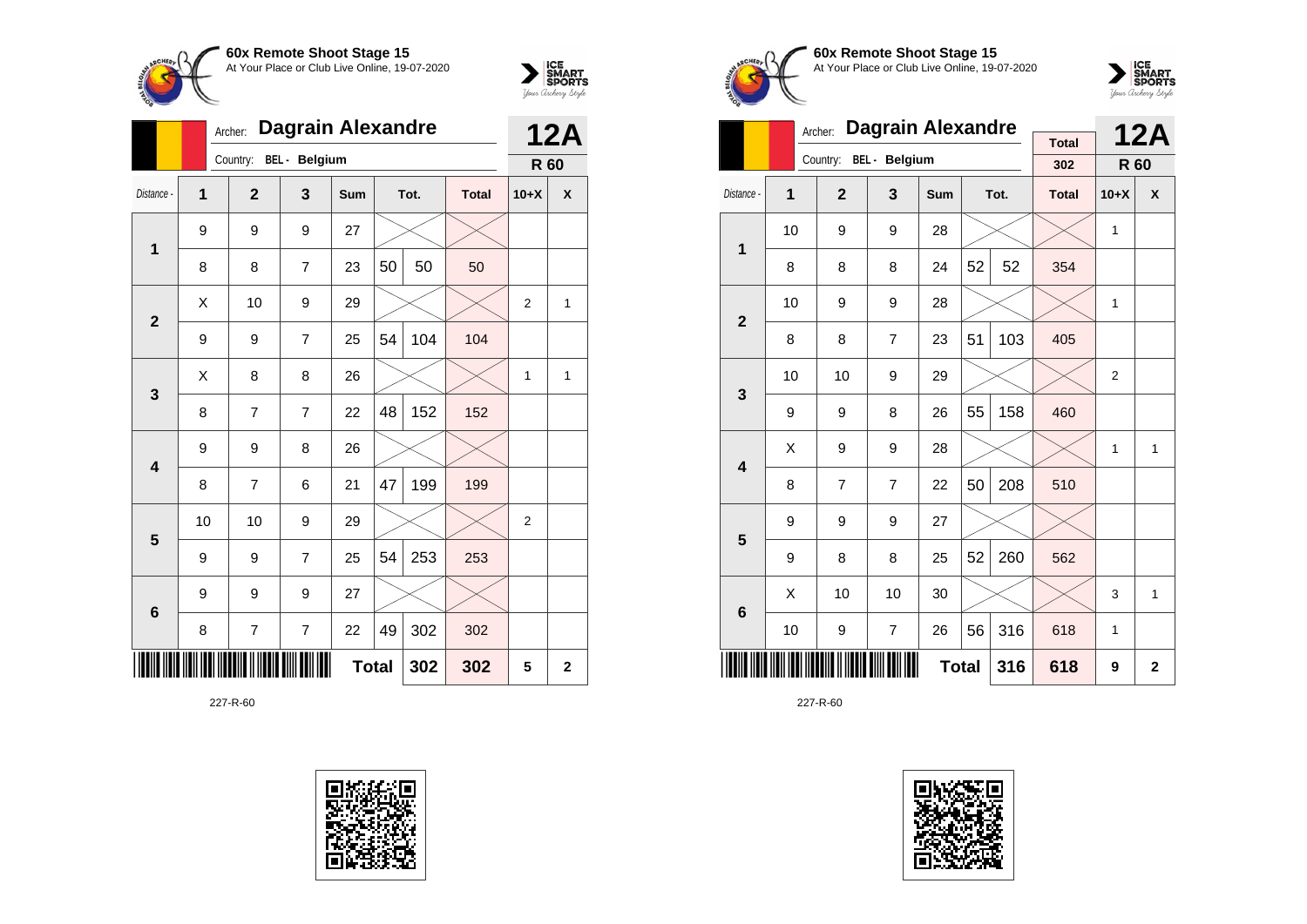

**R 70**



228-R-70









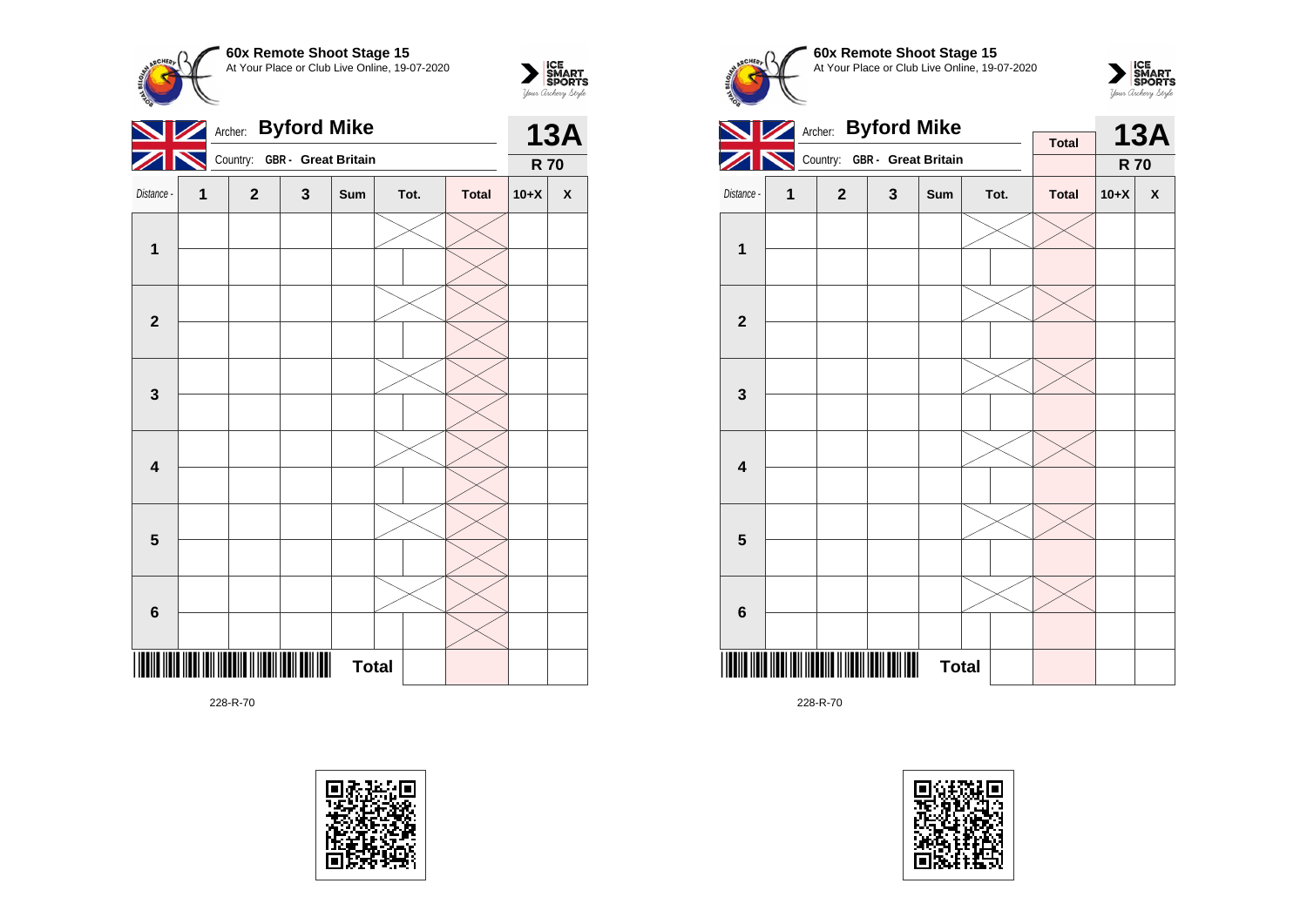



|                | Archer: |                | <b>14A</b>           |            |    |      |              |                 |   |
|----------------|---------|----------------|----------------------|------------|----|------|--------------|-----------------|---|
|                |         | Country:       | <b>BEL</b> - Belgium |            |    |      |              | C <sub>50</sub> |   |
| Distance -     | 1       | $\overline{2}$ | 3                    | <b>Sum</b> |    | Tot. | <b>Total</b> | $10+X$          | X |
| 1              | 10      | 10             | 9                    | 29         |    |      |              | $\overline{2}$  |   |
|                | 9       | 9              | 9                    | 27         | 56 | 56   | 56           |                 |   |
| $\overline{2}$ | 10      | 10             | 9                    | 29         |    |      |              | $\overline{2}$  |   |
|                | 9       | 9              | 9                    | 27         | 56 | 112  | 112          |                 |   |
| 3              | 10      | 10             | 9                    | 29         |    |      |              | $\overline{2}$  |   |
|                | 9       | 9              | 8                    | 26         | 55 | 167  | 167          |                 |   |
| 4              | X       | 10             | 10                   | 30         |    |      |              | 3               | 1 |
|                | 10      | 9              | 9                    | 28         | 58 | 225  | 225          | 1               |   |
| 5              | X       | X              | 10                   | 30         |    |      |              | 3               | 2 |
|                | 9       | 9              | 8                    | 26         | 56 | 281  | 281          |                 |   |
| 6              | 10      | 9              | 9                    | 28         |    |      |              | 1               |   |
|                | 9       | 9              | 9                    | 27         | 55 | 336  | 336          |                 |   |
|                |         | 14             | 3                    |            |    |      |              |                 |   |





**60x Remote Shoot Stage 15** At Your Place or Club Live Online, 19-07-2020



|                |    | Archer:                | Van Montagu Piotr |            | <b>Total</b> |      | <b>14A</b>   |                 |   |
|----------------|----|------------------------|-------------------|------------|--------------|------|--------------|-----------------|---|
|                |    | Country: BEL - Belgium |                   |            |              |      | 336          | C <sub>50</sub> |   |
| Distance -     | 1  | $\overline{2}$         | 3                 | <b>Sum</b> |              | Tot. | <b>Total</b> | $10+X$          | X |
| 1              | 10 | 9                      | 9                 | 28         |              |      |              | 1               |   |
|                | 9  | 9                      | 8                 | 26         | 54           | 54   | 390          |                 |   |
| $\overline{2}$ | 10 | 10                     | 9                 | 29         |              |      |              | 2               |   |
|                | 9  | 8                      | 8                 | 25         | 54           | 108  | 444          |                 |   |
| 3              | X  | 10                     | 10                | 30         |              |      |              | 3               | 1 |
|                | 9  | 9                      | 8                 | 26         | 56           | 164  | 500          |                 |   |
| 4              | Χ  | 10                     | 10                | 30         |              |      |              | 3               | 1 |
|                | 10 | 9                      | 9                 | 28         | 58           | 222  | 558          | 1               |   |
| 5              | X  | Χ                      | 9                 | 29         |              |      |              | 2               | 2 |
|                | 9  | 9                      | 8                 | 26         | 55           | 277  | 613          |                 |   |
| 6              | 10 | 9                      | 9                 | 28         |              |      |              | 1               |   |
|                | 9  | 9                      | 8                 | 26         | 54           | 331  | 667          |                 |   |
|                |    |                        | 331               | 667        | 13           | 4    |              |                 |   |

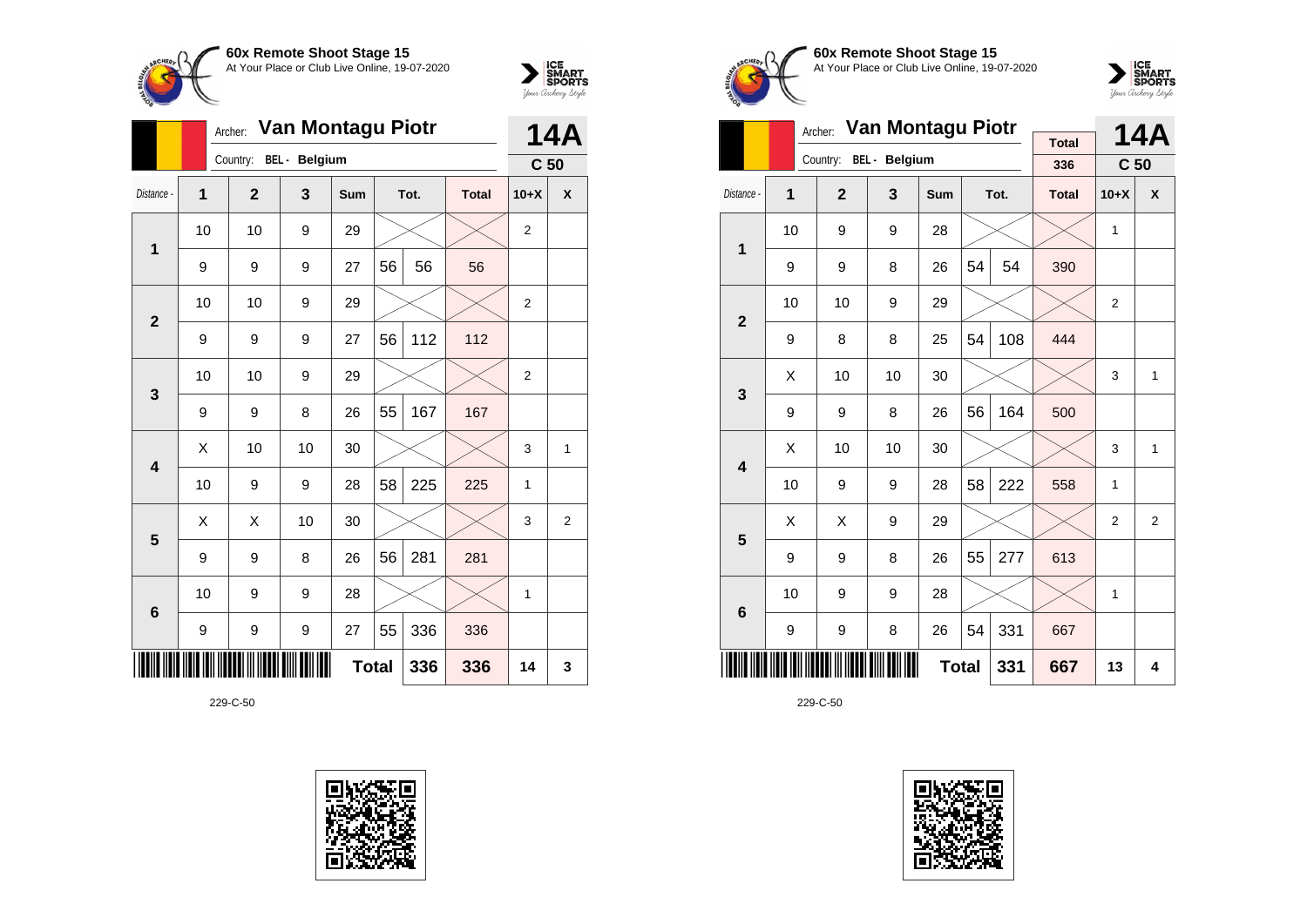



| NZ              |        | <b>Irvine Russ</b><br>Archer: |                |              |    |      |              |              |              |  |
|-----------------|--------|-------------------------------|----------------|--------------|----|------|--------------|--------------|--------------|--|
|                 | $\ast$ | Country: AUS - Australia      |                |              |    |      |              | C ST         | <b>15A</b>   |  |
| Distance -      | 1      | $\mathbf{2}$                  | 3              | Sum          |    | Tot. | <b>Total</b> | $10+X$       | X            |  |
| 1               | 9      | 8                             | $\overline{7}$ | 24           |    |      |              |              |              |  |
|                 | 9      | 8                             | 8              | 25           | 49 | 49   | 49           |              |              |  |
| $\mathbf{2}$    | X      | 9                             | 9              | 28           |    |      |              | 1            | $\mathbf{1}$ |  |
|                 | 10     | 8                             | 8              | 26           | 54 | 103  | 103          | 1            |              |  |
| 3               | X      | 10                            | 9              | 29           |    |      |              | 2            | $\mathbf{1}$ |  |
|                 | 9      | 9                             | 5              | 23           | 52 | 155  | 155          |              |              |  |
| 4               | X      | Χ                             | 10             | 30           |    |      |              | 3            | 2            |  |
|                 | 9      | 9                             | 9              | 27           | 57 | 212  | 212          |              |              |  |
| 5               | X      | 9                             | 9              | 28           |    |      |              | 1            | 1            |  |
|                 | 9      | $\overline{7}$                | $\overline{7}$ | 23           | 51 | 263  | 263          |              |              |  |
| $6\phantom{1}6$ | Χ      | 9                             | 9              | 28           |    |      |              | $\mathbf{1}$ | $\mathbf{1}$ |  |
|                 | X      | 8                             | $\overline{7}$ | 25           | 53 | 316  | 316          | 1            | $\mathbf{1}$ |  |
|                 |        |                               |                | <b>Total</b> |    | 316  | 316          | 10           | 7            |  |

230-C-ST





**60x Remote Shoot Stage 15** At Your Place or Club Live Online, 19-07-2020



| VZ                      |    | <b>Irvine Russ</b><br>Archer: |                          |              |    | <b>15A</b> |              |                |              |
|-------------------------|----|-------------------------------|--------------------------|--------------|----|------------|--------------|----------------|--------------|
|                         |    |                               | Country: AUS - Australia |              |    |            | <b>Total</b> |                |              |
|                         |    |                               |                          |              |    |            | 316          | C ST           |              |
| Distance -              | 1  | $\mathbf{2}$                  | $\overline{\mathbf{3}}$  | Sum          |    | Tot.       | <b>Total</b> | $10+X$         | X            |
| 1                       | X  | 10                            | 9                        | 29           |    |            |              | $\overline{2}$ | $\mathbf{1}$ |
|                         | 10 | 8                             | $\overline{7}$           | 25           | 54 | 54         | 370          | 1              |              |
| $\overline{2}$          | X  | X                             | 9                        | 29           |    |            |              | 2              | 2            |
|                         | X  | 9                             | 8                        | 27           | 56 | 110        | 426          | $\mathbf{1}$   | 1            |
| 3                       | X  | 9                             | 9                        | 28           |    |            |              | $\mathbf{1}$   | $\mathbf{1}$ |
|                         | 10 | 10                            | 8                        | 28           | 56 | 166        | 482          | $\overline{2}$ |              |
| $\overline{\mathbf{4}}$ | 10 | 10                            | 9                        | 29           |    |            |              | 2              |              |
|                         | 9  | 9                             | 6                        | 24           | 53 | 219        | 535          |                |              |
| 5                       | 9  | 9                             | $\overline{7}$           | 25           |    |            |              |                |              |
|                         | X  | 9                             | $\overline{7}$           | 26           | 51 | 270        | 586          | $\mathbf{1}$   | $\mathbf{1}$ |
| 6                       | 9  | 9                             | 8                        | 26           |    |            |              |                |              |
|                         | 9  | 8                             | 8                        | 25           | 51 | 321        | 637          |                |              |
|                         |    |                               |                          | <b>Total</b> |    | 321        | 637          | 12             | 6            |

230-C-ST

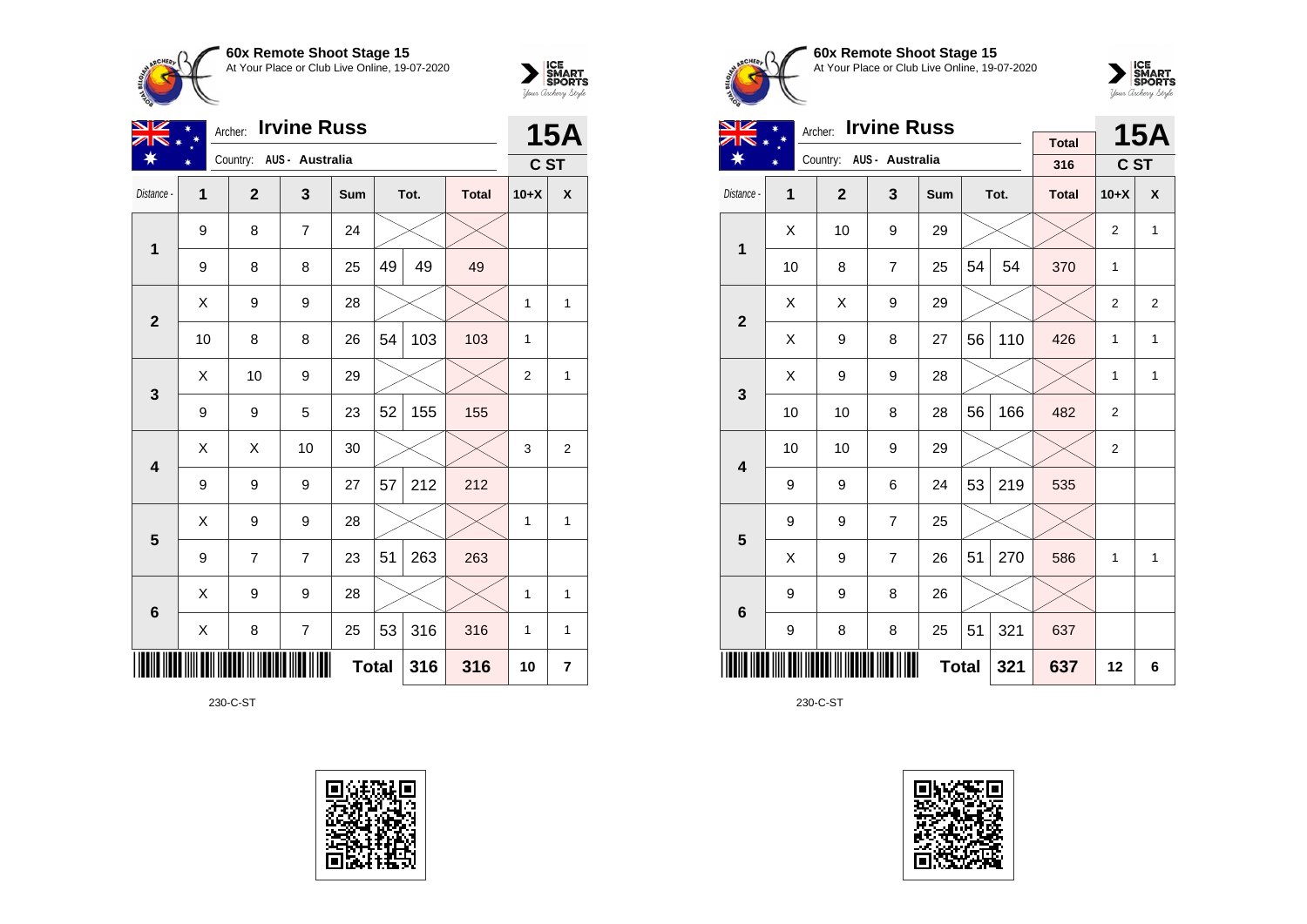



|                         | $(\ast)$       | Archer:                 | <b>Tanveer Ahmed</b> |              |    |      | <b>16A</b>   |                |   |
|-------------------------|----------------|-------------------------|----------------------|--------------|----|------|--------------|----------------|---|
|                         |                | Country: PAK - Pakistan |                      |              |    |      |              | R <sub>P</sub> |   |
| Distance -              | $\overline{1}$ | $\mathbf{2}$            | 3                    | Sum          |    | Tot. | <b>Total</b> | $10+X$         | χ |
| 1                       | 1              | $\overline{4}$          | 5                    | 10           |    |      |              |                |   |
|                         | 8              | 6                       | 4                    | 18           | 28 | 28   | 28           |                |   |
| $\mathbf{2}$            | M              | $\overline{c}$          | $\overline{7}$       | 9            |    |      |              |                |   |
|                         | 9              | 7                       | M                    | 16           | 25 | 53   | 53           |                |   |
| 3                       | M              | 7                       | 5                    | 12           |    |      |              |                |   |
|                         | M              | 3                       | 5                    | 8            | 20 | 73   | 73           |                |   |
| $\overline{\mathbf{4}}$ | 4              | 5                       | 3                    | 12           |    |      |              |                |   |
|                         | 6              | 6                       | 8                    | 20           | 32 | 105  | 105          |                |   |
| 5                       | 1              | 5                       | 5                    | 11           |    |      |              |                |   |
|                         | 9              | 8                       | 7                    | 24           | 35 | 140  | 140          |                |   |
| 6                       | M              | 4                       | $\overline{c}$       | 6            |    |      |              |                |   |
|                         | M              | M                       | 4                    | 4            | 10 | 150  | 150          |                |   |
|                         |                |                         |                      | <b>Total</b> |    | 150  | 150          | 0              | 0 |

231-R-P









|                         |                | <b>Tanveer Ahmed</b><br>Archer: |                         |              |    | <b>16A</b> |                     |        |              |
|-------------------------|----------------|---------------------------------|-------------------------|--------------|----|------------|---------------------|--------|--------------|
|                         | $\overline{C}$ |                                 | Country: PAK - Pakistan |              |    |            | <b>Total</b><br>150 | R P    |              |
| Distance -              |                |                                 |                         |              |    |            |                     |        |              |
|                         | 1              | $\overline{2}$                  | 3                       | Sum          |    | Tot.       | <b>Total</b>        | $10+X$ | $\mathsf{x}$ |
| $\mathbf{1}$            | $\overline{c}$ | 6                               | 6                       | 14           |    |            |                     |        |              |
|                         | $\overline{7}$ | 8                               | 4                       | 19           | 33 | 33         | 183                 |        |              |
| $\overline{2}$          | M              | 6                               | M                       | 6            |    |            |                     |        |              |
|                         | 5              | M                               | 10                      | 15           | 21 | 54         | 204                 | 1      |              |
| 3                       | 8              | $\overline{7}$                  | $\overline{7}$          | 22           |    |            |                     |        |              |
|                         | 9              | 8                               | $\overline{4}$          | 21           | 43 | 97         | 247                 |        |              |
| $\overline{\mathbf{4}}$ | M              | 1                               | $\overline{7}$          | 8            |    |            |                     |        |              |
|                         | 8              | 6                               | 5                       | 19           | 27 | 124        | 274                 |        |              |
| 5                       | M              | 4                               | 5                       | 9            |    |            |                     |        |              |
|                         | 3              | $\overline{7}$                  | 8                       | 18           | 27 | 151        | 301                 |        |              |
| 6                       | M              | M                               | 5                       | 5            |    |            |                     |        |              |
|                         | $\overline{c}$ | 4                               | 8                       | 14           | 19 | 170        | 320                 |        |              |
|                         |                |                                 |                         | <b>Total</b> |    | 170        | 320                 | 1      | 0            |

231-R-P

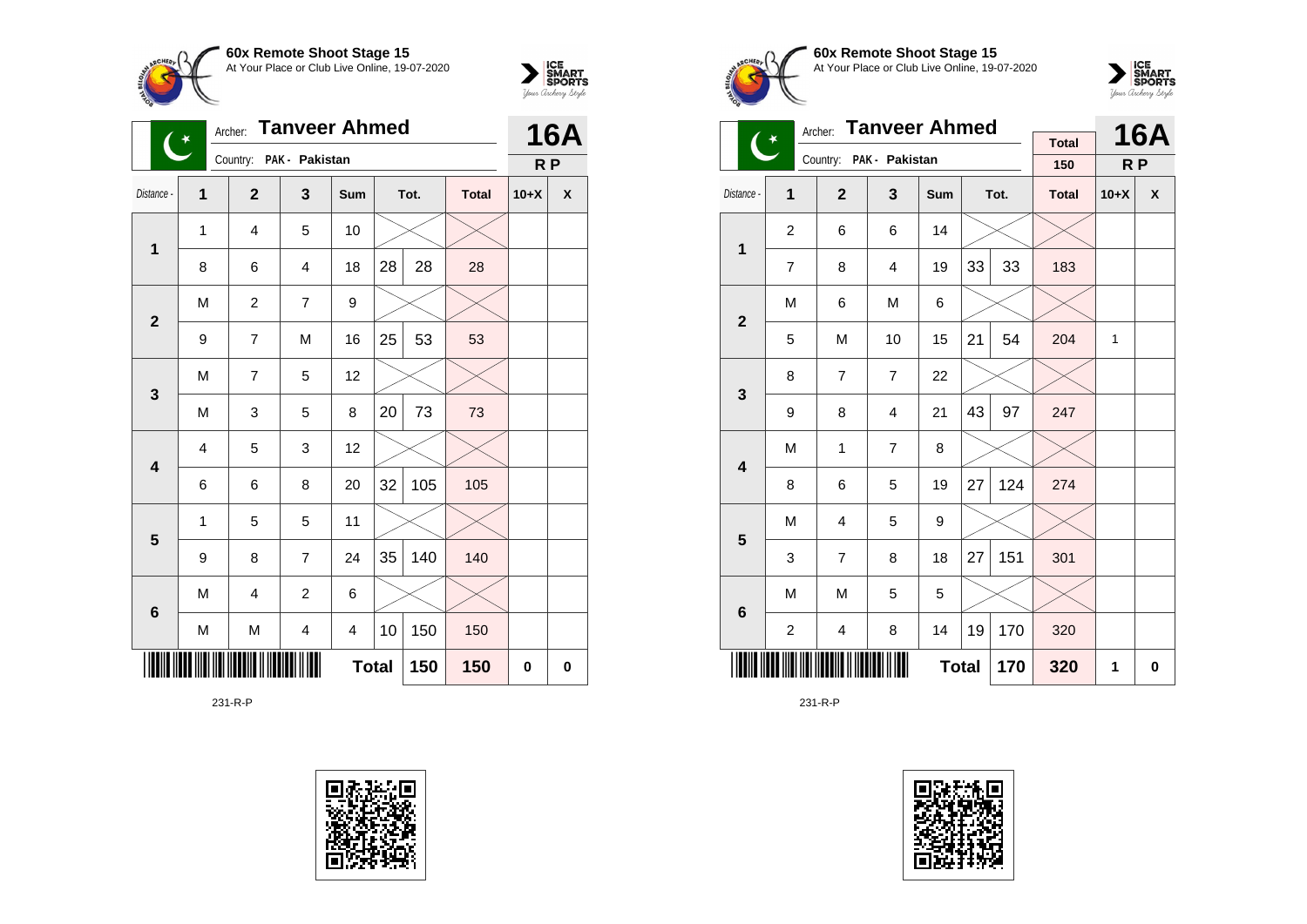



| Ф               | Archer:        |                | <b>17A</b>            |              |    |      |              |                |   |
|-----------------|----------------|----------------|-----------------------|--------------|----|------|--------------|----------------|---|
|                 |                | Country:       | <b>BAR</b> - Barbados |              |    |      |              | R 30           |   |
| Distance -      | $\overline{1}$ | $\overline{2}$ | 3                     | <b>Sum</b>   |    | Tot. | <b>Total</b> | $10+X$         | X |
| 1               | 10             | 9              | 9                     | 28           |    |      |              | 1              |   |
|                 | 9              | 8              | 8                     | 25           | 53 | 53   | 53           |                |   |
| $\overline{2}$  | 9              | 8              | 8                     | 25           |    |      |              |                |   |
|                 | 8              | 8              | 8                     | 24           | 49 | 102  | 102          |                |   |
| 3               | 10             | 10             | 9                     | 29           |    |      |              | $\overline{2}$ |   |
|                 | 8              | 8              | M                     | 16           | 45 | 147  | 147          |                |   |
| 4               | 9              | 9              | 9                     | 27           |    |      |              |                |   |
|                 | 8              | 8              | 6                     | 22           | 49 | 196  | 196          |                |   |
| 5               | 10             | 9              | 9                     | 28           |    |      |              | 1              |   |
|                 | 8              | 8              | $\overline{7}$        | 23           | 51 | 247  | 247          |                |   |
| $6\phantom{1}6$ | 10             | 9              | 9                     | 28           |    |      |              | 1              |   |
|                 | 8              | 8              | $\overline{7}$        | 23           | 51 | 298  | 298          |                |   |
|                 |                |                |                       | <b>Total</b> |    | 298  | 298          | 5              | 0 |





**60x Remote Shoot Stage 15** At Your Place or Club Live Online, 19-07-2020



|                         |                | <b>Magras Judith</b><br>Archer: |                       | <b>Total</b> |    | <b>17A</b> |              |                |                           |
|-------------------------|----------------|---------------------------------|-----------------------|--------------|----|------------|--------------|----------------|---------------------------|
| ψ                       |                | Country:                        | <b>BAR</b> - Barbados |              |    |            | 298          | R 30           |                           |
| Distance -              | 1              | $\overline{2}$                  | 3                     | Sum          |    | Tot.       | <b>Total</b> | $10+X$         | $\boldsymbol{\mathsf{x}}$ |
| 1                       | 9              | 9                               | 9                     | 27           |    |            |              |                |                           |
|                         | 9              | 8                               | 6                     | 23           | 50 | 50         | 348          |                |                           |
| $\overline{2}$          | 9              | 9                               | 9                     | 27           |    |            |              |                |                           |
|                         | 8              | 8                               | 9                     | 25           | 52 | 102        | 400          |                |                           |
| 3                       | 9              | 8                               | 8                     | 25           |    |            |              |                |                           |
|                         | $\overline{7}$ | 7                               | $\overline{7}$        | 21           | 46 | 148        | 446          |                |                           |
| $\overline{\mathbf{4}}$ | X              | 10                              | 9                     | 29           |    |            |              | $\overline{2}$ | $\mathbf{1}$              |
|                         | 9              | 8                               | 8                     | 25           | 54 | 202        | 500          |                |                           |
| 5                       | Χ              | 10                              | 9                     | 29           |    |            |              | $\overline{2}$ | $\mathbf{1}$              |
|                         | 9              | 8                               | $\overline{7}$        | 24           | 53 | 255        | 553          |                |                           |
| 6                       | 10             | 9                               | 9                     | 28           |    |            |              | 1              |                           |
|                         | 9              | 8                               | $\overline{7}$        | 24           | 52 | 307        | 605          |                |                           |
|                         |                |                                 |                       | <b>Total</b> |    | 307        | 605          | 5              | $\overline{2}$            |

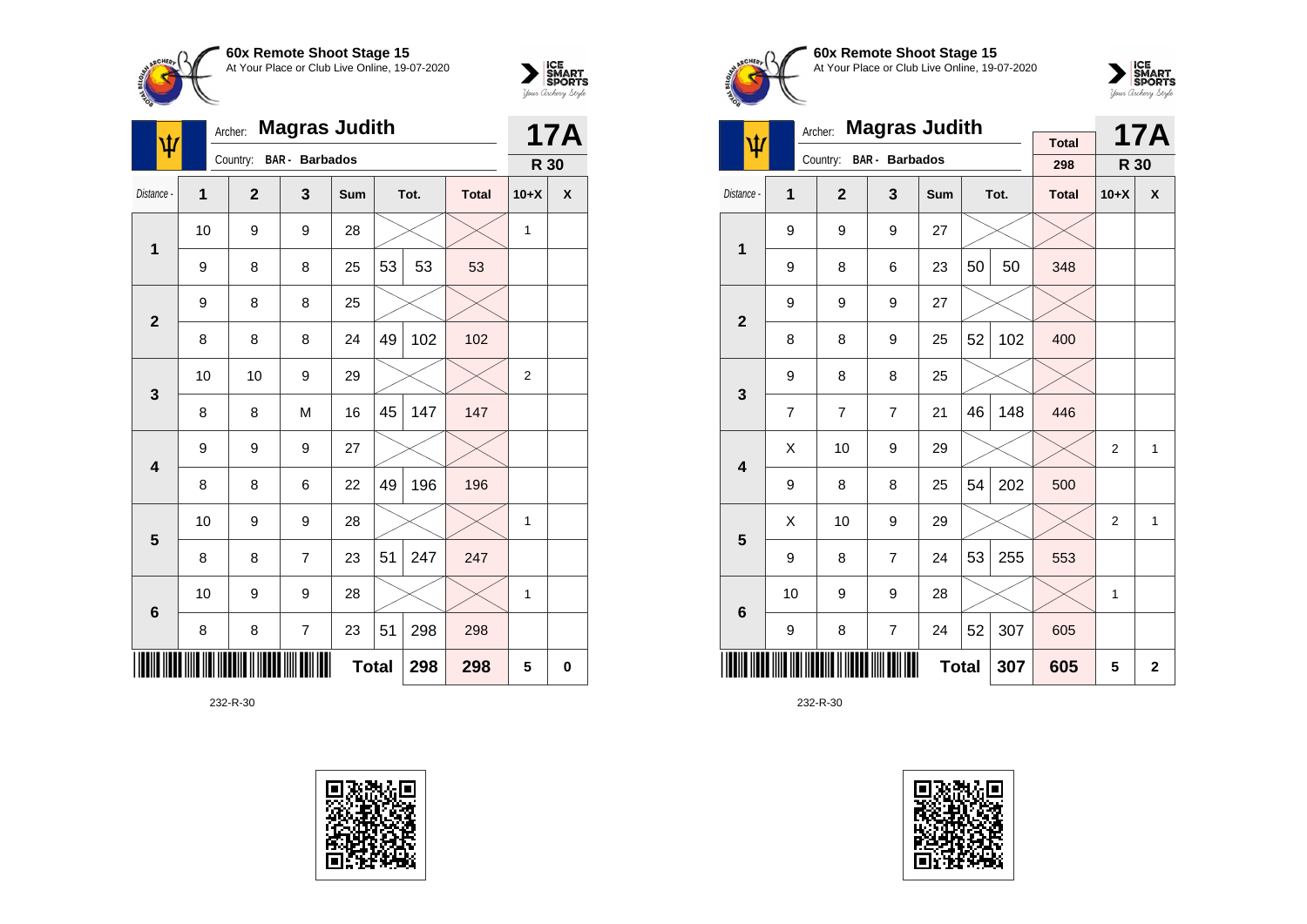



| <b>Kramer Gunther</b><br>Archer: |    |              |                             |              |    |      |              |                 | <b>18A</b>     |  |
|----------------------------------|----|--------------|-----------------------------|--------------|----|------|--------------|-----------------|----------------|--|
|                                  |    |              | Country: RSA - South Africa |              |    |      |              | C <sub>30</sub> |                |  |
| Distance -                       | 1  | $\mathbf{2}$ | 3                           | Sum          |    | Tot. | <b>Total</b> | $10+X$          | X              |  |
| 1                                | X  | X            | 10                          | 30           |    |      |              | 3               | $\overline{2}$ |  |
|                                  | 10 | 10           | 10                          | 30           | 60 | 60   | 60           | 3               |                |  |
| $\overline{2}$                   | X  | 10           | 10                          | 30           |    |      |              | 3               | 1              |  |
|                                  | 10 | 10           | 9                           | 29           | 59 | 119  | 119          | 2               |                |  |
| 3                                | X  | X            | 10                          | 30           |    |      |              | 3               | $\overline{2}$ |  |
|                                  | 10 | 9            | 9                           | 28           | 58 | 177  | 177          | 1               |                |  |
| 4                                | Χ  | 10           | 10                          | 30           |    |      |              | 3               | 1              |  |
|                                  | 9  | 9            | 9                           | 27           | 57 | 234  | 234          |                 |                |  |
| 5                                | Χ  | Χ            | X                           | 30           |    |      |              | 3               | 3              |  |
|                                  | 10 | 10           | 9                           | 29           | 59 | 293  | 293          | 2               |                |  |
| 6                                | X  | Χ            | X                           | 30           |    |      |              | 3               | 3              |  |
|                                  | 10 | 10           | 10                          | 30           | 60 | 353  | 353          | 3               |                |  |
|                                  |    |              |                             | <b>Total</b> |    | 353  | 353          | 29              | 12             |  |





**60x Remote Shoot Stage 15** At Your Place or Club Live Online, 19-07-2020



|                         |    | <b>Kramer Gunther</b><br>Archer: |                             | <b>Total</b> |    | <b>18A</b> |              |                 |                |
|-------------------------|----|----------------------------------|-----------------------------|--------------|----|------------|--------------|-----------------|----------------|
|                         |    |                                  | Country: RSA - South Africa |              |    |            | 353          | C <sub>30</sub> |                |
| Distance -              | 1  | $\overline{2}$                   | $\mathbf{3}$                | Sum          |    | Tot.       | <b>Total</b> | $10+X$          | X              |
| $\mathbf 1$             | X  | X                                | 10                          | 30           |    |            |              | 3               | $\overline{2}$ |
|                         | 10 | 10                               | 9                           | 29           | 59 | 59         | 412          | $\overline{2}$  |                |
| $\overline{\mathbf{2}}$ | X  | X                                | 10                          | 30           |    |            |              | 3               | $\overline{2}$ |
|                         | 10 | 9                                | 9                           | 28           | 58 | 117        | 470          | 1               |                |
| 3                       | X  | 10                               | 10                          | 30           |    |            |              | 3               | 1              |
|                         | 9  | 9                                | 9                           | 27           | 57 | 174        | 527          |                 |                |
| $\overline{\mathbf{4}}$ | X  | X                                | 10                          | 30           |    |            |              | 3               | $\overline{2}$ |
|                         | 10 | 10                               | 9                           | 29           | 59 | 233        | 586          | $\overline{2}$  |                |
| 5                       | Χ  | X                                | X                           | 30           |    |            |              | 3               | 3              |
|                         | 10 | 10                               | 10                          | 30           | 60 | 293        | 646          | 3               |                |
| $6\phantom{1}$          | X  | X                                | 10                          | 30           |    |            |              | 3               | $\overline{2}$ |
|                         | 10 | 9                                | 9                           | 28           | 58 | 351        | 704          | 1               |                |
|                         |    |                                  | 704                         | 27           | 12 |            |              |                 |                |

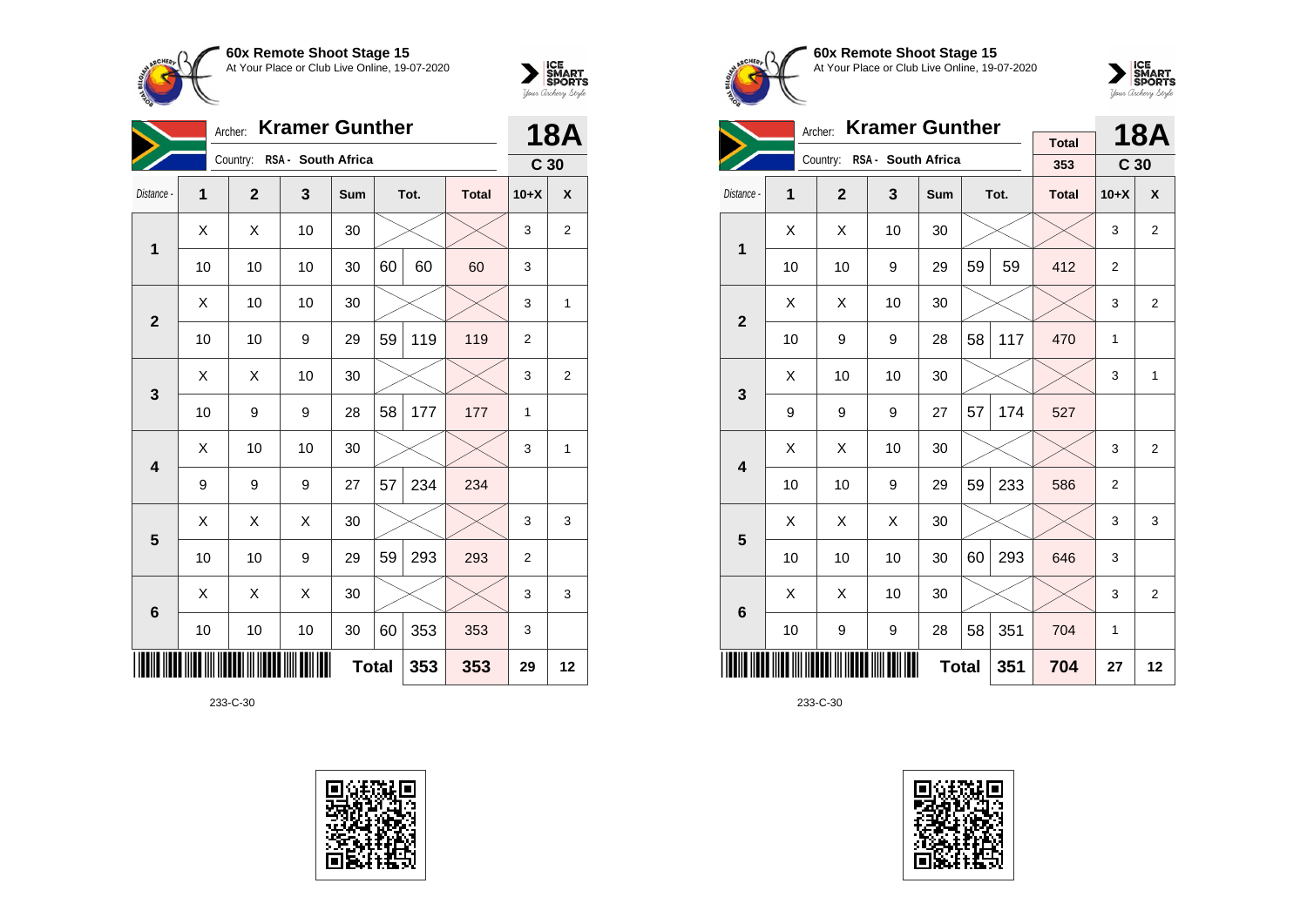

 $\sum_{\text{S$ **MART** $<br>$ *Your Archary Style* 



234-R-60









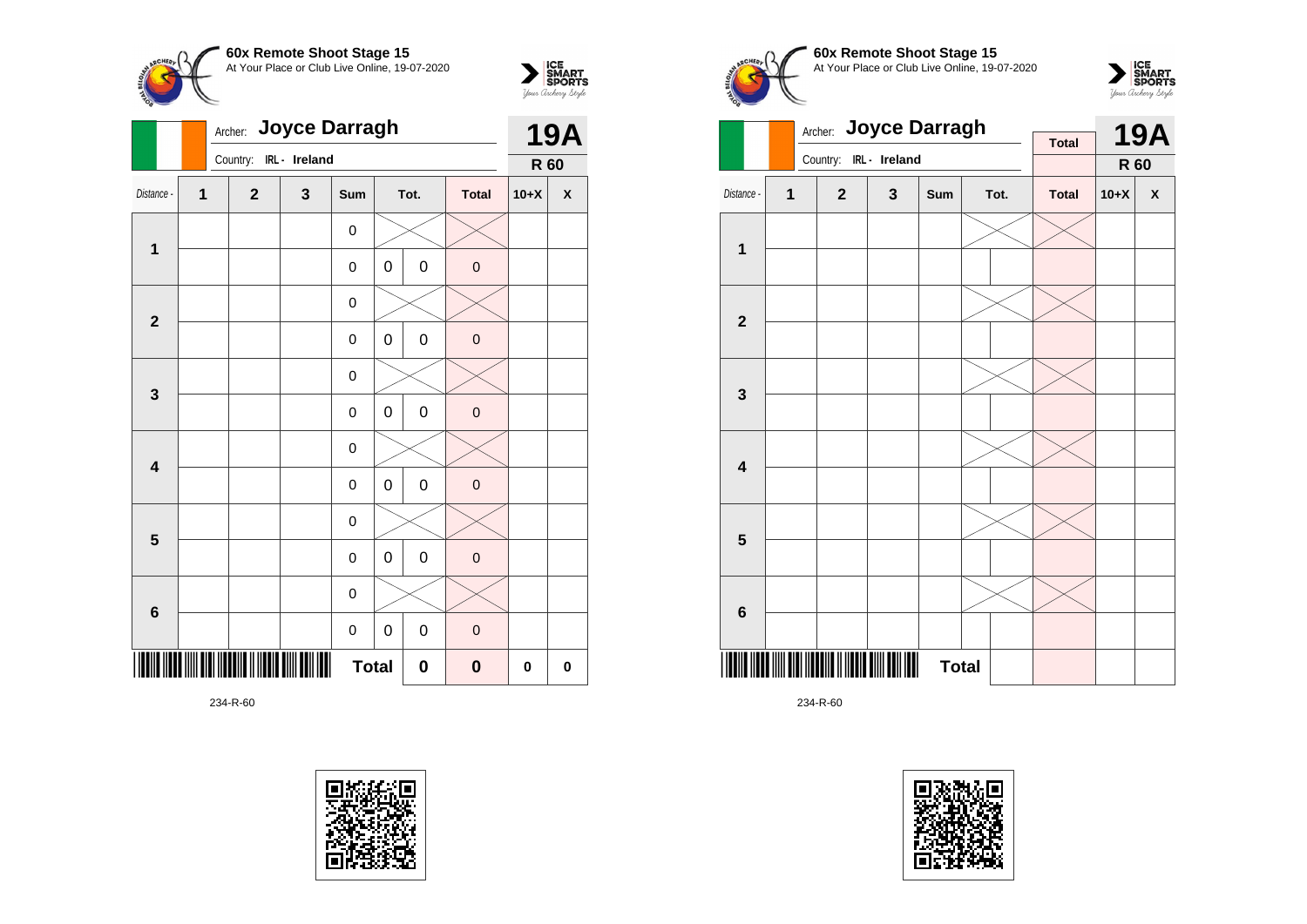

 $\sum_{\text{Vour }\text{Cuchy }\text{StyR}}\begin{matrix}\n\text{ICE} \\
\text{SDORTS} \\
\text{SPORTS}\n\end{matrix}$ 



235-R-60









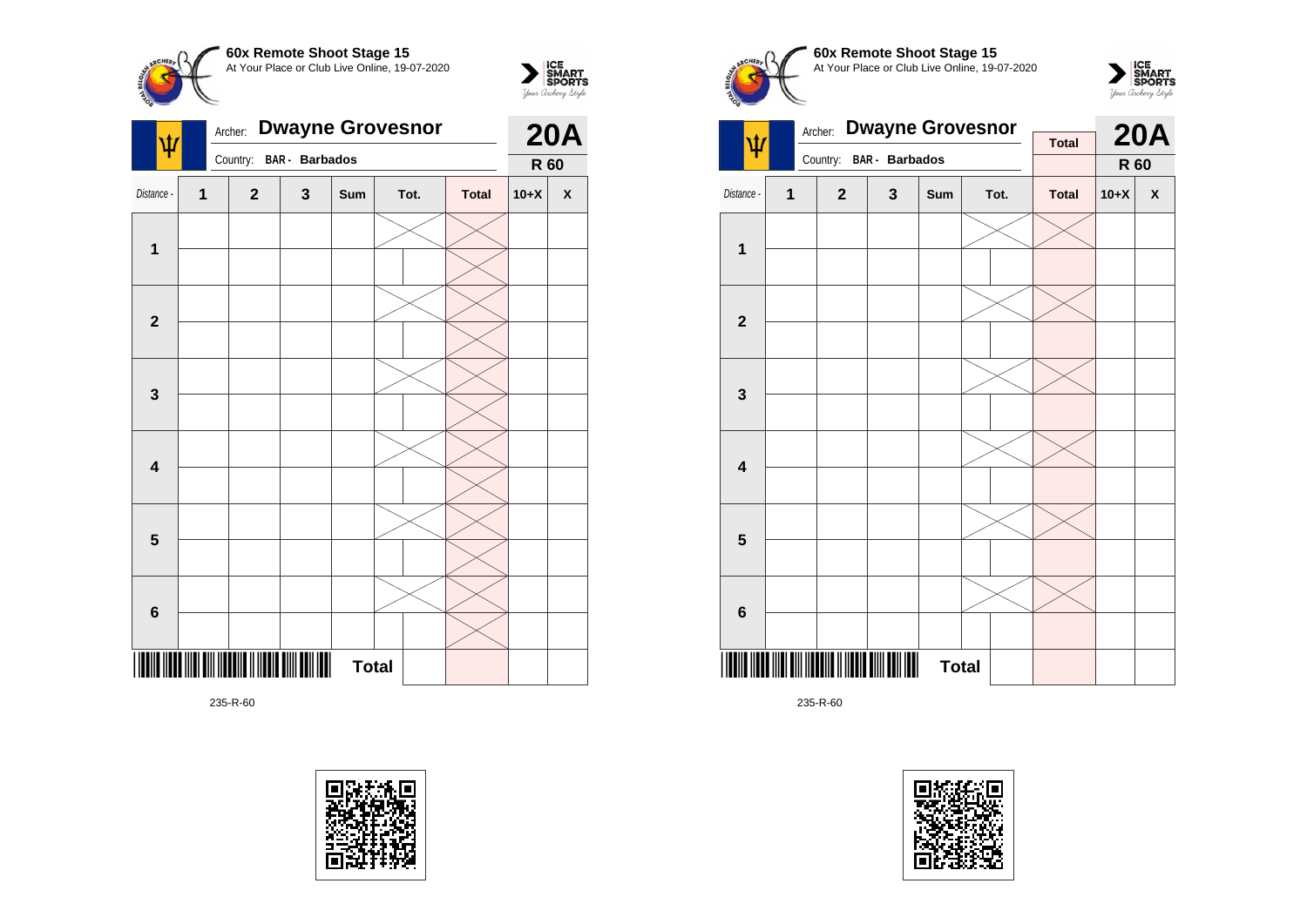



|                |                | Archer:      | Benschjöld Jacob |            |              |      |              | 21A             |                |
|----------------|----------------|--------------|------------------|------------|--------------|------|--------------|-----------------|----------------|
|                |                | Country:     | SWE - Sweden     |            |              |      |              | C <sub>50</sub> |                |
| Distance -     | $\overline{1}$ | $\mathbf{2}$ | 3                | <b>Sum</b> |              | Tot. | <b>Total</b> | $10+X$          | X              |
| 1              | X              | 10           | 10               | 30         |              |      |              | 3               | $\mathbf{1}$   |
|                | 10             | 10           | 9                | 29         | 59           | 59   | 59           | $\overline{2}$  |                |
| $\overline{2}$ | X              | X            | 10               | 30         |              |      |              | 3               | $\overline{2}$ |
|                | 10             | 9            | 9                | 28         | 58           | 117  | 117          | 1               |                |
| 3              | X              | X            | 10               | 30         |              |      |              | 3               | $\overline{2}$ |
|                | 10             | 10           | 9                | 29         | 59           | 176  | 176          | $\overline{2}$  |                |
| 4              | 10             | 10           | 10               | 30         |              |      |              | 3               |                |
|                | 10             | 9            | 9                | 28         | 58           | 234  | 234          | 1               |                |
| 5              | X              | Χ            | X                | 30         |              |      |              | 3               | 3              |
|                | 10             | 10           | 9                | 29         | 59           | 293  | 293          | $\overline{2}$  |                |
| 6              | X              | X            | Χ                | 30         |              |      |              | 3               | 3              |
|                | Χ              | 9            | 9                | 28         | 58           | 351  | 351          | 1               | 1              |
|                |                |              |                  |            | <b>Total</b> | 351  | 351          | 27              | 12             |





**60x Remote Shoot Stage 15** At Your Place or Club Live Online, 19-07-2020



|                         |    | Archer:        | Benschjöld Jacob |              |    | 21A  |                     |                 |                |
|-------------------------|----|----------------|------------------|--------------|----|------|---------------------|-----------------|----------------|
|                         |    | Country:       | SWE- Sweden      |              |    |      | <b>Total</b><br>351 | C <sub>50</sub> |                |
| Distance -              | 1  | $\overline{2}$ | 3                | Sum          |    | Tot. | <b>Total</b>        | $10+X$          | X              |
| 1                       | X  | 10             | 10               | 30           |    |      |                     | 3               | 1              |
|                         | 9  | 9              | 9                | 27           | 57 | 57   | 408                 |                 |                |
| $\overline{2}$          | Χ  | X              | 10               | 30           |    |      |                     | 3               | $\overline{2}$ |
|                         | 10 | 10             | 10               | 30           | 60 | 117  | 468                 | 3               |                |
| 3                       | X  | X              | 10               | 30           |    |      |                     | 3               | $\overline{2}$ |
|                         | 10 | 10             | 9                | 29           | 59 | 176  | 527                 | 2               |                |
| $\overline{\mathbf{4}}$ | Χ  | 10             | 10               | 30           |    |      |                     | 3               | 1              |
|                         | 10 | 9              | 8                | 27           | 57 | 233  | 584                 | 1               |                |
| 5                       | X  | X              | 10               | 30           |    |      |                     | 3               | $\overline{2}$ |
|                         | 10 | 10             | 9                | 29           | 59 | 292  | 643                 | 2               |                |
| $6\phantom{1}6$         | 10 | 10             | 10               | 30           |    |      |                     | 3               |                |
|                         | 9  | 9              | 348              | 699          |    |      |                     |                 |                |
|                         |    |                |                  | <b>Total</b> |    | 348  | 699                 | 26              | 8              |

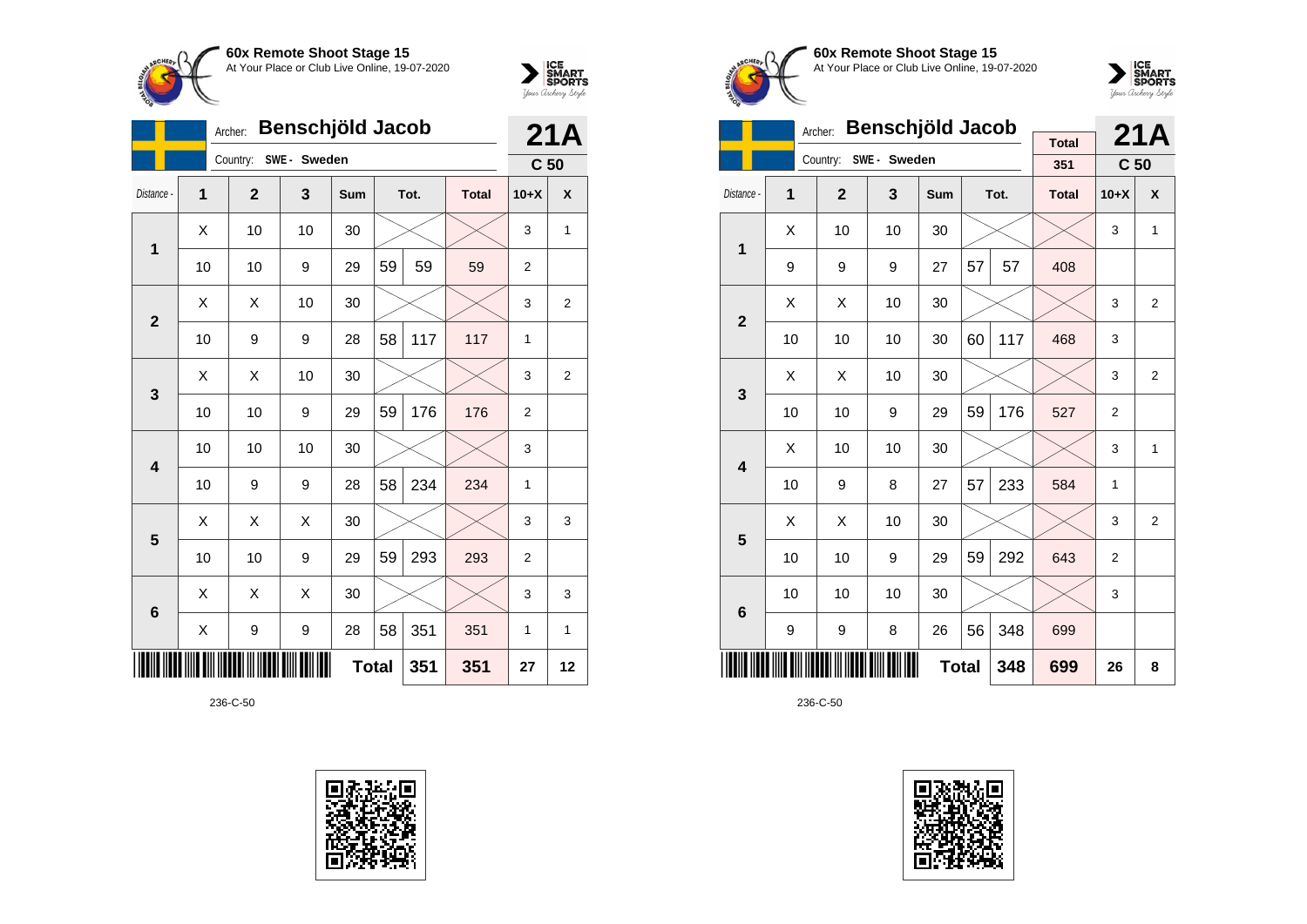



| ψ               | Archer:      |              | 22A                     |              |    |      |              |        |   |
|-----------------|--------------|--------------|-------------------------|--------------|----|------|--------------|--------|---|
|                 |              |              | Country: BAR - Barbados |              |    |      |              | R 60   |   |
| Distance -      | $\mathbf{1}$ | $\mathbf{2}$ | 3                       | Sum          |    | Tot. | <b>Total</b> | $10+X$ | X |
| $\mathbf{1}$    | 9            | 9            | 9                       | 27           |    |      |              |        |   |
|                 | 8            | 8            | 8                       | 24           | 51 | 51   | 51           |        |   |
| $\overline{2}$  | X            | 9            | 8                       | 27           |    |      |              | 1      | 1 |
|                 | 8            | 7            | 6                       | 21           | 48 | 99   | 99           |        |   |
| 3               | 10           | 9            | 9                       | 28           |    |      |              | 1      |   |
|                 | 9            | 8            | 7                       | 24           | 52 | 151  | 151          |        |   |
| 4               | 10           | 9            | 9                       | 28           |    |      |              | 1      |   |
|                 | 9            | 8            | $\overline{7}$          | 24           | 52 | 203  | 203          |        |   |
| 5               | 9            | 8            | 8                       | 25           |    |      |              |        |   |
|                 | 8            | 8            | 7                       | 23           | 48 | 251  | 251          |        |   |
| $6\phantom{1}6$ | 9            | 8            | 8                       | 25           |    |      |              |        |   |
|                 | 8            | 8            | $\overline{7}$          | 23           | 48 | 299  | 299          |        |   |
|                 |              |              |                         | <b>Total</b> |    | 299  | 299          | 3      | 1 |





**60x Remote Shoot Stage 15** At Your Place or Club Live Online, 19-07-2020



|                         |    | Archer:        | <b>Grovesnor Dwayne</b> | <b>Total</b> |    | 22A  |              |        |   |
|-------------------------|----|----------------|-------------------------|--------------|----|------|--------------|--------|---|
| ψ                       |    | Country:       | <b>BAR</b> - Barbados   |              |    |      | 299          | R 60   |   |
| Distance -              | 1  | $\overline{2}$ | 3                       | <b>Sum</b>   |    | Tot. | <b>Total</b> | $10+X$ | X |
| $\overline{1}$          | 9  | 8              | 8                       | 25           |    |      |              |        |   |
|                         | 8  | 8              | 8                       | 24           | 49 | 49   | 348          |        |   |
| $\overline{\mathbf{2}}$ | 9  | 9              | 9                       | 27           |    |      |              |        |   |
|                         | 8  | 8              | 8                       | 24           | 51 | 100  | 399          |        |   |
| 3                       | 10 | 10             | 9                       | 29           |    |      |              | 2      |   |
|                         | 9  | 8              | 8                       | 25           | 54 | 154  | 453          |        |   |
| $\overline{\mathbf{4}}$ | 9  | 8              | 8                       | 25           |    |      |              |        |   |
|                         | 8  | 8              | $\overline{7}$          | 23           | 48 | 202  | 501          |        |   |
| 5                       | 9  | 9              | 8                       | 26           |    |      |              |        |   |
|                         | 8  | 8              | $\overline{7}$          | 23           | 49 | 251  | 550          |        |   |
| $6\phantom{1}6$         | X  | 10             | 9                       | 29           |    |      |              | 2      | 1 |
|                         | 9  | 9              | 8                       | 26           | 55 | 306  | 605          |        |   |
|                         |    |                |                         | <b>Total</b> |    | 306  | 605          | 4      | 1 |

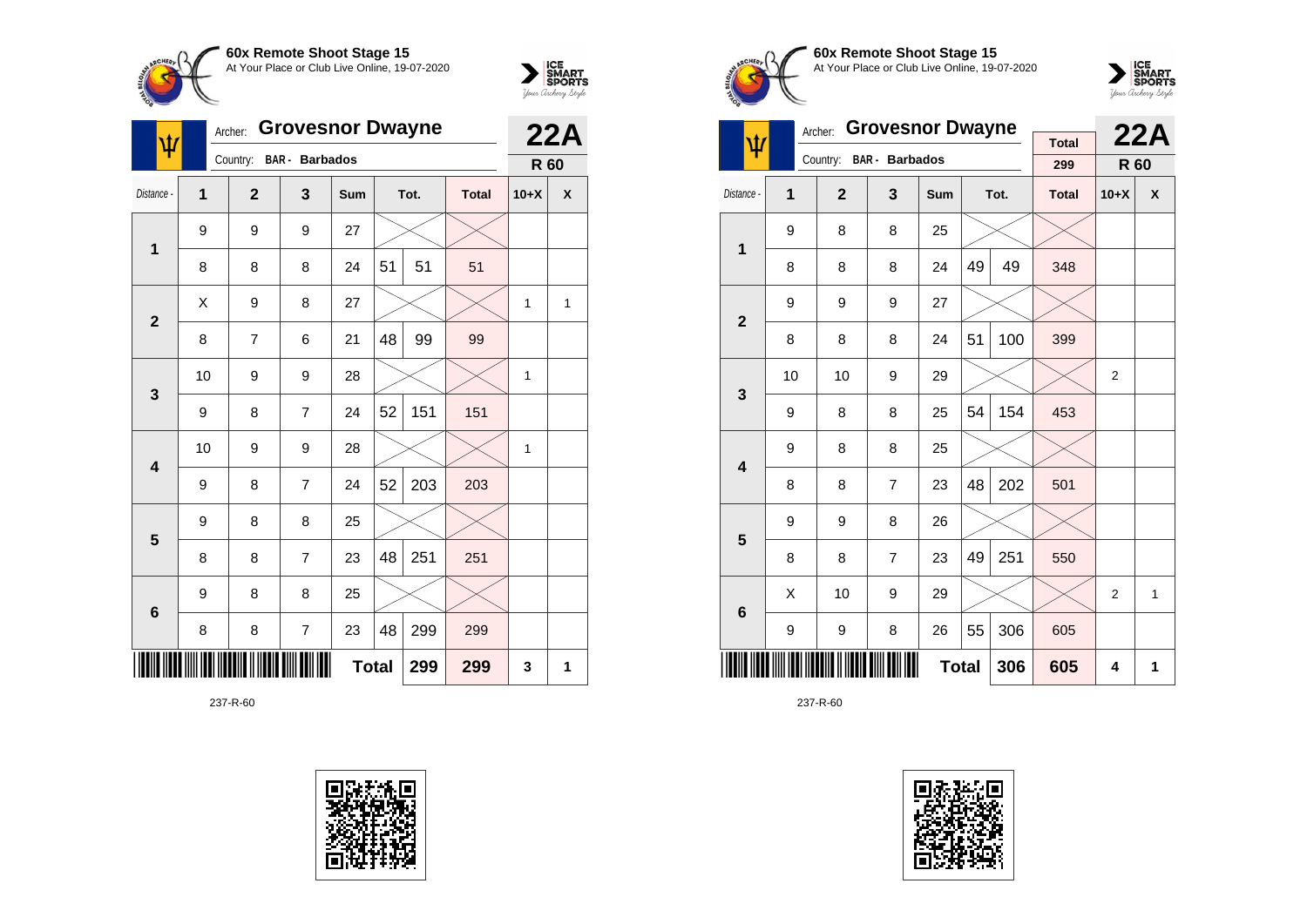



|                         | Archer: |                | 23A                          |              |    |      |              |                |                |
|-------------------------|---------|----------------|------------------------------|--------------|----|------|--------------|----------------|----------------|
|                         |         |                | Country: GBR - Great Britain |              |    |      |              | <b>R70</b>     |                |
| Distance -              | 1       | $\overline{2}$ | 3                            | Sum          |    | Tot. | <b>Total</b> | $10+X$         | X              |
| 1                       | X       | 9              | 8                            | 27           |    |      |              | $\mathbf{1}$   | 1              |
|                         | 8       | 8              | $\overline{7}$               | 23           | 50 | 50   | 50           |                |                |
| $\overline{2}$          | Χ       | X              | 8                            | 28           |    |      |              | $\overline{2}$ | $\overline{2}$ |
|                         | 8       | $\overline{7}$ | $\overline{7}$               | 22           | 50 | 100  | 100          |                |                |
| 3                       | 10      | 9              | 8                            | 27           |    |      |              | 1              |                |
|                         | 8       | 8              | $\overline{7}$               | 23           | 50 | 150  | 150          |                |                |
| $\overline{\mathbf{4}}$ | 9       | 8              | $\overline{7}$               | 24           |    |      |              |                |                |
|                         | 6       | 5              | 5                            | 16           | 40 | 190  | 190          |                |                |
| $\overline{\mathbf{5}}$ | 9       | 8              | $\overline{7}$               | 24           |    |      |              |                |                |
|                         | 5       | 5              | 5                            | 15           | 39 | 229  | 229          |                |                |
| 6                       | 9       | 9              | 8                            | 26           |    |      |              |                |                |
|                         | 8       | 6              | 6                            | 20           | 46 | 275  | 275          |                |                |
|                         |         |                |                              | <b>Total</b> |    | 275  | 275          | 4              | 3              |





**60x Remote Shoot Stage 15** At Your Place or Club Live Online, 19-07-2020



|                         |    | <b>Byford Mike</b><br>Archer: |                              |            |    | <b>23A</b> |                     |            |   |
|-------------------------|----|-------------------------------|------------------------------|------------|----|------------|---------------------|------------|---|
|                         |    |                               | Country: GBR - Great Britain |            |    |            | <b>Total</b><br>275 | <b>R70</b> |   |
| Distance -              | 1  | $\overline{2}$                | 3                            | <b>Sum</b> |    | Tot.       | <b>Total</b>        | $10+X$     | X |
| 1                       | 9  | 9                             | 8                            | 26         |    |            |                     |            |   |
|                         | 8  | $\overline{7}$                | $\overline{7}$               | 22         | 48 | 48         | 323                 |            |   |
| $\overline{2}$          | 9  | 9                             | 8                            | 26         |    |            |                     |            |   |
|                         | 8  | 8                             | $\overline{7}$               | 23         | 49 | 97         | 372                 |            |   |
| 3                       | 9  | 9                             | 9                            | 27         |    |            |                     |            |   |
|                         | 8  | 8                             | 8                            | 24         | 51 | 148        | 423                 |            |   |
| $\overline{\mathbf{4}}$ | X  | 9                             | 9                            | 28         |    |            |                     | 1          | 1 |
|                         | 9  | 8                             | 6                            | 23         | 51 | 199        | 474                 |            |   |
| 5                       | 10 | 9                             | 9                            | 28         |    |            |                     | 1          |   |
|                         | 9  | $\overline{7}$                | $\overline{7}$               | 23         | 51 | 250        | 525                 |            |   |
| $6\phantom{1}6$         | 10 | 9                             | 8                            | 27         |    |            |                     | 1          |   |
|                         | 8  | 7                             | 7                            | 22         | 49 | 299        | 574                 |            |   |
|                         |    |                               | 574                          | 3          | 1  |            |                     |            |   |

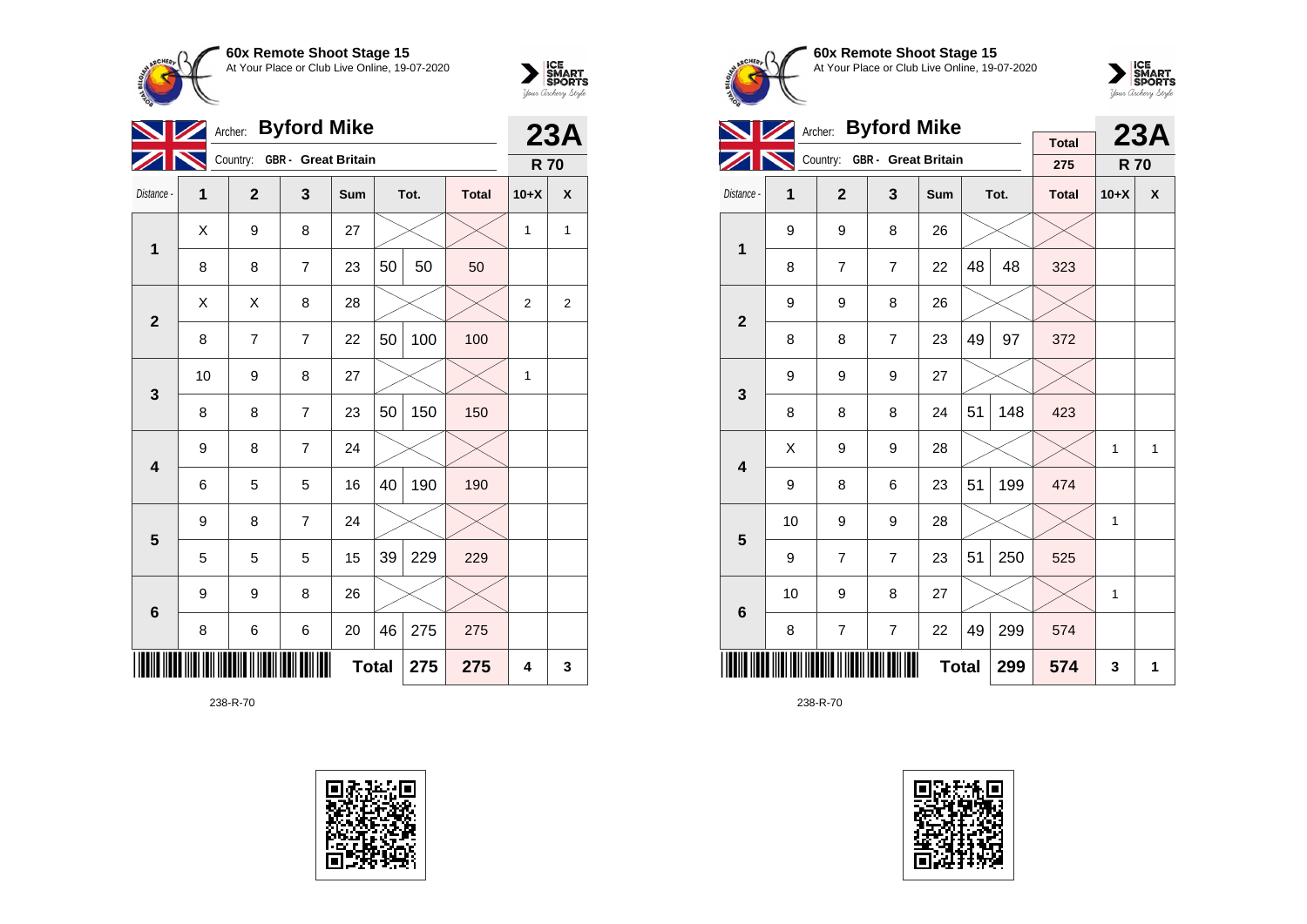



|                | <b>Francis Sherwin</b><br>Archer: |              |                           |     |              |      |              | <b>24A</b>      |                    |
|----------------|-----------------------------------|--------------|---------------------------|-----|--------------|------|--------------|-----------------|--------------------|
|                |                                   | Country:     | TTO - Trinidad and Tobago |     |              |      |              | C <sub>30</sub> |                    |
| Distance -     | 1                                 | $\mathbf{2}$ | 3                         | Sum |              | Tot. | <b>Total</b> | $10+X$          | $\pmb{\mathsf{X}}$ |
| 1              | X                                 | X            | 10                        | 30  |              |      |              | 3               | $\overline{2}$     |
|                | 9                                 | 9            | 9                         | 27  | 57           | 57   | 57           |                 |                    |
| $\overline{2}$ | X                                 | 9            | 9                         | 28  |              |      |              | 1               | 1                  |
|                | 9                                 | 9            | 8                         | 26  | 54           | 111  | 111          |                 |                    |
| 3              | Χ                                 | X            | 10                        | 30  |              |      |              | 3               | $\overline{2}$     |
|                | 10                                | 10           | 9                         | 29  | 59           | 170  | 170          | 2               |                    |
| 4              | Χ                                 | 10           | 9                         | 29  |              |      |              | 2               | 1                  |
|                | 9                                 | 9            | 9                         | 27  | 56           | 226  | 226          |                 |                    |
| 5              | X                                 | 10           | 10                        | 30  |              |      |              | 3               | $\mathbf{1}$       |
|                | 9                                 | 9            | 9                         | 27  | 57           | 283  | 283          |                 |                    |
| 6              | X                                 | X            | 10                        | 30  |              |      |              | 3               | $\overline{2}$     |
|                | 9                                 | 9            | 9                         | 27  | 57           | 340  | 340          |                 |                    |
|                |                                   |              |                           |     | <b>Total</b> | 340  | 340          | 17              | 9                  |





**60x Remote Shoot Stage 15** At Your Place or Club Live Online, 19-07-2020



|                         |    | <b>Francis Sherwin</b><br>Archer: |                           |              |    | 24A  |                     |                         |                |
|-------------------------|----|-----------------------------------|---------------------------|--------------|----|------|---------------------|-------------------------|----------------|
|                         |    | Country:                          | TTO - Trinidad and Tobago |              |    |      | <b>Total</b><br>340 | C <sub>30</sub>         |                |
| Distance -              | 1  | $\overline{2}$                    | 3                         | <b>Sum</b>   |    | Tot. | <b>Total</b>        | $10+X$                  | X              |
| 1                       | X  | 10                                | 9                         | 29           |    |      |                     | $\overline{\mathbf{c}}$ | $\mathbf{1}$   |
|                         | 9  | 9                                 | 8                         | 26           | 55 | 55   | 395                 |                         |                |
| $\overline{2}$          | X  | X                                 | 10                        | 30           |    |      |                     | 3                       | 2              |
|                         | 10 | 9                                 | 9                         | 28           | 58 | 113  | 453                 | 1                       |                |
| 3                       | X  | 10                                | 9                         | 29           |    |      |                     | $\overline{2}$          | $\mathbf{1}$   |
|                         | 9  | 8                                 | 8                         | 25           | 54 | 167  | 507                 |                         |                |
| $\overline{\mathbf{4}}$ | Χ  | X                                 | 10                        | 30           |    |      |                     | 3                       | 2              |
|                         | 9  | 9                                 | 9                         | 27           | 57 | 224  | 564                 |                         |                |
| 5                       | X  | X                                 | 10                        | 30           |    |      |                     | 3                       | $\overline{2}$ |
|                         | 10 | 10                                | 9                         | 29           | 59 | 283  | 623                 | $\overline{2}$          |                |
| 6                       | 10 | 10                                | 9                         | 29           |    |      |                     | $\overline{2}$          |                |
|                         | 9  | 8                                 | 337                       | 677          |    |      |                     |                         |                |
|                         |    |                                   |                           | <b>Total</b> |    | 337  | 677                 | 18                      | 8              |

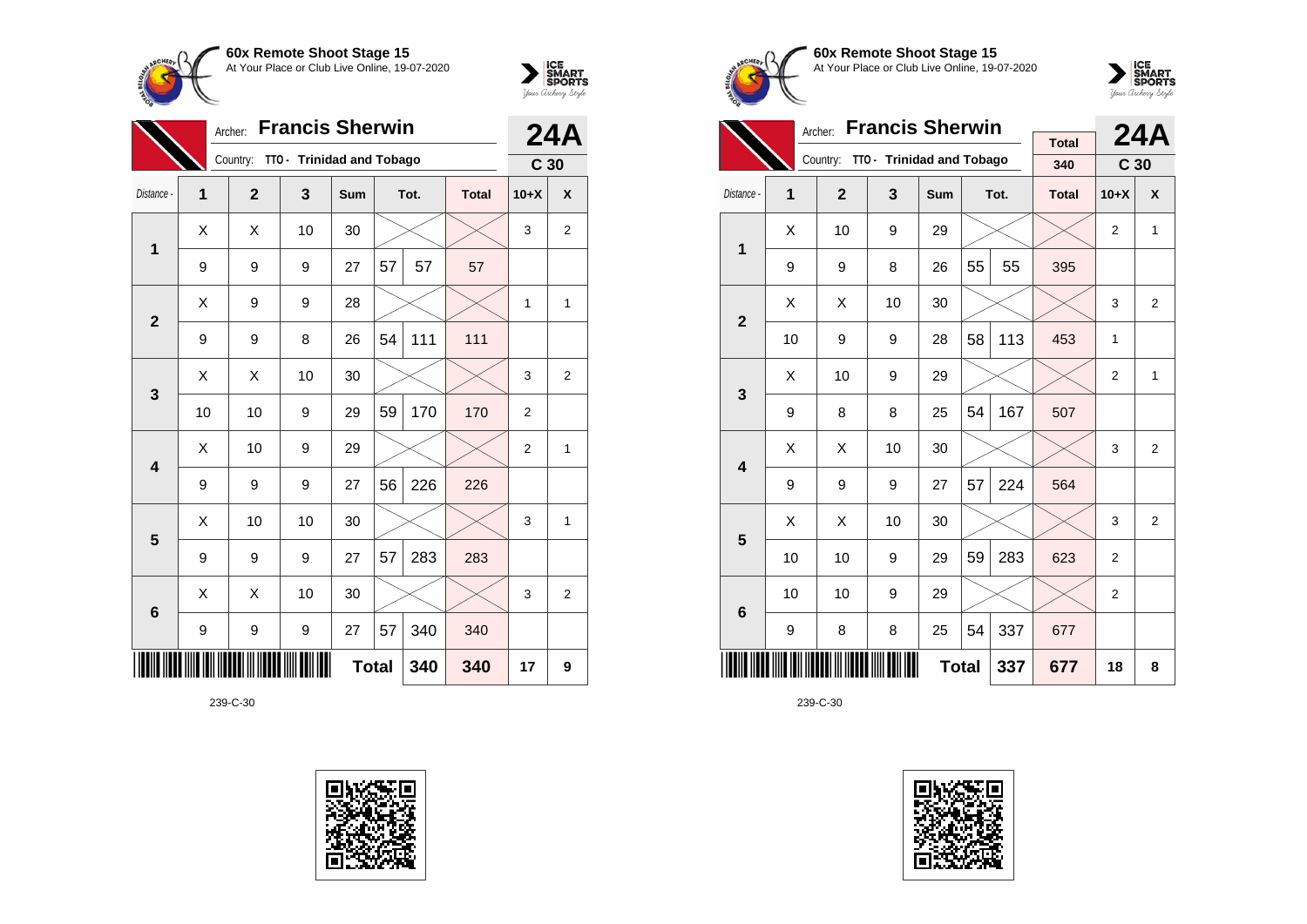



|                 |                | <b>Ferreira Gerard</b><br>Archer:<br>TTO - Trinidad and Tobago |                |              |    |      |              |                 |              |
|-----------------|----------------|----------------------------------------------------------------|----------------|--------------|----|------|--------------|-----------------|--------------|
|                 |                | Country:                                                       |                |              |    |      |              | C <sub>30</sub> |              |
| Distance -      | $\overline{1}$ | $\overline{2}$                                                 | 3              | Sum          |    | Tot. | <b>Total</b> | $10+X$          | $\mathbf{x}$ |
| 1               | X              | X                                                              | X              | 30           |    |      |              | 3               | 3            |
|                 | 9              | 9                                                              | $\overline{7}$ | 25           | 55 | 55   | 55           |                 |              |
| $\overline{2}$  | X              | 9                                                              | 9              | 28           |    |      |              | 1               | 1            |
|                 | 9              | 9                                                              | 8              | 26           | 54 | 109  | 109          |                 |              |
| $\mathbf{3}$    | 10             | 9                                                              | 9              | 28           |    |      |              | 1               |              |
|                 | 9              | 9                                                              | 8              | 26           | 54 | 163  | 163          |                 |              |
| 4               | X              | 10                                                             | 10             | 30           |    |      |              | 3               | 1            |
|                 | 9              | 9                                                              | 9              | 27           | 57 | 220  | 220          |                 |              |
| 5               | 10             | 10                                                             | 10             | 30           |    |      |              | 3               |              |
|                 | 9              | 9                                                              | 9              | 27           | 57 | 277  | 277          |                 |              |
| $6\phantom{1}6$ | X              | 10                                                             | 9              | 29           |    |      |              | $\overline{2}$  | 1            |
|                 | 9              | 8                                                              | 8              | 25           | 54 | 331  | 331          |                 |              |
|                 |                |                                                                |                | <b>Total</b> |    | 331  | 331          | 13              | 6            |









|                         |    |                | <b>24B</b>                         |     |    |      |              |                 |              |
|-------------------------|----|----------------|------------------------------------|-----|----|------|--------------|-----------------|--------------|
|                         |    |                | Country: TTO - Trinidad and Tobago |     |    |      | <b>Total</b> |                 |              |
|                         |    |                |                                    |     |    |      | 331          | C <sub>30</sub> |              |
| Distance -              | 1  | $\overline{2}$ | 3                                  | Sum |    | Tot. | <b>Total</b> | $10+X$          | X            |
| $\overline{1}$          | X  | 10             | 10                                 | 30  |    |      |              | 3               | $\mathbf{1}$ |
|                         | 8  | 8              | $\overline{7}$                     | 23  | 53 | 53   | 384          |                 |              |
| $\overline{2}$          | 9  | 9              | 9                                  | 27  |    |      |              |                 |              |
|                         | 8  | 8              | 7                                  | 23  | 50 | 103  | 434          |                 |              |
| 3                       | 10 | 10             | 9                                  | 29  |    |      |              | $\overline{2}$  |              |
|                         | 9  | 9              | $\overline{7}$                     | 25  | 54 | 157  | 488          |                 |              |
| $\overline{\mathbf{4}}$ | X  | 10             | 10                                 | 30  |    |      |              | 3               | $\mathbf{1}$ |
|                         | 10 | 9              | 9                                  | 28  | 58 | 215  | 546          | 1               |              |
| 5                       | X  | 10             | 10                                 | 30  |    |      |              | 3               | 1            |
|                         | 9  | 9              | 9                                  | 27  | 57 | 272  | 603          |                 |              |
| 6                       | X  | 10             | 9                                  | 29  |    |      |              | $\overline{2}$  | $\mathbf{1}$ |
|                         | 9  | 9              | 8                                  | 26  | 55 | 327  | 658          |                 |              |
|                         |    |                | 327                                | 658 | 14 | 4    |              |                 |              |

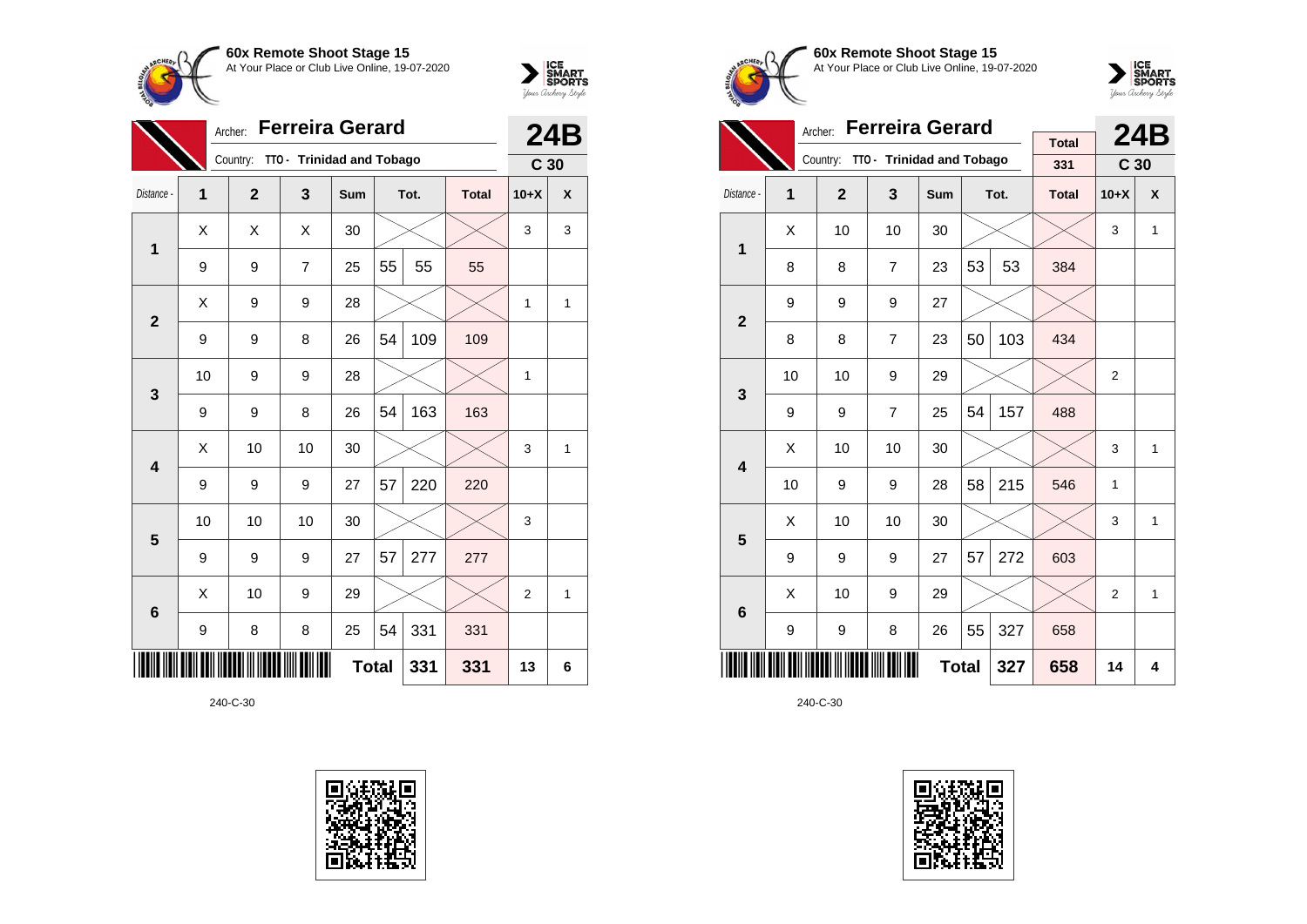



|                 |   | Sookraj Kitana<br>Archer: |                           |              |    |      |              |                 |                |
|-----------------|---|---------------------------|---------------------------|--------------|----|------|--------------|-----------------|----------------|
|                 |   | Country:                  | TTO - Trinidad and Tobago |              |    |      |              | C <sub>30</sub> |                |
| Distance -      | 1 | $\mathbf{2}$              | 3                         | Sum          |    | Tot. | <b>Total</b> | $10+X$          | X              |
| 1               | X | 9                         | 9                         | 28           |    |      |              | 1               | 1              |
|                 | 9 | 8                         | 7                         | 24           | 52 | 52   | 52           |                 |                |
| $\overline{2}$  | Χ | Χ                         | 9                         | 29           |    |      |              | $\overline{2}$  | $\overline{2}$ |
|                 | 9 | 8                         | 8                         | 25           | 54 | 106  | 106          |                 |                |
| 3               | Χ | 9                         | 9                         | 28           |    |      |              | 1               | 1              |
|                 | 9 | 8                         | $\overline{7}$            | 24           | 52 | 158  | 158          |                 |                |
| 4               | X | 9                         | 9                         | 28           |    |      |              | 1               | 1              |
|                 | 8 | 8                         | $\overline{7}$            | 23           | 51 | 209  | 209          |                 |                |
| 5               | Χ | 10                        | 9                         | 29           |    |      |              | $\overline{2}$  | $\mathbf{1}$   |
|                 | 9 | 9                         | 8                         | 26           | 55 | 264  | 264          |                 |                |
| $6\phantom{1}6$ | X | X                         | 9                         | 29           |    |      |              | $\overline{2}$  | $\overline{2}$ |
|                 | 9 | 9                         | $\boldsymbol{9}$          | 27           | 56 | 320  | 320          |                 |                |
|                 |   |                           |                           | <b>Total</b> |    | 320  | 320          | 9               | 8              |









|                         |                | Sookraj Kitana<br>Archer: |                           |              |    | <b>24C</b> |                     |                 |              |
|-------------------------|----------------|---------------------------|---------------------------|--------------|----|------------|---------------------|-----------------|--------------|
|                         |                | Country:                  | TTO - Trinidad and Tobago |              |    |            | <b>Total</b><br>320 | C <sub>30</sub> |              |
| Distance -              | 1              | $\overline{2}$            | 3                         | Sum          |    | Tot.       | <b>Total</b>        | $10+X$          | $\mathsf{x}$ |
|                         | 10             | 9                         | 9                         | 28           |    |            |                     | 1               |              |
| 1                       | 9              | 8                         | $\overline{7}$            | 24           | 52 | 52         | 372                 |                 |              |
| $\overline{2}$          | 10             | 10                        | 9                         | 29           |    |            |                     | $\overline{2}$  |              |
|                         | 8              | 8                         | $\overline{7}$            | 23           | 52 | 104        | 424                 |                 |              |
| 3                       | X              | 9                         | 9                         | 28           |    |            |                     | 1               | 1            |
|                         | 9              | 9                         | 8                         | 26           | 54 | 158        | 478                 |                 |              |
| $\overline{\mathbf{4}}$ | 10             | 10                        | 9                         | 29           |    |            |                     | $\overline{2}$  |              |
|                         | 9              | 9                         | 9                         | 27           | 56 | 214        | 534                 |                 |              |
| 5                       | 10             | 9                         | 9                         | 28           |    |            |                     | 1               |              |
|                         | $\overline{7}$ | $\overline{7}$            | $\overline{7}$            | 21           | 49 | 263        | 583                 |                 |              |
| $6\phantom{1}$          | 10             | 9                         | 8                         | 27           |    |            |                     | 1               |              |
|                         | 8              | $\overline{7}$            | 6                         | 21           | 48 | 311        | 631                 |                 |              |
|                         |                |                           |                           | <b>Total</b> |    | 311        | 631                 | 8               | 1            |

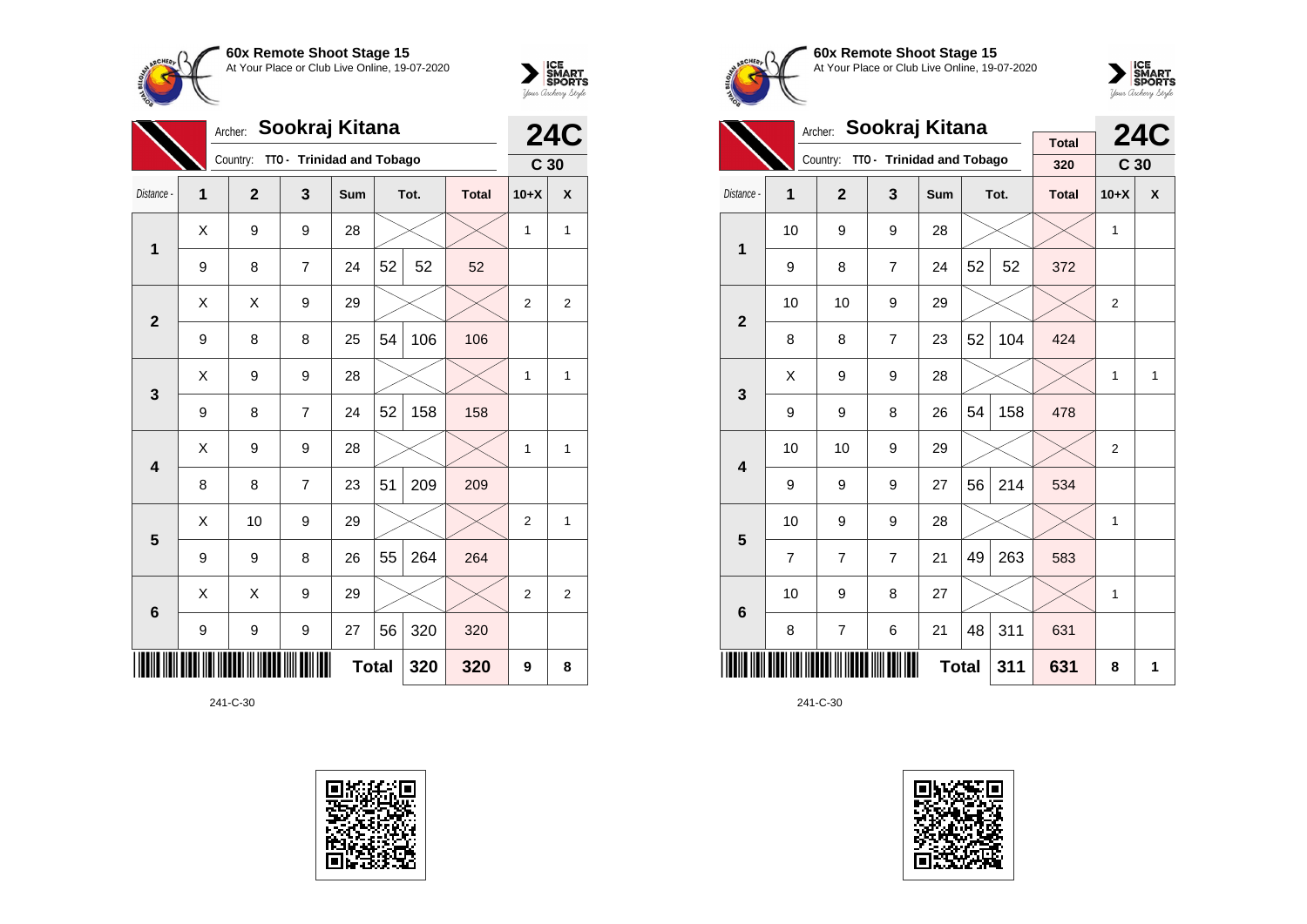



|                         |    | <b>Boeckx Sonja</b><br>Archer: |                        |              |    |      |              |                |            |  |
|-------------------------|----|--------------------------------|------------------------|--------------|----|------|--------------|----------------|------------|--|
|                         |    |                                | Country: BEL - Belgium |              |    |      |              | <b>R 30</b>    | <b>25A</b> |  |
| Distance -              | 1  | $\mathbf{2}$                   | 3                      | Sum          |    | Tot. | <b>Total</b> | $10+X$         | X          |  |
| $\mathbf{1}$            | 10 | 10                             | 9                      | 29           |    |      |              | $\overline{2}$ |            |  |
|                         | 8  | 6                              | 4                      | 18           | 47 | 47   | 47           |                |            |  |
| $\overline{2}$          | 10 | 9                              | 8                      | 27           |    |      |              | 1              |            |  |
|                         | 7  | $\overline{7}$                 | 6                      | 20           | 47 | 94   | 94           |                |            |  |
| 3                       | 8  | $\overline{7}$                 | $\overline{7}$         | 22           |    |      |              |                |            |  |
|                         | 6  | 5                              | 4                      | 15           | 37 | 131  | 131          |                |            |  |
| $\overline{\mathbf{4}}$ | 9  | 8                              | 8                      | 25           |    |      |              |                |            |  |
|                         | 7  | 6                              | $\overline{c}$         | 15           | 40 | 171  | 171          |                |            |  |
| 5                       | 9  | 9                              | 8                      | 26           |    |      |              |                |            |  |
|                         | 8  | $\overline{7}$                 | 6                      | 21           | 47 | 218  | 218          |                |            |  |
| $6\phantom{1}6$         | X  | 9                              | 9                      | 28           |    |      |              | 1              | 1          |  |
|                         | 7  | $\overline{7}$                 | $\overline{7}$         | 21           | 49 | 267  | 267          |                |            |  |
|                         |    |                                |                        | <b>Total</b> |    | 267  | 267          | 4              | 1          |  |

242-R-30





**60x Remote Shoot Stage 15** At Your Place or Club Live Online, 19-07-2020



|                         |    | <b>Boeckx Sonja</b><br>Archer: |                        |              |    | <b>25A</b> |                     |                |              |
|-------------------------|----|--------------------------------|------------------------|--------------|----|------------|---------------------|----------------|--------------|
|                         |    |                                | Country: BEL - Belgium |              |    |            | <b>Total</b><br>267 | R 30           |              |
| Distance -              | 1  | $\overline{2}$                 | 3                      | Sum          |    | Tot.       | <b>Total</b>        | $10+X$         | X            |
| 1                       | X  | 8                              | 8                      | 26           |    |            |                     | 1              | $\mathbf{1}$ |
|                         | 6  | 6                              | $\overline{4}$         | 16           | 42 | 42         | 309                 |                |              |
| $\overline{2}$          | 9  | 9                              | 9                      | 27           |    |            |                     |                |              |
|                         | 5  | 5                              | 3                      | 13           | 40 | 82         | 349                 |                |              |
| 3                       | X  | 10                             | 8                      | 28           |    |            |                     | $\overline{2}$ | $\mathbf{1}$ |
|                         | 8  | 7                              | $\overline{7}$         | 22           | 50 | 132        | 399                 |                |              |
| $\overline{\mathbf{4}}$ | 10 | 9                              | 8                      | 27           |    |            |                     | 1              |              |
|                         | 8  | 8                              | $\overline{7}$         | 23           | 50 | 182        | 449                 |                |              |
| 5                       | 10 | 9                              | 9                      | 28           |    |            |                     | 1              |              |
|                         | 8  | 5                              | $\overline{4}$         | 17           | 45 | 227        | 494                 |                |              |
| $6\phantom{1}6$         | 9  | 9                              | 8                      | 26           |    |            |                     |                |              |
|                         | 8  | 7                              | 6                      | 21           | 47 | 274        | 541                 |                |              |
|                         |    |                                |                        | <b>Total</b> |    | 274        | 541                 | 5              | $\mathbf{2}$ |

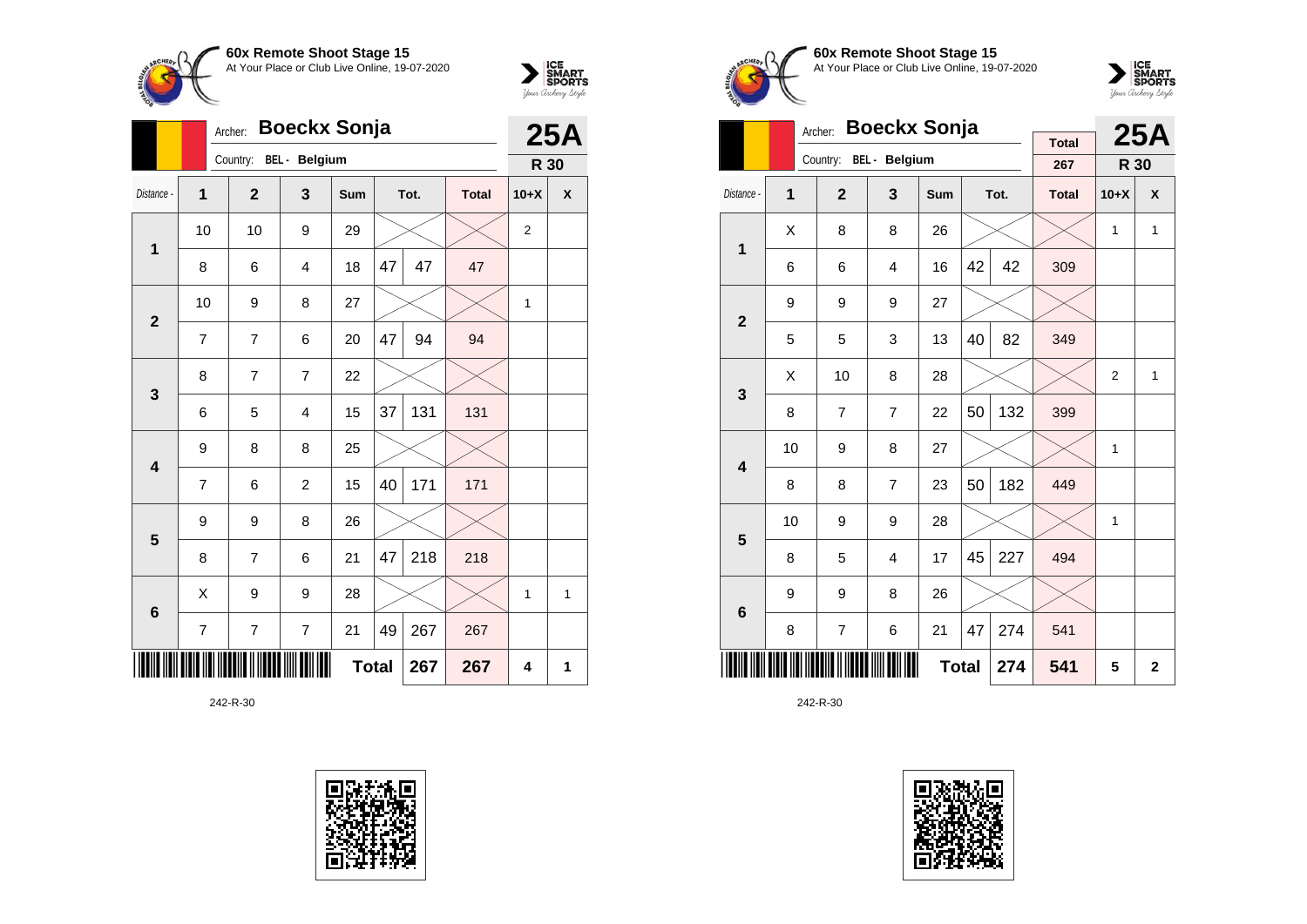



|                 |                  | <b>Axel Simons</b><br>Archer: |                      |              |    |      |              |                |                |  |
|-----------------|------------------|-------------------------------|----------------------|--------------|----|------|--------------|----------------|----------------|--|
|                 |                  | Country:                      | <b>BEL</b> - Belgium |              |    |      |              | <b>R 30</b>    |                |  |
| Distance -      | 1                | $\overline{2}$                | 3                    | Sum          |    | Tot. | <b>Total</b> | $10+X$         | X              |  |
| 1               | 10               | 9                             | 9                    | 28           |    |      |              | 1              |                |  |
|                 | 8                | 8                             | $\overline{7}$       | 23           | 51 | 51   | 51           |                |                |  |
| $\overline{2}$  | X                | X                             | 10                   | 30           |    |      |              | 3              | $\overline{2}$ |  |
|                 | 9                | 8                             | 7                    | 24           | 54 | 105  | 105          |                |                |  |
| 3               | Χ                | 10                            | 9                    | 29           |    |      |              | $\overline{2}$ | 1              |  |
|                 | 8                | 6                             | M                    | 14           | 43 | 148  | 148          |                |                |  |
| 4               | Χ                | Χ                             | 10                   | 30           |    |      |              | 3              | $\overline{2}$ |  |
|                 | 10               | 9                             | 9                    | 28           | 58 | 206  | 206          | 1              |                |  |
| 5               | 10               | 10                            | 8                    | 28           |    |      |              | 2              |                |  |
|                 | 8                | 8                             | $\overline{7}$       | 23           | 51 | 257  | 257          |                |                |  |
| $6\phantom{1}6$ | 10               | 9                             | 9                    | 28           |    |      |              | 1              |                |  |
|                 | $\boldsymbol{9}$ | $\overline{7}$                | 6                    | 22           | 50 | 307  | 307          |                |                |  |
|                 |                  |                               |                      | <b>Total</b> |    | 307  | 307          | 13             | 5              |  |

243-R-30









|                         |    | Archer:        | <b>Axel Simons</b>     |              |    |      | <b>25B</b>   |                |              |
|-------------------------|----|----------------|------------------------|--------------|----|------|--------------|----------------|--------------|
|                         |    |                | Country: BEL - Belgium |              |    |      | <b>Total</b> |                |              |
|                         |    |                |                        |              |    |      | 307          | R 30           |              |
| Distance -              | 1  | $\overline{2}$ | 3                      | Sum          |    | Tot. | <b>Total</b> | $10+X$         | X            |
| 1                       | 9  | 8              | 8                      | 25           |    |      |              |                |              |
|                         | 8  | 8              | 8                      | 24           | 49 | 49   | 356          |                |              |
| $\overline{2}$          | 10 | 10             | 9                      | 29           |    |      |              | $\overline{2}$ |              |
|                         | 9  | 9              | $\overline{7}$         | 25           | 54 | 103  | 410          |                |              |
| 3                       | X  | 9              | 9                      | 28           |    |      |              | 1              | 1            |
|                         | 9  | 8              | $\overline{7}$         | 24           | 52 | 155  | 462          |                |              |
| $\overline{\mathbf{4}}$ | 10 | 10             | 9                      | 29           |    |      |              | $\overline{2}$ |              |
|                         | 9  | 8              | 8                      | 25           | 54 | 209  | 516          |                |              |
| 5                       | 10 | 10             | 9                      | 29           |    |      |              | $\overline{2}$ |              |
|                         | 9  | 9              | $\overline{7}$         | 25           | 54 | 263  | 570          |                |              |
| 6                       | X  | 9              | 9                      | 28           |    |      |              | 1              | $\mathbf{1}$ |
|                         | 8  | 8              | $\overline{7}$         | 23           | 51 | 314  | 621          |                |              |
|                         |    |                |                        | <b>Total</b> |    | 314  | 621          | 8              | $\mathbf{2}$ |

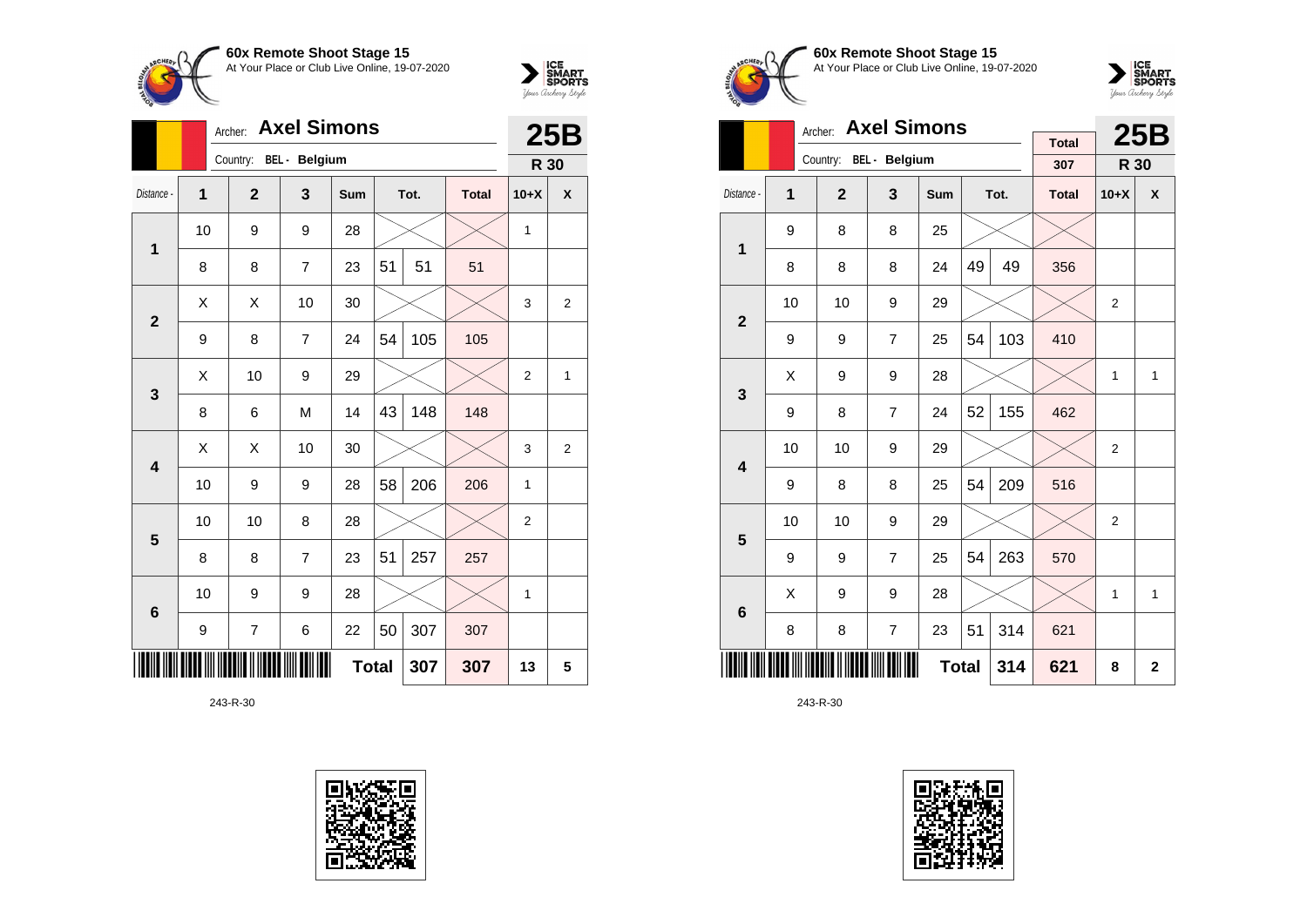



|                 |    | Archer:        | <b>Stuyck Silke</b>  |              |    |      | <b>25C</b>   |        |   |
|-----------------|----|----------------|----------------------|--------------|----|------|--------------|--------|---|
|                 |    | Country:       | <b>BEL</b> - Belgium |              |    |      |              | R 30   |   |
| Distance -      | 1  | $\overline{2}$ | 3                    | <b>Sum</b>   |    | Tot. | <b>Total</b> | $10+X$ | X |
| $\mathbf{1}$    | 10 | 9              | 9                    | 28           |    |      |              | 1      |   |
|                 | 8  | 8              | 5                    | 21           | 49 | 49   | 49           |        |   |
| $\overline{2}$  | 10 | 9              | 8                    | 27           |    |      |              | 1      |   |
|                 | 7  | 6              | 5                    | 18           | 45 | 94   | 94           |        |   |
| 3               | 9  | 8              | $\overline{7}$       | 24           |    |      |              |        |   |
|                 | 7  | 7              | 4                    | 18           | 42 | 136  | 136          |        |   |
| 4               | 10 | 9              | 8                    | 27           |    |      |              | 1      |   |
|                 | 7  | 7              | 6                    | 20           | 47 | 183  | 183          |        |   |
| 5               | 10 | 10             | 10                   | 30           |    |      |              | 3      |   |
|                 | 10 | 9              | 8                    | 27           | 57 | 240  | 240          | 1      |   |
| $6\phantom{1}6$ | 10 | 9              | 8                    | 27           |    |      |              | 1      |   |
|                 | 8  | 8              | 5                    | 21           | 48 | 288  | 288          |        |   |
|                 |    |                |                      | <b>Total</b> |    | 288  | 288          | 8      | 0 |





**60x Remote Shoot Stage 15** At Your Place or Club Live Online, 19-07-2020



|                         |                | <b>Stuyck Silke</b><br>Archer: |                         |              |    | <b>25C</b> |                     |        |   |
|-------------------------|----------------|--------------------------------|-------------------------|--------------|----|------------|---------------------|--------|---|
|                         |                | Country:                       | BEL - Belgium           |              |    |            | <b>Total</b><br>288 | R 30   |   |
| Distance -              | 1              | $\overline{2}$                 | 3                       | <b>Sum</b>   |    | Tot.       | <b>Total</b>        | $10+X$ | X |
| 1                       | 10             | 9                              | 9                       | 28           |    |            |                     | 1      |   |
|                         | 9              | 8                              | $\overline{7}$          | 24           | 52 | 52         | 340                 |        |   |
| $\overline{2}$          | 10             | 9                              | 8                       | 27           |    |            |                     | 1      |   |
|                         | $\overline{7}$ | $\overline{7}$                 | 6                       | 20           | 47 | 99         | 387                 |        |   |
| 3                       | Χ              | 10                             | 9                       | 29           |    |            |                     | 2      | 1 |
|                         | 9              | 9                              | 9                       | 27           | 56 | 155        | 443                 |        |   |
| $\overline{\mathbf{4}}$ | 9              | 9                              | 8                       | 26           |    |            |                     |        |   |
|                         | 8              | 6                              | 5                       | 19           | 45 | 200        | 488                 |        |   |
| 5                       | 10             | 10                             | 9                       | 29           |    |            |                     | 2      |   |
|                         | 9              | 6                              | 5                       | 20           | 49 | 249        | 537                 |        |   |
| 6                       | 9              | 9                              | 8                       | 26           |    |            |                     |        |   |
|                         | 7              | 5                              | $\overline{\mathbf{4}}$ | 16           | 42 | 291        | 579                 |        |   |
|                         |                |                                |                         | <b>Total</b> |    | 291        | 579                 | 6      | 1 |

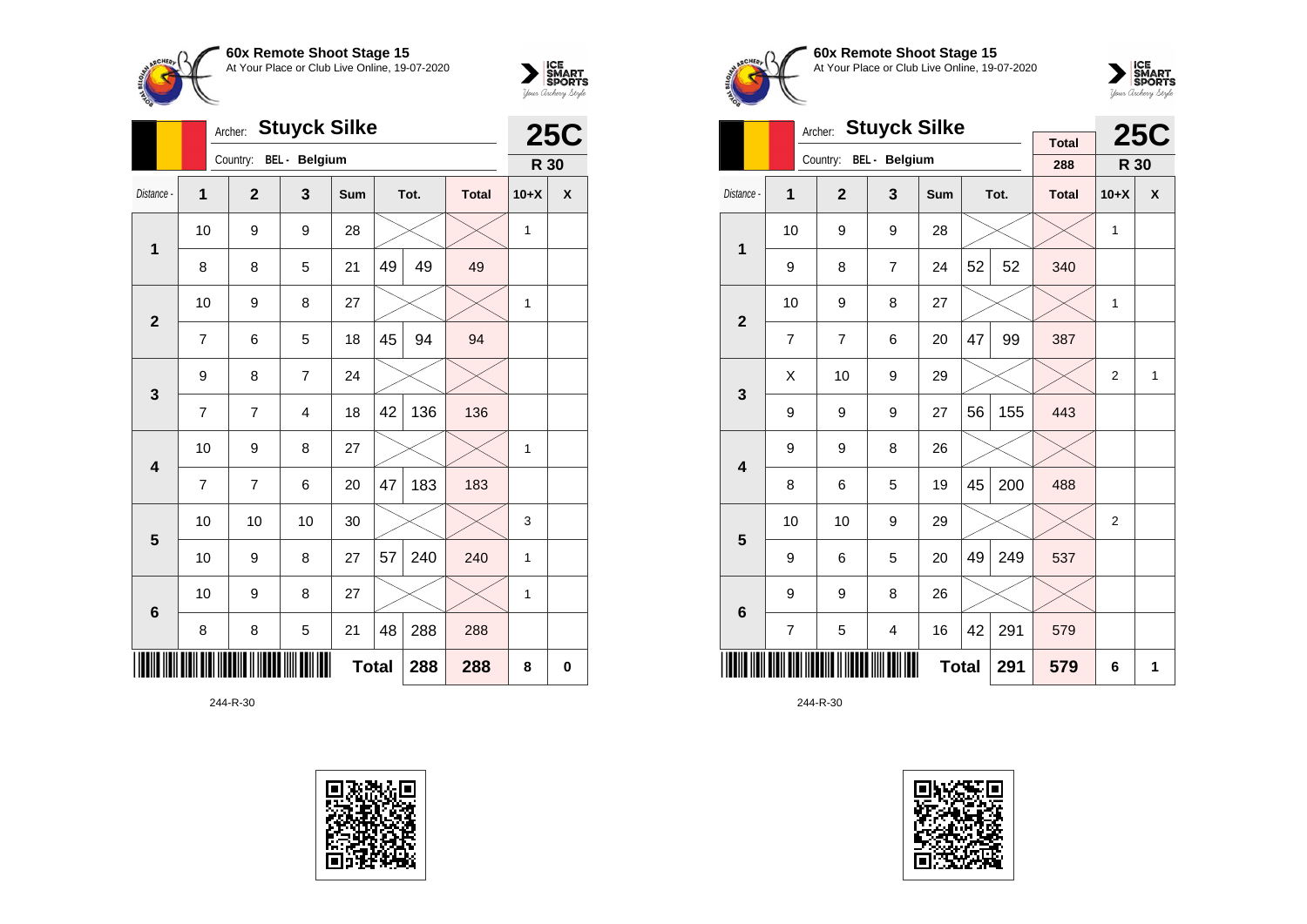



|                         |                | Archer:      | Sekkelsten Jan Roar |              |    |      |              | <b>26A</b>     |             |  |
|-------------------------|----------------|--------------|---------------------|--------------|----|------|--------------|----------------|-------------|--|
|                         |                | Country:     | NOR - Norway        |              |    |      |              | R 60           |             |  |
| Distance -              | 1              | $\mathbf{2}$ | 3                   | Sum          |    | Tot. | <b>Total</b> | $10+X$         | X           |  |
| $\mathbf 1$             | 10             | 8            | $\overline{7}$      | 25           |    |      |              | 1              |             |  |
|                         | $\overline{7}$ | 6            | 6                   | 19           | 44 | 44   | 44           |                |             |  |
| $\overline{2}$          | 10             | 10           | 9                   | 29           |    |      |              | $\overline{2}$ |             |  |
|                         | 8              | 8            | 5                   | 21           | 50 | 94   | 94           |                |             |  |
| $\mathbf{3}$            | Χ              | 10           | 9                   | 29           |    |      |              | $\overline{2}$ | 1           |  |
|                         | 9              | 8            | 6                   | 23           | 52 | 146  | 146          |                |             |  |
| $\overline{\mathbf{4}}$ | 10             | 9            | 9                   | 28           |    |      |              | 1              |             |  |
|                         | 8              | 5            | 5                   | 18           | 46 | 192  | 192          |                |             |  |
| 5                       | X              | 9            | 8                   | 27           |    |      |              | 1              | 1           |  |
|                         | 8              | 7            | 5                   | 20           | 47 | 239  | 239          |                |             |  |
| $\bf 6$                 | 10             | 9            | 8                   | 27           |    |      |              | 1              |             |  |
|                         | 7              | 7            | 6                   | 20           | 47 | 286  | 286          |                |             |  |
|                         |                |              |                     | <b>Total</b> |    | 286  | 286          | 8              | $\mathbf 2$ |  |





**60x Remote Shoot Stage 15** At Your Place or Club Live Online, 19-07-2020



|                         |                | Archer:        | Sekkelsten Jan Roar |              |    | <b>26A</b> |                     |        |   |
|-------------------------|----------------|----------------|---------------------|--------------|----|------------|---------------------|--------|---|
|                         |                | Country:       | NOR - Norway        |              |    |            | <b>Total</b><br>286 | R 60   |   |
| Distance -              | 1              | $\overline{2}$ | 3                   | <b>Sum</b>   |    | Tot.       | <b>Total</b>        | $10+X$ | X |
| $\overline{1}$          | 9              | 9              | 9                   | 27           |    |            |                     |        |   |
|                         | 8              | $\overline{7}$ | 6                   | 21           | 48 | 48         | 334                 |        |   |
| $\overline{2}$          | 9              | 9              | 8                   | 26           |    |            |                     |        |   |
|                         | $\overline{7}$ | $\overline{7}$ | $\overline{7}$      | 21           | 47 | 95         | 381                 |        |   |
| 3                       | 9              | $\overline{7}$ | $\overline{7}$      | 23           |    |            |                     |        |   |
|                         | $\overline{7}$ | 6              | 4                   | 17           | 40 | 135        | 421                 |        |   |
| $\overline{\mathbf{4}}$ | 9              | 8              | 6                   | 23           |    |            |                     |        |   |
|                         | 5              | 4              | M                   | 9            | 32 | 167        | 453                 |        |   |
| 5                       | 9              | 8              | 8                   | 25           |    |            |                     |        |   |
|                         | 8              | 5              | 5                   | 18           | 43 | 210        | 496                 |        |   |
| $6\phantom{1}$          | 9              | 9              | 8                   | 26           |    |            |                     |        |   |
|                         | 7              | $\overline{c}$ | M                   | 9            | 35 | 245        | 531                 |        |   |
|                         |                |                |                     | <b>Total</b> |    | 245        | 531                 | 0      | 0 |

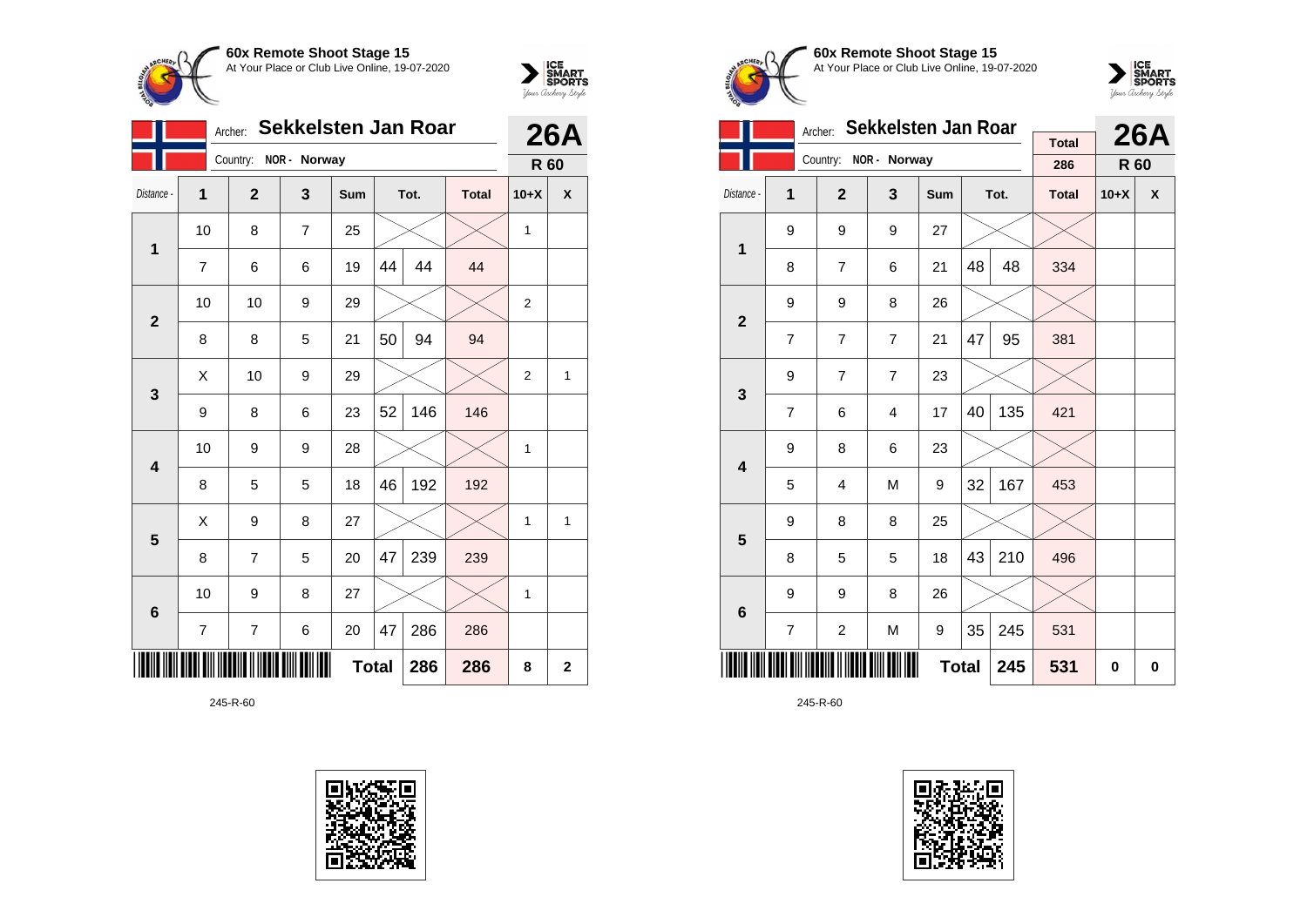



|                         |    | Archer:        | <b>Laukeland Terje Movik</b> |              |    |      |              |                | <b>26B</b> |
|-------------------------|----|----------------|------------------------------|--------------|----|------|--------------|----------------|------------|
|                         |    | Country:       | NOR - Norway                 |              |    |      |              | <b>R70</b>     |            |
| Distance -              | 1  | $\overline{2}$ | 3                            | Sum          |    | Tot. | <b>Total</b> | $10+X$         | X          |
| 1                       | 9  | 9              | 9                            | 27           |    |      |              |                |            |
|                         | 9  | 6              | 5                            | 20           | 47 | 47   | 47           |                |            |
| $\overline{2}$          | 10 | 9              | 9                            | 28           |    |      |              | 1              |            |
|                         | 8  | $\overline{7}$ | 3                            | 18           | 46 | 93   | 93           |                |            |
| $\mathbf{3}$            | 8  | 8              | 8                            | 24           |    |      |              |                |            |
|                         | 5  | 5              | 4                            | 14           | 38 | 131  | 131          |                |            |
| $\overline{\mathbf{4}}$ | 9  | 8              | 8                            | 25           |    |      |              |                |            |
|                         | 8  | 6              | 5                            | 19           | 44 | 175  | 175          |                |            |
| 5                       | 9  | 9              | 9                            | 27           |    |      |              |                |            |
|                         | 8  | 8              | 7                            | 23           | 50 | 225  | 225          |                |            |
| $6\phantom{1}6$         | 10 | 10             | 9                            | 29           |    |      |              | $\overline{2}$ |            |
|                         | 7  | 7              | 5                            | 19           | 48 | 273  | 273          |                |            |
|                         |    |                |                              | <b>Total</b> |    | 273  | 273          | 3              | 0          |





**60x Remote Shoot Stage 15** At Your Place or Club Live Online, 19-07-2020



|                         |                | Archer:        | <b>Laukeland Terje Movik</b> |              |    |      |                     |            | <b>26B</b> |
|-------------------------|----------------|----------------|------------------------------|--------------|----|------|---------------------|------------|------------|
|                         |                | Country:       | NOR - Norway                 |              |    |      | <b>Total</b><br>273 | <b>R70</b> |            |
| Distance -              |                | $\overline{2}$ | 3                            | <b>Sum</b>   |    |      |                     |            | X          |
|                         | 1              |                |                              |              |    | Tot. | <b>Total</b>        | $10+X$     |            |
| 1                       | 8              | 8              | 8                            | 24           |    |      |                     |            |            |
|                         | $\overline{7}$ | $\overline{7}$ | 6                            | 20           | 44 | 44   | 317                 |            |            |
| $\overline{2}$          | 10             | 9              | 8                            | 27           |    |      |                     | 1          |            |
|                         | 8              | 6              | 3                            | 17           | 44 | 88   | 361                 |            |            |
| 3                       | 9              | 9              | 8                            | 26           |    |      |                     |            |            |
|                         | 8              | 8              | $\overline{7}$               | 23           | 49 | 137  | 410                 |            |            |
| $\overline{\mathbf{4}}$ | 9              | 9              | 6                            | 24           |    |      |                     |            |            |
|                         | 6              | 6              | 5                            | 17           | 41 | 178  | 451                 |            |            |
| 5                       | 9              | 9              | $\overline{7}$               | 25           |    |      |                     |            |            |
|                         | $\overline{7}$ | $\overline{7}$ | 5                            | 19           | 44 | 222  | 495                 |            |            |
| $\bf 6$                 | 8              | 8              | $\overline{7}$               | 23           |    |      |                     |            |            |
|                         | $\overline{7}$ | 6              | 5                            | 18           | 41 | 263  | 536                 |            |            |
|                         |                |                |                              | <b>Total</b> |    | 263  | 536                 | 1          | 0          |

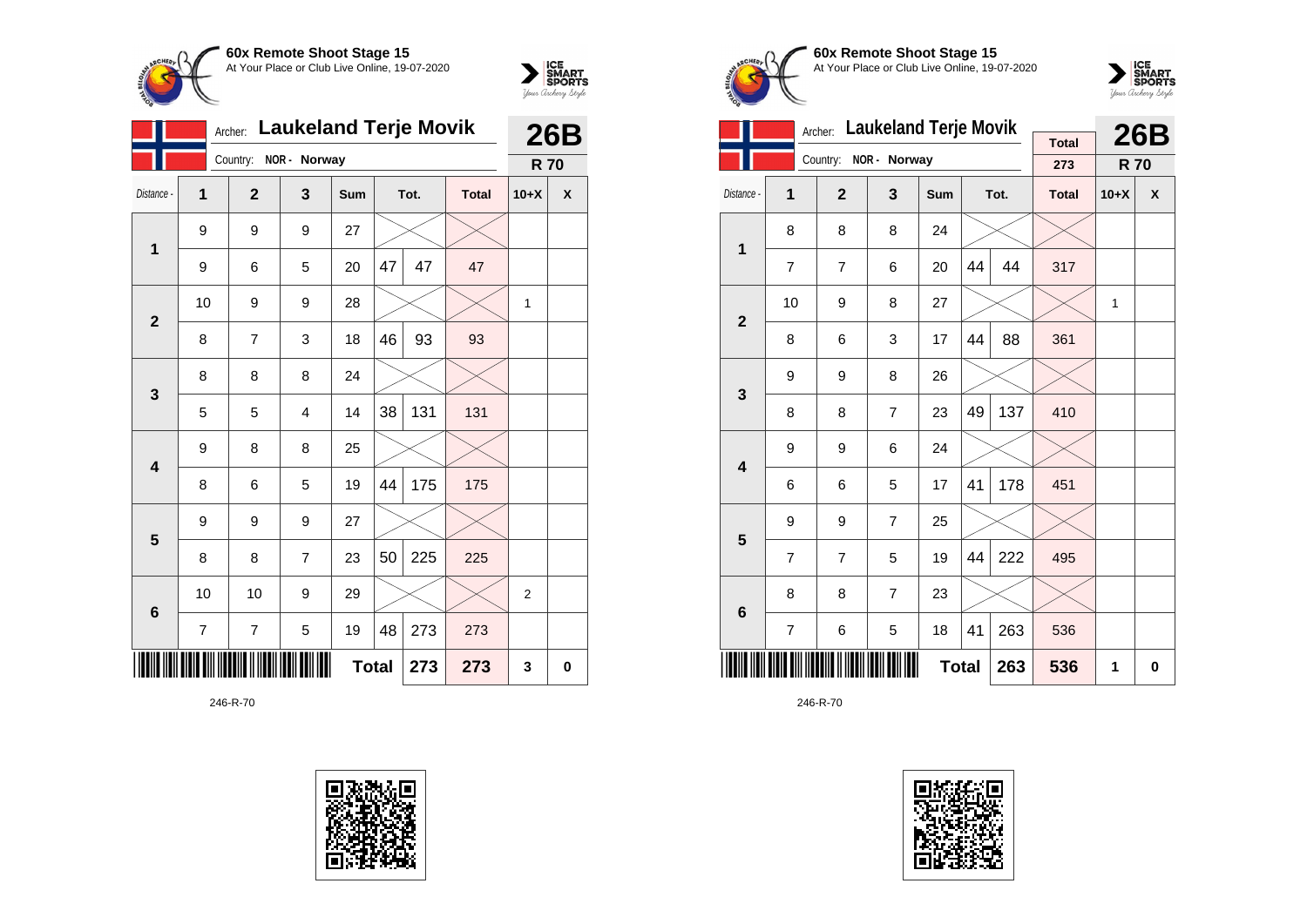



|                         |                | Country: BEL - Belgium |                                           | C <sub>50</sub> |      |              |        |                    |
|-------------------------|----------------|------------------------|-------------------------------------------|-----------------|------|--------------|--------|--------------------|
| Distance -              | $\overline{1}$ | $\mathbf{2}$           | $\mathbf 3$                               | Sum             | Tot. | <b>Total</b> | $10+X$ | $\pmb{\mathsf{X}}$ |
| $\mathbf 1$             |                |                        |                                           |                 |      |              |        |                    |
| $\mathbf{2}$            |                |                        |                                           |                 |      |              |        |                    |
| $\mathbf 3$             |                |                        |                                           |                 |      |              |        |                    |
| $\overline{\mathbf{4}}$ |                |                        |                                           |                 |      |              |        |                    |
| $5\phantom{1}$          |                |                        |                                           |                 |      |              |        |                    |
| $\bf 6$                 |                |                        |                                           |                 |      |              |        |                    |
|                         |                |                        | $\mathbf{\mathbf{\mathsf{\mathsf{III}}}}$ | <b>Total</b>    |      |              |        |                    |









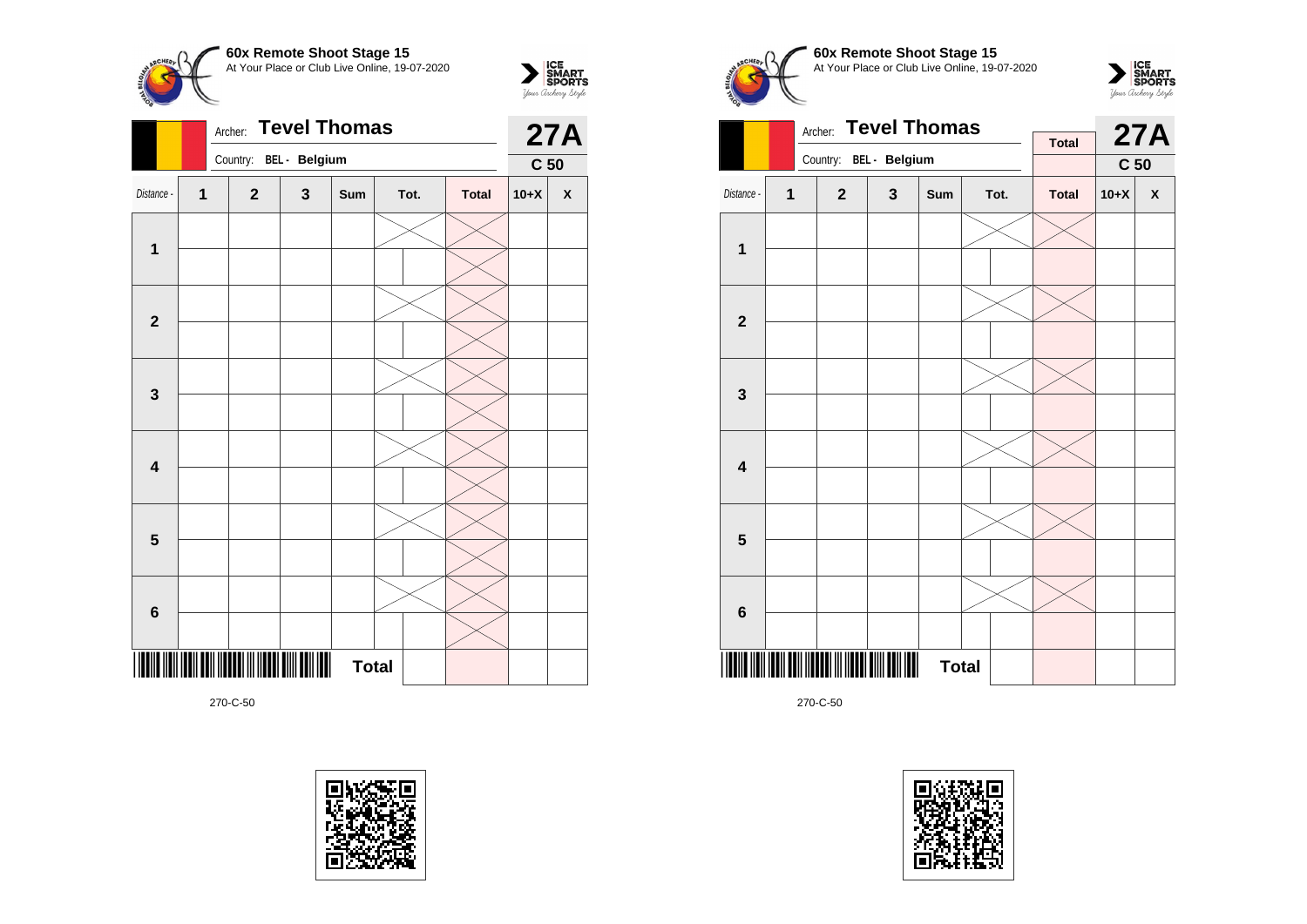



|                         |    | Archer:      | Ramírez Rodríguez Diego |     |              |      | 1Α           |                |              |
|-------------------------|----|--------------|-------------------------|-----|--------------|------|--------------|----------------|--------------|
|                         |    | Country:     | MEX - Mexico            |     |              |      |              | R 30           |              |
| Distance -              | 1  | $\mathbf{2}$ | 3                       | Sum |              | Tot. | <b>Total</b> | $10+X$         | X            |
| 1                       | Χ  | 10           | 10                      | 30  |              |      |              | 3              | 1            |
|                         | 9  | 9            | 9                       | 27  | 57           | 57   | 57           |                |              |
| $\overline{2}$          | X  | 10           | 10                      | 30  |              |      |              | 3              | 1            |
|                         | 10 | 9            | 9                       | 28  | 58           | 115  | 115          | 1              |              |
| 3                       | X  | 10           | 9                       | 29  |              |      |              | $\overline{2}$ | 1            |
|                         | 9  | 9            | 8                       | 26  | 55           | 170  | 170          |                |              |
| $\overline{\mathbf{4}}$ | X  | 10           | 9                       | 29  |              |      |              | $\overline{2}$ | $\mathbf{1}$ |
|                         | 9  | 9            | 9                       | 27  | 56           | 226  | 226          |                |              |
| 5                       | X  | 10           | 9                       | 29  |              |      |              | $\overline{2}$ | $\mathbf{1}$ |
|                         | 9  | 9            | 8                       | 26  | 55           | 281  | 281          |                |              |
| $\bf 6$                 | 10 | 10           | 9                       | 29  |              |      |              | $\overline{2}$ |              |
|                         | 9  | 9            | 9                       | 27  | 56           | 337  | 337          |                |              |
|                         |    |              |                         |     | <b>Total</b> | 337  | 337          | 15             | 5            |





**60x Remote Shoot Stage 15** At Your Place or Club Live Online, 19-07-2020



|                         |    | Archer:        | Ramírez Rodríguez Diego | <b>Total</b> |    | <b>1A</b> |              |                |   |
|-------------------------|----|----------------|-------------------------|--------------|----|-----------|--------------|----------------|---|
|                         |    | Country:       | MEX - Mexico            |              |    |           | 337          | R 30           |   |
| Distance -              | 1  | $\overline{2}$ | 3                       | <b>Sum</b>   |    | Tot.      | <b>Total</b> | $10+X$         | X |
| 1                       | X  | 10             | 10                      | 30           |    |           |              | 3              | 1 |
|                         | 9  | 9              | 9                       | 27           | 57 | 57        | 394          |                |   |
| $\overline{2}$          | X  | 10             | 9                       | 29           |    |           |              | $\overline{2}$ | 1 |
|                         | 9  | 9              | 8                       | 26           | 55 | 112       | 449          |                |   |
| 3                       | Χ  | 10             | 9                       | 29           |    |           |              | $\overline{2}$ | 1 |
|                         | 9  | 9              | 9                       | 27           | 56 | 168       | 505          |                |   |
| $\overline{\mathbf{4}}$ | Χ  | Χ              | X                       | 30           |    |           |              | 3              | 3 |
|                         | 10 | 9              | 9                       | 28           | 58 | 226       | 563          | 1              |   |
| 5                       | X  | 10             | 10                      | 30           |    |           |              | 3              | 1 |
|                         | 9  | 9              | 9                       | 27           | 57 | 283       | 620          |                |   |
| 6                       | Χ  | 10             | 9                       | 29           |    |           |              | $\overline{2}$ | 1 |
|                         | 9  | 9              | 9                       | 27           | 56 | 339       | 676          |                |   |
|                         |    |                |                         | <b>Total</b> |    | 339       | 676          | 16             | 8 |

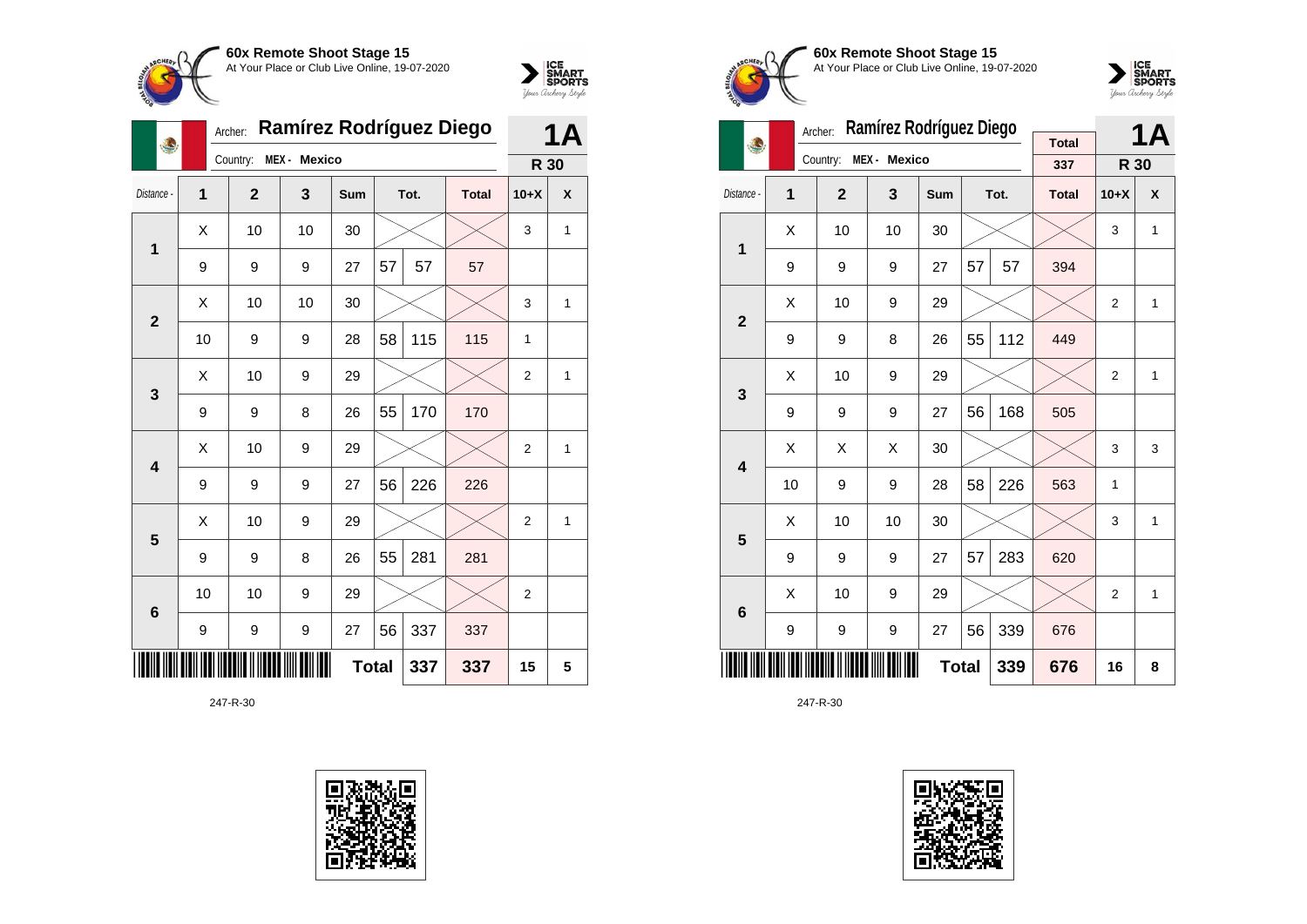

 $\sum_{\text{yow } \text{Gup RART}}$ 



248-C-50









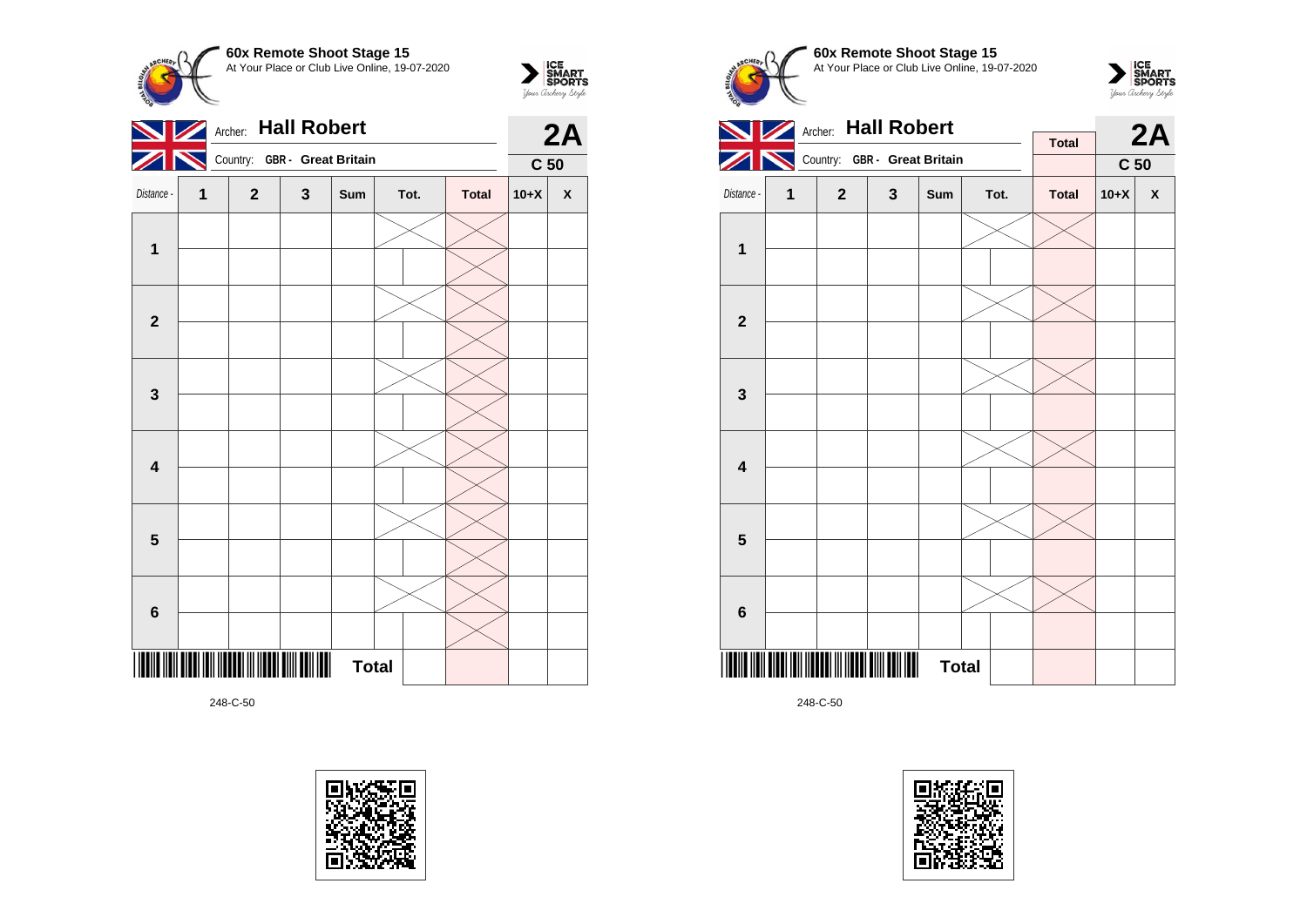



| ψ                       |                | Archer:        | <b>Holder R-James</b> |              |    |      | 3A           |                |              |
|-------------------------|----------------|----------------|-----------------------|--------------|----|------|--------------|----------------|--------------|
|                         |                | Country:       | <b>BAR</b> - Barbados |              |    |      |              | R 30           |              |
| Distance -              | $\overline{1}$ | $\overline{2}$ | 3                     | Sum          |    | Tot. | <b>Total</b> | $10+X$         | χ            |
| $\mathbf 1$             | X              | 9              | 8                     | 27           |    |      |              | 1              | $\mathbf{1}$ |
|                         | 8              | 7              | 5                     | 20           | 47 | 47   | 47           |                |              |
| $\mathbf{2}$            | 10             | 9              | 9                     | 28           |    |      |              | 1              |              |
|                         | 9              | 8              | 7                     | 24           | 52 | 99   | 99           |                |              |
| 3                       | X              | 10             | 9                     | 29           |    |      |              | $\overline{2}$ | 1            |
|                         | 9              | 9              | $\overline{7}$        | 25           | 54 | 153  | 153          |                |              |
| $\overline{\mathbf{4}}$ | 9              | 9              | 9                     | 27           |    |      |              |                |              |
|                         | 9              | 9              | $\overline{7}$        | 25           | 52 | 205  | 205          |                |              |
| 5                       | Χ              | 9              | 9                     | 28           |    |      |              | 1              | $\mathbf{1}$ |
|                         | 8              | 8              | $\overline{7}$        | 23           | 51 | 256  | 256          |                |              |
| $6\phantom{1}6$         | 10             | 9              | 8                     | 27           |    |      |              | 1              |              |
|                         | 6              | 6              | 5                     | 17           | 44 | 300  | 300          |                |              |
|                         |                |                |                       | <b>Total</b> |    | 300  | 300          | 6              | 3            |





**60x Remote Shoot Stage 15** At Your Place or Club Live Online, 19-07-2020



| <b>Holder R-James</b><br>Archer: |    |                |                       |              |    |      |                     |                | 3A             |
|----------------------------------|----|----------------|-----------------------|--------------|----|------|---------------------|----------------|----------------|
| Ψ                                |    | Country:       | <b>BAR</b> - Barbados |              |    |      | <b>Total</b><br>300 | R 30           |                |
| Distance -                       | 1  | $\overline{2}$ | 3                     | Sum          |    | Tot. | <b>Total</b>        | $10+X$         | X              |
| 1                                | 10 | 9              | 9                     | 28           |    |      |                     | 1              |                |
|                                  | 8  | 8              | $\overline{7}$        | 23           | 51 | 51   | 351                 |                |                |
| $\overline{2}$                   | 10 | 9              | 9                     | 28           |    |      |                     | 1              |                |
|                                  | 8  | 8              | $\overline{7}$        | 23           | 51 | 102  | 402                 |                |                |
| 3                                | 10 | 10             | 9                     | 29           |    |      |                     | $\overline{2}$ |                |
|                                  | 8  | $\overline{7}$ | $\overline{7}$        | 22           | 51 | 153  | 453                 |                |                |
| $\overline{\mathbf{4}}$          | Χ  | X              | 10                    | 30           |    |      |                     | 3              | $\overline{2}$ |
|                                  | 8  | $\overline{7}$ | $\overline{7}$        | 22           | 52 | 205  | 505                 |                |                |
| 5                                | 10 | 9              | 9                     | 28           |    |      |                     | 1              |                |
|                                  | 8  | 8              | 6                     | 22           | 50 | 255  | 555                 |                |                |
| $6\phantom{1}6$                  | Χ  | 9              | 9                     | 28           |    |      |                     | 1              | 1              |
|                                  | 8  | 8              | 5                     | 21           | 49 | 304  | 604                 |                |                |
|                                  |    |                |                       | <b>Total</b> |    | 304  | 604                 | 9              | 3              |

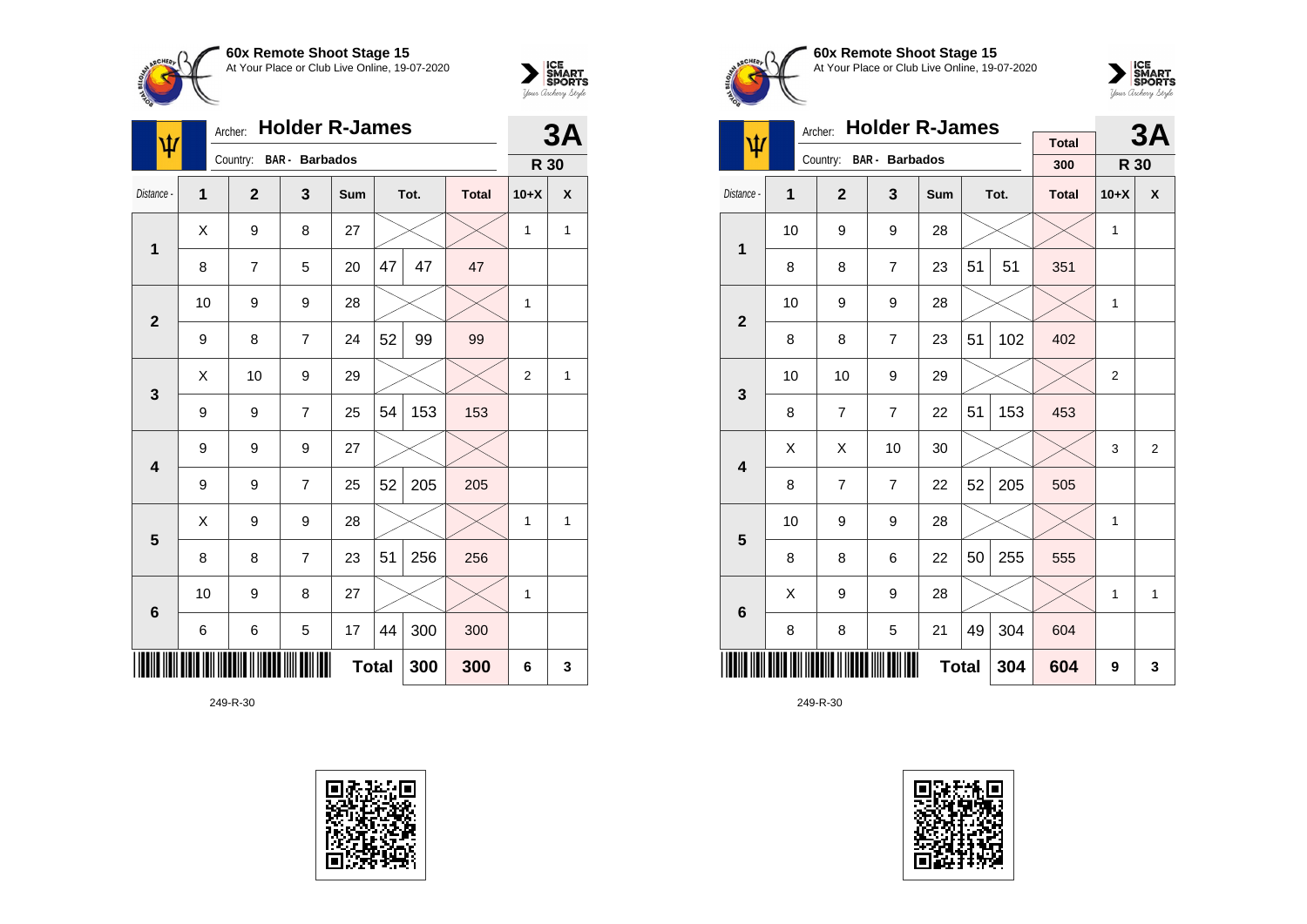



250-R-ST









250-R-ST

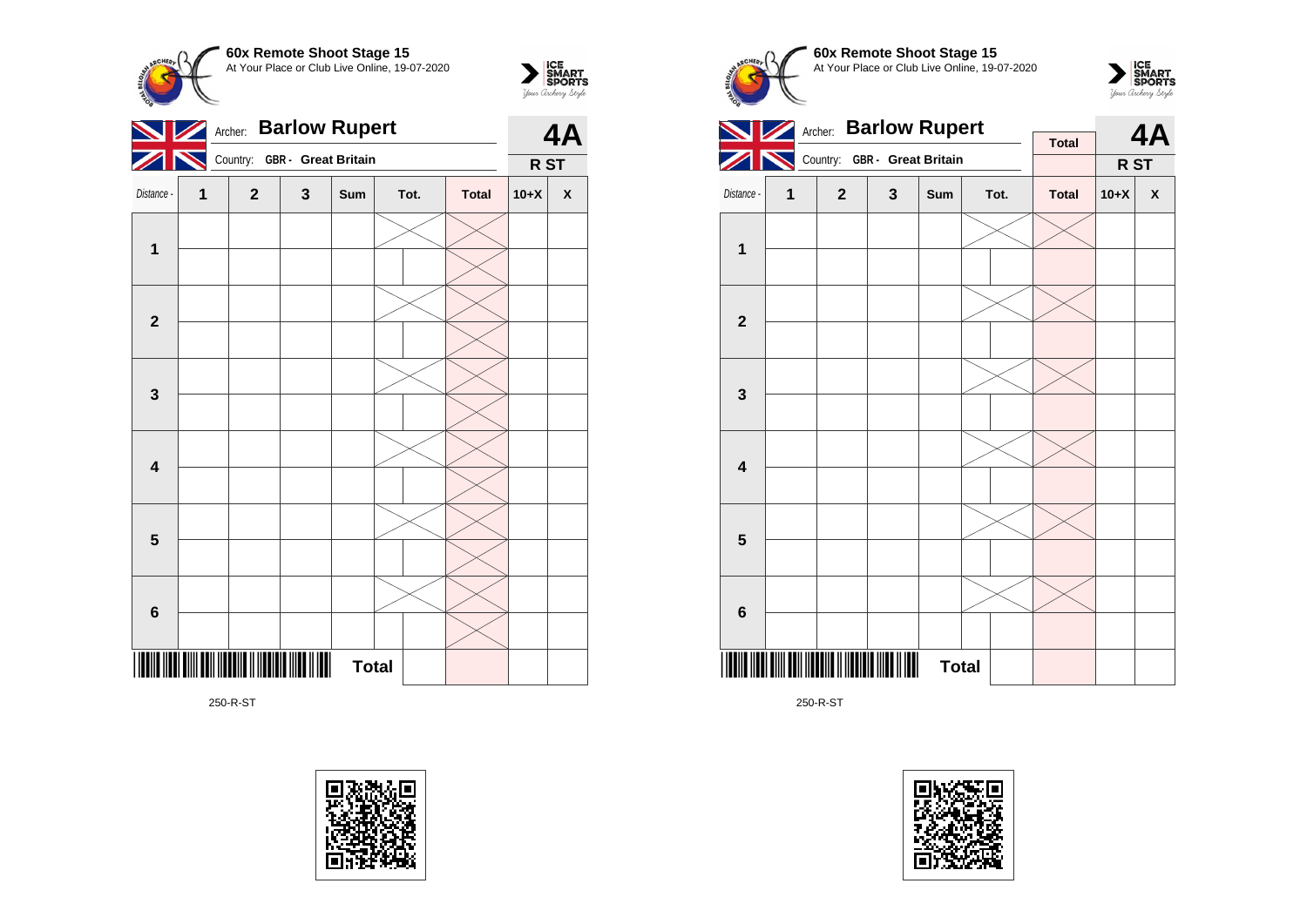



| Ŵ                       | Archer: |                | 6A                    |              |    |      |              |        |          |
|-------------------------|---------|----------------|-----------------------|--------------|----|------|--------------|--------|----------|
|                         |         | Country:       | <b>BAR</b> - Barbados |              |    |      |              | R 30   |          |
| Distance -              | 1       | $\overline{2}$ | 3                     | Sum          |    | Tot. | <b>Total</b> | $10+X$ | χ        |
| 1                       | 9       | 9              | $\overline{7}$        | 25           |    |      |              |        |          |
|                         | 5       | $\mathbf{1}$   | M                     | 6            | 31 | 31   | 31           |        |          |
| $\overline{2}$          | 9       | 9              | $\overline{7}$        | 25           |    |      |              |        |          |
|                         | 3       | M              | M                     | 3            | 28 | 59   | 59           |        |          |
| $\mathbf{3}$            | 9       | 8              | $\overline{7}$        | 24           |    |      |              |        |          |
|                         | 6       | 5              | 1                     | 12           | 36 | 95   | 95           |        |          |
| $\overline{\mathbf{4}}$ | 7       | 7              | 6                     | 20           |    |      |              |        |          |
|                         | 6       | 5              | 3                     | 14           | 34 | 129  | 129          |        |          |
| 5                       | 8       | $\overline{7}$ | $\overline{7}$        | 22           |    |      |              |        |          |
|                         | 7       | 7              | 5                     | 19           | 41 | 170  | 170          |        |          |
| $\bf 6$                 | 9       | 9              | 8                     | 26           |    |      |              |        |          |
|                         | 7       | 7              | $\overline{c}$        | 16           | 42 | 212  | 212          |        |          |
|                         |         |                |                       | <b>Total</b> |    | 212  | 212          | 0      | $\bf{0}$ |





**60x Remote Shoot Stage 15** At Your Place or Club Live Online, 19-07-2020



|                         |                | <b>Manning Patrick</b><br>Archer: |                       |              |    | 6A   |                     |        |   |
|-------------------------|----------------|-----------------------------------|-----------------------|--------------|----|------|---------------------|--------|---|
| ψ                       |                | Country:                          | <b>BAR</b> - Barbados |              |    |      | <b>Total</b><br>212 | R 30   |   |
| Distance -              | 1              | $\overline{2}$                    | 3                     | <b>Sum</b>   |    | Tot. | <b>Total</b>        | $10+X$ | X |
| 1                       | 9              | 8                                 | $\overline{7}$        | 24           |    |      |                     |        |   |
|                         | $\overline{7}$ | 6                                 | 5                     | 18           | 42 | 42   | 254                 |        |   |
| $\overline{\mathbf{2}}$ | 9              | 8                                 | 8                     | 25           |    |      |                     |        |   |
|                         | 6              | 5                                 | $\overline{c}$        | 13           | 38 | 80   | 292                 |        |   |
| 3                       | 8              | 8                                 | $\overline{7}$        | 23           |    |      |                     |        |   |
|                         | 6              | 6                                 | 5                     | 17           | 40 | 120  | 332                 |        |   |
| $\overline{\mathbf{4}}$ | 9              | 8                                 | 5                     | 22           |    |      |                     |        |   |
|                         | 5              | 5                                 | 3                     | 13           | 35 | 155  | 367                 |        |   |
| 5                       | 9              | 9                                 | 9                     | 27           |    |      |                     |        |   |
|                         | 8              | $\overline{7}$                    | 5                     | 20           | 47 | 202  | 414                 |        |   |
| $6\phantom{1}6$         | 10             | 9                                 | 8                     | 27           |    |      |                     | 1      |   |
|                         | 7              | 7                                 | 5                     | 19           | 46 | 248  | 460                 |        |   |
|                         |                |                                   |                       | <b>Total</b> |    | 248  | 460                 | 1      | 0 |

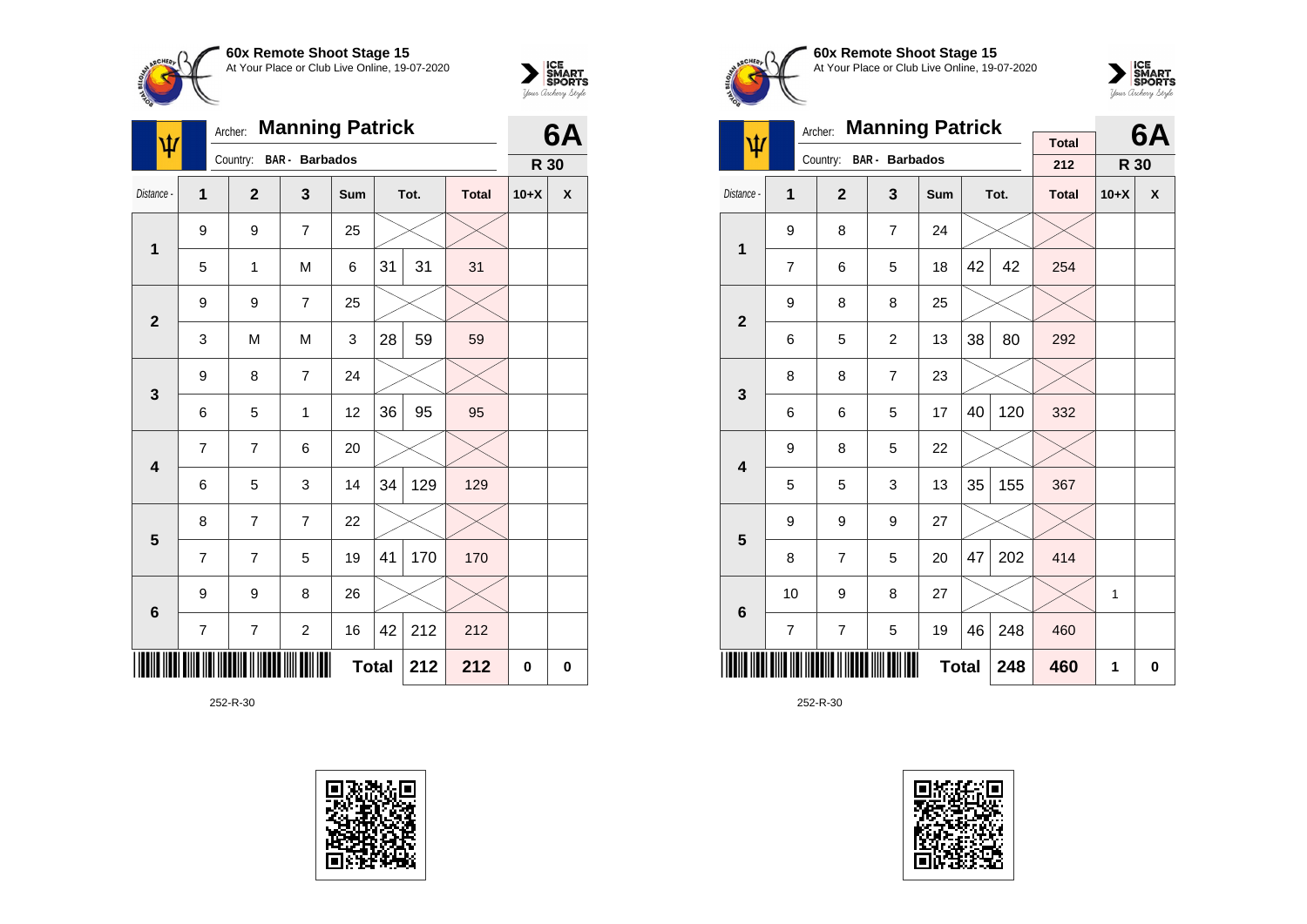



| Ŵ                       |                | Archer:        | <b>Gibbs Neil Brian</b> |                |                |      | 6B           |            |   |
|-------------------------|----------------|----------------|-------------------------|----------------|----------------|------|--------------|------------|---|
|                         |                |                | Country: BAR - Barbados |                |                |      |              | <b>BST</b> |   |
| Distance -              | 1              | $\overline{2}$ | 3                       | Sum            |                | Tot. | <b>Total</b> | $10+X$     | X |
| $\mathbf 1$             | 6              | 8              | M                       | 14             |                |      |              |            |   |
|                         | M              | M              | M                       | 0              | 14             | 14   | 14           |            |   |
| $\overline{2}$          | M              | M              | M                       | 0              |                |      |              |            |   |
|                         | M              | M              | M                       | 0              | 0              | 14   | 14           |            |   |
| $\mathbf{3}$            | 3              | $\overline{c}$ | $\overline{2}$          | 7              |                |      |              |            |   |
|                         | M              | M              | M                       | 0              | $\overline{7}$ | 21   | 21           |            |   |
| 4                       | $\overline{c}$ | M              | M                       | $\overline{c}$ |                |      |              |            |   |
|                         | M              | M              | M                       | 0              | $\overline{2}$ | 23   | 23           |            |   |
| $\overline{\mathbf{5}}$ | 5              | M              | M                       | 5              |                |      |              |            |   |
|                         | M              | M              | M                       | 0              | 5              | 28   | 28           |            |   |
| $6\phantom{1}6$         | M              | M              | M                       | 0              |                |      |              |            |   |
|                         | M              | M              | M                       | 0              | 0              | 28   | 28           |            |   |
|                         |                |                |                         | <b>Total</b>   |                | 28   | 28           | 0          | 0 |

251-B-ST









|                         |   | <b>Gibbs Neil Brian</b><br>Archer: |                       | <b>Total</b>     |   | 6B   |              |            |   |
|-------------------------|---|------------------------------------|-----------------------|------------------|---|------|--------------|------------|---|
| ψ                       |   | Country:                           | <b>BAR</b> - Barbados |                  |   |      | 28           | <b>BST</b> |   |
| Distance -              | 1 | $\overline{2}$                     | $\mathbf{3}$          | Sum              |   | Tot. | <b>Total</b> | $10+X$     | X |
| $\mathbf 1$             | 4 | M                                  | M                     | 4                |   |      |              |            |   |
|                         | M | M                                  | M                     | $\mathbf 0$      | 4 | 4    | 32           |            |   |
| $\mathbf{2}$            | M | M                                  | M                     | $\mathbf 0$      |   |      |              |            |   |
|                         | M | M                                  | M                     | $\mathbf 0$      | 0 | 4    | 32           |            |   |
| 3                       | M | M                                  | M                     | 0                |   |      |              |            |   |
|                         | M | M                                  | M                     | $\mathbf 0$      | 0 | 4    | 32           |            |   |
| $\overline{\mathbf{4}}$ | M | M                                  | M                     | $\mathbf 0$      |   |      |              |            |   |
|                         | M | M                                  | M                     | $\mathbf 0$      | 0 | 4    | 32           |            |   |
| 5                       | M | M                                  | M                     | 0                |   |      |              |            |   |
|                         | M | M                                  | M                     | $\mathbf 0$      | 0 | 4    | 32           |            |   |
| $\bf 6$                 | M | M                                  | M                     | $\mathbf 0$      |   |      |              |            |   |
|                         | M | M                                  | M                     | $\boldsymbol{0}$ | 0 | 4    | 32           |            |   |
|                         |   |                                    |                       | <b>Total</b>     |   | 4    | 32           | 0          | 0 |

251-B-ST

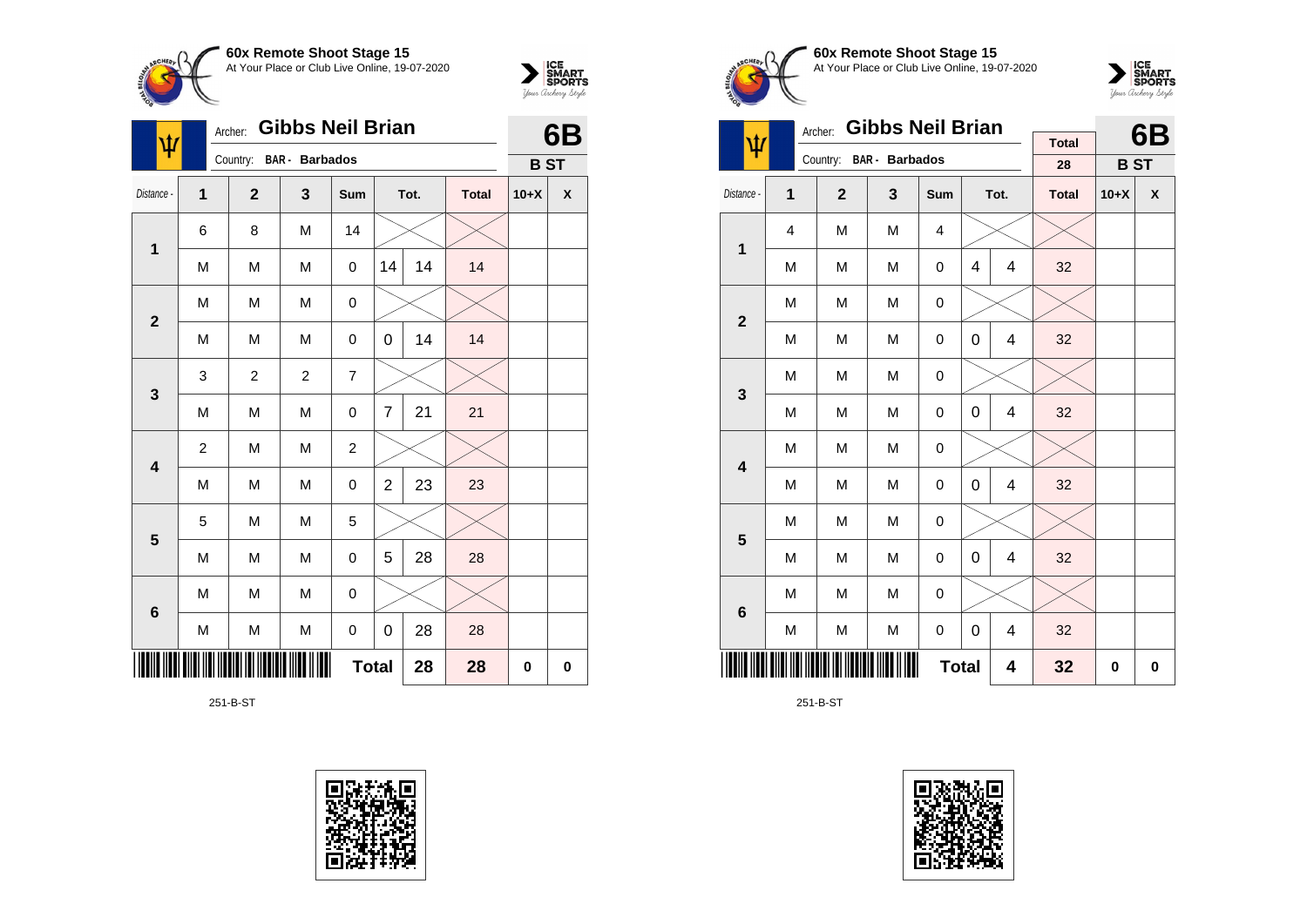

 $\sum_{\text{yow } \text{Gup RART}}$ 



253-C-30









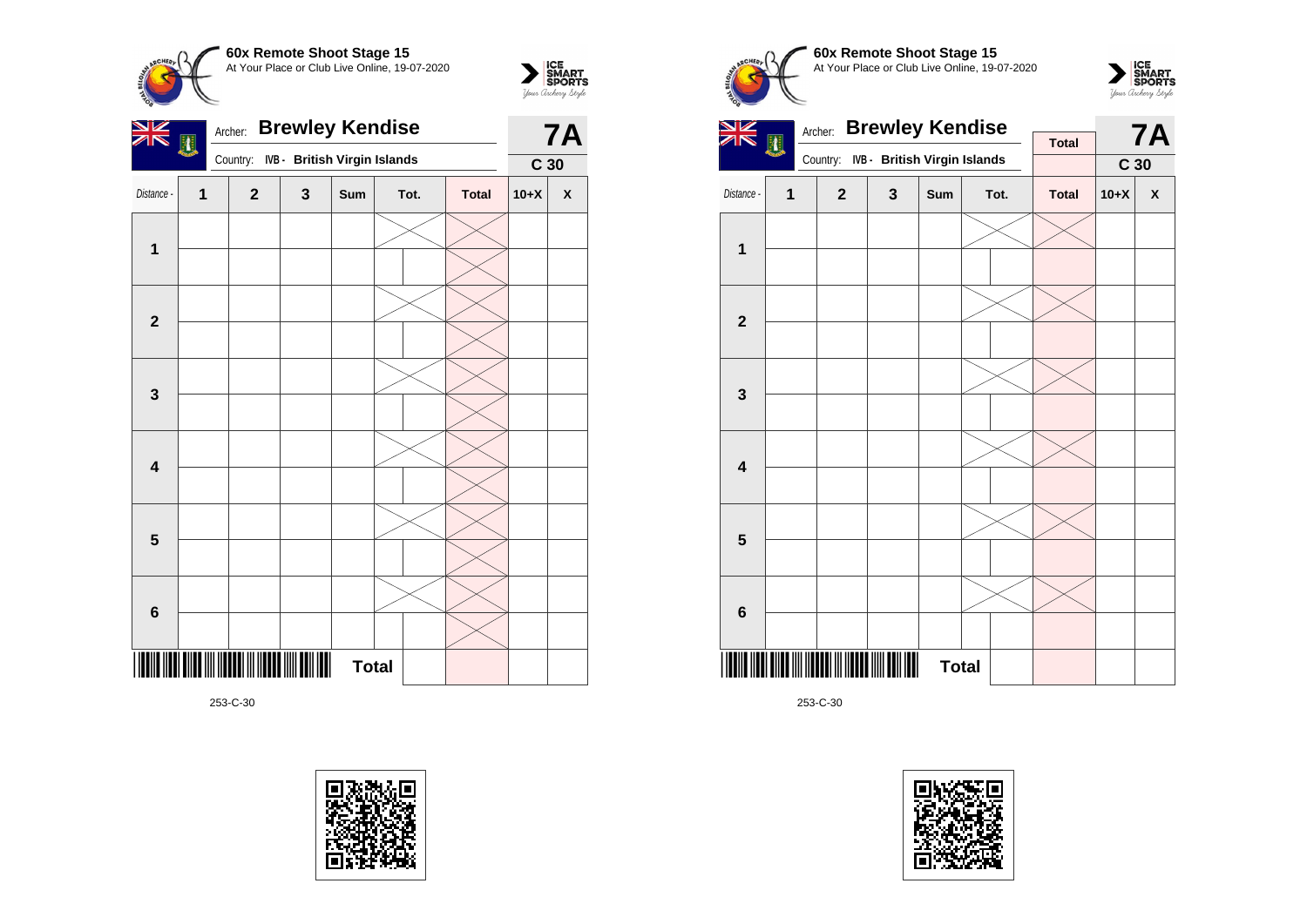



|                         |    | Archer:        | <b>Elbarkouki Yassine</b> |     |              |      |              | 87             |                |
|-------------------------|----|----------------|---------------------------|-----|--------------|------|--------------|----------------|----------------|
|                         |    | Country:       | MAR - Morocco             |     |              |      |              | R 30           |                |
| Distance -              | 1  | $\overline{2}$ | 3                         | Sum |              | Tot. | <b>Total</b> | $10+X$         | X              |
| 1                       | X  | X              | 10                        | 30  |              |      |              | 3              | $\overline{2}$ |
|                         | 9  | 9              | 8                         | 26  | 56           | 56   | 56           |                |                |
| $\overline{2}$          | 10 | 10             | 9                         | 29  |              |      |              | $\overline{2}$ |                |
|                         | 9  | 8              | 7                         | 24  | 53           | 109  | 109          |                |                |
| 3                       | Χ  | 9              | 9                         | 28  |              |      |              | 1              | 1              |
|                         | 9  | 9              | 8                         | 26  | 54           | 163  | 163          |                |                |
| $\overline{\mathbf{4}}$ | 10 | 10             | 9                         | 29  |              |      |              | $\overline{2}$ |                |
|                         | 9  | 8              | 6                         | 23  | 52           | 215  | 215          |                |                |
| 5                       | 10 | 10             | 10                        | 30  |              |      |              | 3              |                |
|                         | 9  | 8              | $\overline{7}$            | 24  | 54           | 269  | 269          |                |                |
| $6\phantom{1}6$         | 10 | 9              | 9                         | 28  |              |      |              | $\mathbf{1}$   |                |
|                         | 9  | 8              | $\overline{7}$            | 24  | 52           | 321  | 321          |                |                |
|                         |    |                |                           |     | <b>Total</b> | 321  | 321          | 12             | 3              |





**60x Remote Shoot Stage 15** At Your Place or Club Live Online, 19-07-2020



|                         |             | Archer:      | <b>Elbarkouki Yassine</b> |              |    | 8Α   |                     |                |                |
|-------------------------|-------------|--------------|---------------------------|--------------|----|------|---------------------|----------------|----------------|
|                         |             | Country:     | MAR - Morocco             |              |    |      | <b>Total</b><br>321 | R 30           |                |
| Distance -              | 1           | $\mathbf{2}$ | 3                         | <b>Sum</b>   |    | Tot. | <b>Total</b>        | $10+X$         | X              |
| 1                       | Χ           | 10           | 9                         | 29           |    |      |                     | $\overline{2}$ | 1              |
|                         | 8           | 8            | 4                         | 20           | 49 | 49   | 370                 |                |                |
| $\overline{2}$          | 10          | 10           | 10                        | 30           |    |      |                     | 3              |                |
|                         | 10          | 9            | 9                         | 28           | 58 | 107  | 428                 | 1              |                |
| 3                       | 10          | 10           | 9                         | 29           |    |      |                     | $\overline{2}$ |                |
|                         | 9           | 8            | 6                         | 23           | 52 | 159  | 480                 |                |                |
| $\overline{\mathbf{4}}$ | Χ           | 9            | 9                         | 28           |    |      |                     | 1              | 1              |
|                         | 8           | 7            | 6                         | 21           | 49 | 208  | 529                 |                |                |
| 5                       | 10          | 9            | 9                         | 28           |    |      |                     | 1              |                |
|                         | 8           | 8            | 6                         | 22           | 50 | 258  | 579                 |                |                |
| 6                       | 10          | 10           | 10                        | 30           |    |      |                     | 3              |                |
|                         | 7<br>9<br>8 |              |                           |              | 54 | 312  | 633                 |                |                |
|                         |             |              |                           | <b>Total</b> |    | 312  | 633                 | 13             | $\overline{2}$ |

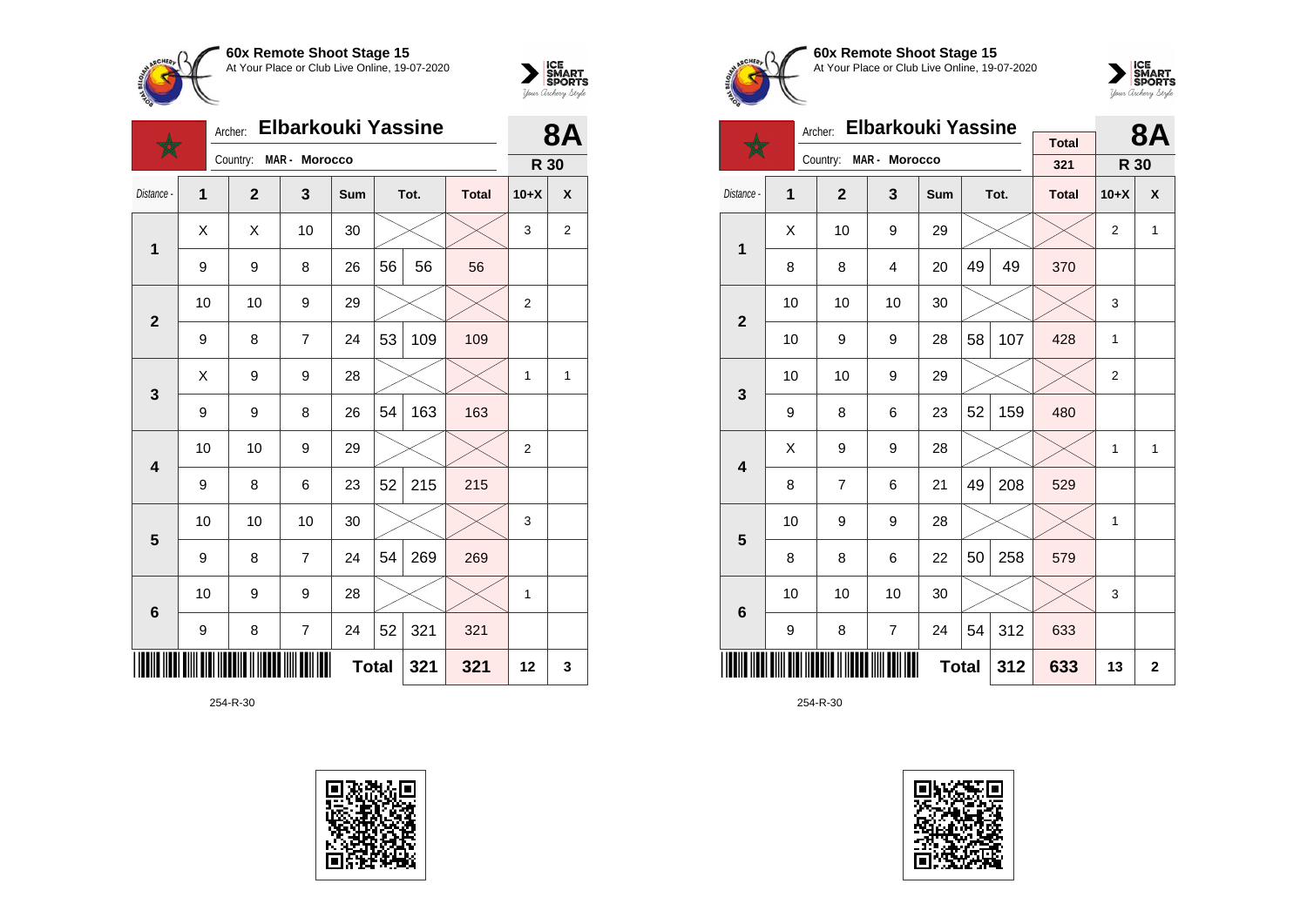



|                         |                | <b>Campbell Chris</b><br>Archer: |          |              |    |      |              |                 | <b>9A</b>    |
|-------------------------|----------------|----------------------------------|----------|--------------|----|------|--------------|-----------------|--------------|
|                         |                | Country:                         | USA- USA |              |    |      |              | C <sub>30</sub> |              |
| Distance -              | 1              | $\overline{2}$                   | 3        | Sum          |    | Tot. | <b>Total</b> | $10+X$          | X            |
| $\mathbf 1$             | 8              | 8                                | 9        | 25           |    |      |              |                 |              |
|                         | 9              | 9                                | 10       | 28           | 53 | 53   | 53           | 1               |              |
| $\overline{2}$          | 8              | 7                                | 8        | 23           |    |      |              |                 |              |
|                         | 9              | 9                                | 9        | 27           | 50 | 103  | 103          |                 |              |
| 3                       | $\overline{7}$ | 8                                | 9        | 24           |    |      |              |                 |              |
|                         | 9              | X                                | 10       | 29           | 53 | 156  | 156          | $\overline{2}$  | $\mathbf{1}$ |
| $\overline{\mathbf{4}}$ | 7              | 8                                | 9        | 24           |    |      |              |                 |              |
|                         | 9              | 9                                | 10       | 28           | 52 | 208  | 208          | 1               |              |
| 5                       | 8              | 8                                | 9        | 25           |    |      |              |                 |              |
|                         | 9              | 10                               | 10       | 29           | 54 | 262  | 262          | $\overline{2}$  |              |
| $6\phantom{1}6$         | 8              | 8                                | 9        | 25           |    |      |              |                 |              |
|                         | 10             | 10                               | Χ        | 30           | 55 | 317  | 317          | 3               | 1            |
|                         |                |                                  |          | <b>Total</b> |    | 317  | 317          | 9               | $\mathbf 2$  |









|                         | <b>Campbell Chris</b><br>Archer: |                |                |              |    |      |                     |                 | <b>9A</b>      |
|-------------------------|----------------------------------|----------------|----------------|--------------|----|------|---------------------|-----------------|----------------|
|                         |                                  | Country:       | USA- USA       |              |    |      | <b>Total</b><br>317 | C <sub>30</sub> |                |
| Distance -              | 1                                | $\overline{2}$ | 3              | Sum          |    | Tot. | <b>Total</b>        | $10+X$          | χ              |
| 1                       | 7                                | 8              | 9              | 24           |    |      |                     |                 |                |
|                         | 9                                | 10             | X              | 29           | 53 | 53   | 370                 | $\overline{2}$  | $\mathbf{1}$   |
| $\overline{2}$          | 9                                | 9              | 10             | 28           |    |      |                     | 1               |                |
|                         | 10                               | X              | X              | 30           | 58 | 111  | 428                 | 3               | $\overline{2}$ |
| 3                       | 7                                | 9              | 9              | 25           |    |      |                     |                 |                |
|                         | 9                                | 9              | 10             | 28           | 53 | 164  | 481                 | 1               |                |
| $\overline{\mathbf{4}}$ | Χ                                | X              | 9              | 29           |    |      |                     | 2               | 2              |
|                         | 9                                | 9              | 9              | 27           | 56 | 220  | 537                 |                 |                |
| 5                       | X                                | 10             | 9              | 29           |    |      |                     | 2               | 1              |
|                         | 9                                | 9              | 9              | 27           | 56 | 276  | 593                 |                 |                |
| 6                       | X                                | X              | 10             | 30           |    |      |                     | 3               | $\overline{2}$ |
|                         | 9                                | 9              | $\overline{7}$ | 25           | 55 | 331  | 648                 |                 |                |
|                         |                                  |                |                | <b>Total</b> |    | 331  | 648                 | 14              | 8              |

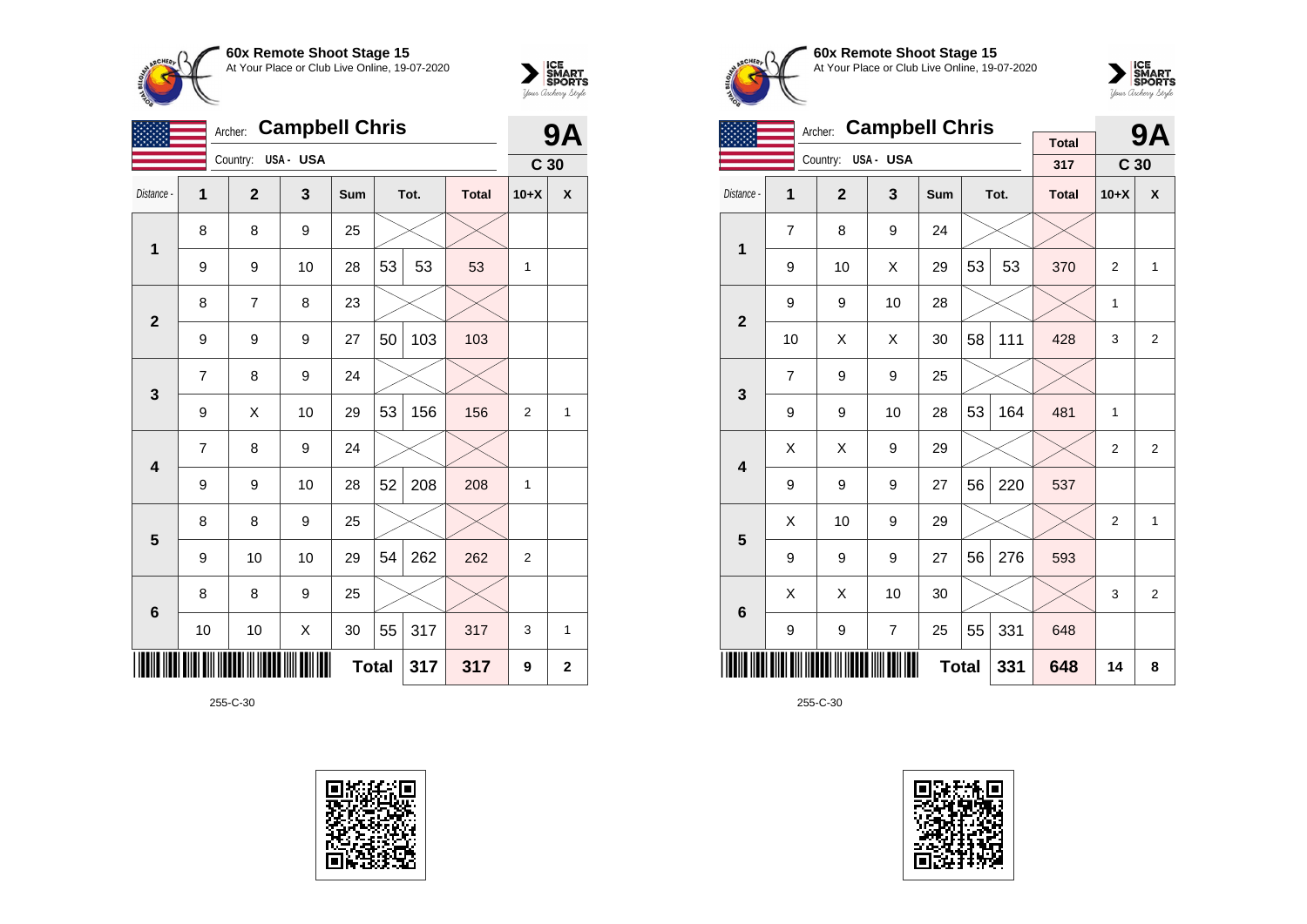



|                         | <b>Singh Robert</b><br>Archer: |                |                |              |    |      |              |                |              |
|-------------------------|--------------------------------|----------------|----------------|--------------|----|------|--------------|----------------|--------------|
|                         |                                | Country:       | GUY - Guyana   |              |    |      |              | R 30           | <b>10A</b>   |
| Distance -              | 1                              | $\overline{2}$ | 3              | Sum          |    | Tot. | <b>Total</b> | $10+X$         | X            |
| $\mathbf{1}$            | X                              | 9              | 9              | 28           |    |      |              | 1              | $\mathbf{1}$ |
|                         | 8                              | $\overline{7}$ | $\overline{7}$ | 22           | 50 | 50   | 50           |                |              |
| $\overline{2}$          | X                              | 10             | 9              | 29           |    |      |              | $\overline{2}$ | 1            |
|                         | 8                              | 6              | 6              | 20           | 49 | 99   | 99           |                |              |
| 3                       | 9                              | 9              | 9              | 27           |    |      |              |                |              |
|                         | 8                              | 8              | $\overline{7}$ | 23           | 50 | 149  | 149          |                |              |
| $\overline{\mathbf{4}}$ | 9                              | 9              | 9              | 27           |    |      |              |                |              |
|                         | 8                              | 7              | $\overline{7}$ | 22           | 49 | 198  | 198          |                |              |
| 5                       | X                              | 7              | $\overline{7}$ | 24           |    |      |              | 1              | 1            |
|                         | 6                              | 6              | $\overline{4}$ | 16           | 40 | 238  | 238          |                |              |
| $6\phantom{1}6$         | 10                             | 9              | 8              | 27           |    |      |              | 1              |              |
|                         | 8                              | 8              | 4              | 20           | 47 | 285  | 285          |                |              |
|                         |                                |                |                | <b>Total</b> |    | 285  | 285          | 5              | 3            |





**60x Remote Shoot Stage 15** At Your Place or Club Live Online, 19-07-2020



|                         | <b>Singh Robert</b><br>Archer: |                |                       |              |    |      |                     |                | <b>10A</b>   |
|-------------------------|--------------------------------|----------------|-----------------------|--------------|----|------|---------------------|----------------|--------------|
|                         |                                |                | Country: GUY - Guyana |              |    |      | <b>Total</b><br>285 | R 30           |              |
| Distance -              | 1                              | $\overline{2}$ | $\mathbf{3}$          | Sum          |    | Tot. | <b>Total</b>        | $10+X$         | X            |
| 1                       | X                              | 9              | 8                     | 27           |    |      |                     | 1              | 1            |
|                         | 8                              | 8              | $\overline{7}$        | 23           | 50 | 50   | 335                 |                |              |
| $\overline{2}$          | 9                              | 9              | 9                     | 27           |    |      |                     |                |              |
|                         | $\overline{7}$                 | $\overline{7}$ | 5                     | 19           | 46 | 96   | 381                 |                |              |
| 3                       | 10                             | 10             | 9                     | 29           |    |      |                     | $\overline{2}$ |              |
|                         | 9                              | 8              | $\overline{7}$        | 24           | 53 | 149  | 434                 |                |              |
| $\overline{\mathbf{4}}$ | 10                             | 9              | 8                     | 27           |    |      |                     | 1              |              |
|                         | 8                              | 6              | 6                     | 20           | 47 | 196  | 481                 |                |              |
| 5                       | X                              | 10             | 9                     | 29           |    |      |                     | $\overline{2}$ | 1            |
|                         | 9                              | 8              | $\overline{7}$        | 24           | 53 | 249  | 534                 |                |              |
| $6\phantom{1}6$         | 8                              | 8              | 6                     | 22           |    |      |                     |                |              |
|                         | 6                              | 6              | 5                     | 17           | 39 | 288  | 573                 |                |              |
|                         |                                |                |                       | <b>Total</b> |    | 288  | 573                 | 6              | $\mathbf{2}$ |

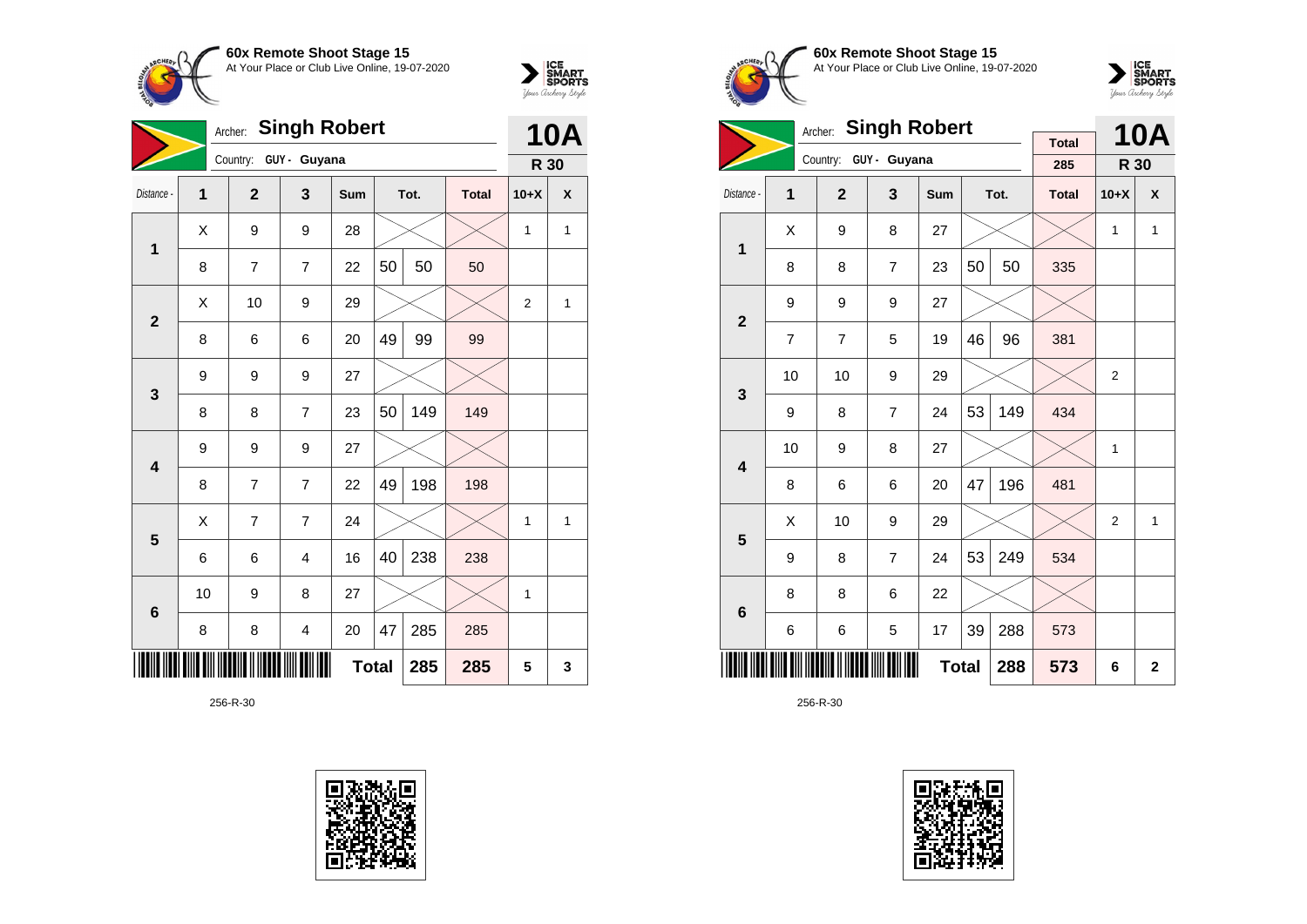



|                 |    | <b>Cadogan Dereck</b><br>Archer: |                       |              |    |      |              |                 |                |  |
|-----------------|----|----------------------------------|-----------------------|--------------|----|------|--------------|-----------------|----------------|--|
|                 |    | Country:                         | <b>BAR</b> - Barbados |              |    |      |              | C <sub>30</sub> |                |  |
| Distance -      | 1  | $\overline{2}$                   | 3                     | Sum          |    | Tot. | <b>Total</b> | $10+X$          | X              |  |
| 1               | 9  | 9                                | 9                     | 27           |    |      |              |                 |                |  |
|                 | 9  | 8                                | 8                     | 25           | 52 | 52   | 52           |                 |                |  |
| $\overline{2}$  | 10 | 9                                | 9                     | 28           |    |      |              | 1               |                |  |
|                 | 9  | 9                                | 8                     | 26           | 54 | 106  | 106          |                 |                |  |
| 3               | X  | Χ                                | 9                     | 29           |    |      |              | $\overline{2}$  | $\overline{2}$ |  |
|                 | 8  | 8                                | $\overline{7}$        | 23           | 52 | 158  | 158          |                 |                |  |
| 4               | 9  | 9                                | 9                     | 27           |    |      |              |                 |                |  |
|                 | 9  | 9                                | 8                     | 26           | 53 | 211  | 211          |                 |                |  |
| 5               | 10 | 9                                | 9                     | 28           |    |      |              | 1               |                |  |
|                 | 9  | 8                                | 8                     | 25           | 53 | 264  | 264          |                 |                |  |
| $6\phantom{1}6$ | 10 | 9                                | 9                     | 28           |    |      |              | 1               |                |  |
|                 | 9  | 8                                | 6                     | 23           | 51 | 315  | 315          |                 |                |  |
|                 |    |                                  |                       | <b>Total</b> |    | 315  | 315          | 5               | $\mathbf 2$    |  |









|                         | <b>Cadogan Dereck</b><br>Archer: |                |                |              |    |      |                     |                 | <b>11A</b>     |
|-------------------------|----------------------------------|----------------|----------------|--------------|----|------|---------------------|-----------------|----------------|
| ψ                       |                                  | Country:       | BAR - Barbados |              |    |      | <b>Total</b><br>315 | C <sub>30</sub> |                |
|                         |                                  |                |                |              |    |      |                     |                 |                |
| Distance -              | 1                                | $\overline{2}$ | 3              | Sum          |    | Tot. | <b>Total</b>        | $10+X$          | X              |
| 1                       | 9                                | 9              | 9              | 27           |    |      |                     |                 |                |
|                         | 8                                | 8              | M              | 16           | 43 | 43   | 358                 |                 |                |
| $\overline{2}$          | 10                               | 10             | 9              | 29           |    |      |                     | $\overline{2}$  |                |
|                         | 9                                | 8              | 6              | 23           | 52 | 95   | 410                 |                 |                |
| 3                       | 10                               | 9              | 9              | 28           |    |      |                     | $\mathbf{1}$    |                |
|                         | 9                                | $\overline{7}$ | $\overline{7}$ | 23           | 51 | 146  | 461                 |                 |                |
| $\overline{\mathbf{4}}$ | 10                               | 9              | 8              | 27           |    |      |                     | 1               |                |
|                         | 8                                | 7              | 6              | 21           | 48 | 194  | 509                 |                 |                |
| 5                       | Χ                                | 10             | 9              | 29           |    |      |                     | $\overline{2}$  | 1              |
|                         | 9                                | 8              | 6              | 23           | 52 | 246  | 561                 |                 |                |
| 6                       | Χ                                | 10             | 9              | 29           |    |      |                     | $\overline{2}$  | $\mathbf{1}$   |
|                         | 9                                | 9              | M              | 18           | 47 | 293  | 608                 |                 |                |
|                         |                                  |                |                | <b>Total</b> |    | 293  | 608                 | 8               | $\overline{2}$ |

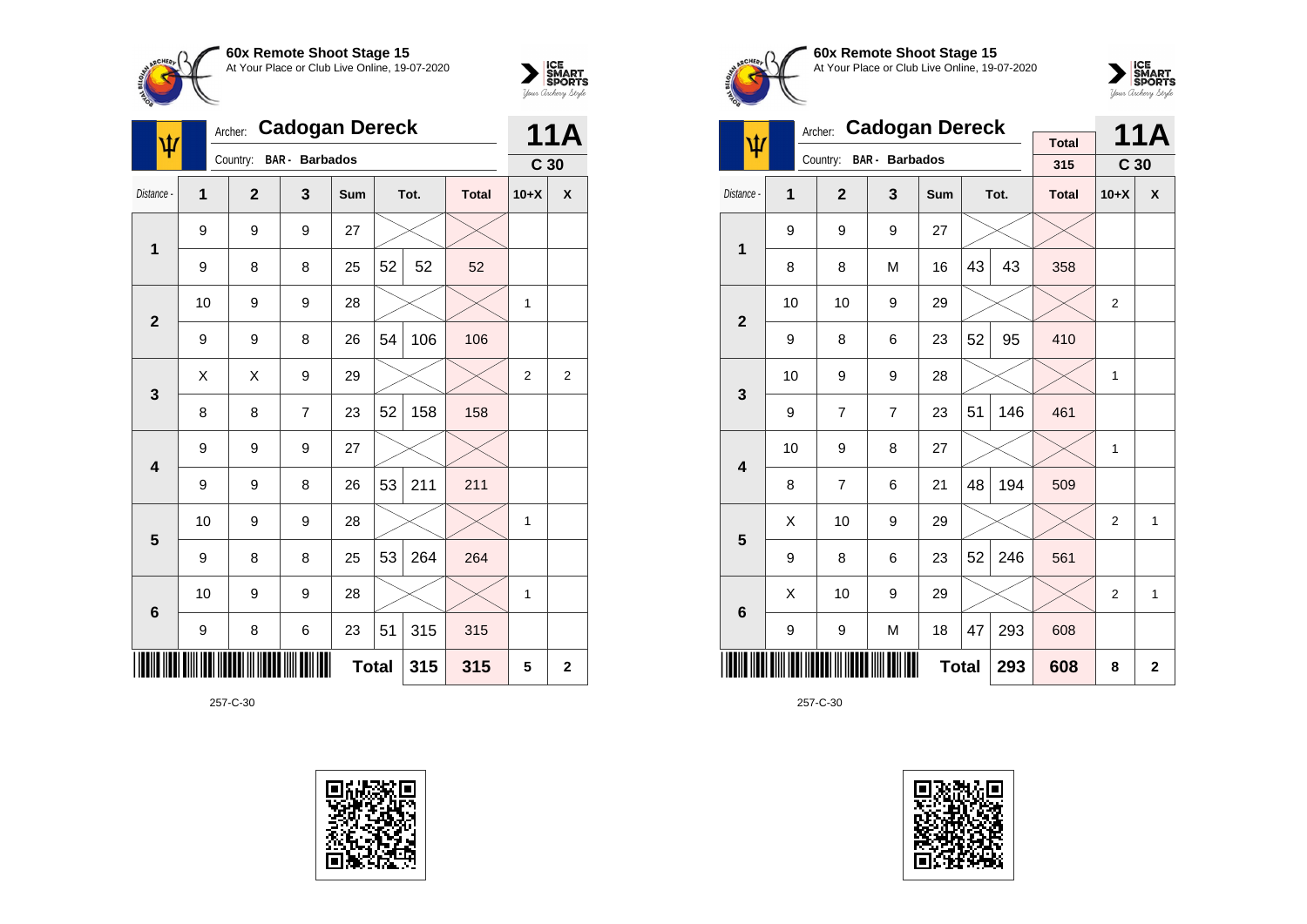



| $\pmb{\psi}$   |              | Archer:                 | <b>Annel John</b> |              |    |      |              |                 | <b>12A</b>         |
|----------------|--------------|-------------------------|-------------------|--------------|----|------|--------------|-----------------|--------------------|
|                |              | Country: BAR - Barbados |                   |              |    |      |              | C <sub>30</sub> |                    |
| Distance -     | $\mathbf{1}$ | $\overline{2}$          | 3                 | Sum          |    | Tot. | <b>Total</b> | $10+X$          | $\pmb{\mathsf{X}}$ |
| $\mathbf{1}$   | 10           | 9                       | 9                 | 28           |    |      |              | 1               |                    |
|                | 9            | 9                       | 7                 | 25           | 53 | 53   | 53           |                 |                    |
| $\overline{2}$ | 9            | 9                       | 9                 | 27           |    |      |              |                 |                    |
|                | 9            | 7                       | 7                 | 23           | 50 | 103  | 103          |                 |                    |
| 3              | X            | 9                       | 9                 | 28           |    |      |              | 1               | 1                  |
|                | 9            | $\overline{7}$          | 6                 | 22           | 50 | 153  | 153          |                 |                    |
| 4              | 9            | 9                       | 9                 | 27           |    |      |              |                 |                    |
|                | 8            | 8                       | $\overline{7}$    | 23           | 50 | 203  | 203          |                 |                    |
| 5              | 9            | 9                       | 9                 | 27           |    |      |              |                 |                    |
|                | 9            | 8                       | 7                 | 24           | 51 | 254  | 254          |                 |                    |
| 6              | 10           | 9                       | 9                 | 28           |    |      |              | 1               |                    |
|                | 9            | 8                       | $\overline{7}$    | 24           | 52 | 306  | 306          |                 |                    |
|                |              |                         |                   | <b>Total</b> |    | 306  | 306          | 3               | 1                  |





**60x Remote Shoot Stage 15** At Your Place or Club Live Online, 19-07-2020



|                         |    | Archer:        | <b>Annel John</b> |              |    |      |                     |                 | <b>12A</b>     |
|-------------------------|----|----------------|-------------------|--------------|----|------|---------------------|-----------------|----------------|
| ψ                       |    | Country:       | BAR - Barbados    |              |    |      | <b>Total</b><br>306 | C <sub>30</sub> |                |
|                         |    |                |                   |              |    |      |                     |                 |                |
| Distance -              | 1  | $\mathbf{2}$   | 3                 | Sum          |    | Tot. | <b>Total</b>        | $10+X$          | X              |
| 1                       | X  | X              | 10                | 30           |    |      |                     | 3               | $\overline{2}$ |
|                         | 9  | 9              | 8                 | 26           | 56 | 56   | 362                 |                 |                |
| $\overline{2}$          | 9  | 9              | 9                 | 27           |    |      |                     |                 |                |
|                         | 8  | $\overline{7}$ | $\overline{7}$    | 22           | 49 | 105  | 411                 |                 |                |
| 3                       | X  | 10             | 9                 | 29           |    |      |                     | 2               | $\mathbf{1}$   |
|                         | 7  | $\overline{7}$ | 5                 | 19           | 48 | 153  | 459                 |                 |                |
| $\overline{\mathbf{4}}$ | 10 | 10             | 9                 | 29           |    |      |                     | $\overline{c}$  |                |
|                         | 9  | 9              | 8                 | 26           | 55 | 208  | 514                 |                 |                |
| 5                       | 10 | 10             | 9                 | 29           |    |      |                     | $\overline{2}$  |                |
|                         | 8  | 8              | $\overline{7}$    | 23           | 52 | 260  | 566                 |                 |                |
| 6                       | 10 | 9              | 9                 | 28           |    |      |                     | 1               |                |
|                         | 9  | 8              | 8                 | 25           | 53 | 313  | 619                 |                 |                |
|                         |    |                |                   | <b>Total</b> |    | 313  | 619                 | 10              | 3              |

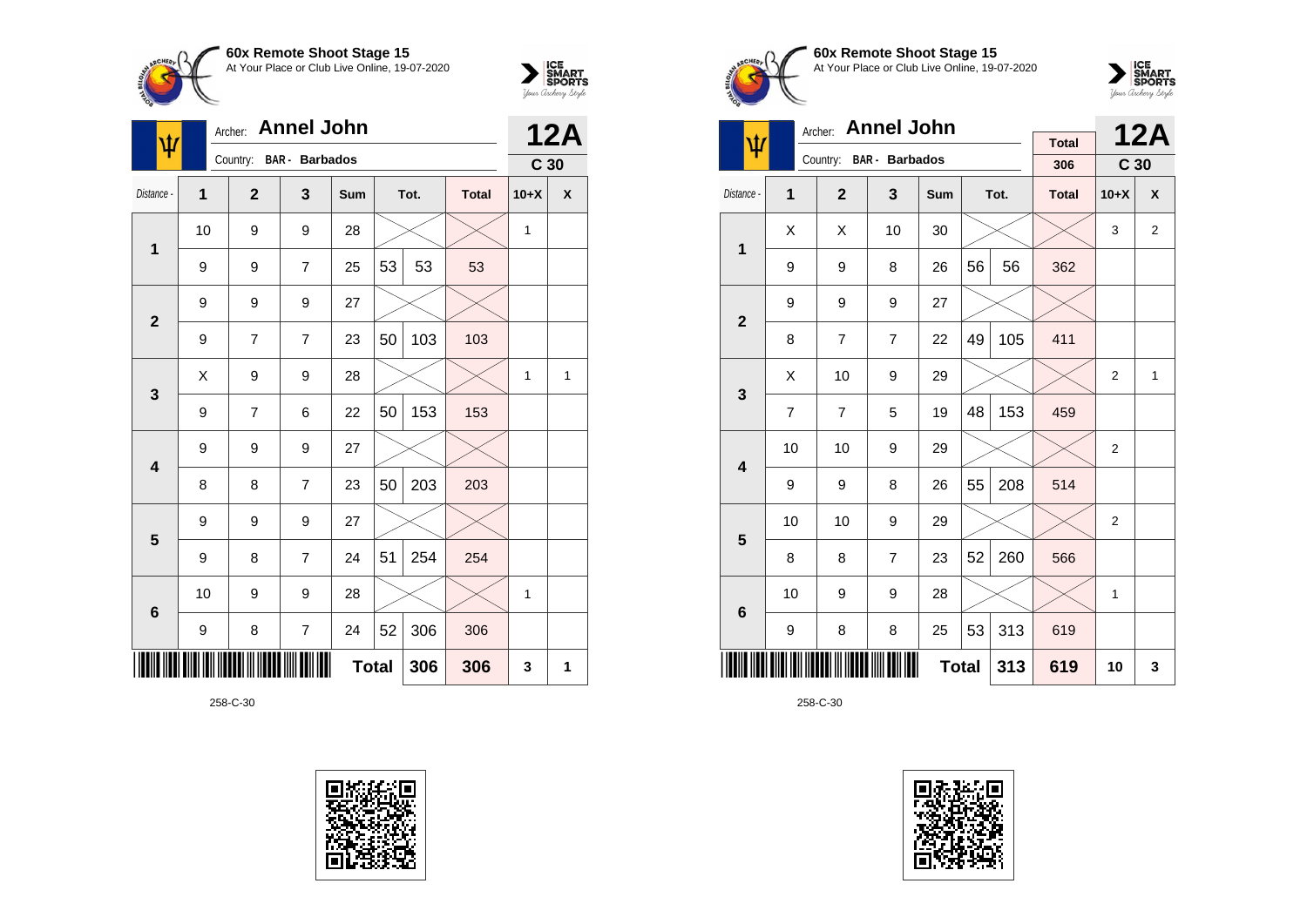



| ψ               |    | Archer:        | <b>Phoenix Anthony</b> |              |    |      |              |                 | <b>12B</b>     |
|-----------------|----|----------------|------------------------|--------------|----|------|--------------|-----------------|----------------|
|                 |    | Country:       | <b>BAR</b> - Barbados  |              |    |      |              | C <sub>30</sub> |                |
| Distance -      | 1  | $\overline{2}$ | 3                      | <b>Sum</b>   |    | Tot. | <b>Total</b> | $10+X$          | X              |
| 1               | X  | 10             | 10                     | 30           |    |      |              | 3               | 1              |
|                 | 10 | 9              | 9                      | 28           | 58 | 58   | 58           | 1               |                |
| $\overline{2}$  | 10 | 9              | 9                      | 28           |    |      |              | 1               |                |
|                 | 9  | 9              | 9                      | 27           | 55 | 113  | 113          |                 |                |
| 3               | X  | 10             | 10                     | 30           |    |      |              | 3               | 1              |
|                 | 10 | 9              | 9                      | 28           | 58 | 171  | 171          | 1               |                |
| 4               | X  | Χ              | 10                     | 30           |    |      |              | 3               | $\overline{2}$ |
|                 | 9  | 9              | 9                      | 27           | 57 | 228  | 228          |                 |                |
| 5               | X  | 10             | 10                     | 30           |    |      |              | 3               | 1              |
|                 | 9  | 9              | 8                      | 26           | 56 | 284  | 284          |                 |                |
| $6\phantom{1}6$ | X  | 10             | 10                     | 30           |    |      |              | 3               | 1              |
|                 | 9  | 9              | 8                      | 26           | 56 | 340  | 340          |                 |                |
|                 |    |                |                        | <b>Total</b> |    | 340  | 340          | 18              | 6              |





**60x Remote Shoot Stage 15** At Your Place or Club Live Online, 19-07-2020



|                         |    | Archer:        | <b>Phoenix Anthony</b> |              |    |      |                     |                 | <b>12B</b>     |
|-------------------------|----|----------------|------------------------|--------------|----|------|---------------------|-----------------|----------------|
| Ψ                       |    | Country:       | <b>BAR</b> - Barbados  |              |    |      | <b>Total</b><br>340 | C <sub>30</sub> |                |
| Distance -              | 1  | $\overline{2}$ | 3                      | <b>Sum</b>   |    | Tot. | <b>Total</b>        | $10+X$          | X              |
| 1                       | X  | X              | 10                     | 30           |    |      |                     | 3               | 2              |
|                         | 10 | 10             | 9                      | 29           | 59 | 59   | 399                 | $\overline{2}$  |                |
| $\overline{2}$          | X  | X              | 10                     | 30           |    |      |                     | 3               | $\overline{2}$ |
|                         | 9  | 9              | 9                      | 27           | 57 | 116  | 456                 |                 |                |
| 3                       | 10 | 10             | 10                     | 30           |    |      |                     | 3               |                |
|                         | 10 | 10             | 9                      | 29           | 59 | 175  | 515                 | $\overline{2}$  |                |
| $\overline{\mathbf{4}}$ | Χ  | 10             | 10                     | 30           |    |      |                     | 3               | 1              |
|                         | 10 | 9              | 9                      | 28           | 58 | 233  | 573                 | 1               |                |
| 5                       | 10 | 10             | 10                     | 30           |    |      |                     | 3               |                |
|                         | 9  | 9              | 8                      | 26           | 56 | 289  | 629                 |                 |                |
| $6\phantom{1}6$         | X  | 9              | 9                      | 28           |    |      |                     | 1               | 1              |
|                         | 9  | 9              | 9                      | 27           | 55 | 344  | 684                 |                 |                |
|                         |    |                |                        | <b>Total</b> |    | 344  | 684                 | 21              | 6              |

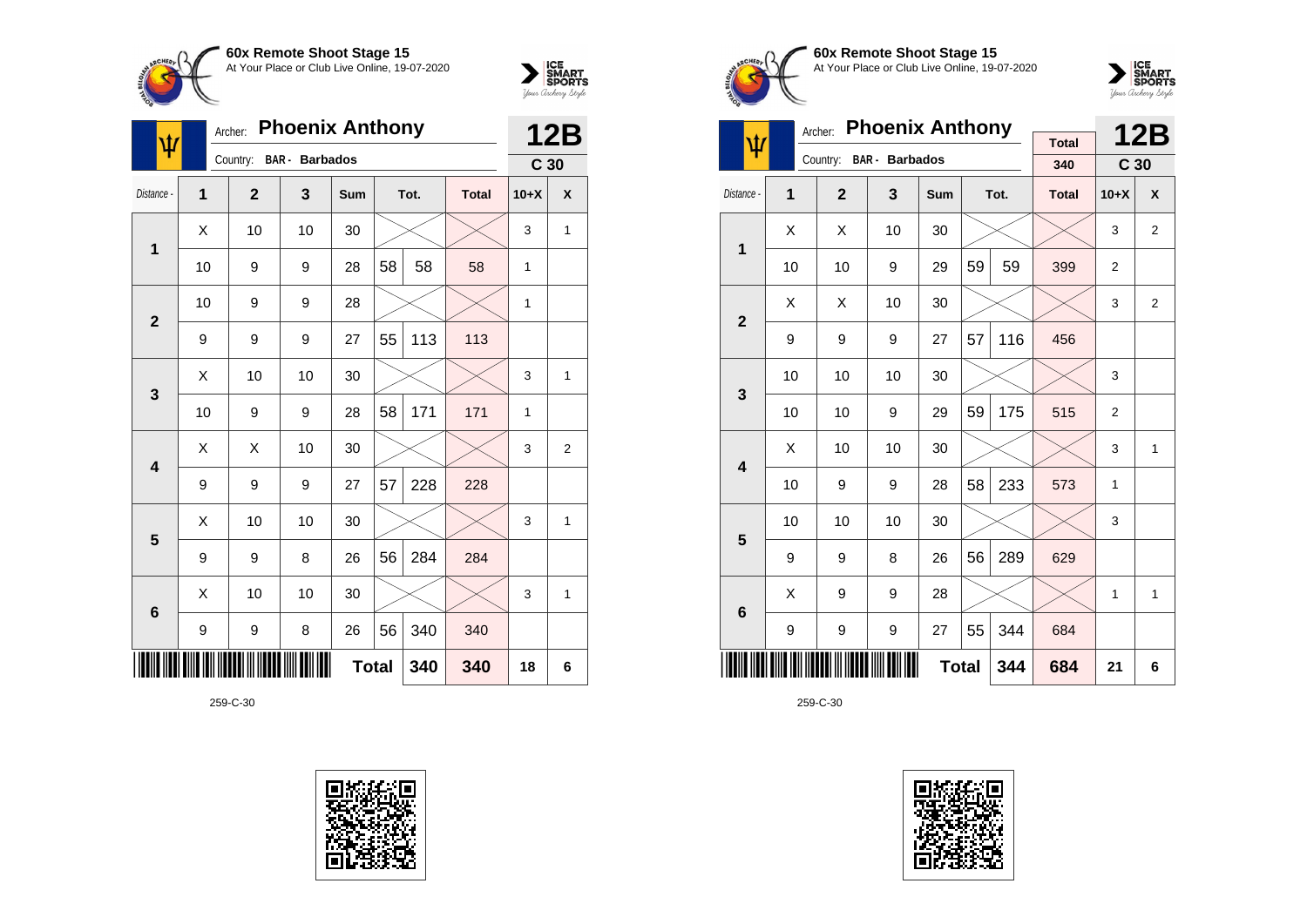



| Ŵ               |                | Archer:        | <b>Hunte Gregory</b>  |              |    |      |              |                 | <b>12C</b>     |
|-----------------|----------------|----------------|-----------------------|--------------|----|------|--------------|-----------------|----------------|
|                 |                | Country:       | <b>BAR</b> - Barbados |              |    |      |              | C <sub>30</sub> |                |
| Distance -      | $\overline{1}$ | $\overline{2}$ | $\mathbf{3}$          | Sum          |    | Tot. | <b>Total</b> | $10+X$          | X              |
| 1               | Χ              | 10             | 9                     | 29           |    |      |              | $\overline{2}$  | 1              |
|                 | 9              | 9              | 8                     | 26           | 55 | 55   | 55           |                 |                |
| $\overline{2}$  | Χ              | X              | 10                    | 30           |    |      |              | 3               | $\overline{2}$ |
|                 | 9              | 9              | $\overline{7}$        | 25           | 55 | 110  | 110          |                 |                |
| 3               | 9              | 9              | 9                     | 27           |    |      |              |                 |                |
|                 | 8              | 8              | $\overline{7}$        | 23           | 50 | 160  | 160          |                 |                |
| 4               | 10             | 9              | 9                     | 28           |    |      |              | 1               |                |
|                 | 9              | 8              | 8                     | 25           | 53 | 213  | 213          |                 |                |
| 5               | 9              | 9              | 9                     | 27           |    |      |              |                 |                |
|                 | 8              | 8              | $\overline{7}$        | 23           | 50 | 263  | 263          |                 |                |
| $6\phantom{1}6$ | 10             | 10             | 9                     | 29           |    |      |              | $\overline{2}$  |                |
|                 | 9              | 9              | 8                     | 26           | 55 | 318  | 318          |                 |                |
|                 |                |                |                       | <b>Total</b> |    | 318  | 318          | 8               | 3              |





**60x Remote Shoot Stage 15** At Your Place or Club Live Online, 19-07-2020



|                         |    | Archer:      | <b>Hunte Gregory</b>  |                |    |      |                     |                 | <b>12C</b>   |
|-------------------------|----|--------------|-----------------------|----------------|----|------|---------------------|-----------------|--------------|
| ψ                       |    | Country:     | <b>BAR</b> - Barbados |                |    |      | <b>Total</b><br>318 | C <sub>30</sub> |              |
| Distance -              | 1  | $\mathbf{2}$ | 3                     | Sum            |    | Tot. | <b>Total</b>        | $10+X$          | X            |
| 1                       | 9  | 9            | 8                     | 26             |    |      |                     |                 |              |
|                         | 7  | M            | M                     | $\overline{7}$ | 33 | 33   | 351                 |                 |              |
| $\overline{2}$          | 9  | 9            | 9                     | 27             |    |      |                     |                 |              |
|                         | 9  | 8            | 8                     | 25             | 52 | 85   | 403                 |                 |              |
| 3                       | 10 | 10           | 10                    | 30             |    |      |                     | 3               |              |
|                         | 8  | 8            | $\overline{7}$        | 23             | 53 | 138  | 456                 |                 |              |
| $\overline{\mathbf{4}}$ | Χ  | 9            | 9                     | 28             |    |      |                     | 1               | 1            |
|                         | 9  | 8            | 8                     | 25             | 53 | 191  | 509                 |                 |              |
| 5                       | X  | 10           | 10                    | 30             |    |      |                     | 3               | 1            |
|                         | 9  | 9            | 8                     | 26             | 56 | 247  | 565                 |                 |              |
| 6                       | 10 | 9            | 9                     | 28             |    |      |                     | 1               |              |
|                         | 9  | 9            | 6                     | 24             | 52 | 299  | 617                 |                 |              |
|                         |    |              |                       | <b>Total</b>   |    | 299  | 617                 | 8               | $\mathbf{2}$ |

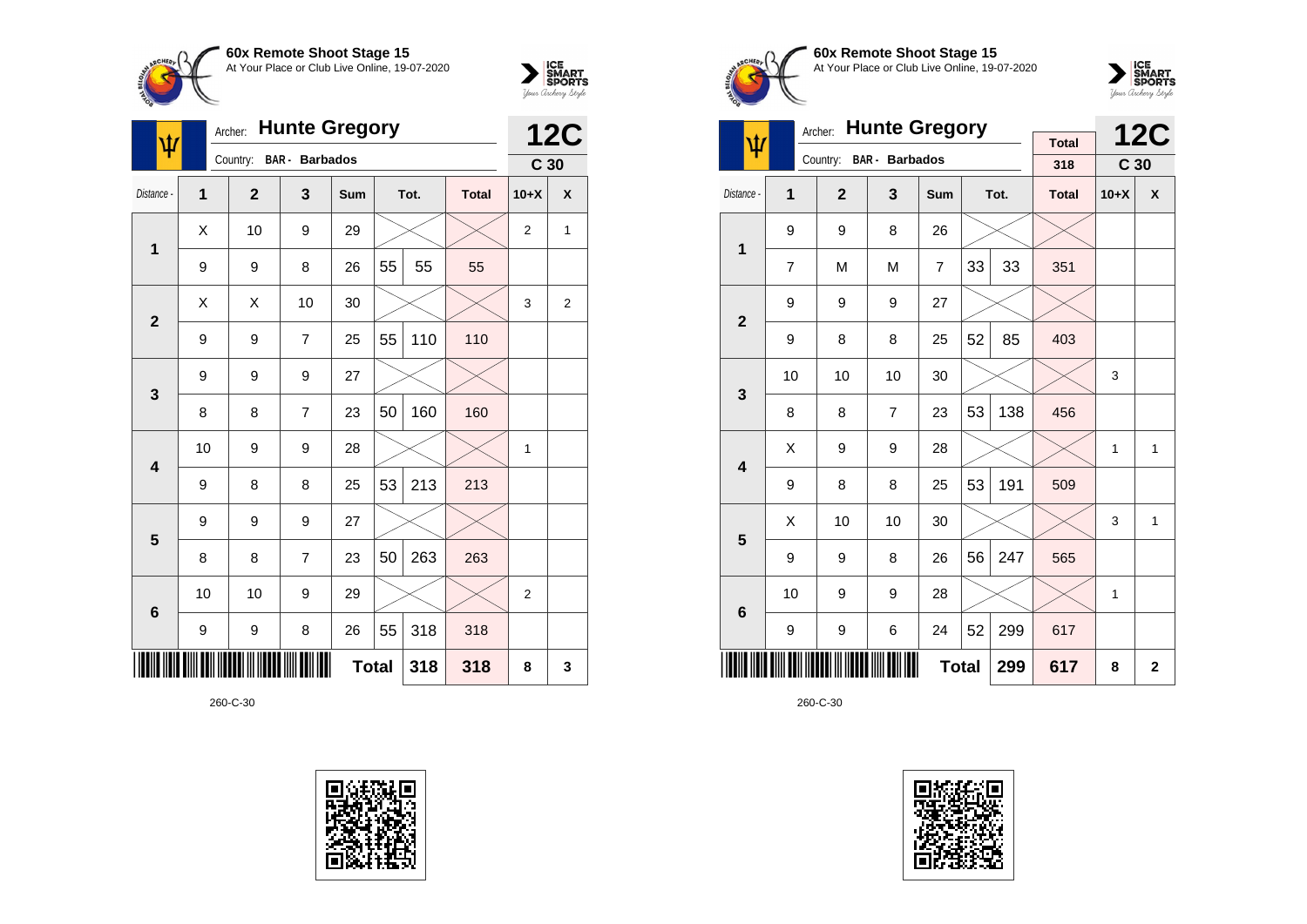



| ψ                       |    | Archer:        | <b>Gall Roger</b>     |              |    |      |              |                 | <b>12D</b>     |
|-------------------------|----|----------------|-----------------------|--------------|----|------|--------------|-----------------|----------------|
|                         |    | Country:       | <b>BAR</b> - Barbados |              |    |      |              | C <sub>30</sub> |                |
| Distance -              | 1  | $\overline{2}$ | 3                     | Sum          |    | Tot. | <b>Total</b> | $10+X$          | X              |
| 1                       | 10 | 10             | 9                     | 29           |    |      |              | $\overline{2}$  |                |
|                         | 9  | 9              | 9                     | 27           | 56 | 56   | 56           |                 |                |
| $\overline{2}$          | X  | X              | 10                    | 30           |    |      |              | 3               | $\overline{2}$ |
|                         | 10 | 9              | 8                     | 27           | 57 | 113  | 113          | 1               |                |
| 3                       | X  | 10             | 10                    | 30           |    |      |              | 3               | 1              |
|                         | 10 | 9              | 9                     | 28           | 58 | 171  | 171          | 1               |                |
| $\overline{\mathbf{4}}$ | X  | Χ              | 10                    | 30           |    |      |              | 3               | $\overline{2}$ |
|                         | 9  | 9              | 9                     | 27           | 57 | 228  | 228          |                 |                |
| 5                       | X  | 10             | 9                     | 29           |    |      |              | $\overline{2}$  | 1              |
|                         | 9  | 9              | 9                     | 27           | 56 | 284  | 284          |                 |                |
| $6\phantom{1}6$         | X  | X              | 10                    | 30           |    |      |              | 3               | $\overline{2}$ |
|                         | 10 | 9              | 9                     | 28           | 58 | 342  | 342          | 1               |                |
|                         |    |                |                       | <b>Total</b> |    | 342  | 342          | 19              | 8              |





**60x Remote Shoot Stage 15** At Your Place or Club Live Online, 19-07-2020



|                         |    | Archer:      | <b>Gall Roger</b>       |              |    |      |              |                 | <b>12D</b>     |
|-------------------------|----|--------------|-------------------------|--------------|----|------|--------------|-----------------|----------------|
| ψ                       |    | Country:     | BAR - Barbados          |              |    |      | <b>Total</b> |                 |                |
|                         |    |              |                         |              |    |      | 342          | C <sub>30</sub> |                |
| Distance -              | 1  | $\mathbf{2}$ | $\overline{\mathbf{3}}$ | Sum          |    | Tot. | <b>Total</b> | $10+X$          | X              |
| 1                       | X  | X            | 9                       | 29           |    |      |              | $\overline{2}$  | $\overline{2}$ |
|                         | 9  | 9            | 8                       | 26           | 55 | 55   | 397          |                 |                |
| $\overline{2}$          | X  | 10           | 9                       | 29           |    |      |              | $\overline{2}$  | 1              |
|                         | 9  | 9            | $\overline{7}$          | 25           | 54 | 109  | 451          |                 |                |
| 3                       | X  | 10           | 10                      | 30           |    |      |              | 3               | 1              |
|                         | 10 | 9            | 9                       | 28           | 58 | 167  | 509          | $\mathbf{1}$    |                |
| $\overline{\mathbf{4}}$ | X  | X            | 10                      | 30           |    |      |              | 3               | $\overline{2}$ |
|                         | 9  | 8            | 8                       | 25           | 55 | 222  | 564          |                 |                |
| 5                       | X  | 9            | 9                       | 28           |    |      |              | 1               | 1              |
|                         | 9  | 8            | 8                       | 25           | 53 | 275  | 617          |                 |                |
| 6                       | X  | X            | 10                      | 30           |    |      |              | 3               | 2              |
|                         | 9  | 9            | 8                       | 26           | 56 | 331  | 673          |                 |                |
|                         |    |              |                         | <b>Total</b> |    | 331  | 673          | 15              | 9              |

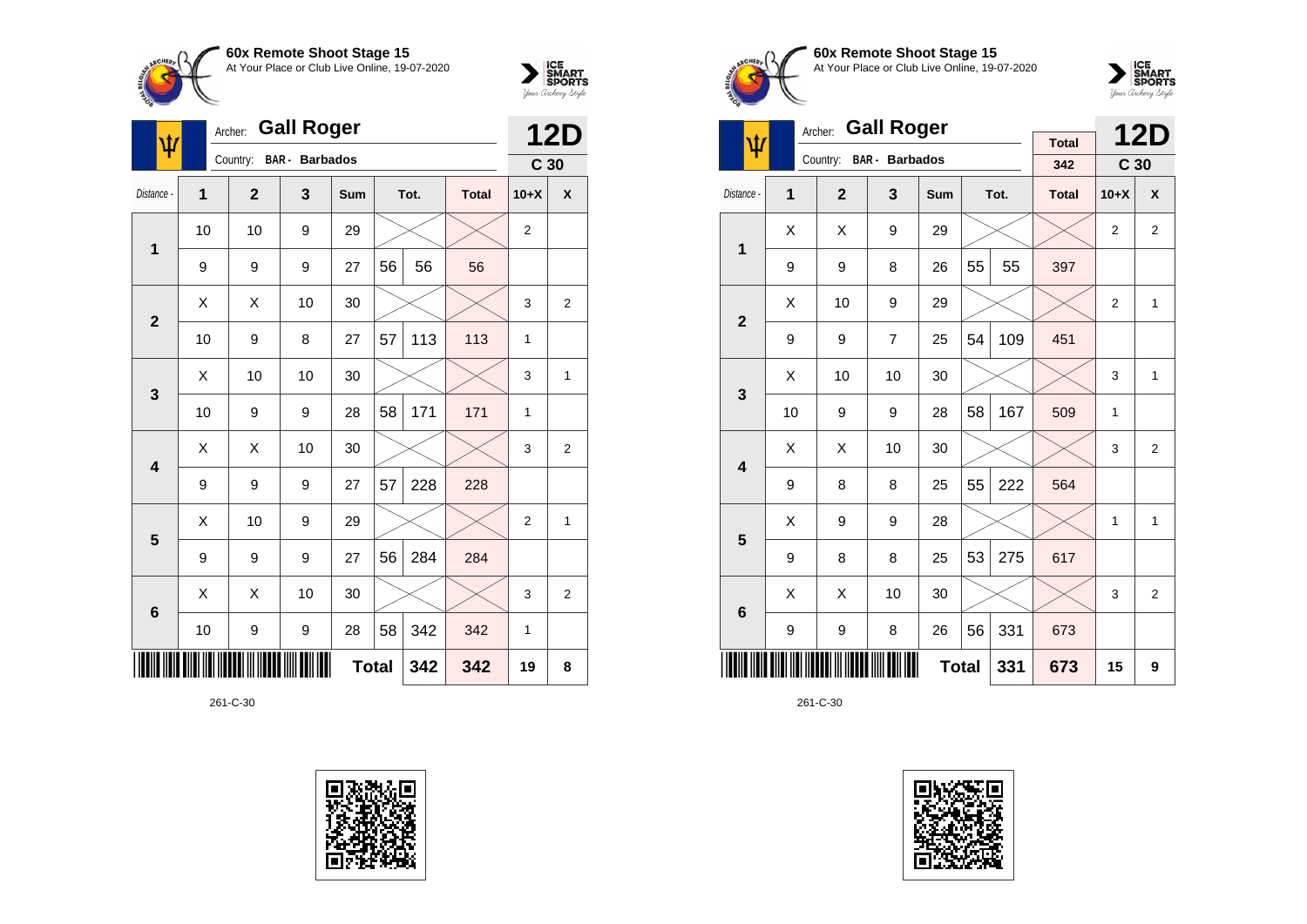



|                         |    | <b>Cunningham Rogan</b><br>Archer: |                |              | <b>13A</b> |      |              |                 |   |
|-------------------------|----|------------------------------------|----------------|--------------|------------|------|--------------|-----------------|---|
|                         |    | Country:                           | IRL - Ireland  |              |            |      |              | C <sub>50</sub> |   |
| Distance -              | 1  | $\overline{2}$                     | 3              | Sum          |            | Tot. | <b>Total</b> | $10+X$          | X |
| $\mathbf{1}$            | 9  | 9                                  | 8              | 26           |            |      |              |                 |   |
|                         | 8  | $\overline{7}$                     | $\overline{7}$ | 22           | 48         | 48   | 48           |                 |   |
| $\overline{2}$          | Χ  | 10                                 | 10             | 30           |            |      |              | 3               | 1 |
|                         | 9  | 8                                  | 8              | 25           | 55         | 103  | 103          |                 |   |
| 3                       | 10 | 9                                  | 9              | 28           |            |      |              | 1               |   |
|                         | 8  | 7                                  | $\overline{7}$ | 22           | 50         | 153  | 153          |                 |   |
| $\overline{\mathbf{4}}$ | X  | X                                  | 9              | 29           |            |      |              | $\overline{2}$  | 2 |
|                         | 8  | 7                                  | $\overline{7}$ | 22           | 51         | 204  | 204          |                 |   |
| 5                       | X  | 9                                  | 8              | 27           |            |      |              | 1               | 1 |
|                         | 8  | 8                                  | 8              | 24           | 51         | 255  | 255          |                 |   |
| $6\phantom{1}6$         | 10 | 9                                  | 9              | 28           |            |      |              | 1               |   |
|                         | 9  | 8                                  | 8              | 25           | 53         | 308  | 308          |                 |   |
|                         |    |                                    |                | <b>Total</b> |            | 308  | 308          | 8               | 4 |









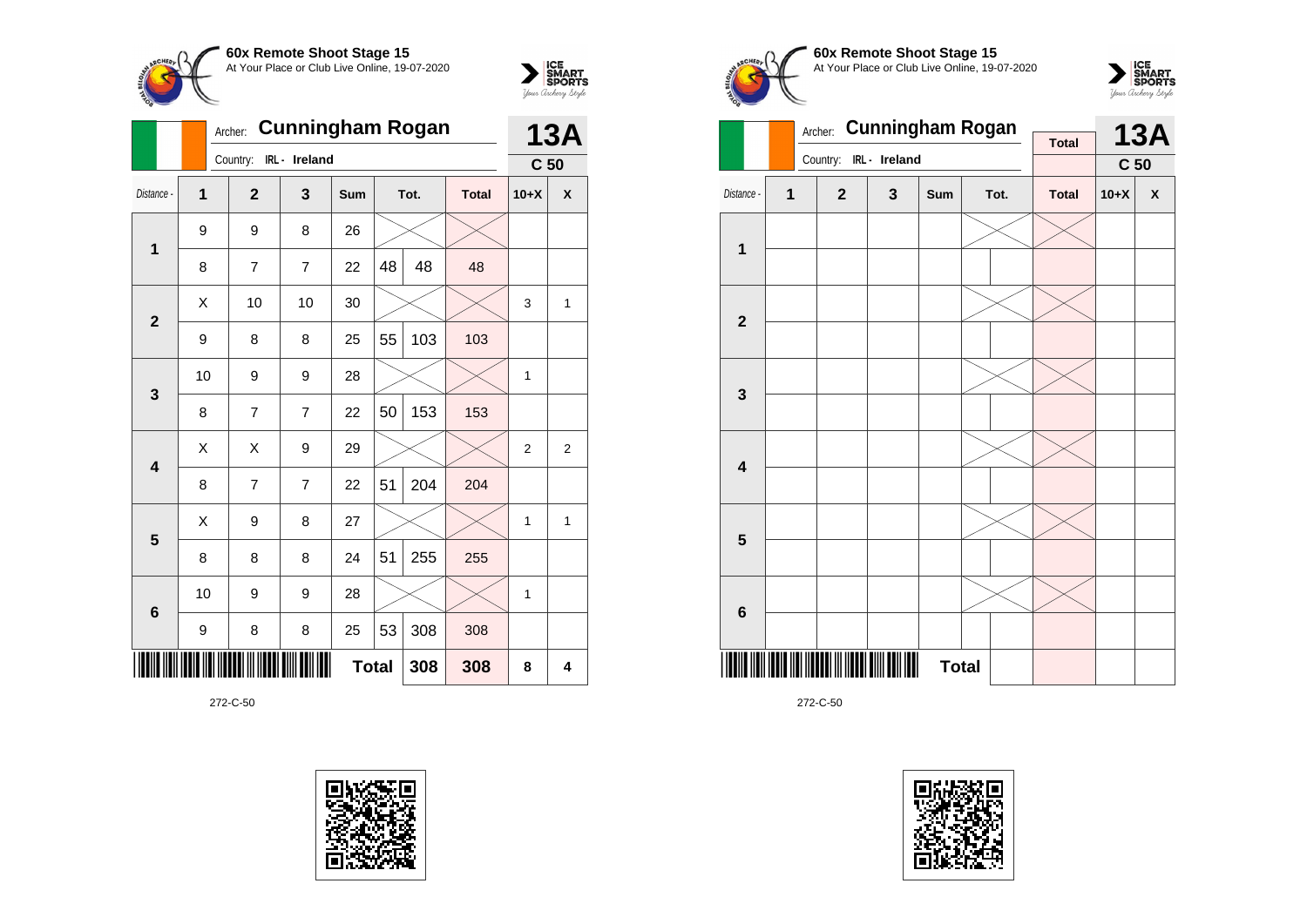



|                |                         | <b>Herrmann François</b><br>Archer: |                |                         | <b>1A</b>      |                |           |   |
|----------------|-------------------------|-------------------------------------|----------------|-------------------------|----------------|----------------|-----------|---|
|                |                         | Country:                            | FRA - France   |                         |                |                | <b>BF</b> |   |
| Distance -     | $\mathbf 1$             | $\overline{2}$                      | 3              | <b>Sum</b>              | Tot.           | <b>Total</b>   | $10+X$    | χ |
| 1              | 3                       | $\mathbf 2$                         | $\overline{c}$ | $\overline{7}$          | $\overline{7}$ | $\overline{7}$ |           |   |
| $\mathbf{2}$   | 3                       | 3                                   | M              | 6                       | 13             | 13             |           |   |
| 3              | $\overline{\mathbf{4}}$ | 3                                   | M              | $\overline{7}$          | 20             | 20             |           |   |
| 4              | $\overline{c}$          | $\overline{c}$                      | 1              | 5                       | 25             | 25             |           |   |
| 5              | 3                       | $\mathbf 1$                         | M              | $\overline{\mathbf{4}}$ | 29             | 29             |           |   |
| 6              | $\overline{c}$          | 1                                   | M              | 3                       | 32             | 32             |           |   |
| $\overline{7}$ | 4                       | 4                                   | $\overline{c}$ | 10                      | 42             | 42             |           |   |
| 8              | 4                       | 3                                   | $\overline{c}$ | 9                       | 51             | 51             |           |   |
| 9              | M                       | M                                   | M              | 0                       | 51             | 51             |           |   |
| 10             | 5                       | 3                                   | 3              | 11                      | 62             | 62             |           |   |
| 11             | 5                       | $\overline{c}$                      | 1              | 8                       | 70             | 70             |           |   |
| 12             | 3                       | $\overline{\mathbf{c}}$             | M              | 5                       | 75             | 75             |           |   |
|                |                         |                                     |                | <b>Total</b>            | 75             | 75             | 0         | 0 |

262-B-F





**60x Remote Shoot Stage 15** At Your Place or Club Live Online, 19-07-2020



|                         |                | Archer:               | <b>Herrmann François</b> |                |      |                    | <b>1A</b> |                    |
|-------------------------|----------------|-----------------------|--------------------------|----------------|------|--------------------|-----------|--------------------|
|                         |                | Country: FRA - France |                          |                |      | <b>Total</b><br>75 | <b>BF</b> |                    |
| Distance -              | 1              | $\overline{2}$        | 3                        | Sum            | Tot. | <b>Total</b>       | $10+X$    | $\pmb{\mathsf{X}}$ |
| 1                       | 1              | 1                     | $\mathbf{1}$             | 3              | 3    | 78                 |           |                    |
| $\mathbf{2}$            | 6              | $\overline{c}$        | 1                        | 9              | 12   | 87                 |           |                    |
| 3                       | $\overline{c}$ | $\overline{c}$        | $\mathbf{1}$             | 5              | 17   | 92                 |           |                    |
| $\overline{\mathbf{4}}$ | 6              | 5                     | 5                        | 16             | 33   | 108                |           |                    |
| 5                       | M              | M                     | M                        | 0              | 33   | 108                |           |                    |
| 6                       | 6              | 5                     | $\overline{\mathbf{4}}$  | 15             | 48   | 123                |           |                    |
| $\overline{7}$          | 4              | 3                     | M                        | $\overline{7}$ | 55   | 130                |           |                    |
| 8                       | 5              | 3                     | 3                        | 11             | 66   | 141                |           |                    |
| 9                       | 2              | 1                     | M                        | 3              | 69   | 144                |           |                    |
| 10                      | 4              | 4                     | $\boldsymbol{2}$         | 10             | 79   | 154                |           |                    |
| 11                      | 4              | M                     | M                        | 4              | 83   | 158                |           |                    |
| 12                      | 4              | 3                     | $\boldsymbol{2}$         | 9              | 92   | 167                |           |                    |
|                         |                |                       | 92                       | 167            | 0    | 0                  |           |                    |

262-B-F

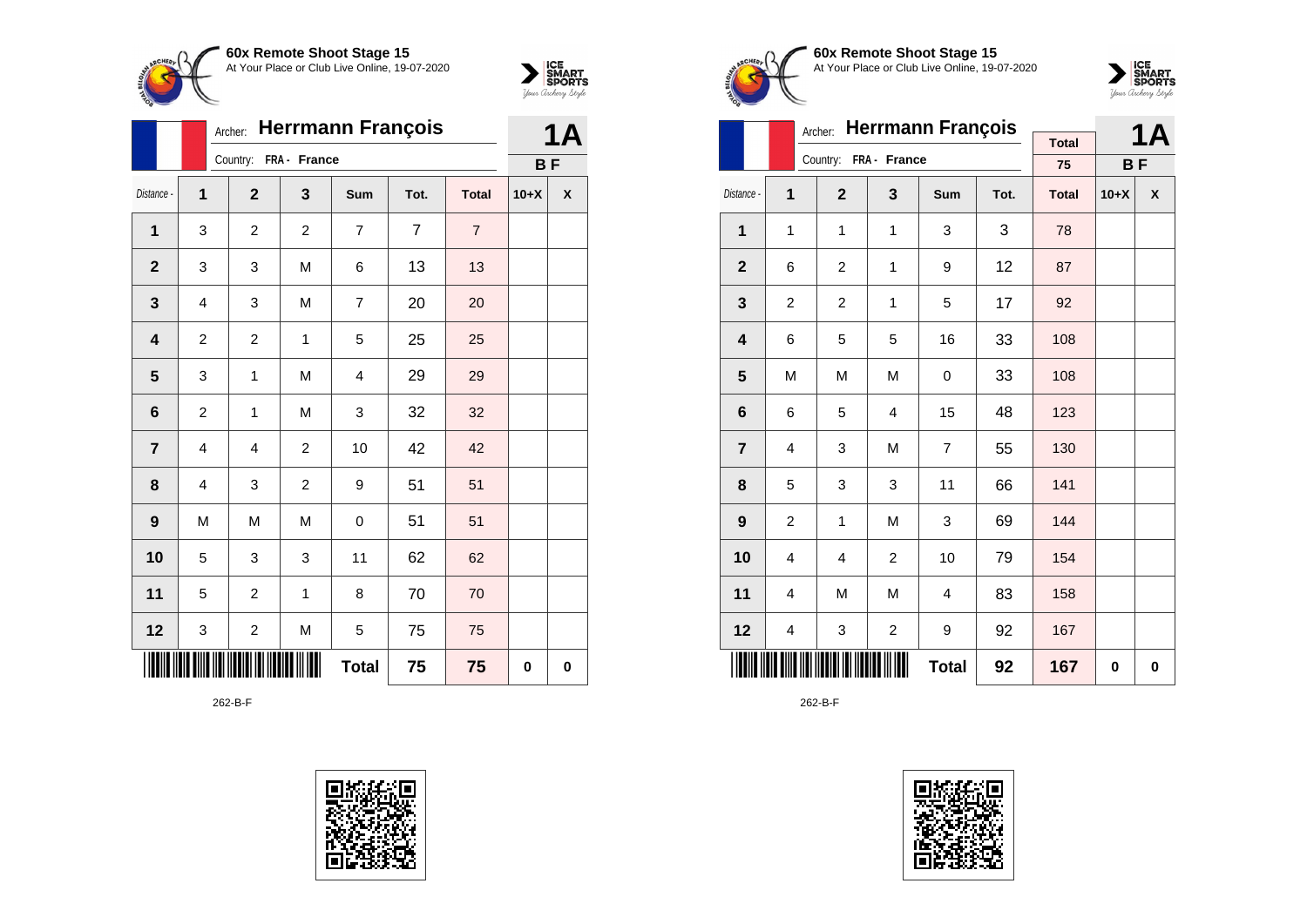



|                  |   | <b>Gauthe Christine</b><br>Archer: |                         |              | 2A   |              |           |   |
|------------------|---|------------------------------------|-------------------------|--------------|------|--------------|-----------|---|
|                  |   | Country: FRA - France              |                         |              |      |              | <b>BF</b> |   |
| Distance -       | 1 | $\overline{2}$                     | 3                       | Sum          | Tot. | <b>Total</b> | $10+X$    | X |
| 1                | 6 | 4                                  | 4                       | 14           | 14   | 14           |           |   |
| $\mathbf{2}$     | 4 | 6                                  | 5                       | 15           | 29   | 29           |           |   |
| $\mathbf{3}$     | 5 | $\overline{\mathbf{4}}$            | $\overline{\mathbf{4}}$ | 13           | 42   | 42           |           |   |
| 4                | 5 | 5                                  | 5                       | 15           | 57   | 57           |           |   |
| 5                | 5 | 5                                  | 5                       | 15           | 72   | 72           |           |   |
| $6\phantom{1}6$  | 5 | 5                                  | $\overline{4}$          | 14           | 86   | 86           |           |   |
| $\overline{7}$   | 6 | 4                                  | $\overline{4}$          | 14           | 100  | 100          |           |   |
| 8                | 5 | $\overline{4}$                     | $\overline{4}$          | 13           | 113  | 113          |           |   |
| $\boldsymbol{9}$ | 6 | 5                                  | 5                       | 16           | 129  | 129          |           |   |
| 10               | 5 | 5                                  | 5                       | 15           | 144  | 144          |           |   |
| 11               | 5 | 5                                  | 3                       | 13           | 157  | 157          |           |   |
| 12               | 6 | 5                                  | $\overline{\mathbf{4}}$ | 15           | 172  | 172          |           |   |
|                  |   |                                    |                         | <b>Total</b> | 172  | 172          | 0         | 0 |

263-B-F





**60x Remote Shoot Stage 15** At Your Place or Club Live Online, 19-07-2020



|                  |   | Archer:               |                | <b>Gauthe Christine</b> |      |                     |           | 2A |
|------------------|---|-----------------------|----------------|-------------------------|------|---------------------|-----------|----|
|                  |   | Country: FRA - France |                |                         |      | <b>Total</b><br>172 | <b>BF</b> |    |
| Distance -       | 1 | $\overline{2}$        | 3              | Sum                     | Tot. | <b>Total</b>        | $10+X$    | X  |
| 1                | 5 | 5                     | 4              | 14                      | 14   | 186                 |           |    |
| $\mathbf{2}$     | 6 | 5                     | 4              | 15                      | 29   | 201                 |           |    |
| 3                | 5 | $\overline{c}$        | $\overline{c}$ | 9                       | 38   | 210                 |           |    |
| 4                | 5 | 4                     | 3              | 12                      | 50   | 222                 |           |    |
| 5                | 5 | 5                     | 3              | 13                      | 63   | 235                 |           |    |
| 6                | 5 | 5                     | 5              | 15                      | 78   | 250                 |           |    |
| $\overline{7}$   | 5 | 4                     | 4              | 13                      | 91   | 263                 |           |    |
| 8                | 5 | 5                     | $\overline{4}$ | 14                      | 105  | 277                 |           |    |
| $\boldsymbol{9}$ | 5 | 4                     | 3              | 12                      | 117  | 289                 |           |    |
| 10               | 6 | 5                     | $\overline{4}$ | 15                      | 132  | 304                 |           |    |
| 11               | 6 | 5                     | 4              | 15                      | 147  | 319                 |           |    |
| 12               | 5 | 5                     | 4              | 14                      | 161  | 333                 |           |    |
|                  |   |                       |                | <b>Total</b>            | 161  | 333                 | 0         | 0  |

263-B-F

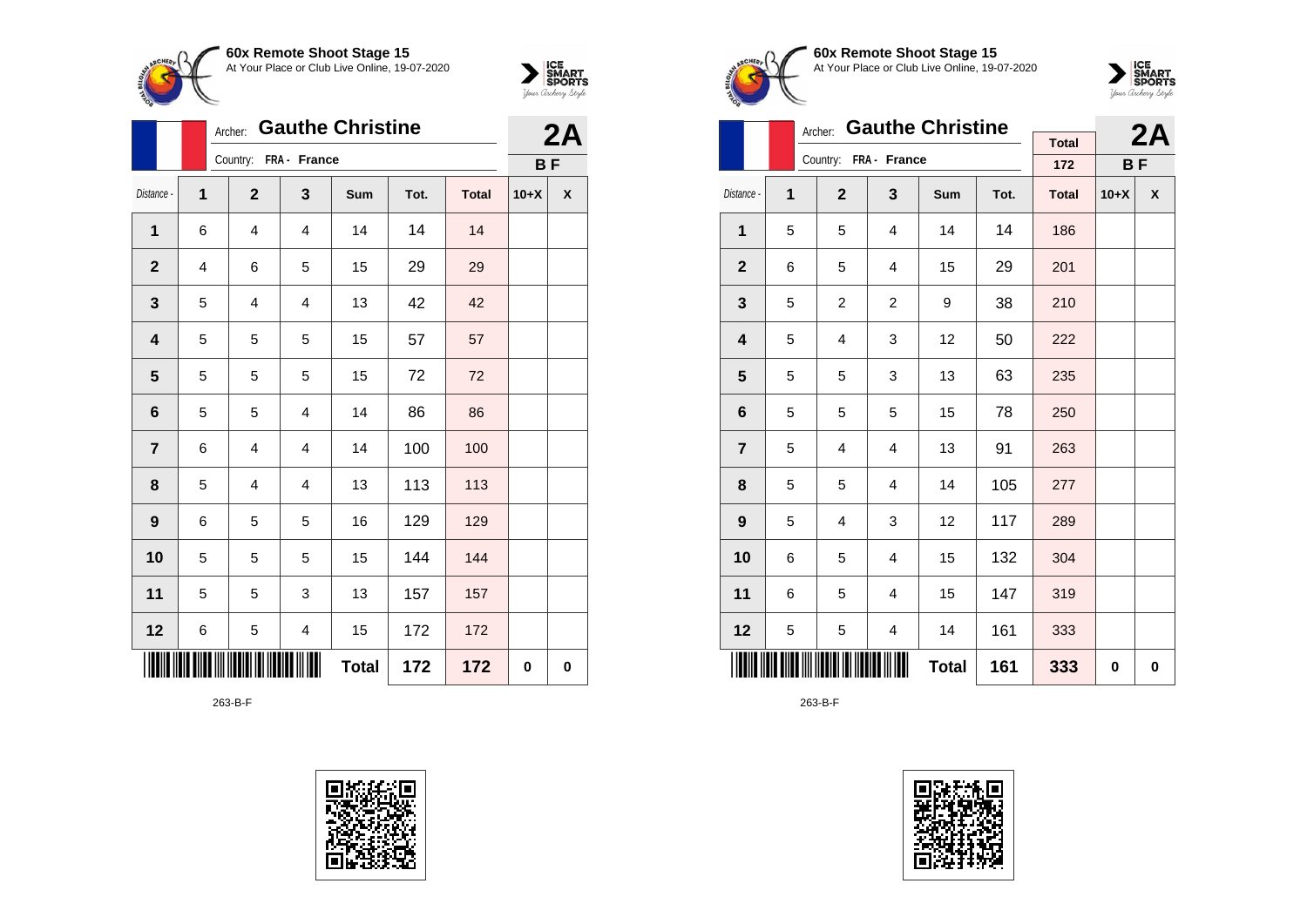



|                 | Archer:                 | 3A             |                       |                |                |                |        |           |  |
|-----------------|-------------------------|----------------|-----------------------|----------------|----------------|----------------|--------|-----------|--|
|                 |                         |                | Country: FRA - France |                |                |                |        | <b>BF</b> |  |
| Distance -      | 1                       | $\overline{2}$ | 3                     | Sum            | Tot.           | <b>Total</b>   | $10+X$ | χ         |  |
| 1               | 4                       | 3              |                       | 7              | $\overline{7}$ | $\overline{7}$ |        |           |  |
| $\mathbf{2}$    | 5                       | 4              | 3                     | 12             | 19             | 19             |        |           |  |
| 3               | 3                       | $\mathbf 1$    | M                     | $\overline{4}$ | 23             | 23             |        |           |  |
| 4               | 5                       | $\overline{c}$ | 1                     | 8              | 31             | 31             |        |           |  |
| 5               | M                       | M              | M                     | 0              | 31             | 31             |        |           |  |
| $6\phantom{1}6$ | 1                       | M              | M                     | 1              | 32             | 32             |        |           |  |
| $\overline{7}$  | 4                       | 3              | 3                     | 10             | 42             | 42             |        |           |  |
| 8               | 5                       | M              | M                     | 5              | 47             | 47             |        |           |  |
| 9               | M                       | M              | M                     | 0              | 47             | 47             |        |           |  |
| 10              | 6                       | M              | M                     | 6              | 53             | 53             |        |           |  |
| 11              | 3                       | $\overline{c}$ | $\overline{c}$        | 7              | 60             | 60             |        |           |  |
| 12              | $\overline{\mathbf{c}}$ | 1              | ${\sf M}$             | 3              | 63             | 63             |        |           |  |
|                 |                         |                |                       | <b>Total</b>   | 63             | 63             | 0      | $\bf{0}$  |  |

264-B-F





**60x Remote Shoot Stage 15** At Your Place or Club Live Online, 19-07-2020



|                         | Archer: |                       |                |                | 3A   |                    |        |           |
|-------------------------|---------|-----------------------|----------------|----------------|------|--------------------|--------|-----------|
|                         |         | Country: FRA - France |                |                |      | <b>Total</b><br>63 |        | <b>BF</b> |
|                         |         |                       |                |                |      |                    |        |           |
| Distance -              | 1       | $\overline{2}$        | $\mathbf{3}$   | Sum            | Tot. | <b>Total</b>       | $10+X$ | X         |
| 1                       | M       | M                     | M              | 0              | 0    | 63                 |        |           |
| $\mathbf{2}$            | 3       | $\overline{c}$        | M              | 5              | 5    | 68                 |        |           |
| 3                       | 3       | $\overline{c}$        | $\overline{2}$ | $\overline{7}$ | 12   | 75                 |        |           |
| $\overline{\mathbf{4}}$ | 6       | 4                     | 3              | 13             | 25   | 88                 |        |           |
| 5                       | 4       | M                     | M              | 4              | 29   | 92                 |        |           |
| 6                       | 5       | 3                     | $\overline{c}$ | 10             | 39   | 102                |        |           |
| $\overline{7}$          | 3       | $\overline{c}$        | $\mathbf 1$    | 6              | 45   | 108                |        |           |
| 8                       | 5       | 3                     | 3              | 11             | 56   | 119                |        |           |
| $\boldsymbol{9}$        | 5       | M                     | M              | 5              | 61   | 124                |        |           |
| 10                      | 1       | 1                     | M              | $\overline{c}$ | 63   | 126                |        |           |
| 11                      | M       | M                     | M              | 0              | 63   | 126                |        |           |
| 12                      | 4       | 4                     | $\mathbf{1}$   | 9              | 72   | 135                |        |           |
|                         |         |                       |                | <b>Total</b>   | 72   | 135                | 0      | 0         |

264-B-F

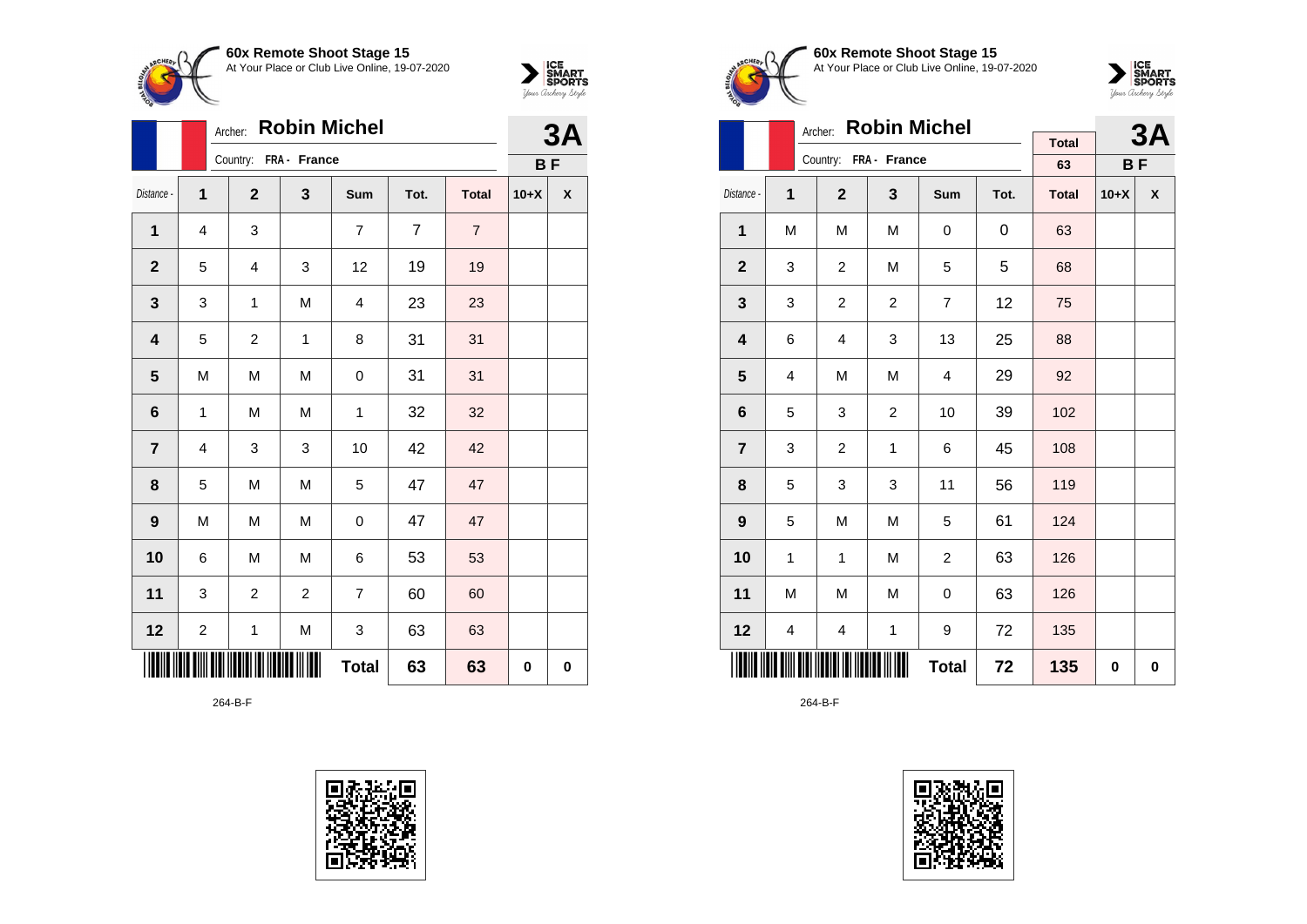



|                         |              | <b>Creuzet Timothée</b><br>Archer: |              |                       |              |      |              |        |                    |  |
|-------------------------|--------------|------------------------------------|--------------|-----------------------|--------------|------|--------------|--------|--------------------|--|
|                         |              |                                    |              | Country: FRA - France |              |      |              | RF     |                    |  |
| Distance -              | $\mathbf{1}$ |                                    | $\mathbf{2}$ | 3                     | Sum          | Tot. | <b>Total</b> | $10+X$ | $\pmb{\mathsf{X}}$ |  |
| 1                       |              |                                    |              |                       |              |      |              |        |                    |  |
| $\overline{\mathbf{2}}$ |              |                                    |              |                       |              |      |              |        |                    |  |
| 3                       |              |                                    |              |                       |              |      |              |        |                    |  |
| 4                       |              |                                    |              |                       |              |      |              |        |                    |  |
| $\overline{\mathbf{5}}$ |              |                                    |              |                       |              |      |              |        |                    |  |
| 6                       |              |                                    |              |                       |              |      |              |        |                    |  |
| $\overline{7}$          |              |                                    |              |                       |              |      |              |        |                    |  |
| 8                       |              |                                    |              |                       |              |      |              |        |                    |  |
| 9                       |              |                                    |              |                       |              |      |              |        |                    |  |
| 10                      |              |                                    |              |                       |              |      |              |        |                    |  |
| 11                      |              |                                    |              |                       |              |      |              |        |                    |  |
| 12                      |              |                                    |              |                       |              |      |              |        |                    |  |
|                         |              |                                    |              |                       | <b>Total</b> |      |              |        |                    |  |

265-R-F







|                         |   | Archer:      |                       | <b>Creuzet Timothée</b> |      |              |        | 4A                 |
|-------------------------|---|--------------|-----------------------|-------------------------|------|--------------|--------|--------------------|
|                         |   |              | Country: FRA - France |                         |      | <b>Total</b> |        |                    |
|                         |   |              |                       |                         |      |              |        | RF                 |
| Distance -              | 1 | $\mathbf{2}$ | $\mathbf{3}$          | Sum                     | Tot. | <b>Total</b> | $10+X$ | $\pmb{\mathsf{X}}$ |
| $\mathbf 1$             |   |              |                       |                         |      |              |        |                    |
| $\mathbf 2$             |   |              |                       |                         |      |              |        |                    |
| 3                       |   |              |                       |                         |      |              |        |                    |
| $\overline{\mathbf{4}}$ |   |              |                       |                         |      |              |        |                    |
| 5                       |   |              |                       |                         |      |              |        |                    |
| 6                       |   |              |                       |                         |      |              |        |                    |
| $\overline{7}$          |   |              |                       |                         |      |              |        |                    |
| 8                       |   |              |                       |                         |      |              |        |                    |
| $\boldsymbol{9}$        |   |              |                       |                         |      |              |        |                    |
| 10                      |   |              |                       |                         |      |              |        |                    |
| 11                      |   |              |                       |                         |      |              |        |                    |
| 12                      |   |              |                       |                         |      |              |        |                    |
| IIII                    |   |              | Ш                     | <b>Total</b>            |      |              |        |                    |

265-R-F

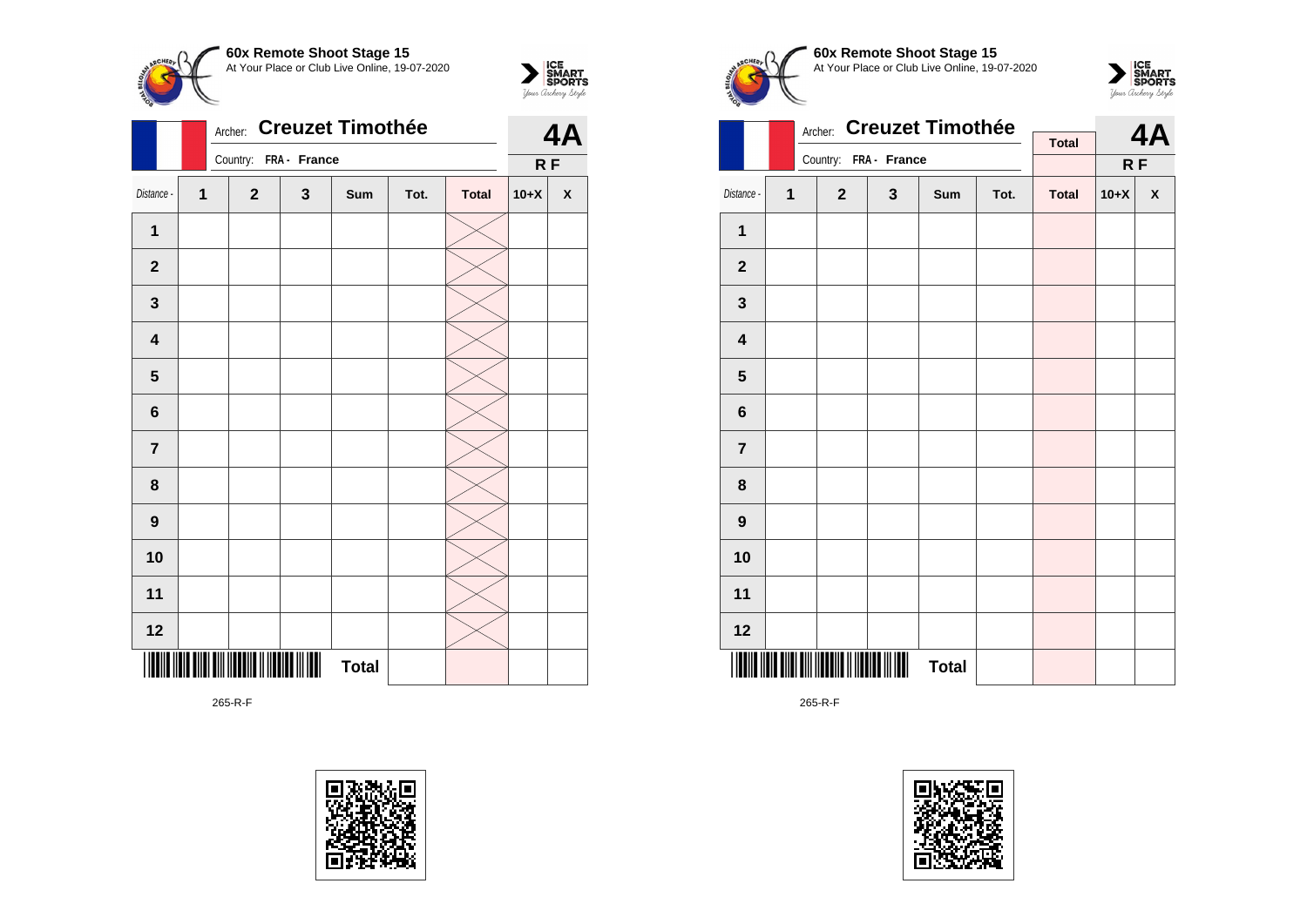

## **60x Remote Shoot Stage 15** At Your Place or Club Live Online, 19-07-2020



|              |                | Van de Winckel Stephanie<br>Archer: |                |              |      |              |        | 1Α             |  |
|--------------|----------------|-------------------------------------|----------------|--------------|------|--------------|--------|----------------|--|
|              |                | Country:                            | BEL - Belgium  |              |      |              |        | C P            |  |
| Distance -   | $\overline{1}$ | $\overline{2}$                      | 3              | Sum          | Tot. | <b>Total</b> | $10+X$ | χ              |  |
| 1            | 8              | 8                                   | 1              | 17           | 17   | 17           |        |                |  |
| $\mathbf{2}$ | 8              | 4                                   | 4              | 16           | 33   | 33           |        |                |  |
| 3            | 8              | $\overline{7}$                      | 5              | 20           | 53   | 53           |        |                |  |
| 4            | 6              | 4                                   | 3              | 13           | 66   | 66           |        |                |  |
| 5            | 4              | 3                                   | $\overline{c}$ | 9            | 75   | 75           |        |                |  |
| 6            | 8              | 6                                   | 5              | 19           | 94   | 94           |        |                |  |
| 7            | 3              | 2                                   | $\overline{c}$ | 7            | 101  | 101          |        |                |  |
| 8            | 8              | 5                                   | 3              | 16           | 117  | 117          |        |                |  |
| 9            | X              | 8                                   | M              | 18           | 135  | 135          | 1      | $\overline{1}$ |  |
| 10           | $\overline{7}$ | 5                                   | $\overline{c}$ | 14           | 149  | 149          |        |                |  |
| 11           | 6              | 4                                   | 1              | 11           | 160  | 160          |        |                |  |
| 12           | 6              | 5                                   | M              | 11           | 171  | 171          |        |                |  |
|              |                |                                     |                | <b>Total</b> | 171  | 171          | 1      | 1              |  |

266-C-P





## **60x Remote Shoot Stage 15** At Your Place or Club Live Online, 19-07-2020



|                         |    | Archer:        |                | Van de Winckel Stephanie |      |              |                | <b>1A</b> |
|-------------------------|----|----------------|----------------|--------------------------|------|--------------|----------------|-----------|
|                         |    | Country:       | BEL - Belgium  |                          |      | <b>Total</b> |                |           |
|                         |    |                |                |                          |      | 171          | C <sub>P</sub> |           |
| Distance -              | 1  | $\overline{2}$ | 3              | Sum                      | Tot. | <b>Total</b> | $10+X$         | X         |
| $\mathbf{1}$            | 10 | 6              | $\overline{2}$ | 18                       | 18   | 189          | $\mathbf{1}$   |           |
| $\mathbf{2}$            | 9  | 7              | M              | 16                       | 34   | 205          |                |           |
| 3                       | 8  | $\overline{2}$ | M              | 10                       | 44   | 215          |                |           |
| $\overline{\mathbf{4}}$ | 7  | 5              | $\overline{c}$ | 14                       | 58   | 229          |                |           |
| 5                       | 5  | 4              | 4              | 13                       | 71   | 242          |                |           |
| 6                       | Χ  | $\overline{c}$ | $\overline{c}$ | 14                       | 85   | 256          | $\mathbf{1}$   | 1         |
| $\overline{7}$          | 7  | 4              | $\overline{c}$ | 13                       | 98   | 269          |                |           |
| 8                       | 9  | 3              | 1              | 13                       | 111  | 282          |                |           |
| 9                       | 7  | 6              | 1              | 14                       | 125  | 296          |                |           |
| 10                      | 8  | $\overline{7}$ | $\mathbf{1}$   | 16                       | 141  | 312          |                |           |
| 11                      | 8  | 7              | 6              | 21                       | 162  | 333          |                |           |
| 12                      | 8  | 6              | 2              | 16                       | 178  | 349          |                |           |
|                         |    |                |                | <b>Total</b>             | 178  | 349          | $\overline{2}$ | 1         |

266-C-P